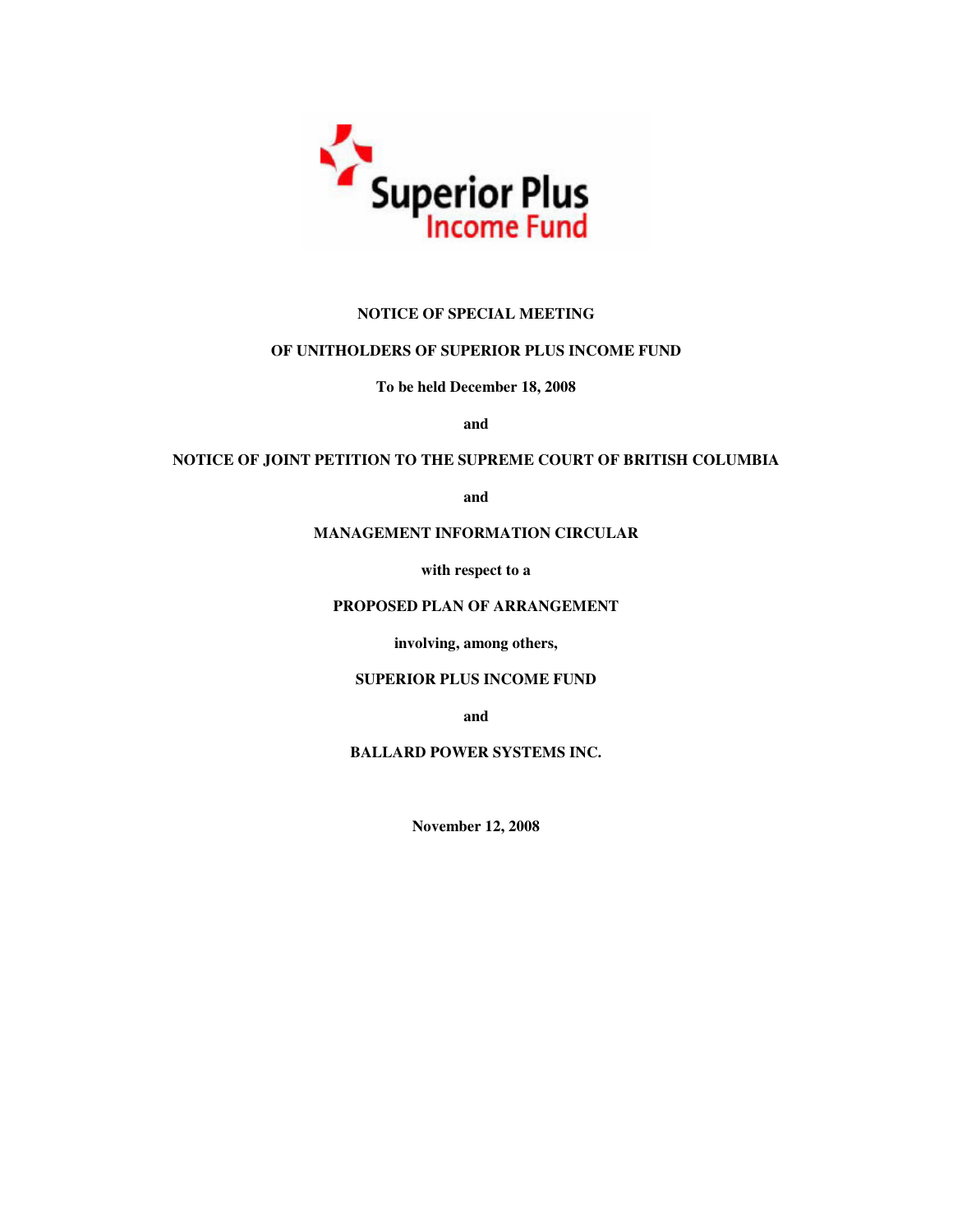# **TABLE OF CONTENTS**

# Page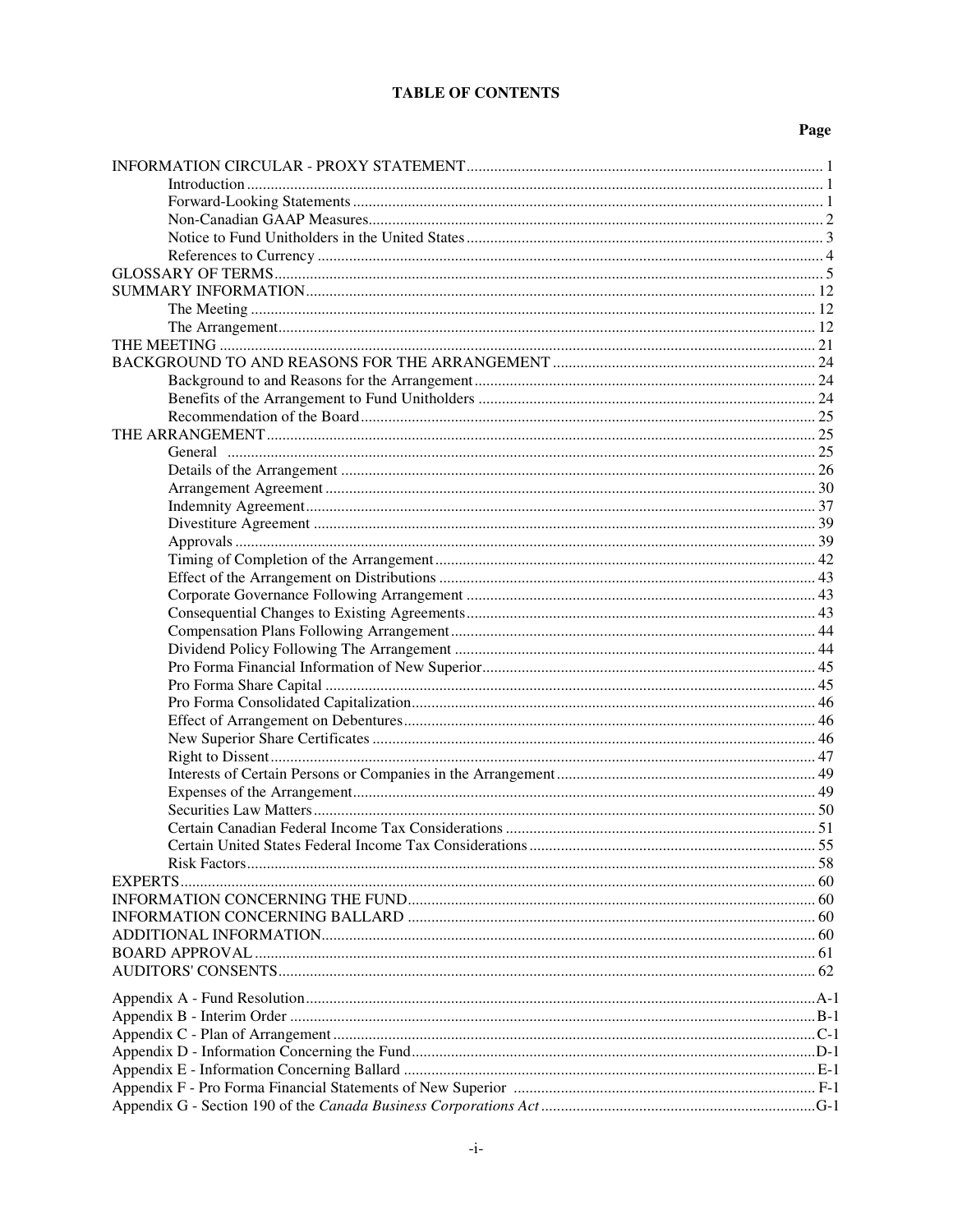

November 12, 2008

Dear Unitholders:

You are invited to attend a special meeting (the "**Meeting**") of holders ("**Fund Unitholders**") of trust units ("**Trust Units**") of Superior Plus Income Fund (the "**Fund**") to be held at the Strand/Tivoli Room of The Metropolitan Centre, 333 - 4 Avenue S.W., Calgary, Alberta, Canada at 1:00 p.m. (Calgary time) on December 18, 2008 for the purposes set forth in the accompanying Notice of Special Meeting of Fund Unitholders.

At the Meeting, you will be asked to consider a proposed plan of arrangement (the "**Arrangement**") under the provisions of the *Canada Business Corporations Act* involving the Fund and Ballard Power Systems Inc. ("**Ballard**") which was approved by the board of directors of Superior Plus Administration Inc., in its capacity as Administrator of the Fund (the "**Administrator**"), and Ballard. The purpose of the Arrangement, from the perspective of Fund Unitholders, is to convert the Fund into a corporation with a dividend policy similar to the current distribution policy of the Fund.

Pursuant to the Arrangement, the assets and liabilities of the Fund will be transferred to Ballard, which will carry on the existing businesses of the Fund ("**New Superior**"), and Fund Unitholders will receive one common share of Ballard for each Trust Unit held. In addition, the assets and liabilities of Ballard will be transferred to a new corporation ("**New Ballard**") which will carry on Ballard's existing business and be owned by the current shareholders of Ballard ("**Ballard Shareholders**"). **Fund Unitholders will not retain any interest in the business** of Ballard nor will Ballard Shareholders retain any interest in the businesses of the Fund upon completion of **the Arrangement.** The Fund's objective is to complete the Arrangement effective December 31, 2008.

The proposed conversion is primarily the result of changes to Canadian federal income tax legislation (the "**SIFT Rules**") relating to specified investment flow through trusts ("**SIFTs**"), which were announced on October 31, 2006, and the subsequent limitations placed on SIFTs which evidenced the intention of the Department of Finance to close and subsequently dissolve the public income trust market.

The key benefits of the Arrangement to Fund Unitholders include:

- The Fund completes its conversion into a corporation with an estimated aggregate tax basis of \$1.3 billion to shelter future income;
- The Fund expects to continue the current monthly payments of \$0.135 per unit (\$1.62 per year) which will be paid as a dividend to its shareholders;
- The transaction is not taxable to the Fund or Fund Unitholders based on the recently proposed legislation for conversions of certain mutual fund trusts; and
- The Fund's conversion to a corporation may result in greater access to capital and eliminates the restriction on growth and expansion resulting from the SIFT Rules.

Additional benefits of the Arrangement to Fund Unitholders are set out in detail in the attached management information circular (the "**Information Circular**").

The proposed resolution to approve the Arrangement contained in the Information Circular (the "**Fund Resolution**") must be approved by not less than 66% of the votes cast by Fund Unitholders who attend in person or by proxy at the Meeting.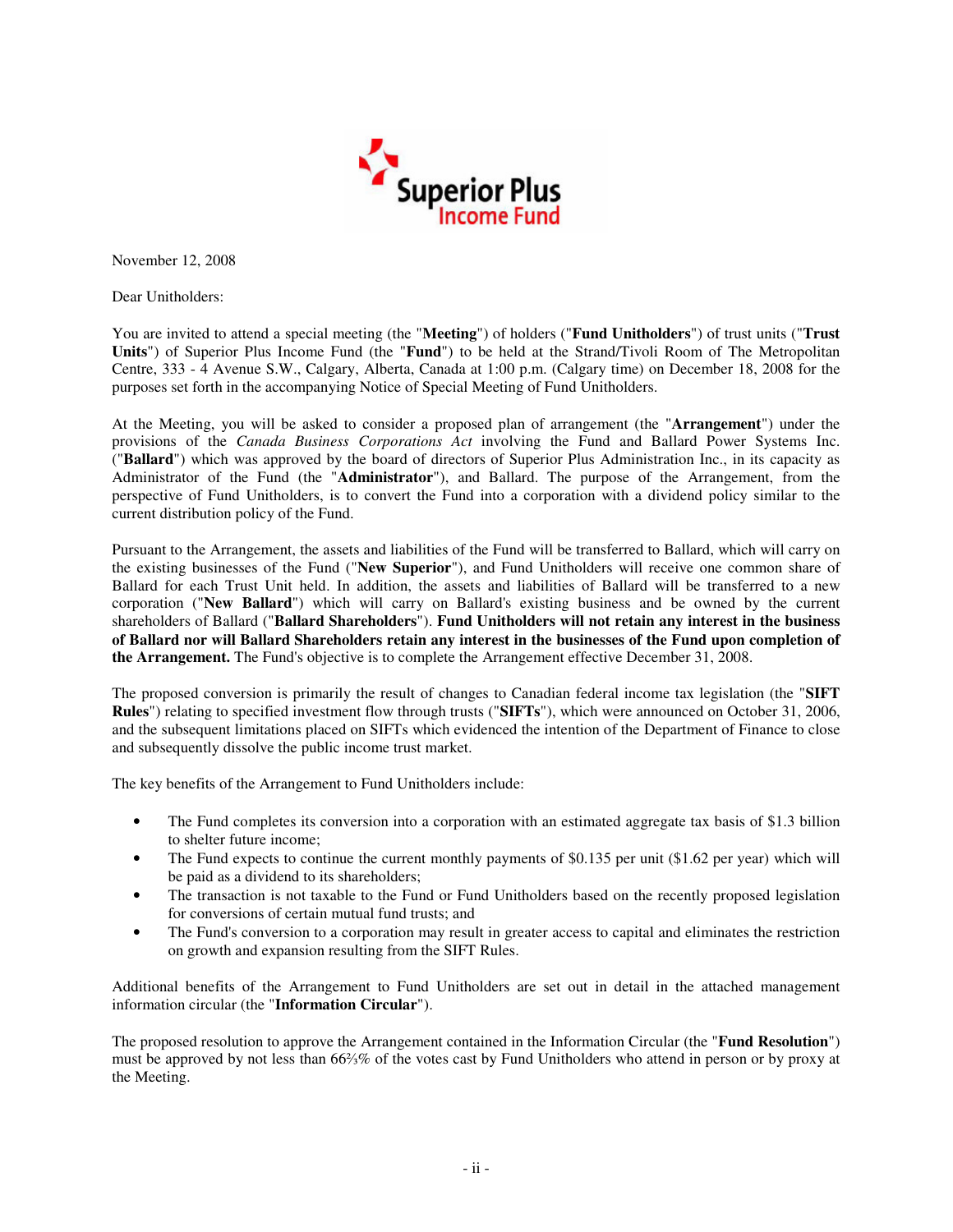The board of directors of the Administrator has unanimously determined that the Arrangement is fair to the Fund Unitholders, is in the best interests of the Fund and the Fund Unitholders and recommends that Fund **Unitholders vote in favour of the Fund Resolution**.

The accompanying Information Circular contains a detailed description of the Arrangement as well as detailed information regarding New Superior. **Please give this material your careful consideration and, if you require assistance, consult your financial, legal, tax and other professional advisors**. Your vote is very important. Whether or not you plan to attend the Meeting, Fund Unitholders are urged to vote promptly to ensure that their Trust Units are represented at the Meeting or any adjournment thereof.

To be represented at the Meeting, you must either attend the Meeting in person or complete and sign the enclosed form of proxy and forward it so as to reach or be deposited with Computershare Trust Company of Canada, 9th Floor, 100 University Avenue, Toronto, Ontario, M5J 2Y1, Fax: 1-866-249-7775 (Canada and the United States only) or (416) 263-9524 (international), so that it is received by 1:00 p.m. (Calgary time) on Tuesday, December 16, 2008, which is the second business day immediately preceding the day of the Meeting, or the second business day immediately preceding any adjournment thereof. An envelope addressed to Computershare Trust Company of Canada is enclosed for your convenience.

If you are a non-registered Fund Unitholder and received these materials through your broker or through another intermediary, please complete and return the form of proxy or voting instruction form, as the case may be, provided to you in accordance with the instructions provided by your broker or intermediary. Failure to do so may result in your Trust Units not being eligible to be voted at the Meeting.

Yours very truly,

By: (Signed) "*Grant D. Billing*" Chairman and Chief Executive Officer Superior Plus Income Fund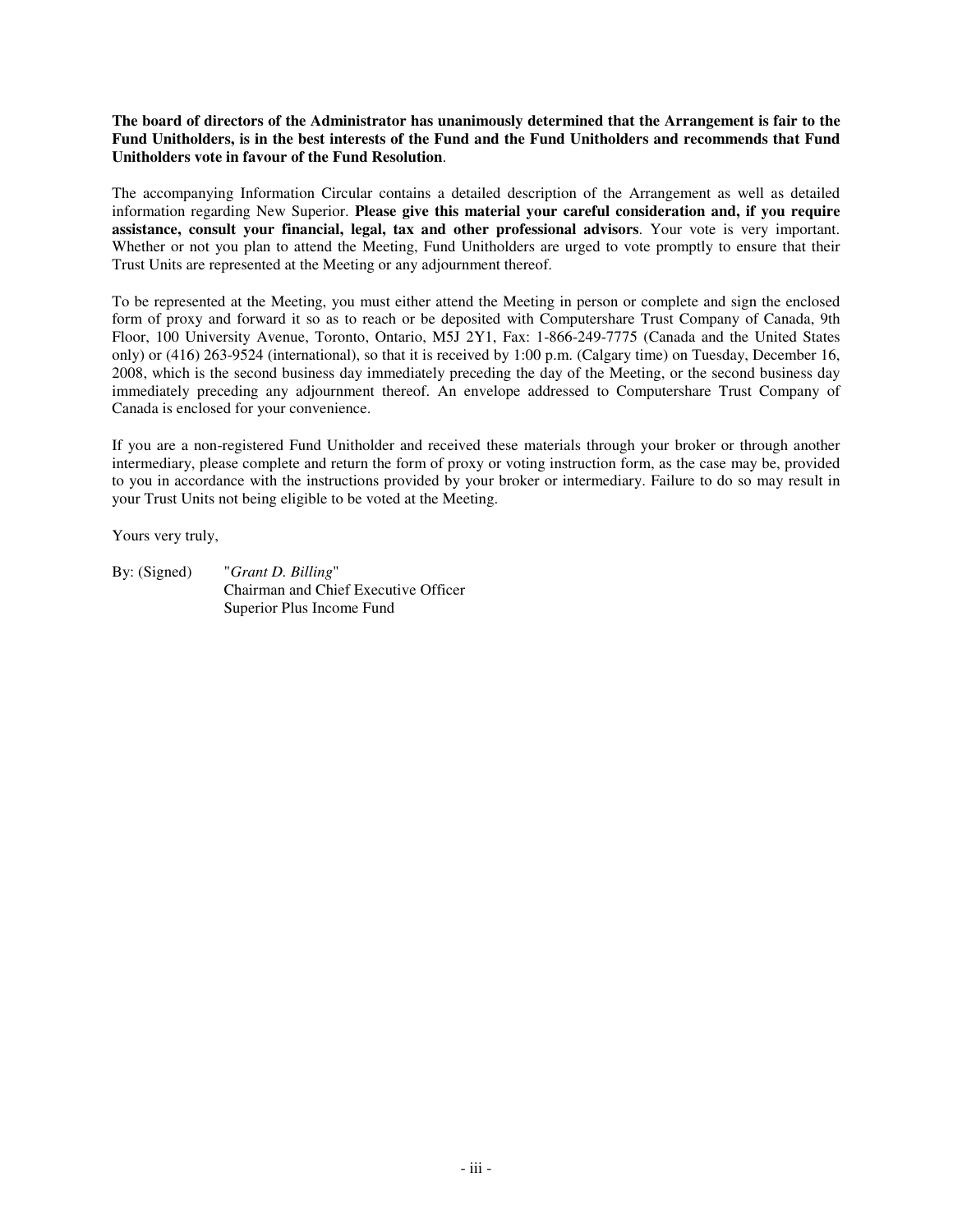### IN THE SUPREME COURT OF BRITISH COLUMBIA IN THE MATTER OF SECTION 192 OF THE *CANADA BUSINESS CORPORATIONS ACT*, R.S.C. 1985, c. C-44, AS AMENDED

### AND IN THE MATTER OF A PROPOSED ARRANGEMENT INVOLVING BALLARD POWER SYSTEMS INC. and SUPERIOR PLUS INCOME FUND

### **PETITIONERS**

# **NOTICE OF JOINT PETITION**

| TO:     | The Security holders, Directors and Auditors of Ballard Power Systems Inc. |
|---------|----------------------------------------------------------------------------|
| AND TO: | The Unitholders, Directors and Auditors of Superior Plus Income Fund       |
| AND TO: | The CBCA Director                                                          |

NOTICE IS HEREBY GIVEN that a Joint Petition has been filed by Ballard Power Systems ("Ballard") and Superior Plus Income Fund (the "Fund") in the Supreme Court of British Columbia for approval, pursuant to section 192 of the *Canada Business Corporations Act*, R.S.C. 1985, c. C-44, and amendments thereto, of an arrangement contemplated in an Arrangement Agreement dated as of October 30, 2008 between Ballard and the Fund (the "Arrangement").

NOTICE IS FURTHER GIVEN that by Order of Master Tokarek, a master of the Supreme Court of British Columbia, dated November 10, 2008, the Court has given directions by means of an interim order (the "Interim Order") as to the calling of a meeting of the registered holders of Ballard common shares ("Ballard Shareholders"), the holders of options to acquire Ballard common shares (the "Ballard Optionholders"), the holders of Deferred Share Units (the "Ballard DSU holders") and the registered holders of Restricted Share Units (the "Ballard RSU holders"), hereinafter collectively referred to as the "Ballard Securityholders", as well as a separate meeting of the holders of issued and outstanding Fund Units (the "Fund Unitholders") for the purpose of, among other things, considering and voting upon the special resolution to approve the Arrangement.

NOTICE IS FURTHER GIVEN that if the Arrangement is approved at the respective meetings of Ballard Securityholders and Fund Unitholders, Ballard and the Fund intend to apply to the Supreme Court of British Columbia for a final order approving the Arrangement and declaring it to be fair and reasonable to the Ballard Securityholders and the Fund Unitholders (the "Final Order"), which application will be heard at the courthouse at 800 Smithe Street, in the City of Vancouver, in the Province of British Columbia on Monday, the 22<sup>nd</sup> day of December, 2008 at 9:45 a.m. (Vancouver time) or so soon thereafter as counsel may be heard or at such other date and time as the Court may direct.

IF YOU WISH TO BE HEARD AT THE HEARING OF THE APPLICATION FOR THE FINAL ORDER OR WISH TO BE NOTIFIED OF ANY FURTHER PROCEEDINGS, YOU MUST GIVE NOTICE OF YOUR INTENTION by filing a form entitled "Appearance" together with any evidence or materials which you intend to present to the Court at the Vancouver Registry of the Supreme Court of British Columbia and YOU MUST ALSO DELIVER a copy of the Appearance and any other evidence or materials to Ballard's address for delivery, which is set out below, on or before 4:00 p.m. (Vancouver time) on December 18, 2008 or to the Fund's address for delivery, which is also set out below, on or before 4:00 p.m. (Calgary Time) on December 18, 2008.

YOU OR YOUR SOLICITOR may file the Appearance. You may obtain a form of Appearance at the Registry. The address of the Registry is 800 Smithe Street, Vancouver, British Columbia, V6Z 2E1.

IF YOU DO NOT FILE AN APPEARANCE AND ATTEND EITHER IN PERSON OR BY COUNSEL at the time of the hearing of the application for the Final Order, the Court may approve the Arrangement, as presented,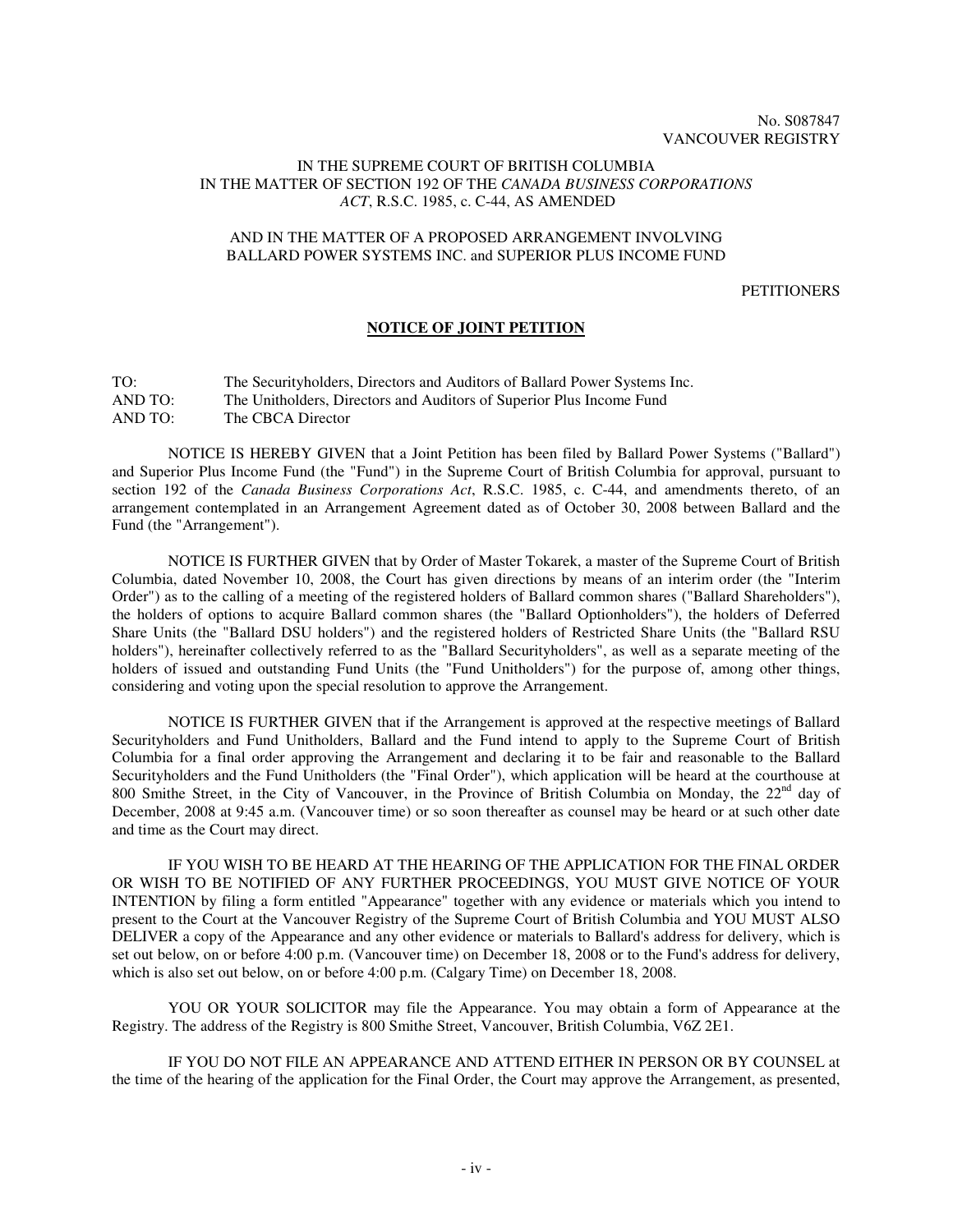or may approve it subject to such terms and conditions as the Court deems fit, all without further notice to you. If the Arrangement is approved, it will affect the rights of Ballard Securityholders and Fund Unitholders.

A copy of the Petition and the other documents that were filed in support of the Interim Order and will be filed in support of the Final Order will be furnished to any Ballard Securityholder or Fund Unitholder upon request in writing addressed to the solicitors of Ballard at the their address for delivery set out below.

Ballard's address for delivery is: The Fund's address for delivery is:

Stikeman Elliott LLP<br>
Barristers and Solicitors<br>
2700 Canterra Tower Barristers and Solicitors 1700 – 666 Burrard Street 400 Third Avenue SW<br>
Vancouver, BC V6C 2X8 Calgary, Alberta T2P 4 Attention: Paula J. Price Attention: Steven H. Leitl

Calgary, Alberta T2P 4H2

DATED this 10th day of November, 2008.

"*Paula J. Price*" (Signed) "*Steven H. Leitl*" (Signed) Solicitor for Ballard Power Systems Inc. Solicitor for Superior Plus Income Fund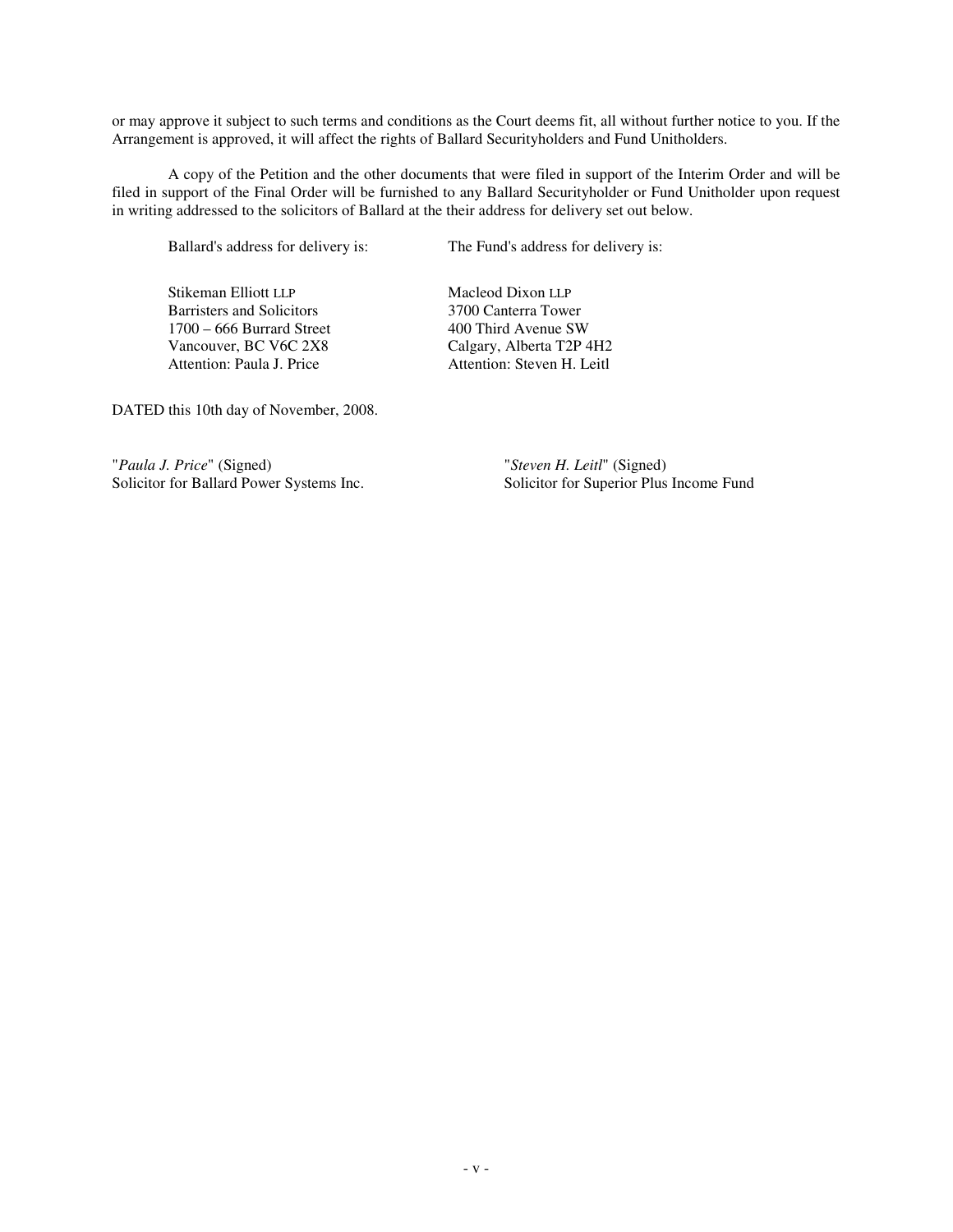

### **NOTICE OF SPECIAL MEETING**

NOTICE IS HEREBY GIVEN that a special meeting (the "**Meeting**") of holders ("**Fund Unitholders**") of trust units ("**Trust Units**") of Superior Plus Income Fund (the "**Fund**") will be held in the Strand/Tivoli Room of The Metropolitan Centre, 333 - 4 Avenue S.W., Calgary, Alberta, Canada on Thursday, December 18, 2008, at 1:00 p.m. (Calgary time) for the following purposes:

- (1) to consider, and if deemed advisable, authorize and approve the conversion of the Fund into a corporation provided for in the special resolution (the "**Fund Resolution**") attached as Appendix A to the Management Information Circular which accompanies this notice (the "**Information Circular**") substantially on the terms contemplated in the Plan of Arrangement, a copy of which is attached as Appendix C to the Information Circular, with such additions, deletions or modifications as the Board of Directors of the Fund's administrator, Superior Plus Administration Inc., in its discretion, deems appropriate; and
- (2) to transact such other business as may properly come before the meeting or any adjournment thereof.

The record date (the "**Record Date**") for the determination of the holders of Trust Units entitled to receive notice of and to vote at the Meeting is November 12, 2008. Only Fund Unitholders whose names have been entered in the registers of the Fund on the close of business on the Record Date will be entitled to receive notice of and to vote at the Meeting. Each Trust Unit entitled to be voted at the Meeting will entitle the holder to one vote at the Meeting.

DATED at Calgary, Alberta, this 12<sup>th</sup> day of November, 2008.

By order of the Board of Directors of Superior Plus Administration Inc.

By: (Signed) "*Wayne M. Bingham*" Executive Vice-President and Chief Financial Officer

A Fund Unitholder may attend the Meeting in person or may be represented by proxy. Fund Unitholders who are unable to attend the Meeting in person are requested to complete, date and sign the enclosed form of proxy and return it, in the envelope provided, to Computershare Trust Company of Canada, Proxy Department, 9th Floor, 100 University Avenue, Toronto, Ontario, M5J 2Y1, Fax: 1-866-249-7775 (Canada and the United States only) or (416) 263-9524 (international), so that it is received no later than 1:00 p.m. (Calgary time) on Tuesday, December 16, 2008, which is the second business day immediately preceding the day of the Meeting, or the second business day immediately preceding any adjournment thereof. The proxyholder has discretion under the accompanying form of proxy to vote on amendments or variations on matters identified in this Notice and other matters which may come before the Meeting.

Registered Fund Unitholders have the right to dissent with respect to the Fund Resolution and, if the Fund Resolution becomes effective, to be paid the fair value of their Trust Units, in accordance with the provisions **of section 190 of the** *Canada Business Corporations Act***, as modified by the Interim Order. A Fund Unitholder's right to dissent is more particularly described in the Information Circular, the Interim Order** and the text of section 190 of the *Canada Business Corporations Act* which are set forth in Appendices B and **G, respectively, to the Information Circular. A dissenting Fund Unitholder must send to the Fund, c/o** Macleod Dixon LLP, Suite 3700, 400 - Third Avenue S.W., Calgary, Alberta, T2P 4H2, Attention: Darren B. **Hribar, written objection to the Fund Resolution, which written objection must be received by 5:00 p.m.**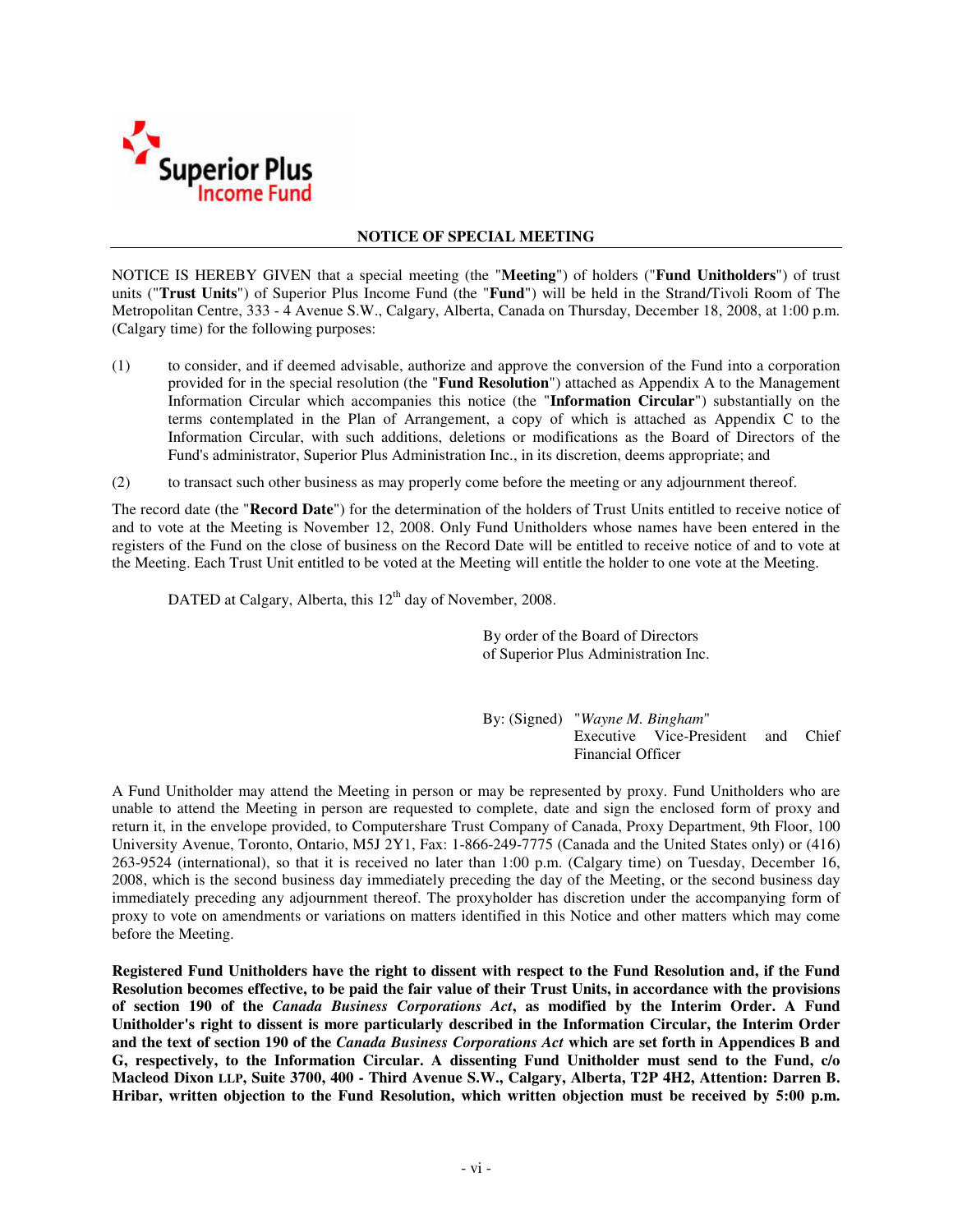**(Vancouver time) on Tuesday, December 16, 2008 or the second business day immediately preceding the date of any adjournment of the Meeting.**

Failure to strictly comply with the requirements set forth in section 190 of the Canada Business Corporations Act, as modified by the Interim Order, may result in the loss of any right to dissent. Persons who are beneficial owners of Trust Units registered in the name of a broker, custodian, nominee or other intermediary who wish to dissent should be aware that only the registered holders of Trust Units are entitled to dissent. **Accordingly, a beneficial owner of Trust Units desiring to exercise the right to dissent must make arrangements for the Trust Units beneficially owned by such holder to be registered in such holder's name** prior to the time the written objection to the Fund Resolution is required to be received by the Fund or, alternatively, make arrangements for the registered holder of such Trust Units to dissent on behalf of the **holder.**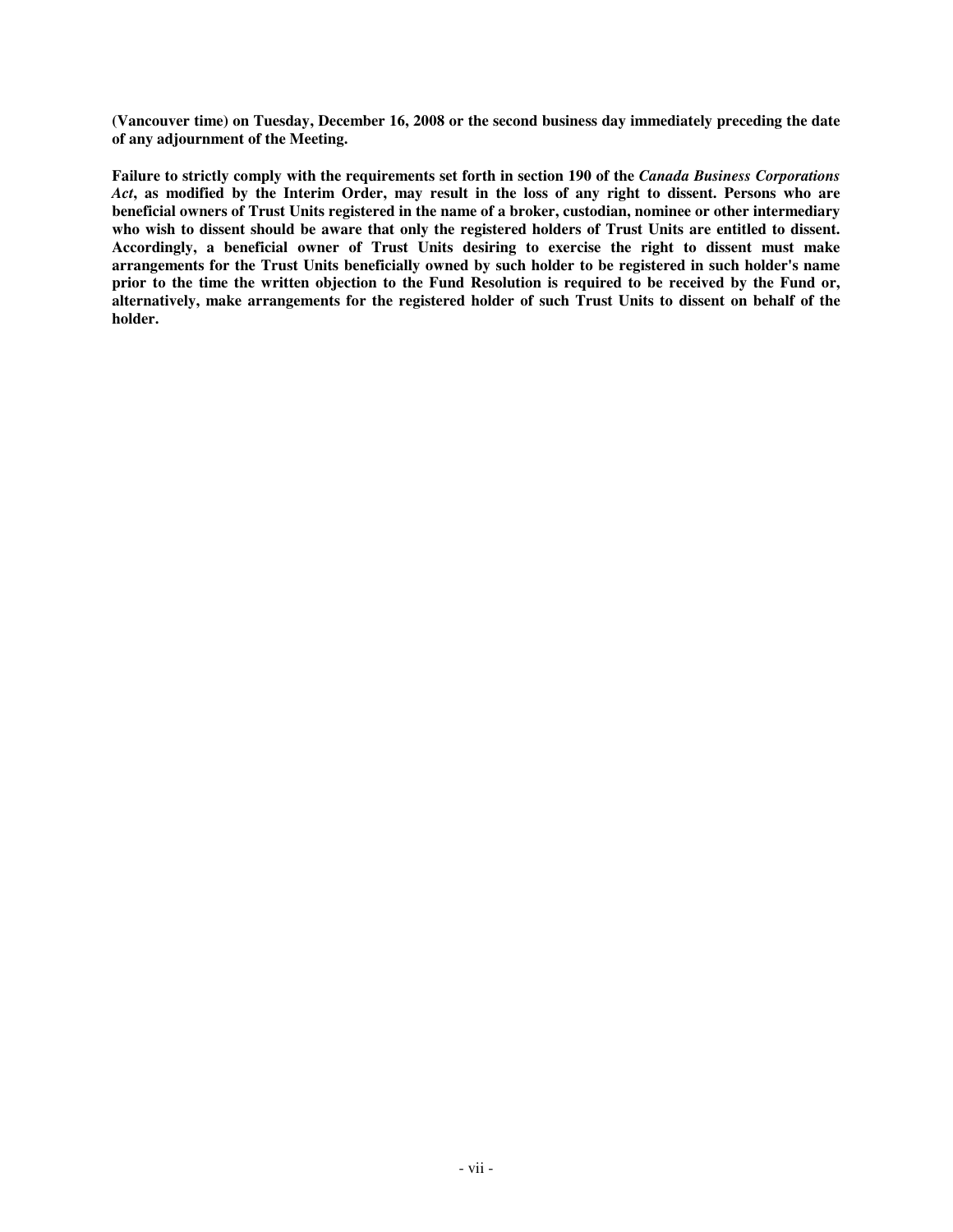### **INFORMATION CIRCULAR - PROXY STATEMENT**

#### **Introduction**

**This Management Information Circular (the "Information Circular") is being sent to the holders ("Fund Unitholders") of trust units ("Trust Units") of Superior Plus Income Fund (the "Fund") in connection with** the special meeting of Fund Unitholders to be held on December 18, 2008 (the "Meeting"). At the Meeting, **Fund Unitholders are being asked to consider, among other things, a proposed plan of arrangement (the "Arrangement") under the provisions of the** *Canada Business Corporations Act* **involving the Fund, Fund Unitholders, Ballard Power Systems Inc. ("Ballard"), the holders of common shares ("Ballard Shares") of Ballard ("Ballard Shareholders") and holders of rights to acquire Ballard Shares under Ballard incentive plans ("Ballard Rightsholders", and together with Ballard Shareholders, "Ballard Securityholders") in connection with an arrangement agreement dated October 30, 2008 (the "Arrangement Agreement") between the Fund and Ballard which was approved by the board of directors of Superior Plus Administration** Inc. in its capacity as Administrator of the Fund (the "Administrator") and each of the other parties thereto. The purpose of the Arrangement, from the perspective of Fund Unitholders, is to convert the Fund into a corporation with a dividend policy similar to the current distribution policy of the Fund. This Information Circular and a form of proxy will be mailed on or about November 24, 2008 to Fund Unitholders of record on November 12, 2008.

This Information Circular does not constitute an offer to sell, or a solicitation of an offer to purchase, any securities, or the solicitation of a proxy, by any person in any jurisdiction in which such an offer or solicitation is not authorized or in which the person making such offer or solicitation is not qualified to do so or to any person to whom it is unlawful to make such an offer or solicitation of an offer or a proxy solicitation. Neither the delivery of this Information Circular nor any distribution of the securities referred to in this Information Circular will, under any circumstances, create an implication that there has been no change in the information set forth herein since the date as of which such information is given in this Information Circular.

The information concerning Ballard contained in this Information Circular has been provided by management of Ballard. Although the Fund has no knowledge that would indicate that any of such information is untrue or incomplete, the Fund does not assume any responsibility for the accuracy or completeness of such information or the failure by Ballard to disclose events which may have occurred or may affect the completeness or accuracy of such information but which is unknown to the Fund.

All summaries of, and references to, the Arrangement in this Information Circular are qualified in their entirety by reference to the complete text of the Plan of Arrangement, a copy of which is attached as Appendix C to this Information Circular. Fund Unitholders are urged to carefully read the full text of the Plan of Arrangement.

No person has been authorized to give any information or make any representation in connection with the matters proposed to be considered at the Meeting other than those contained in or incorporated by reference into this Information Circular and, if any other information has been given or any other representation has been made, any such information or representation must not be relied upon as having been authorized. All capitalized terms used in this Information Circular but not otherwise defined herein have the meanings set forth under "*Glossary of Terms*". **Unless otherwise noted, the information provided in this Information Circular is given as of November 12, 2008.**

### **Forward-Looking Statements**

This Information Circular contains certain forward-looking statements and forward-looking information (collectively referred to herein as "**forward-looking statements**") within the meaning of applicable Canadian securities laws. All statements other than statements of present or historical fact are forward-looking statements. Forward-looking statements are often, but not always, identified by the use of words such as "anticipate", "believe", "plan", "intend", "objective", "continuous", "ongoing", "estimate", "expect", "may", "will", "project", "should" or similar words suggesting future outcomes. In particular, this Information Circular contains forward-looking statements relating to: the Arrangement and the expected benefits thereof; future financial position; results of operations; dividends; tax pools and the availability of such tax pools; taxes; plans and objectives; access to capital; liquidity and trading volumes; projected costs; business strategy and anticipated benefits of the Arrangement; capital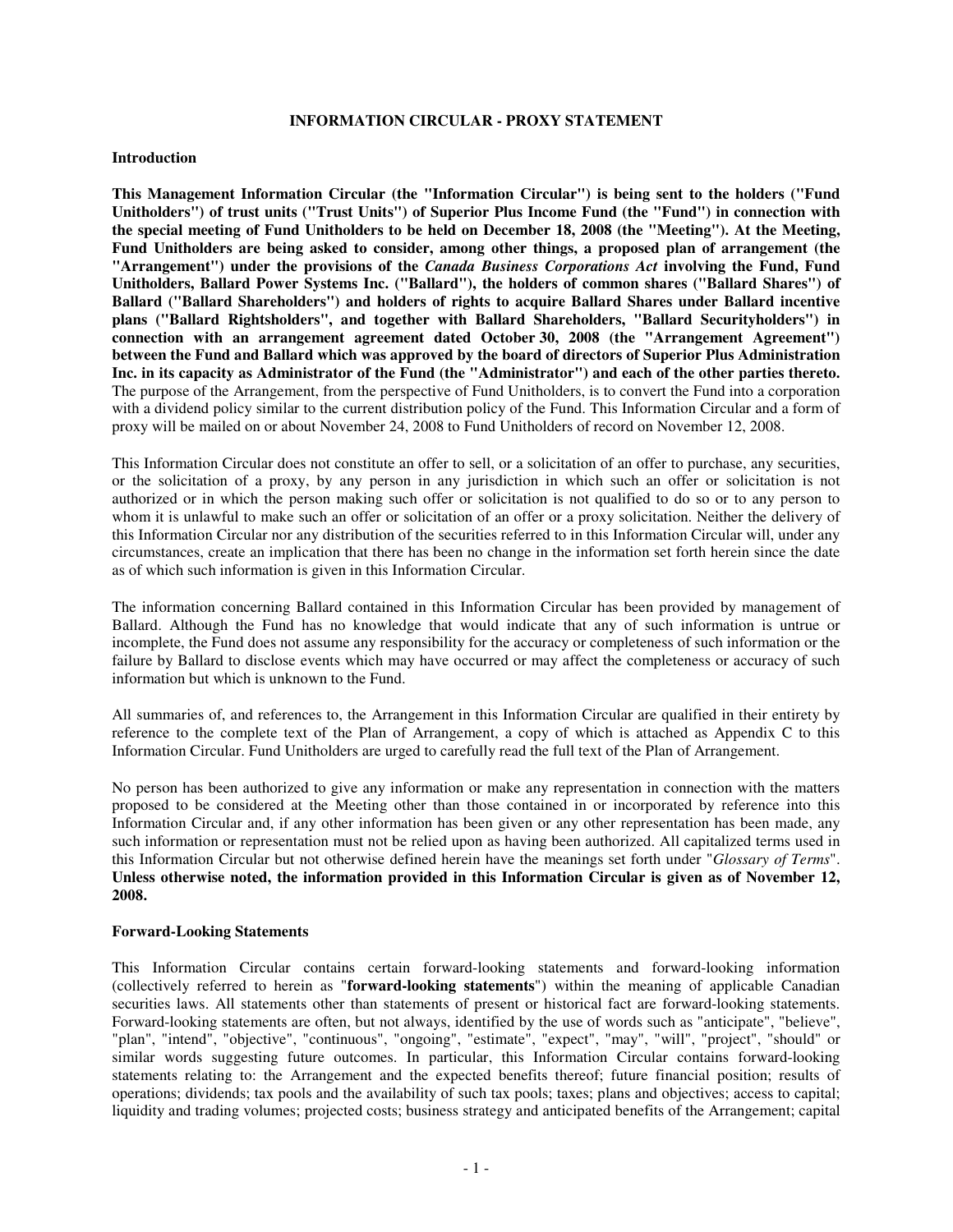expenditures; financial results; future cash flows; value and debt levels; future tax basis and the treatment of the Fund and the Fund Unitholders under tax laws. The Fund believes the expectations reflected in such forwardlooking statements are reasonable but no assurance can be given that these expectations will prove to be correct and such forward-looking statements should not be unduly relied upon.

Various assumptions are typically applied in drawing conclusions or making the forecasts or projections set out in forward-looking statements. Those assumptions and factors are based on information currently available to the Fund, including information obtained from third party industry analysts and other third party sources. In some instances, material assumptions and factors are presented elsewhere in this Information Circular in connection with the forward-looking statements. You are cautioned that the following list of material factors and assumptions is not exhaustive. Specific material factors and assumptions include, but are not limited to:

- the performance of the Fund's businesses, including current business and economic trends;
- the ability of the Fund to obtain products, raw materials, equipment, services and supplies in a timely manner to carry out its activities;
- the ability of the Fund to market its products and services successfully to existing and new customers;
- the ability of the Fund to obtain financing on acceptable terms;
- currency, exchange and interest rates;
- the completion of the Arrangement and utilization of the tax basis by New Superior;
- the passage of certain Canadian federal legislation respecting SIFTs;
- the timely receipt of required regulatory approvals; and
- a stable competitive environment.

Forward-looking statements are not a guarantee of future performance and involve a number of risks and uncertainties some of which are described herein. Such forward-looking statements necessarily involve known and unknown risks and uncertainties, which may cause the Fund's actual performance and financial results in future periods to differ materially from any projections of future performance or results expressed or implied by such forward-looking statements. These risks and uncertainties include: inability to obtain required consents, permits or approvals, including the Final Order of the Court approving the Arrangement, approval of the Fund Unitholders or the Ballard Securityholders; the uncertainties associated with the availability and amount of the tax pools; third party credit risk relating to obligations of Ballard under the Indemnity Agreement and Divestiture Agreement and the other risks identified in this Information Circular under heading "*The Arrangement - Risk Factors*" and in the Fund AIF under the heading "*Risk Factors*". Any forward-looking statements are made as of the date hereof and, except as required by law, the Fund assumes no obligation to publicly update or revise such statements to reflect new information, subsequent or otherwise.

Other forward-looking statements regarding the Fund are located in certain sections of the Fund AIF incorporated by reference herein and are based on certain key expectations and assumptions of the Fund outlined in such document.

### **Non-Canadian GAAP Measures**

### *The Fund*

Throughout this Information Circular and the documents incorporated by reference herein, the Fund uses the term "distributable cash flow" to refer to the amount of cash that is expected to be available for distribution to Fund Unitholders, and the term "EBITDA" to refer to earnings of the Fund before interest, taxes, depreciation and amortization calculated on a 12-month trailing basis giving pro forma effect to acquisitions and divestitures. Distributable cash flow is the main performance measure used by Management to evaluate the performance of the Fund and its businesses. EBITDA is used by Management to calculate debt covenants and other credit information. The Fund believes measures of distributable cash flow and EBITDA are followed by the investment community and therefore provide useful information. The terms "distributable cash flow" and "EBITDA" are not measures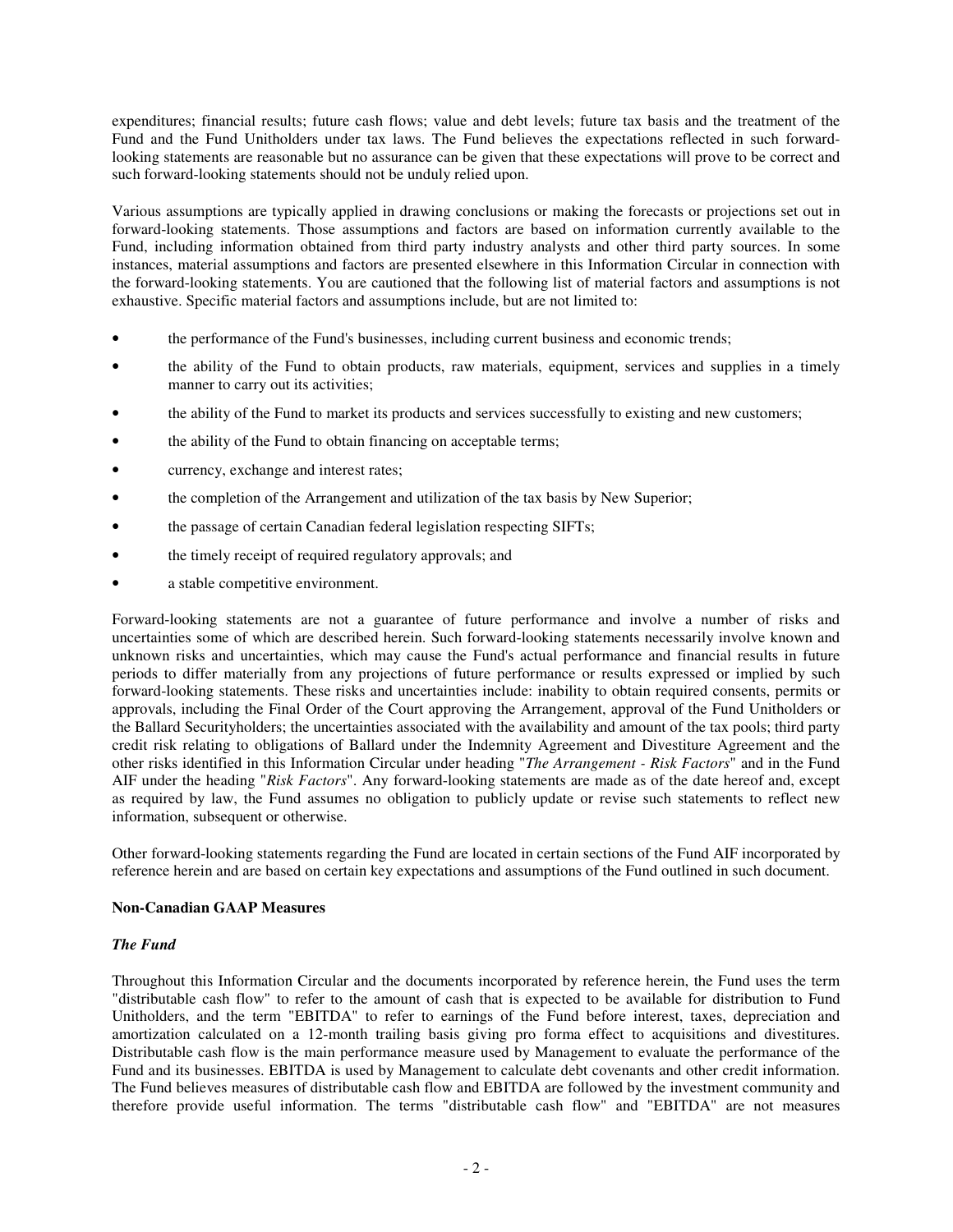recognized by GAAP and therefore do not have standardized meanings prescribed by GAAP. Therefore, "distributable cash flow" and "EBITDA" may not be comparable to similar measures presented by other issuers, and investors are cautioned that these terms should not be considered as alternatives to net earnings, funds from operating activities or other measures of financial performance calculated in accordance with GAAP; however, the Fund computes "distributable cash flow" and "EBITDA", on a consistent basis for each reporting period.

During 2007, the CICA published an interpretive release, *Standardized Distributable Cash in Income Trusts and Other Flow-Through Entities: Guidance on Preparation and Disclosure*, in order to provide its recommendations related to the measurement and disclosure of cash available for distributions. The guidance was issued in an effort to improve the consistency, comparability and transparency of the reporting of the measure commonly referred to as distributable cash flow. The Fund's calculation of standardized distributable cash flow is, in all material respects, in accordance with the recommendations provided by the CICA.

The Fund views the CICA recommendations as a positive step in providing stakeholders with meaningful information, but consistent with the guidance provided by the CICA, the Fund has determined that due to the nature of the Fund's businesses, certain adjustments to standardized distributable cash flow are required to better reflect the cash flow available to be distributed to Fund Unitholders. The Fund's adjusted standardized distributable cash flow is referred to as distributable cash flow and is unchanged from the Fund's previous definition or measurement of distributable cash flow. The Fund's distribution policy is based on distributable cash flow on an annualized basis and accordingly, the seasonality of the Fund's individual quarterly results must be assessed in the context of annualized distributable cash flow. Adjustments recorded by the Fund as part of its calculation of distributable cash flow include, but are not limited to, the impact of the seasonality of the Fund's businesses, principally Superior Propane, by adjusting for non-cash working capital items, thereby eliminating the impact of the timing between the recognition and collection/payment of the Fund's revenues and expenses, which can, from quarter to quarter, differ significantly. The Fund's calculation also distinguishes between capital expenditures that are maintenance related and those that are growth related, in addition to allowing for the proceeds received on the sale of certain items. Adjustments are also made to reclassify the cash flows related to natural gas and electricity customer acquisition costs in a manner consistent with the income statement recognition of these costs.

Distributable cash flow is reconciled to cash flows from operating activities of continuing operations in the Summary Financial Results contained in the Management Discussion and Analysis of the Fund for the three and nine months ended September 30, 2008. Net income is reconciled to EBITDA in the unaudited consolidated financial statements of the Fund as at September 30, 2008 and for the twelve months ended September 30, 2008 and the twelve months ended December 31, 2007. See Appendix D "*Information Concerning the Fund - Fund Documents Incorporated by Reference*."

# *Ballard*

In the Ballard documents incorporated by reference herein, Ballard uses the terms "normalized net loss" and "operating cash consumption". Normalized net loss measures Ballard's net loss after excluding items that are unusual in nature or do not reflect the normal continued operating activity of Ballard's business. Operating cash consumption measures the amount of cash required to fund the operating activities of Ballard's business and excludes financing and investing activities except for additions to property, plant and equipment. The terms "normalized net loss" and "operating cash consumption" are not measures recognized by GAAP and therefore do not have standardized meanings prescribed by GAAP. Therefore, "normalized net loss" and "operating cash consumption" may not be comparable to similar measures presented by other issuers.

Normalized net loss and operating cash consumption are reconciled to financial statement line items in the Management Discussion and Analysis of Ballard for the nine months ended September 30, 2008. See Appendix E "*Information Concerning Ballard - Ballard Documents Incorporated by Reference*."

### **Notice to Fund Unitholders in the United States**

The offer and sale of the securities of New Superior to be issued to Fund Unitholders pursuant to the Arrangement have not been and will not be registered under the 1933 Act, and such securities are being issued to Fund Unitholders in reliance on the exemption from registration set forth in section  $3(a)(10)$  of the 1933 Act on the basis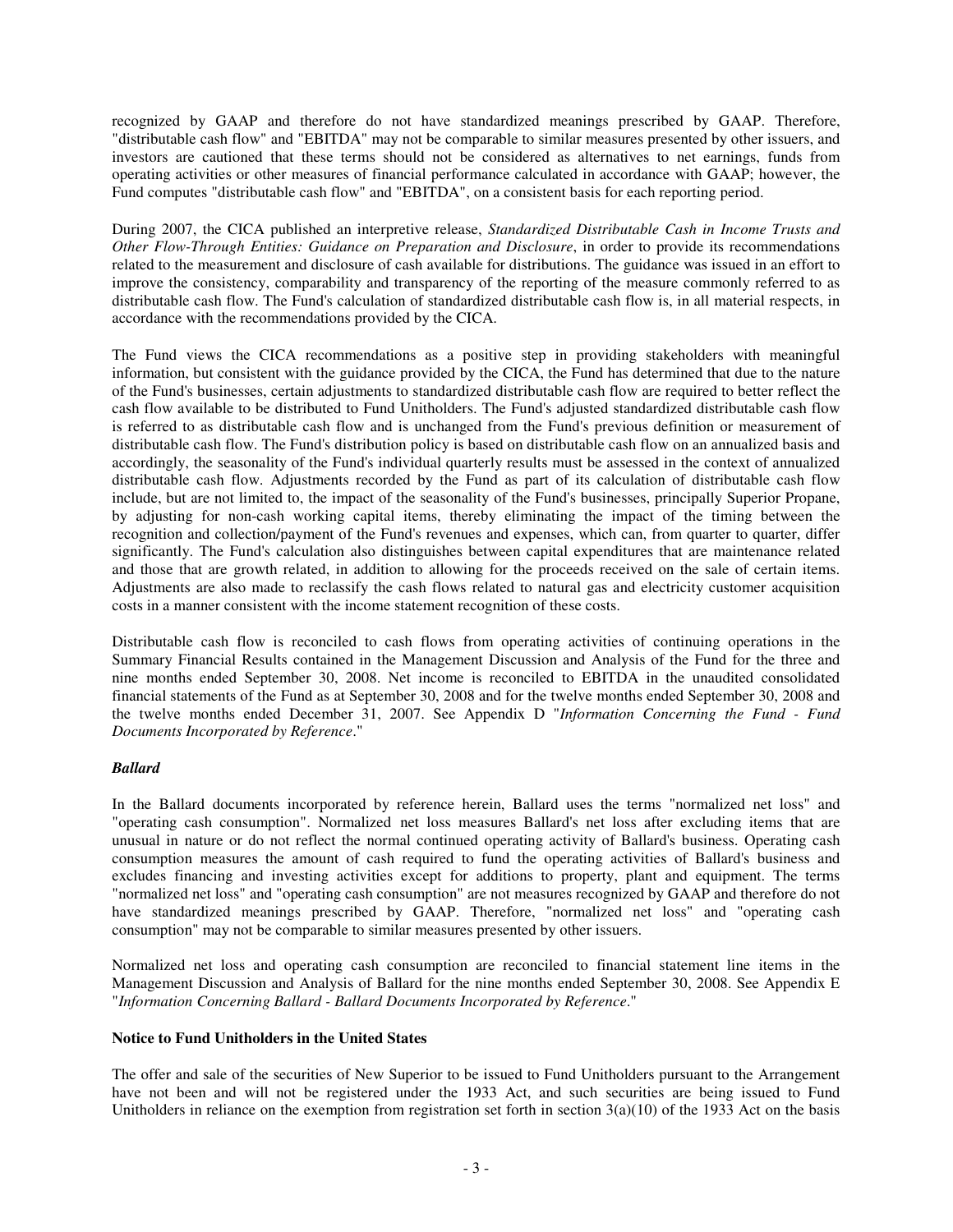of the approval of the Court as described in the "*The Arrangement - Court Approvals*" section of this Information Circular. The solicitation of proxies or voting instruction forms for the Meeting is not subject to the proxy requirements of section 14(a) of the 1934 Act. Accordingly, the solicitations and transactions contemplated in this Information Circular are made in the United States for securities of a Canadian issuer in accordance with Canadian corporate and securities laws, and this Information Circular has been prepared solely in accordance with disclosure requirements applicable in Canada. Securityholders in the United States should be aware that such requirements are different from those of the United States applicable to registration statements under the 1933 Act and proxy statements under the 1934 Act. Specifically, information concerning the operations of the Fund contained herein has been prepared in accordance with Canadian disclosure standards, which are not comparable in all respects to United States disclosure standards. With the exception of the Ballard documents incorporated by reference herein and the Ballard financial information contained in the pro forma financial statements in this Information Circular, which have been presented in United States dollars, all financial statements and pro forma and historical financial information included herein or incorporated by reference in this Information Circular have been presented in Canadian dollars, were prepared in accordance with Canadian GAAP and are subject to Canadian auditing and auditor independence standards, which differ from United States GAAP and auditing and auditor independence standards in certain material respects, and thus may not be comparable to financial statements and pro forma and historical financial information prepared in accordance with United States GAAP and that are subject to United States auditing and auditor independence standards.

The enforcement of civil liabilities under the United States securities laws may be affected adversely by the fact that the Fund and New Superior are or will be organized under the laws of Canada, that their respective officers and directors and trustee are residents of countries other than the United States, that certain of the experts named in this Information Circular are residents of countries other than the United States, and that large portions of the assets of the Fund and New Superior and such other Persons are, or will be, located outside the United States.

The 1933 Act may impose restrictions on the resale of securities of New Superior received pursuant to the Arrangement by Persons who are "affiliates" of New Superior after the completion of the Arrangement or within 90 days prior to the completion of the Arrangement. See "*The Arrangement - Securities Law Matters - United States*" in this Information Circular.

See "*The Arrangement - Certain United States Federal Income Tax Considerations*" for certain information concerning the tax consequences of the Arrangement for Fund Unitholders who are United States taxpayers.

**THE NEW SUPERIOR SHARES TO BE ISSUED PURSUANT TO THE ARRANGEMENT HAVE NOT BEEN APPROVED OR DISAPPROVED BY THE UNITED STATES SECURITIES AND EXCHANGE COMMISSION OR THE SECURITIES REGULATORY AUTHORITY OF ANY STATE OF THE UNITED STATES, NOR HAS THE UNITED STATES SECURITIES AND EXCHANGE COMMISSION OR ANY SUCH STATE REGULATORY AUTHORITY PASSED ON THE ADEQUACY OR ACCURACY OF THIS INFORMATION CIRCULAR. ANY REPRESENTATION TO THE CONTRARY IS A CRIMINAL OFFENCE.**

### **References to Currency**

With the exception of the Ballard documents incorporated by reference herein and the Ballard financial information contained in the pro forma financial statements in this Information Circular, unless otherwise noted, all references in this Information Circular to monetary amounts are expressed in Canadian dollars and "\$" means Canadian dollars.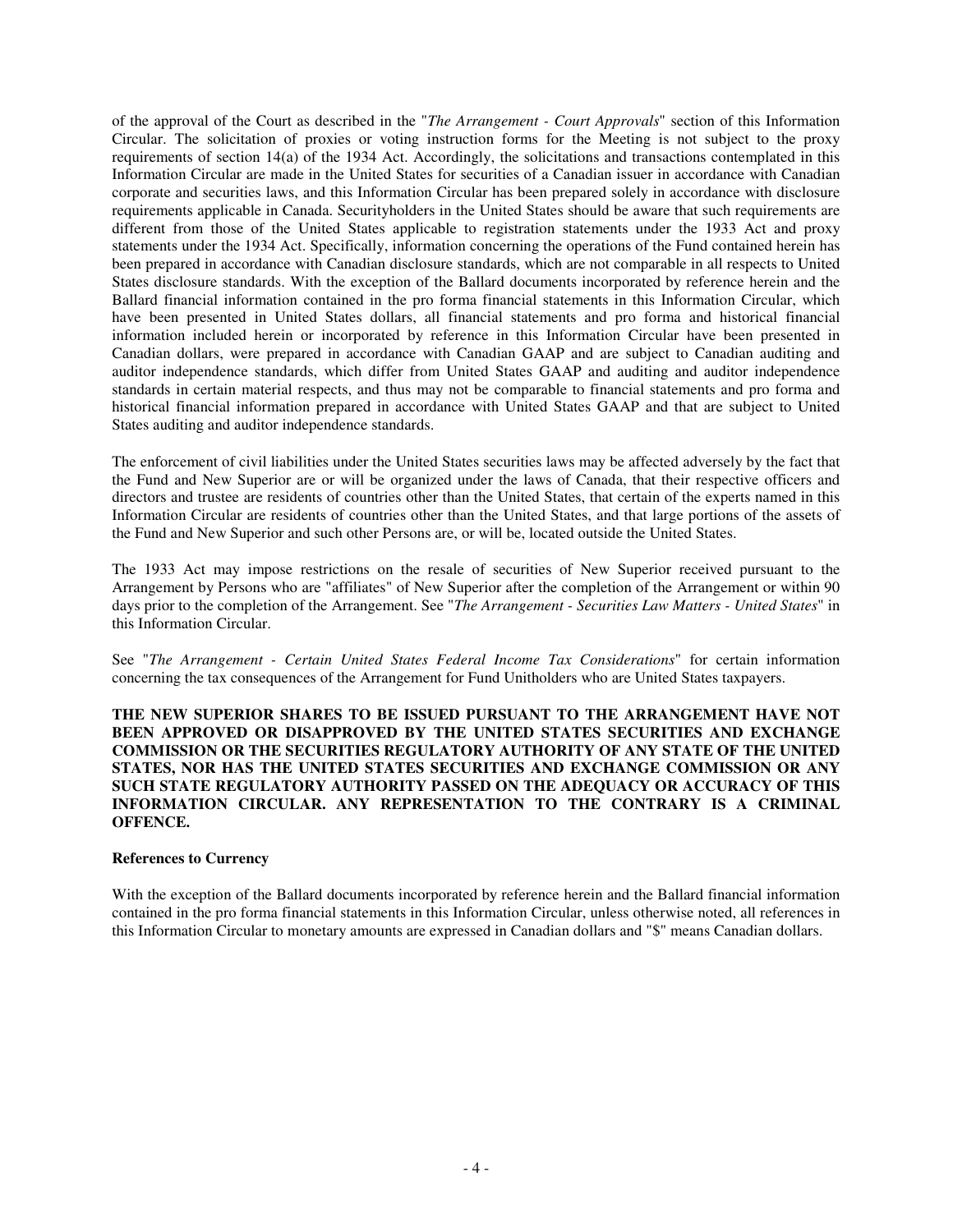### **GLOSSARY OF TERMS**

The following terms shall have the meanings set forth below when used in this Information Circular. These defined terms are not always used in the documents incorporated by reference herein and may not conform exactly to the defined terms used in the appendices to this Information Circular or any agreements referred to herein.

"**1933 Act**" means the United States Securities Act of 1933, as amended;

"**1934 Act**" means the United States Securities Exchange Act of 1934, as amended;

"**5.75% Debentures**" means the 5.75 percent convertible unsecured subordinated debentures of the Fund;

"**5.85% Debentures**" means the 5.85 percent convertible unsecured subordinated debentures of the Fund;

"**Acquisition Proposal**" means, with respect to the Fund or Ballard, any inquiry or the making of any proposal to such Party or its unitholders or shareholders, as the case may be, from any Person which constitutes, or may reasonably be expected to lead to (in either case whether in one transaction or a series of transactions): an acquisition from such Party or its unitholders or shareholders, as the case may be, or issuance of, any equity or debt securities of such Party (other than on exercise of currently outstanding Fund Rights or Ballard Rights, as applicable) or its Subsidiaries; any acquisition of any of the assets of such Party or its Subsidiaries; an acquisition, merger, amalgamation, reorganization, arrangement or similar transaction involving such Party or its Subsidiaries; or any take-over bid, issuer bid, exchange offer, recapitalization, liquidation, dissolution or reorganization; except for any such transaction which does not preclude, delay or have an adverse effect on, the Arrangement;

"**Administrator**" means Superior Plus Administration Inc. in its capacity as administrator of the Fund;

"**Amended Administration Agreement**" means the Amended and Restated Administration Agreement dated September 30, 2006 between the Trustee and the Administrator;

"**Applicable Laws**", in the context that refers to one or more Persons, means the Laws that apply to such Person or Persons or its or their business activities, undertaking, property, assets or securities and emanate from a Person having jurisdiction over the Person or Persons or its or their business, activities, undertaking, property, assets or securities;

"**Arrangement**" means the proposed arrangement, under the provisions of section 192 of the CBCA, on the terms and conditions set forth in the Plan of Arrangement as supplemented, modified or amended;

"**Arrangement Agreement**" means the arrangement agreement dated as of October 30, 2008, between the Fund and Ballard with respect to the Arrangement and all amendments thereto;

"**Arrangement Resolutions**" means the Fund Resolution and the Ballard Resolution;

"**Articles of Arrangement**" means the articles in respect of the Arrangement required under subsection 192(6) of the CBCA to be sent to the Director after the Final Order has been granted giving effect to the Arrangement;

"**Assumed Obligations**" means all of the debts, liabilities, commitments and obligations of any nature or kind whatsoever (whether matured or unmatured, known or unknown, accrued, fixed, contingent or otherwise) of Ballard immediately prior to the Effective Time, including any and all such debts, liabilities, commitments and obligations in connection with any Unassigned Contracts, but excluding the debts, liabilities, commitments and obligations evidenced by the Fund Loan Promissory Note;

"**Ballard**" means Ballard Power Systems Inc., a corporation incorporated under the CBCA;

"**Ballard AIF**" means the annual information form of Ballard dated March 4, 2008 in respect of Ballard's financial year ended December 31, 2007, incorporated by reference in this Information Circular;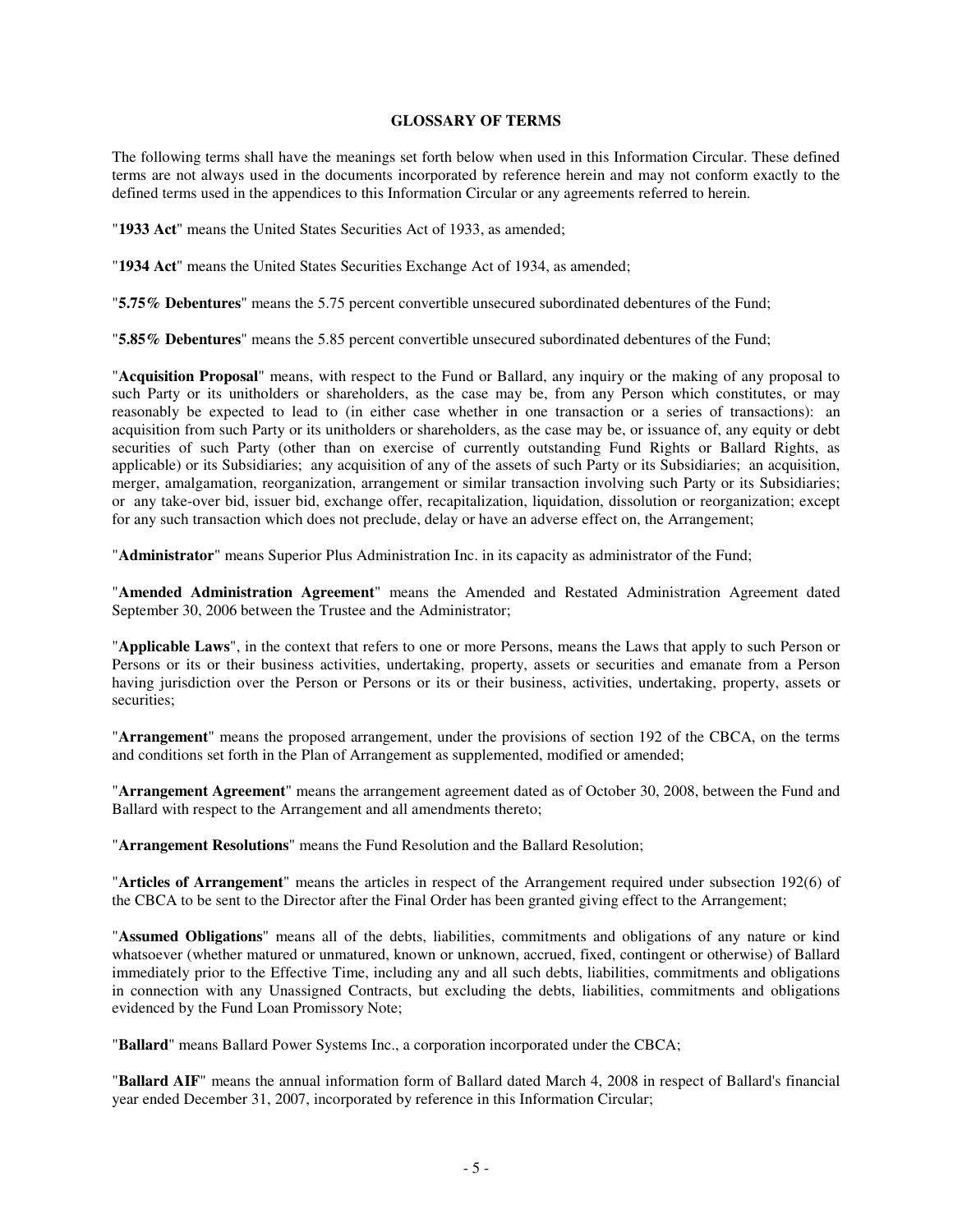"**Ballard Board of Directors**" means the board of directors of Ballard as it may be comprised from time to time;

"**Ballard DSU Holders**" means the holders of Ballard DSUs;

"**Ballard DSUP**" means the deferred share unit plans of Ballard;

"**Ballard DSUs**" means the deferred share units, whether or not vested, issued pursuant to the Ballard DSUP that are outstanding immediately prior to the Effective Time;

"**Ballard Optionholders**" means the holders of Ballard Options;

"**Ballard Option Plan**" means the stock option plans of Ballard;

"**Ballard Options**" means the issued and outstanding options in the capital of Ballard immediately prior to the Effective Time;

"**Ballard Redeemable Shares**" means the Ballard Shares once redesignated as "Redeemable Common Shares" pursuant to subparagraph  $3.1(n)(i)$  of the Plan of Arrangement;

"**Ballard Resolution**" means the special resolution of the Ballard Securityholders approving the Arrangement and related matters;

"**Ballard Rights**" means the rights to acquire Ballard Shares issued under the Ballard Option Plan, the Ballard RSUP or the Ballard DSUP;

"**Ballard RSU Holders**" means the holders of Ballard RSUs;

"**Ballard RSUP**" means the restricted share unit plan of Ballard;

"**Ballard RSUs**" means the restricted share units, whether or not vested, issued pursuant to the Ballard RSUP that are outstanding immediately prior to the Effective Time;

"**Ballard Securities**" means the Ballard Shares and Ballard Rights;

"**Ballard Securityholders**" means holders of Ballard Securities;

"**Ballard Shareholders**" means holders of Ballard Shares;

"**Ballard Shares**" means the common shares in the capital of Ballard;

"**Board**" means the board of directors of the Administrator;

"**Business Day**" means a day, other than a Saturday, Sunday or statutory holiday, when banks are generally open for business in the City of Calgary, in the Province of Alberta, for the transaction of banking business;

"**Canadian Securities Laws**" means, collectively, and as the context may require, the securities legislation of each of the provinces and territories of Canada, and the rules, regulations and policies published and/or promulgated thereunder, as such may be amended from time to time prior to the Effective Date;

"**CBCA**" means the *Canada Business Corporations Act*, R.S.C. 1985, c. C-44 as from time-to-time amended or reenacted, and all regulations promulgated thereunder;

"**Claim**" means any claim, action, demand, cause of action, suit, complaint, proceeding, arbitration, judgment, settlement, award, assessment, re-assessment, order, investigation, enquiry or hearing made or threatened;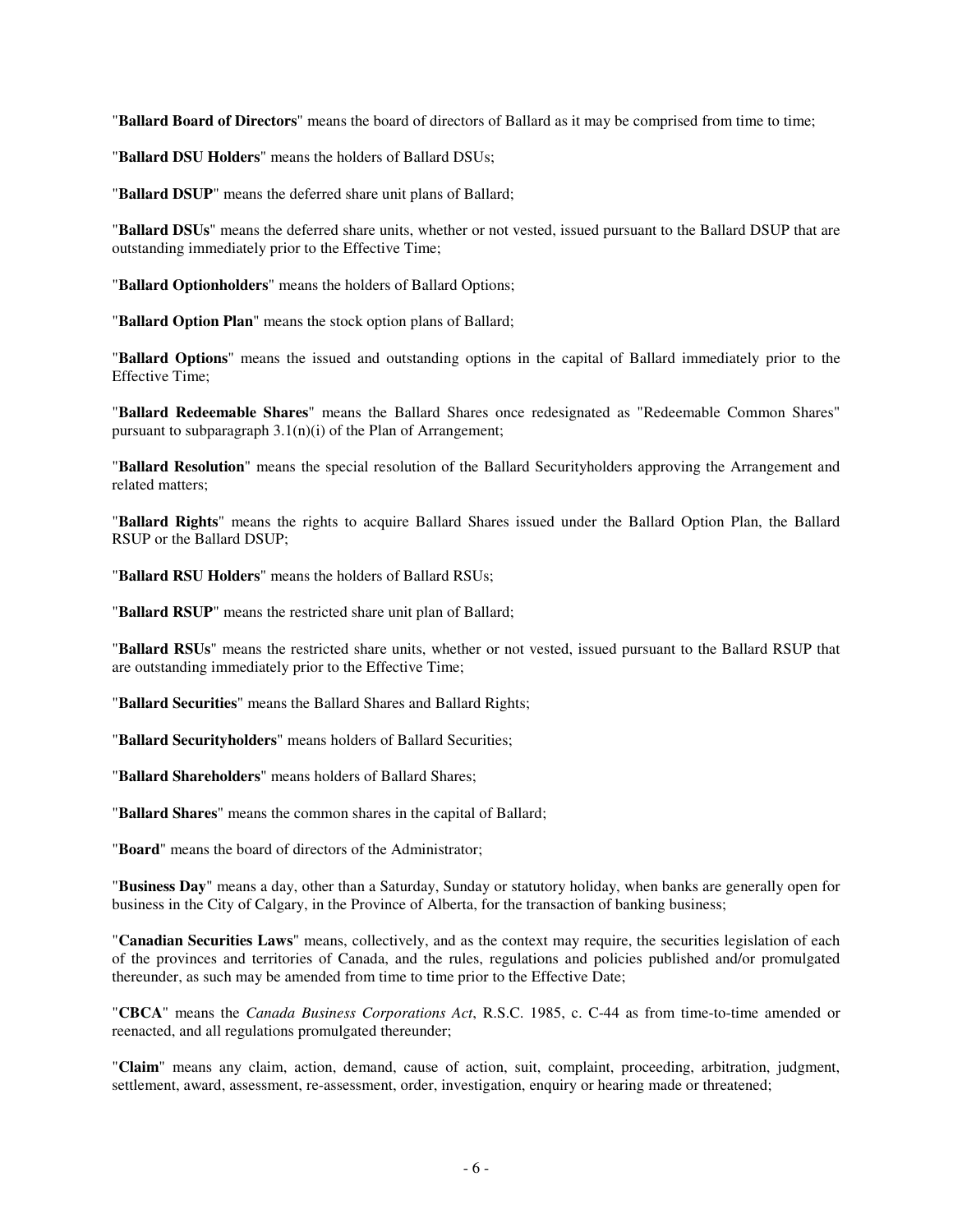"**Code**" means the Internal Revenue Code of 1986, as amended;

"**Commissioner**" means the Commissioner of Competition in Canada under Part IX of the Competition Act;

"**Competition Act**" means the *Competition Act*, R.S.C., 1985, c. C-34 as from time-to-time amended or reenacted, and all regulations promulgated thereunder;

"**Confidential Information**" has the meaning ascribed thereto in the Arrangement Agreement;

"**Court**" means the Supreme Court of British Columbia;

"**Debenture Indenture**" means the trust indenture between Computershare Trust Company of Canada and the Fund dated June 14, 2005, as supplemented by the supplemental indenture dated October 19, 2005, governing the Debentures;

"**Debentures**" means the 5.75% Debentures and the 5.85% Debentures;

"**Depositary**" means Computershare Trust Company of Canada, in its capacity as the depositary of the Fund, or such other depositary, from time to time, of the Fund;

"**Director**" means the Director appointed pursuant to Section 260 of the CBCA;

"**Dissenting Ballard Shareholders**" means the registered Ballard Shareholders who exercise the rights of dissent provided to them under the Interim Order and have not, prior to the Effective Time, withdrawn their dissent;

"**Dissenting Fund Unitholders**" means the registered Fund Unitholders who exercise Dissent Rights and whose Dissent Rights remain valid immediately before the Effective Time;

"**Dissent Rights**" means the right of a registered holder of Trust Units to dissent to the Fund Resolution and to be paid the fair value of the Trust Units in respect of which the holder dissents, all in accordance with section 190 of the CBCA, as modified by the Interim Order;

"**Divested Assets**" means all of the property and assets of Ballard immediately prior to the Effective Time whether real or personal, tangible or intangible, of every kind and description and wheresoever situate, including the Fund Loan Amount;

"**Divestiture Agreement**" means the divestiture agreement to be entered into and dated as of the Effective Date providing for the transfer, assignment and conveyance by Ballard of the Divested Assets to Subco and the assumption by Subco of the Assumed Obligations;

"**Effective Date**" means the date the Arrangement is effective under the CBCA;

"**Effective Time**" means the time on the Effective Date at which the Arrangement is effective, as specified in the Plan of Arrangement;

"**Environmental Laws**" means all federal, municipal or local Laws of any Governmental Entity or of any court, tribunal or other similar body, relating to environmental or health matters, including legislation governing the use and storage of Hazardous Substances;

"**Final Order**" means the final order of the Court approving the Arrangement pursuant to subsection 192(4) of the CBCA to be applied for following the Meeting, as such order may be affirmed, amended or modified by any court of competent jurisdiction;

"**Fund**" means Superior Plus Income Fund, a trust formed under the laws of the province of Alberta;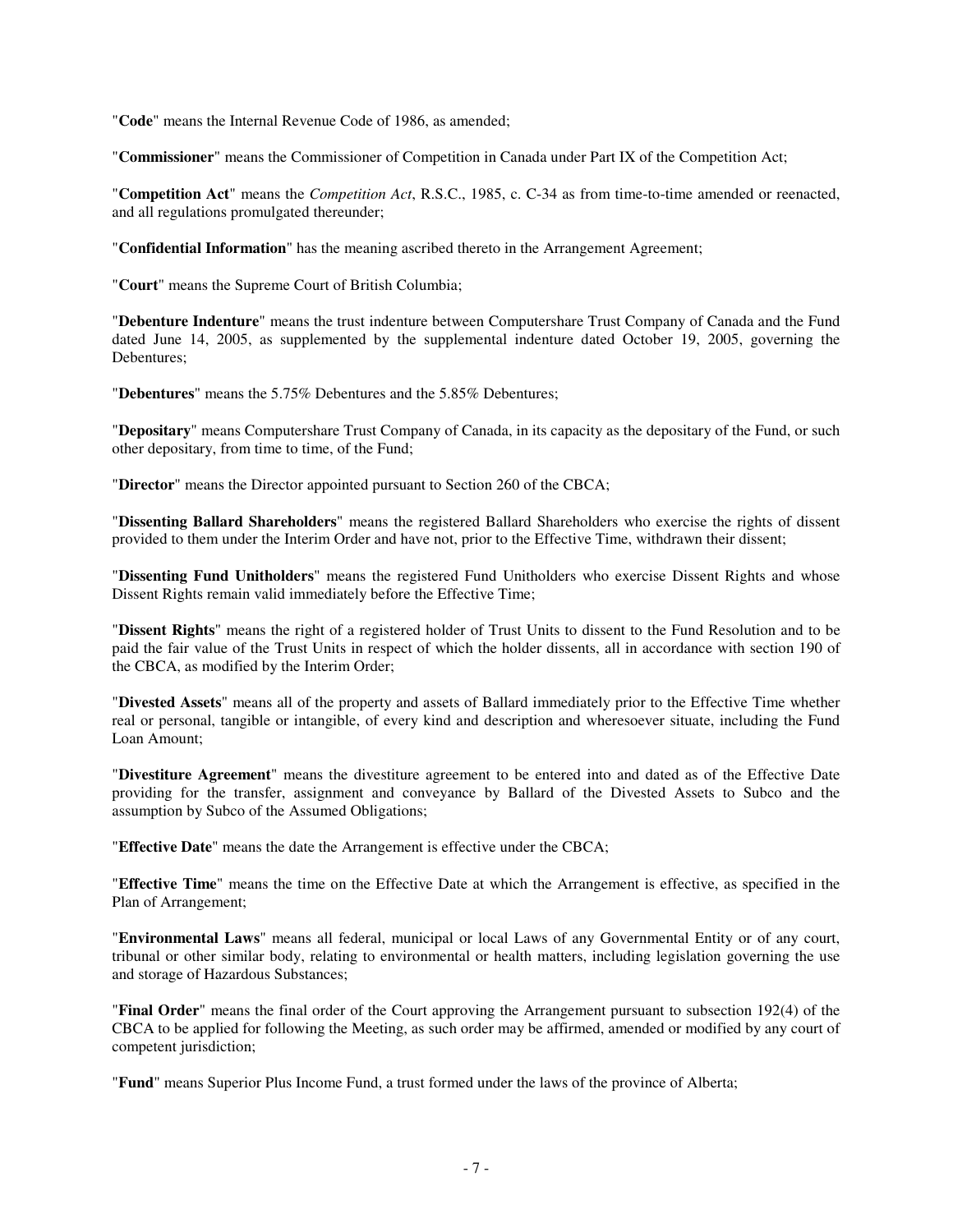"**Fund AGM Circular**" means the information circular and proxy statement dated March 10, 2008 relating to the annual meeting of the Fund Unitholders held on May 6, 2008;

"**Fund AIF**" means the annual information form of the Fund dated March 10, 2008 in respect of the Fund's financial year ended December 31, 2007, incorporated by reference in this Information Circular;

"**Fund Loan Amount**" means the aggregate amount payable pursuant to the Fund Loan Promissory Note, which amount is equal to \$46,319,148;

"**Fund Loan Promissory Note**" means the promissory note of Ballard, in an aggregate principal amount equal to the Fund Loan Amount, to be issued in favour of the Fund pursuant to subsection 3.1(d) of the Plan of Arrangement in consideration of the loan to Ballard by the Fund of an amount equal to the Fund Loan Amount;

"**Fund Resolution**" means the special resolution of the Fund Unitholders approving the Arrangement and related matters, in substantially the form attached as Appendix A to this Information Circular;

"**Fund Rights**" means the rights to acquire Trust Units issued under the Fund's trust unit incentive plan;

"**Fund Trust Indenture**" means the amended and restated declaration of trust dated September 30, 2006 between the Trustee and Superior Plus Inc., as such indenture may be further amended by supplemental indentures from time to time;

"**Fund Unitholders**" means holders of Trust Units;

"**General Partner**" means Superior Plus Inc., a corporation incorporated under the CBCA;

"**Governmental Entity**" means any (a) multinational, federal, provincial, state, regional, municipal, local or other government or any governmental or public department, court, tribunal, arbitral body, commission, board, bureau or agency, (b) any subdivision, agent, commission, board or authority of any of the foregoing, or (c) any quasigovernmental or private body exercising any regulatory, expropriation or taxing authority under or for the account of any of the foregoing;

"**Hazardous Substances**" means any pollutant, contaminant, waste of any nature, hazardous substance, hazardous material, toxic substance, dangerous substance or dangerous good as defined, judicially interpreted or identified in any Environmental Laws;

"**Income Tax Act**" or "**Tax Act**" means the *Income Tax Act*, R.S.C. 1985, c. 1. (5th Supp), as amended;

"**Indemnity Agreement**" means the indemnity agreement to be entered into among New Superior, New Ballard and Subco at the Effective Time;

"**Information Circular**" means this information circular of the Fund dated November 12, 2008, together with all appendices hereto, distributed to Fund Unitholders in connection with the Meeting;

### "**Intellectual Property**" or "**Intellectual Property Rights**" means:

- (a) any and all proprietary rights in Canada and the United States provided under:
	- (i) patent law;
	- (ii) copyright law (including moral rights);
	- (iii) trade-mark law;
	- (iv) design patent or industrial design law;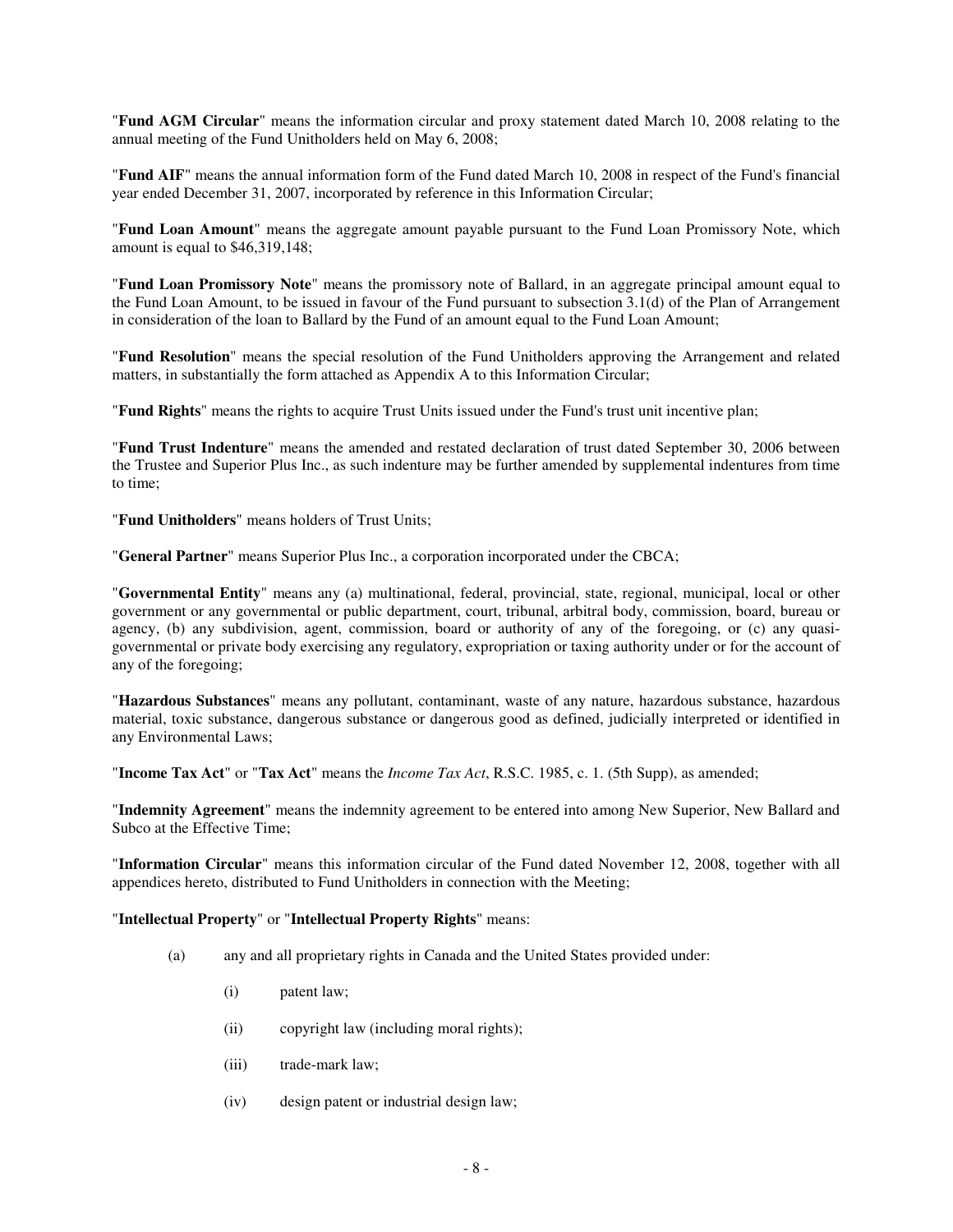- (v) semi-conductor chip or mask work or integrated circuit topography law; or
- (vi) any other statutory provision or common law principle applicable to the Arrangement Agreement, including trade secret law, which may provide a right in either hardware, software, information (including Confidential Information), trade-marks, ideas, formulae, algorithms, concepts, inventions, processes or know-how generally, or the expression or use of the same;

"**Interim Order**" means the interim order of the Court dated November 10, 2008 under subsection 192(4) of the CBCA containing declarations and directions with respect to the Arrangement, a copy of which order is attached as Appendix B to this Information Circular, as such order may be affirmed, amended or modified by any court of competent jurisdiction;

"**Laws**" means all laws, statutes, regulations, by-laws, statutory rules, orders, ordinances, protocols, codes, guidelines, notices, directions (including all Canadian Securities Laws, U.S. Securities Laws and Environmental Laws), and terms and conditions of any grant of approval, permission, authority or license of any court, Governmental Entity, statutory body or self-regulatory authority (including the TSX and the NASDAQ, as applicable);

"**Long Term Incentive Plan**" means the long term incentive plans of the Fund and its affiliates;

"**Losses**" means, in respect of any and all matters, all losses, liabilities, claims, costs, damages, expenses, charges, fines, penalties, interest charges, assessments or other liabilities whatsoever (including legal fees and disbursements on a solicitor and client basis and fees and disbursements of experts) arising out of, resulting from, attributable to or connected with such matter;

"**Management**" means senior management of Superior Plus Administration Inc.;

"**Material Acquisition Proposal**" means, with respect to the Fund or Ballard, any inquiry or the making of any proposal to such Party or its unitholders or shareholders, as the case may be, from any Person which constitutes, or may reasonably be expected to lead to (in either case in one transaction or a series of transactions): (a) an acquisition from such Party or its unitholders or shareholders, as the case may be, or the issuance of, equity securities representing more than 35% of the outstanding securities of such Party or debt securities with a principal amount more than 35% of the book value of the assets of such Party; (b) any acquisition of assets representing more than 35% of the book value of the assets of such Party; or (c) an acquisition, merger, amalgamation, reorganization, arrangement or other similar transaction involving such Party which results in the unitholders or shareholders of such Party, as the case maybe, holding less than 65% of the equity securities of such Party or the resulting entity on completion of the transaction; in each case the main purpose of which is not the same as the purpose of the Arrangement and which such Party can demonstrate is inconsistent with and incapable of being deferred until after completion of the Arrangement. Calculations for this definition shall be based on the values and numbers in the most recent financial statements of the applicable Party which are publicly available;

"**Meeting**" means the special meeting of Fund Unitholders to be held to consider, among other things, the Arrangement and related matters, and any adjournment thereof;

"**Minister**" means the Minister of Transport;

"**NASDAQ**" means the National Association of Securities Dealers Automated Quotation System;

"**New Ballard**" means Newco upon completion of the Arrangement, a company which will acquire all of the assets and assume all of the liabilities of Ballard pursuant to the Arrangement;

"**New Ballard Shares**" means the common shares in the capital of New Ballard;

"**Newco**" means 7076991 Canada Inc., a corporation incorporated under the CBCA;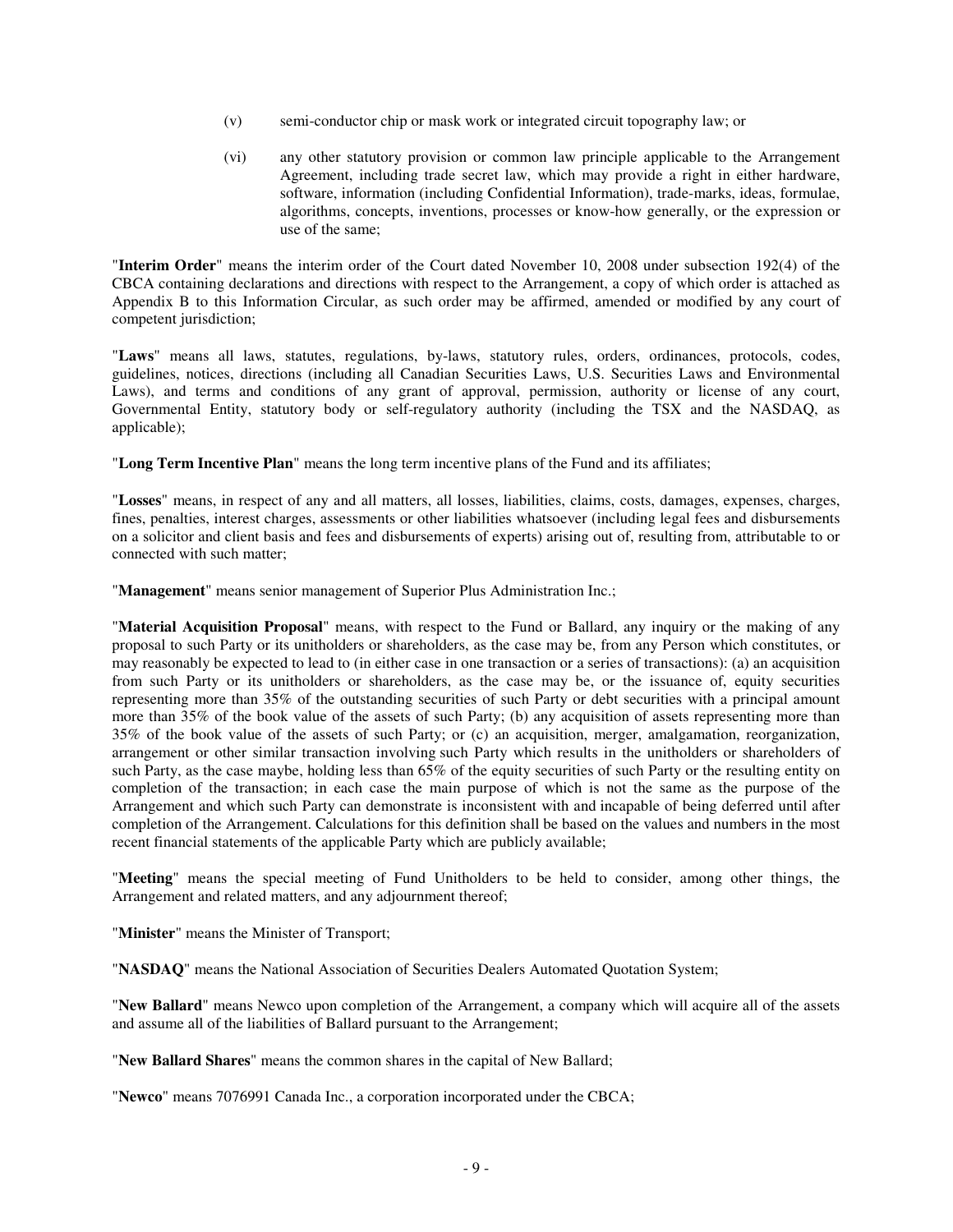"**Newco DSUP**" means the deferred share unit plan to be adopted by Newco;

"**Newco DSUs**" means the deferred share units to be issued pursuant to the Newco DSUP;

"**Newco Option Plan**" means the stock option plan to be adopted by Newco;

"**Newco Options**" means the stock options to be issued pursuant to the Newco Option Plan;

"**Newco RSUP**" means the restricted share unit plan to be adopted by Newco;

"**Newco RSUs**" means the restricted share units to be issued pursuant to the Newco RSUP;

"**Newco Shareholders**" means the holders of issued and outstanding Newco Shares;

"**Newco Shares**" means the common shares in the capital of Newco;

"**New Superior**" means Ballard, after giving effect to the Arrangement;

"**New Superior Share Certificate**" means a certificate representing a Fund Unitholder's New Superior Shares;

"**New Superior Shareholders**" means holders of New Superior Shares;

"**New Superior Shares**" means common shares in the capital of New Superior;

"**Notice of Meeting**" means the Notice of Special Meeting of Fund Unitholders which accompanies this Information Circular;

"**Notice of Petition**" means the Notice of Joint Petition on behalf of the Fund and Ballard to the Court for the Interim Order and the Final Order which accompanies this Information Circular;

"**Other Party**" means with respect to the Fund, Ballard and, with respect to Ballard, the Fund;

"**Parties**" means, collectively, the parties to the Arrangement Agreement, and "**Party**" means either of them;

"**Partnership Agreement**" means the partnership agreement which governs Superior Plus LP dated September 17,  $2006$ , as amended;

"**Person**" means any individual, partnership, association, body corporate, trust, trustee, executor, administrator, legal representative, government, regulatory authority or other entity;

"**Plan of Arrangement**" means the plan of arrangement attached as Appendix C to this Information Circular, as amended or supplemented from time to time in accordance with the terms thereof;

"**PTUs**" means performance trust units of Superior Plus LP which may, in certain circumstances, entitle holders thereof to cash payments based on the performance of the Fund;

"**Public Record**" means all information filed by either the Fund or Ballard, as the case may be, after December 31, 2007 with any securities commission or similar regulatory authority in compliance, or intended compliance, with Canadian Securities Laws or U.S. Securities Laws;

"**Regulation S**" means Regulation S under the 1933 Act;

"**RTUs**" means restricted trust units of Superior Plus LP which may, in the certain circumstances, entitle holders thereof to cash payments based on the performance of the Fund or its businesses;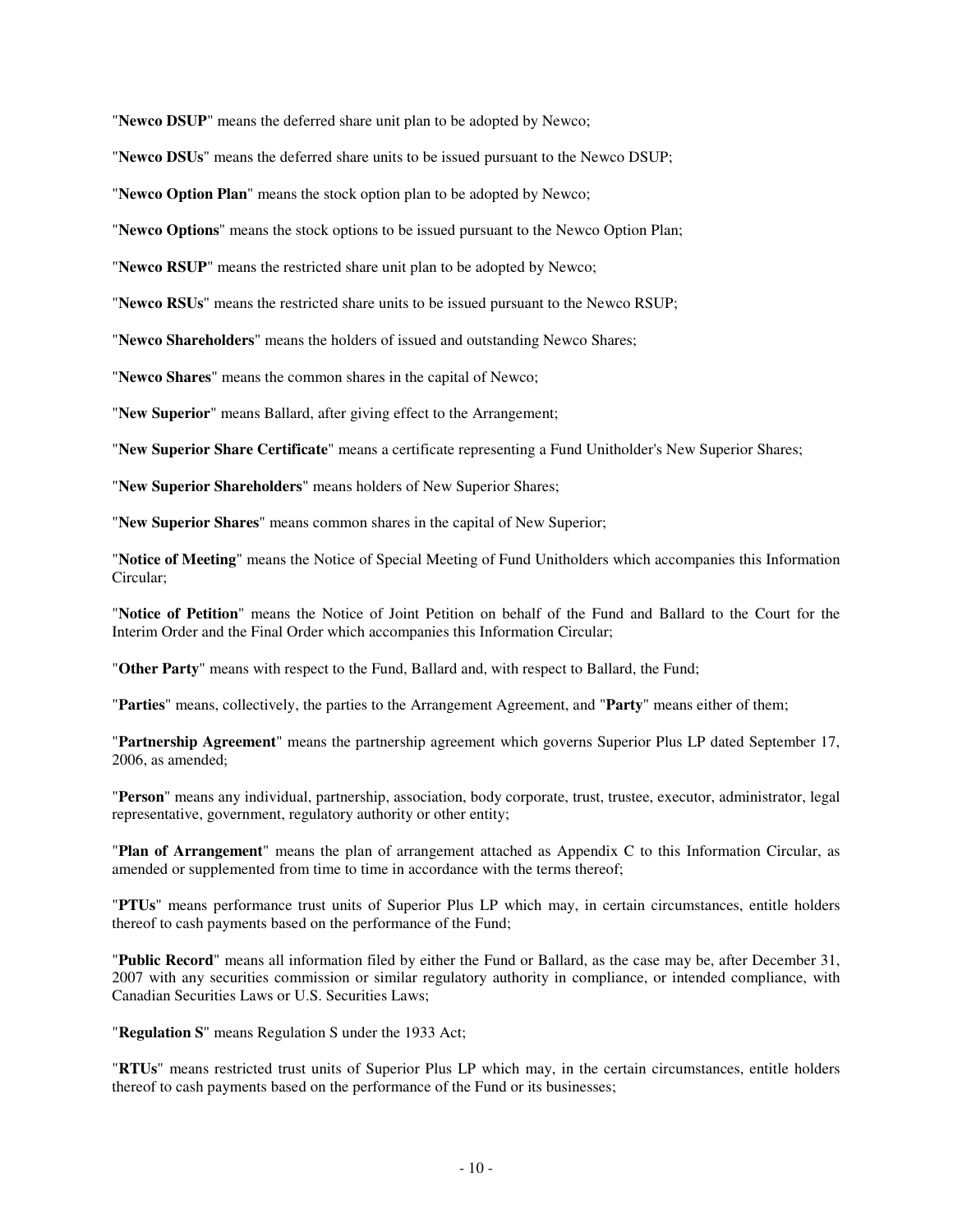"**SEC**" means the United States Securities and Exchange Commission;

"**SIFTs**" means specified investment flow-through trusts;

"**Subco**" means 7076894 Canada Inc., a corporation incorporated under the CBCA;

"**Subco Shares**" means the common shares in the capital of Subco;

"**Subsidiary**" has the meaning ascribed thereto in the *Securities Act* (Alberta) (and, for greater certainty, includes all partnerships (general or limited) and trusts directly or indirectly owned by the Fund or Ballard, as the case may be);

"**Tax**" or "**Taxes**" means all taxes, however denominated, including any interest, penalties or other additions that may become payable in respect thereof, imposed by any federal, territorial, state, local or foreign government or any agency or political subdivision of any such government, which taxes shall include, without limiting the generality of the foregoing, all income or profits taxes (including, but not limited to, federal income taxes and provincial income taxes), payroll and employee withholding taxes, unemployment insurance, social insurance taxes, sales and use taxes, ad valorem taxes, excise taxes, franchise taxes, gross receipts taxes, business license taxes, occupation taxes, real and personal property taxes, stamp taxes, environmental taxes, transfer taxes, capital taxes, workers compensation and other governmental charges, and other obligations of the same or of a similar nature to any of the foregoing, which the Fund or Ballard (or any of their respective Subsidiaries), as the case may be, is required to pay, withhold, remit or collect;

"**Tax Pools**" means the balance of Ballard's non-capital losses, scientific research and experimental development expenditures, and investment tax credits, as those terms are used for the purposes of the Tax Act, at December 31, 2008;

"**Trust Units**" means the trust units of the Fund;

"**Trustee**" means Computershare Trust Company of Canada, in its capacity as the trustee of the Fund, or such other trustee, from time to time, of the Fund;

"**TSX**" means the Toronto Stock Exchange;

"**Unassigned Contracts**" means any agreement, contract, or lease which, as a matter of law or by its terms, is not assignable in whole or in part without the consent, approval or waiver of the other party or parties to such agreement, contract or lease, unless consent has been given;

"**U.S. Securities Laws**" means the federal and state securities legislation of the United States including the 1933 Act and the 1934 Act, as amended, and all rules, regulations and orders promulgated thereunder, as amended from time to time;

"**United States**" or "**U.S.**" means the United States, as defined in Rule 902(1) under Regulation S; and

"**United States GAAP**" means United States generally accepted accounting principles in effect from time to time.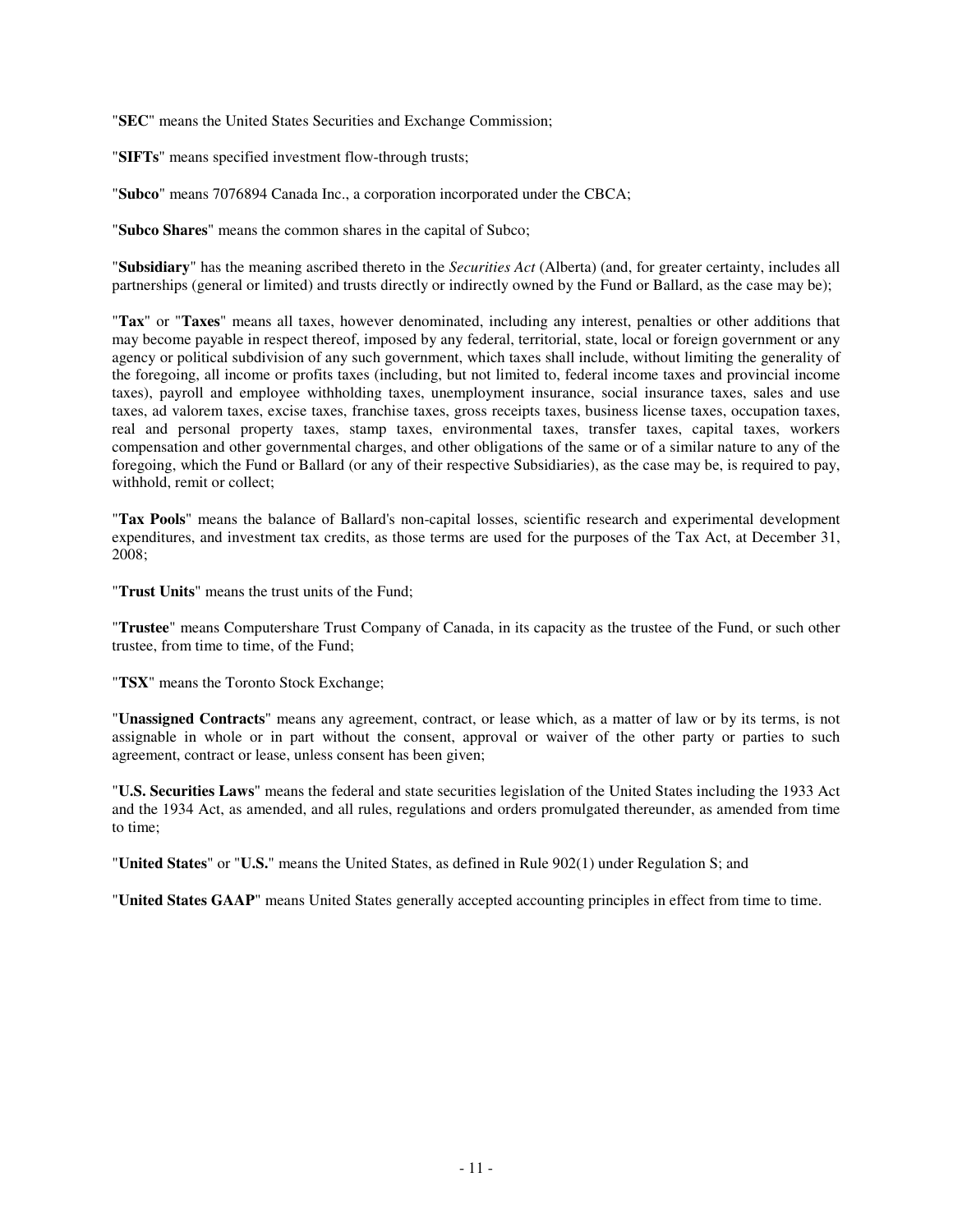### **SUMMARY INFORMATION**

The following is a summary of certain information contained elsewhere in this Information Circular, including the appendices hereto, and is qualified in its entirety by reference to the more detailed information contained or referred to elsewhere in this Information Circular, in the documents incorporated by reference herein and in the *appendices hereto. You should read this Information Circular, including the information incorporated by reference* herein, and the appendices hereto, in their entirety. For an explanation of certain defined terms used in this *Summary and in this Information Circular, please refer to the "Glossary of Terms".*

#### **The Meeting**

The Meeting will be held on Thursday, December 18, 2008 at 1:00 p.m. (Calgary time) in the Strand/Tivoli Room of The Metropolitan Centre, 333 - 4 Avenue S.W., Calgary, Alberta, Canada for the purposes set forth in the accompanying Notice of Meeting. The business of the Meeting will be to consider and vote upon the Fund Resolution and to transact such further and other business as may properly be brought before the Meeting or any adjournment thereof. See "*The Arrangement*".

#### **The Arrangement**

The purpose of the Arrangement, from the perspective of the Fund Unitholders, is to convert the Fund into a corporation, New Superior, with a dividend policy similar to the current distribution policy of the Fund. New Superior will own Superior Plus LP and carry on the existing businesses of the Fund. New Superior will have the same board of directors, Management and personnel as the Fund's current administrator, Superior Plus Administration Inc.

Pursuant to the Arrangement, the assets and liabilities of the Fund will be transferred to Ballard and Fund Unitholders will receive one Ballard Share for each Trust Unit held. Ballard will be renamed "**Superior Plus Corp.**" and will carry on the existing businesses of the Fund. In addition, the assets and liabilities of Ballard will be transferred to a new corporation, New Ballard, which will carry on Ballard's existing business and be owned by the Ballard Shareholders. **Fund Unitholders will not retain any interest in the business of Ballard nor will Ballard Shareholders retain any interest in the businesses of the Fund upon completion of the Arrangement.** See "*The Arrangement - Details of the Arrangement*".

In connection with the Arrangement, New Superior will assume all of the covenants and obligations of the Fund in respect of the outstanding Debentures in accordance with the Debenture Indenture. Provided the Arrangement is completed, holders of Debentures will thereafter be entitled to receive New Superior Shares, rather than Trust Units, on conversion after the Effective Date, on the same conversion basis as was applicable to the Trust Units previously issuable upon conversion of the Debentures, subject to adjustment in certain events.

### *Background To and Reasons for the Arrangement*

On October 31, 2006, the federal Minister of Finance announced the Federal government's plan to change the tax treatment of specified investment flow-through trusts (the "**SIFT Rules**"). Now enacted, the SIFT Rules impose a tax at the trust level on distributions of certain income from publicly traded mutual fund trusts at rates of tax comparable to the combined federal and provincial corporate tax rate and treats such distributions as dividends to unitholders. Trusts that were publicly traded at the time of the announcement are generally entitled to a four year transition period and are not subject to the SIFT Rules until 2011, provided such trusts experience only "normal growth" and no "undue expansion" before that time. On December 15, 2006, the federal Minister of Finance issued guidelines with respect to what would be considered "normal growth" for this purpose (the "**Normal Growth Guidelines**"). The SIFT Rules had an immediate impact on the Canadian capital markets and resulted in a significant decline in trading prices for income trusts, including the Fund, royalty trusts and numerous other Canadian securities.

Historically, the Fund has not been liable for material amounts of income tax under the Tax Act because it generally was entitled to deduct (and has fully deducted) distributions to Fund Unitholders in computing its income that would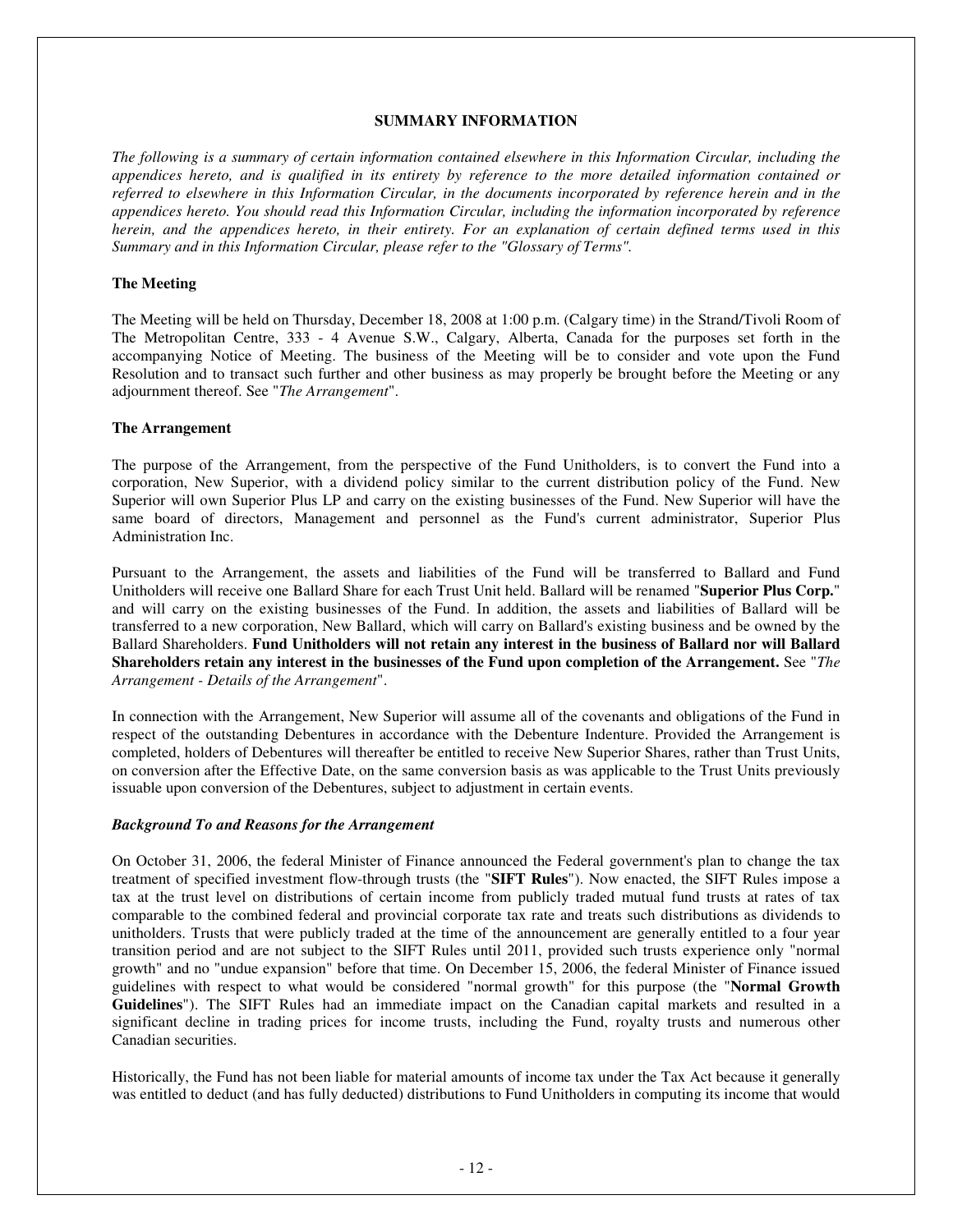otherwise be subject to tax. The Fund does not conduct active business operations, but rather, it distributes to Fund Unitholders the income it receives from Superior Plus LP, net of expenses and interest payable on the Debentures. Commencing in 2011 (earlier if the Fund falls offside the Normal Growth Guidelines), the Fund will be liable, under the SIFT Rules, to pay income tax under the Tax Act at a rate comparable to the combined federal and provincial corporate tax rates on distributions to Fund Unitholders.

The Fund investigated a number of restructuring alternatives subsequent to the Minister of Finance's October 31, 2006 announcement and the subsequently enacted SIFT Rules. Since the date of the announcement, Management and the Board have been proactively assessing the Fund's available options to ensure that its capital structure is efficient and to enhance value for Fund Unitholders. In the months immediately following the announcement of the SIFT Rules, Management continued to update the Board with respect to the potential impact on the Fund, including the impact upon the Fund's ability to meet its strategic objectives. Throughout 2007 and 2008, Management continued to carry out a more detailed analysis concerning the strategic direction for the Fund. As a result of this detailed analysis, Management started examining particular options for conversion which would minimize the negative impact of the SIFT Rules and could provide stability of distributions and enhance value for Fund Unitholders.

The Fund identified a transaction with Ballard as an opportunity to achieve its strategic objectives in September, 2008. Subsequent thereto, the Fund provided Ballard and Ballard's tax and legal advisors with a proposal to restructure Ballard to enable the Fund to convert its capital structure from an income trust to a corporation. The terms of the initial proposal were negotiated, resulting in the execution of a letter of intent in late September, 2008. Following further analysis of the proposal, negotiations between the parties and respective due diligence, on October 30, 2008, Ballard and the Fund entered into the Arrangement Agreement providing for, among other things, the terms and conditions of the Arrangement.

# *Benefits of the Arrangement to Fund Unitholders*

With the introduction of the SIFT Rules on October 31, 2006, there is diminishing value associated with the trust structure. Management and the Board believe that the best opportunity for creating value is to remove the uncertainty created with the taxation of SIFTs and proceed forward as a corporate entity with significant income tax basis. The Arrangement allows the Fund to convert to a corporation removing the current uncertainty surrounding publicly traded trusts, while maintaining its focus on enhancing value and providing stability of dividends to Fund Unitholders. The Arrangement will enable Management and the Board to continue with a cash dividend policy similar to the Fund's existing distribution policy and to pursue growth opportunities. Selected benefits to the Arrangement are expected to be as follows:

- the Arrangement provides for an effective and efficient method of converting from a mutual fund trust to a corporation consistent with the proposed legislation announced by the Minister of Finance (Canada);
- the Fund expects to continue the current monthly payments of \$0.135 per unit (\$1.62 per year) which will be paid as a dividend to New Superior Shareholders;
- New Superior will have an estimated aggregate tax basis of over \$1.3 billion following the Arrangement;
- the transaction is tax free for the Fund and Fund Unitholders (other than Dissenting Fund Unitholders) based on the recently proposed legislation for the conversion of certain mutual fund trusts;
- the Fund's conversion to a corporation may result in greater access to capital and eliminates the "normal" growth" and "undue expansion restrictions" in the SIFT Rules that limited the Fund's ability to consider strategic acquisitions;
- the planned termination of the public income trust market would have diminished the Fund's ability to raise capital in the future making the conversion to a corporation inevitable;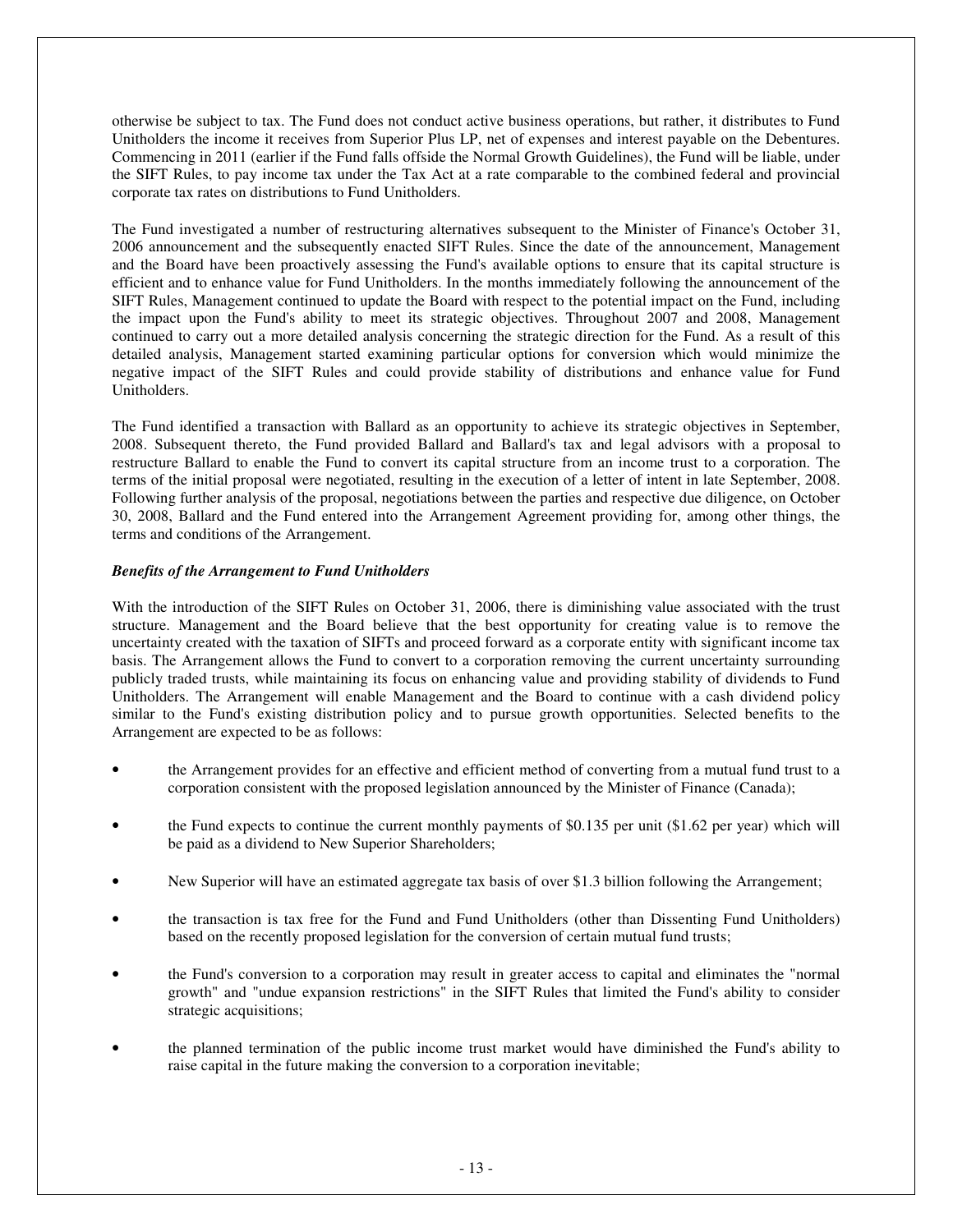- the Fund may have greater access to capital in Canada, the United States and other international markets on a more timely and cost efficient basis;
- New Superior is expected to have improved liquidity resulting in higher trading volumes; and
- Canadian taxable shareholders will receive a dividend tax credit or deduction when they receive dividends compared to the current Fund Unitholders' tax treatment of distributions as other income.

See "*Forward-Looking Statements*" and "*The Arrangement - Risk Factors*".

#### *Recommendation of the Board*

**The Board of Directors of Superior Plus Administration Inc. has unanimously determined that the** Arrangement is fair to Fund Unitholders, is in the best interests of the Fund and Fund Unitholders and **unanimously recommends that the Fund Unitholders vote in favour of the Fund Resolution.**

The directors and officers of the Administrator and its associates beneficially own, directly or indirectly, or exercise control or direction over, an aggregate of approximately 2,221,768 Trust Units.

See "*Background to and Reasons for the Arrangement - Recommendation of the Board*".

### *Required Approvals*

### *Fund Resolution*

Pursuant to the Interim Order and the Fund Trust Indenture, the number of votes required to pass the Fund Resolution is not less than 66% of the votes cast by the Fund Unitholders who attend in person or by proxy at the Meeting.

#### *Ballard Securityholder Approval*

Pursuant to the Interim Order, the number of votes required to pass the Ballard Resolution is not less than 66% % of the votes cast by the Ballard Securityholders, voting together as a single class, who attend in person or by proxy at the Ballard Meeting.

#### *Court Approvals*

### *Interim Order*

On November 10, 2008, the Court granted the Interim Order facilitating the calling of the Meeting and prescribing the conduct of the Meeting and other matters. The Interim Order is attached as Appendix B to this Information Circular.

### *Final Order*

The CBCA provides that an arrangement requires Court approval. Subject to the terms of the Arrangement Agreement, and if the Fund Resolution is approved by Fund Unitholders at the Meeting and if the Ballard Resolution is approved by Ballard Securityholders at the Ballard Meeting in the manner required by the Interim Order, the Fund and Ballard will make application to the Court for the Final Order.

The application for the Final Order approving the Arrangement is scheduled for December 22, 2008 at 10:45 a.m. (Calgary time), or as soon thereafter as counsel may be heard, at the Supreme Court of British Columbia, 800 Smithe Street, Vancouver, British Columbia.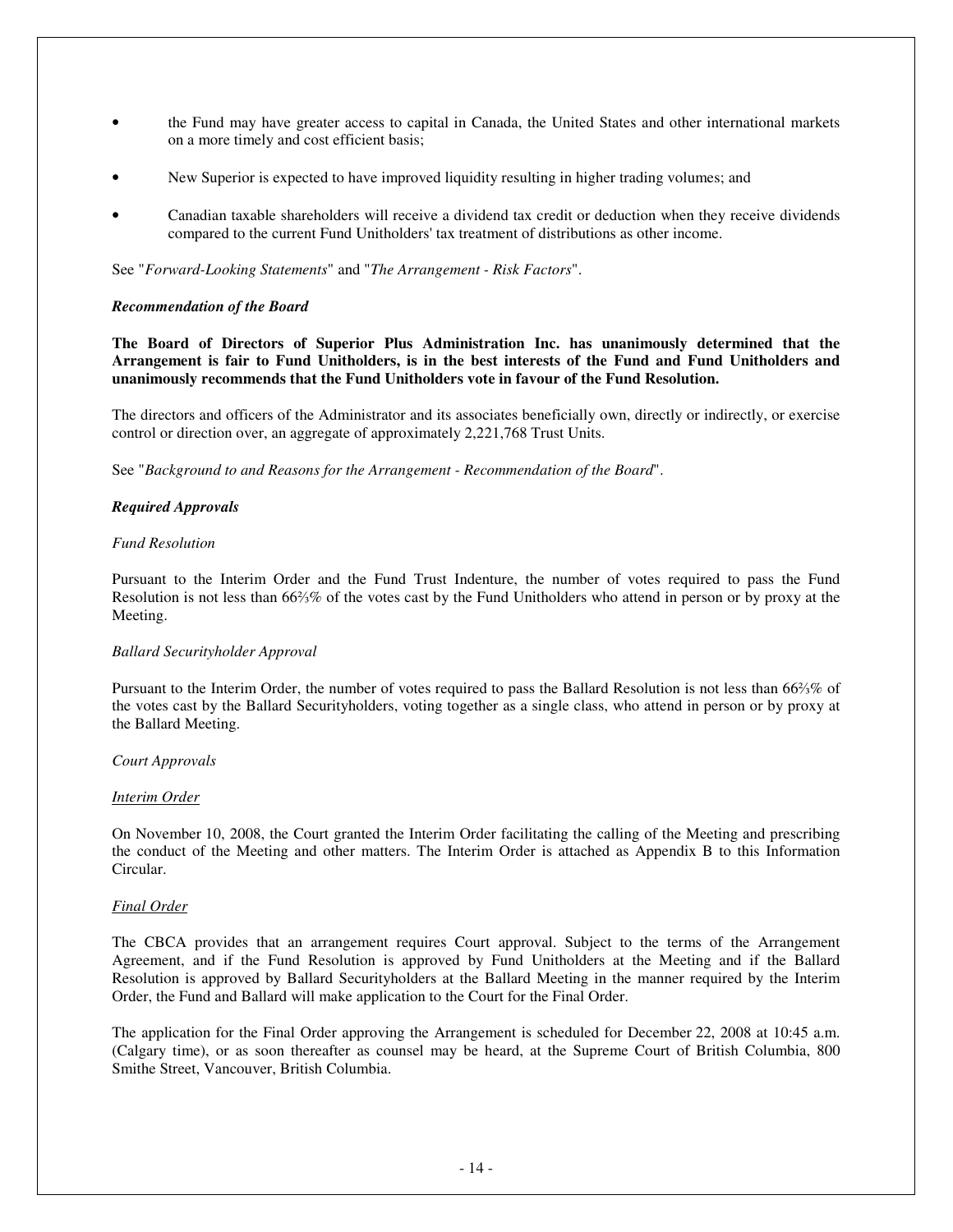### *Stock Exchange Listing Approvals*

The TSX has conditionally approved the substitutional listing of the New Superior Shares, Debentures and the New Superior Shares issuable on conversion, redemption or maturity of the Debentures, subject to New Superior fulfilling the requirements of the TSX. Pending the final approval of the listing of such securities by the TSX, the New Superior Shares, the 5.75% Debentures and the 5.85% Debentures will begin trading on the TSX on the first business day following the completion of the Arrangement under the symbols "SPB", "SPB.db.b" and "SPB.db.c", respectively.

### *Regulatory Approvals*

### *Competition Act*

The Arrangement is a notifiable transaction under the Competition Act, and as such, the Fund and Ballard must comply with the merger notification provisions of the statute. To do so, on November 3, 2008, the Fund and Ballard requested the issuance of an advanced ruling certificate ("**ARC**") and a waiver of the obligation to submit a premerger notification.

Completion of the Arrangement is, among other things, subject to the condition that the Commissioner shall have (a) issued an ARC under Section 102 of the Competition Act in connection with the Arrangement or (b) the applicable waiting period under the Competition Act shall have expired or shall have been terminated or the obligation to make a pre-closing merger filing shall have been waived by the Commissioner and the Commissioner shall have advised, in writing, that she is of the view that grounds do not exist to file an application pursuant to the merger provisions of the Competition Act in connection with the Arrangement.

### *Canada Transportation Act*

On November 3, 2008, the Fund and Ballard filed a pre-merger notification under the *Canada Transportation Act* (the "**CTA**") with the Minister in respect of the Arrangement. Completion of the Arrangement is conditional upon the Arrangement being cleared by the Minister giving notice of his opinion that the Arrangement does not raise issues with respect to the public interest or the Governor in Council approving the Arrangement.

# *Third Party Approvals*

Certain of the transactions contemplated by the Arrangement require the consent of third parties. See "*The Arrangement - Consequential Changes to Existing Agreements - Other Agreements*".

# *Timing of Completion of the Arrangement*

If the Meeting is held as scheduled and is not adjourned and the other necessary conditions at that point in time are satisfied or waived, the Fund and Ballard will apply for the Final Order approving the Arrangement. If the Final Order is obtained on December 22, 2008 in form and substance satisfactory to Ballard and the Fund, and all other conditions set forth in the Arrangement Agreement are satisfied or waived, the Fund expects the Effective Date will be on or about December 31, 2008.

The Arrangement will become effective upon the filing with the Director of the Articles of Arrangement and a copy of the Final Order, together with such other materials as may be required by the Director.

The Fund's objective is to have the Effective Date occur on December 31, 2008. The Effective Date could be delayed, however, for a number of reasons, including an objection before the Court at the hearing of the application for the Final Order.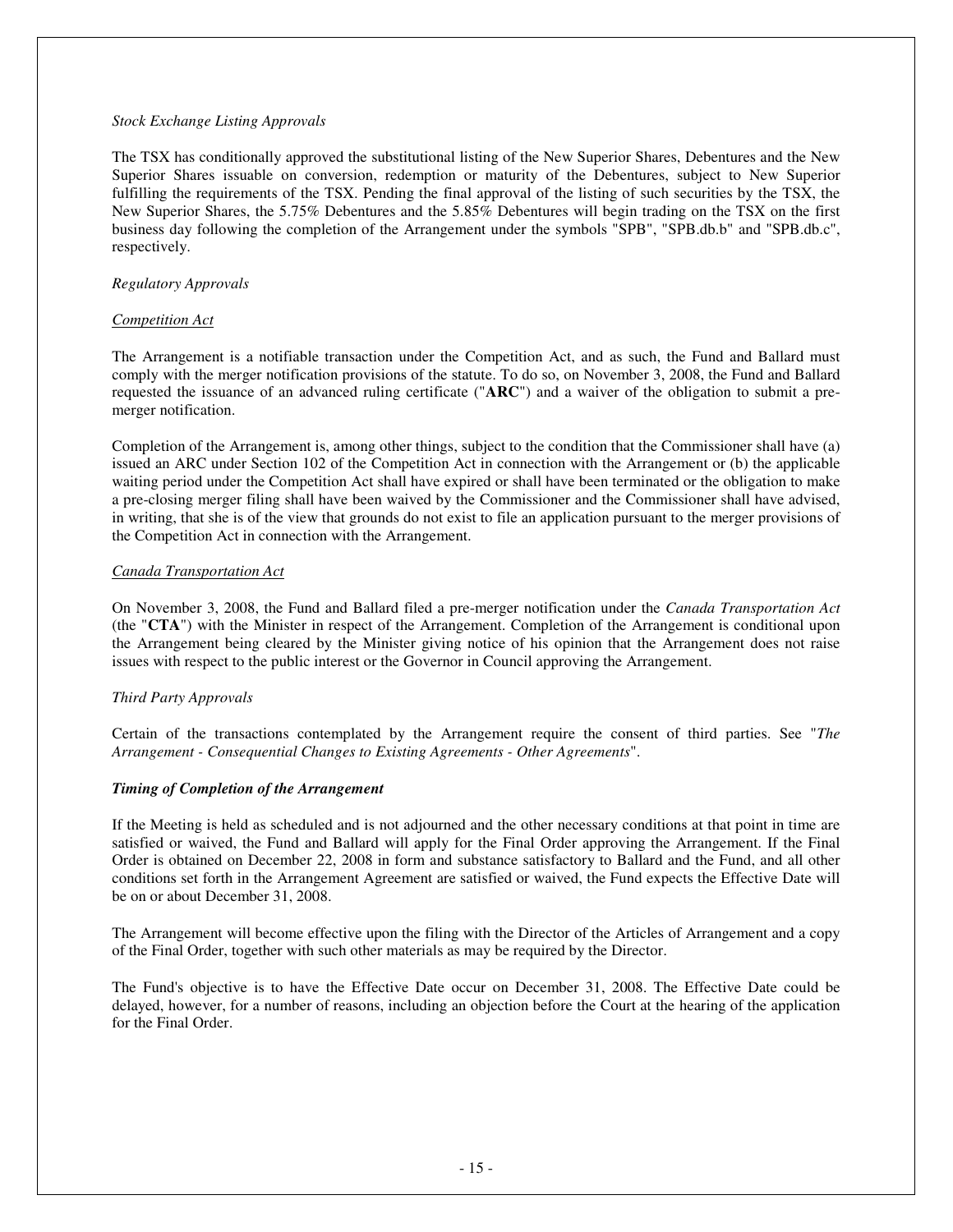### *Effect of the Arrangement on Distributions*

Under the Arrangement, Fund Unitholders will receive one New Superior Share for each Trust Unit held. Distributions expected to be declared for the months of November, 2008 and December, 2008 are expected to be paid in December, 2008. Provided the Arrangement is completed as scheduled, the anticipated distribution in respect of the month of December, 2008 would be the last distribution paid to Fund Unitholders by the Fund. After completion of the Arrangement, cash distributed to New Superior Shareholders will be paid as dividends. Any decision to pay dividends on the New Superior Shares will be made by the board of directors of New Superior on the basis of New Superior's earnings, financial requirements and other conditions existing at such future time. See "*The Arrangement - Dividend Policy Following the Arrangement* ".

### *Corporate Governance Following the Arrangement*

After completion of the Arrangement, the board of directors of New Superior shall be made up of the members of the boards of directors of the Administrator and the General Partner (both of which are made up of the same members) immediately prior to the Effective Time. The governance policies and practices of the Fund currently in place for the benefit of Fund Unitholders, including the Audit Committee, the Governance and Nominating Committee and the Compensation Committee, will be revised to reflect the arrangement of the Fund into New Superior and the consolidation of the obligations of the board of directors of the Administrator and the General Partner at the New Superior level, without any derogation in the benefits and protections to the New Superior Shareholders.

### *Consequential Changes to Existing Agreements*

It is anticipated that following the completion of the Arrangement, a number of agreements to which the Fund and Superior Plus LP are a party may be amended or terminated in order to give effect to the Arrangement and to reflect the conversion of the Fund to New Superior resulting from the completion of the Arrangement. See "*The Arrangement - Details of the Arrangement - Post-Arrangement Structure*".

### *Compensation Plans Following the Arrangement*

The Fund expects that substantially all of the holders of RTUs and PTUs will agree to waive their rights to an accelerated payment of their RTUs and PTUs, such that no substantive changes to the terms of the RTUs and PTUs will result as a consequence of the Arrangement. Under the terms of the Fund's trust unit incentive plan, all outstanding trust unit options will be terminated immediately prior to the Effective Time. The trust unit incentive plan will not be adopted by New Superior. See "*The Arrangement - Compensation Plans Following the Arrangement*".

### *Dividend Policy Following the Arrangement*

The members of the Board intend, once they become directors of New Superior in accordance with the terms of the Plan of Arrangement, to adopt a dividend policy that is designed to payout a target ratio of less than 90% of New Superior's cash flow from operating activities from continuing operations prior to changes in non-cash operating working capital and subject to certain other adjustments. The dividends are expected to continue to be paid monthly to shareholders of record on the last business day of each calendar month with actual payment to be made to such shareholders on or about the 15<sup>th</sup> day of the following month, subject to any contractual restrictions on such dividends including any agreements entered into with lenders of New Superior or its affiliates. However, the board of directors of New Superior can modify the dividend policy from time to time in its discretion. See "*The Arrangement - Dividend Policy Following the Arrangement*".

# *New Superior Share Certificates*

Upon the Arrangement becoming effective, certificates representing Trust Units need not be tendered for certificates representing New Superior Shares. Pursuant to the Arrangement, the existing certificates for Trust Units will represent New Superior Shares and the right to receive certificates representing an equivalent number of New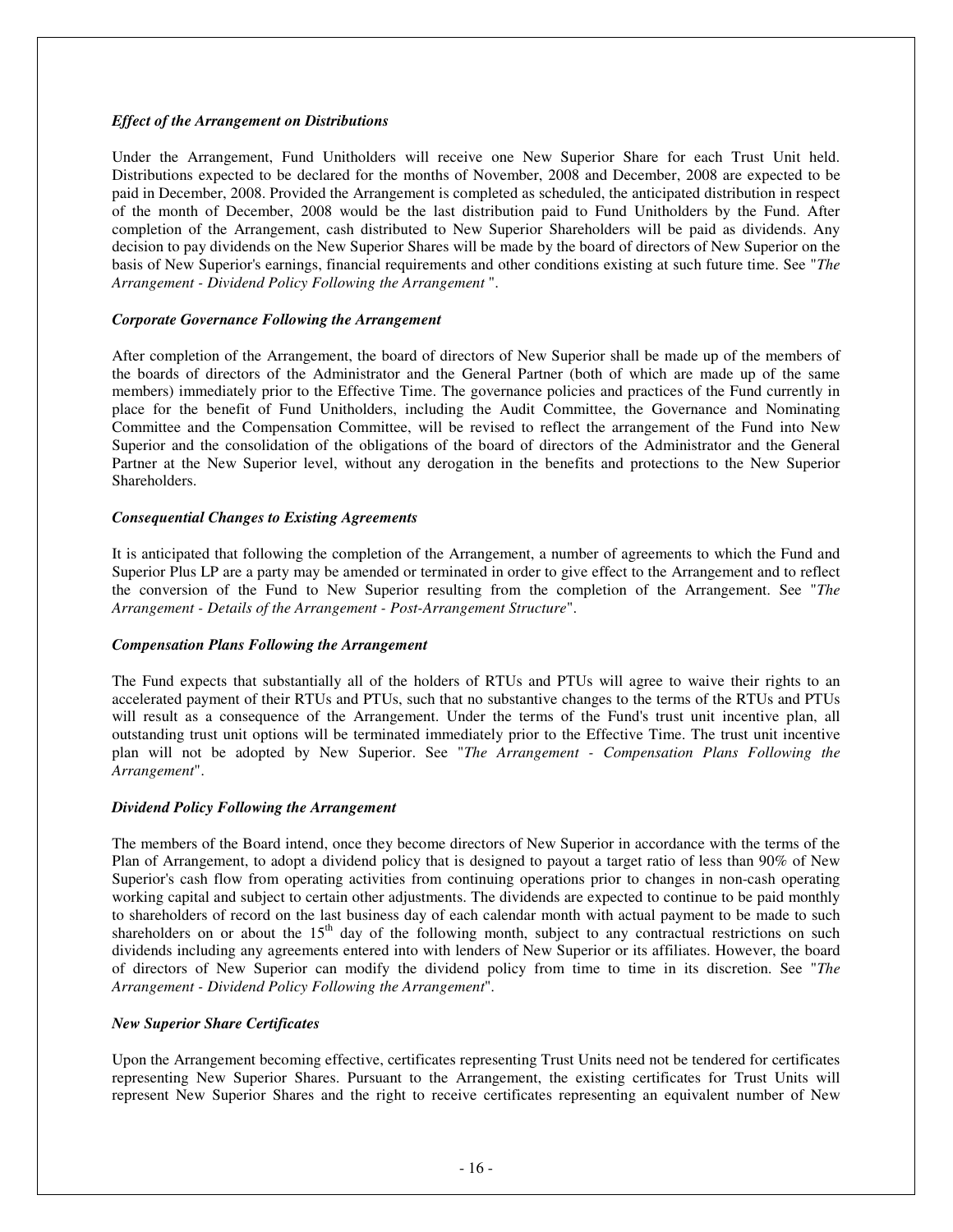Superior Shares on exchange of such Trust Unit certificates for share certificates of New Superior. Such an exchange of Trust Unit certificates can be made on request by a former holder of Trust Units and will be made upon a transfer of New Superior Shares. In the event that a former Fund Unitholder wishes to receive a physical certificate in their name representing the New Superior Shares held by them upon completion of the Arrangement, the certificates representing such holder's Trust Units should be mailed, with a letter requesting the certificates representing such holder's New Superior Shares, to Computershare Investor Services Inc., 100 University Avenue, Toronto, Ontario, M5J 3Y1, Attention: Service Delivery 9th Floor, Phone: 1-800-564-6253.

### *Right to Dissent*

Pursuant to the Interim Order, registered Fund Unitholders have the right to dissent with respect to the Fund Resolution if the Dissenting Fund Unitholder's written objection to the Fund Resolution is received by the Fund c/o its counsel Macleod Dixon LLP, Suite 3700, 400 - Third Avenue S.W., Calgary, Alberta, T2P 4H2, Attention: Darren B. Hribar by 5:00 p.m. (Vancouver time) on December 16, 2008 or the second business day immediately preceding the date of any adjournment of the Meeting and otherwise comply with the requirements of Section 190 of the CBCA; the Dissenting Fund Unitholder has not voted his or her Trust Units at the Meeting either by proxy or in person, in favour of the Fund Resolution; the Dissenting Fund Unitholder exercises the Dissent Rights in respect of all of the Trust Units held by the holder; and the exercise of such Dissent Rights otherwise comply with the requirements of Section 190 of the CBCA, as modified by the Interim Order.

Registered Fund Unitholders are entitled, in addition to any other right such holder may have, to dissent and to be paid, the fair value of the Trust Units held by such holder in respect of which such holder dissents, determined as of the close of business on the last Business Day before the day on which the resolution from which such holder dissents was adopted. A registered Fund Unitholder may dissent only with respect to all of the Trust Units held by such holder or on behalf of any one beneficial owner and registered in the Dissenting Fund Unitholder's name. **Only registered Fund Unitholders may dissent. Persons who are beneficial owners of Trust Units registered in the** name of a broker, custodian, nominee or other intermediary who wish to dissent, should be aware that they may only do so through the registered owner of such securities. A registered holder, such as a broker, who **holds Trust Units as nominee for beneficial holders, some of whom wish to dissent, must exercise dissent** rights on behalf of such beneficial owners with respect to the Trust Units held for such beneficial owners. In such case, the demand for dissent should set forth the number of Trust Units covered by it. See "The *Arrangement - Right to Dissent*".

At the option of the Fund, the Arrangement Agreement can be terminated if, as at the Effective Date, Fund Unitholders holding more than  $2\%$  of the outstanding Trust Units have exercised rights of dissent in relation **to the Arrangement.** See "*The Arrangement - Conditions Precedent to the Arrangement - Additional Conditions to Obligations of the Fund*".

### *Certain Canadian Federal Income Tax Considerations*

A Fund Unitholder (other than a Dissenting Fund Unitholder) who disposes of their Trust Units for New Superior Shares upon the Arrangement will not realize a capital gain (or a capital loss) in respect of the disposition of the Fund Unitholder's Trust Units. In such circumstances, the aggregate adjusted cost base of the New Superior Shares received by the Fund Unitholder upon the Arrangement will be equal to the aggregate cost amount of the Trust Units held by the Fund Unitholder immediately prior to the Arrangement.

The foregoing summary is of general nature only and is qualified in its entirety by the summary of the principal Canadian federal income tax considerations contained in this Circular. See "*The Arrangement - Certain Canadian Federal Income Tax Considerations*". All Fund Unitholders should consult their own tax advisers for advice with respect to their own particular circumstances.

### *Certain United States Federal Income Tax Considerations*

Although the matter is not free from doubt, the exchange of Trust Units for New Superior Shares pursuant to the Arrangement should qualify, in general, as a tax-deferred transaction for U.S. federal income tax purposes. As such,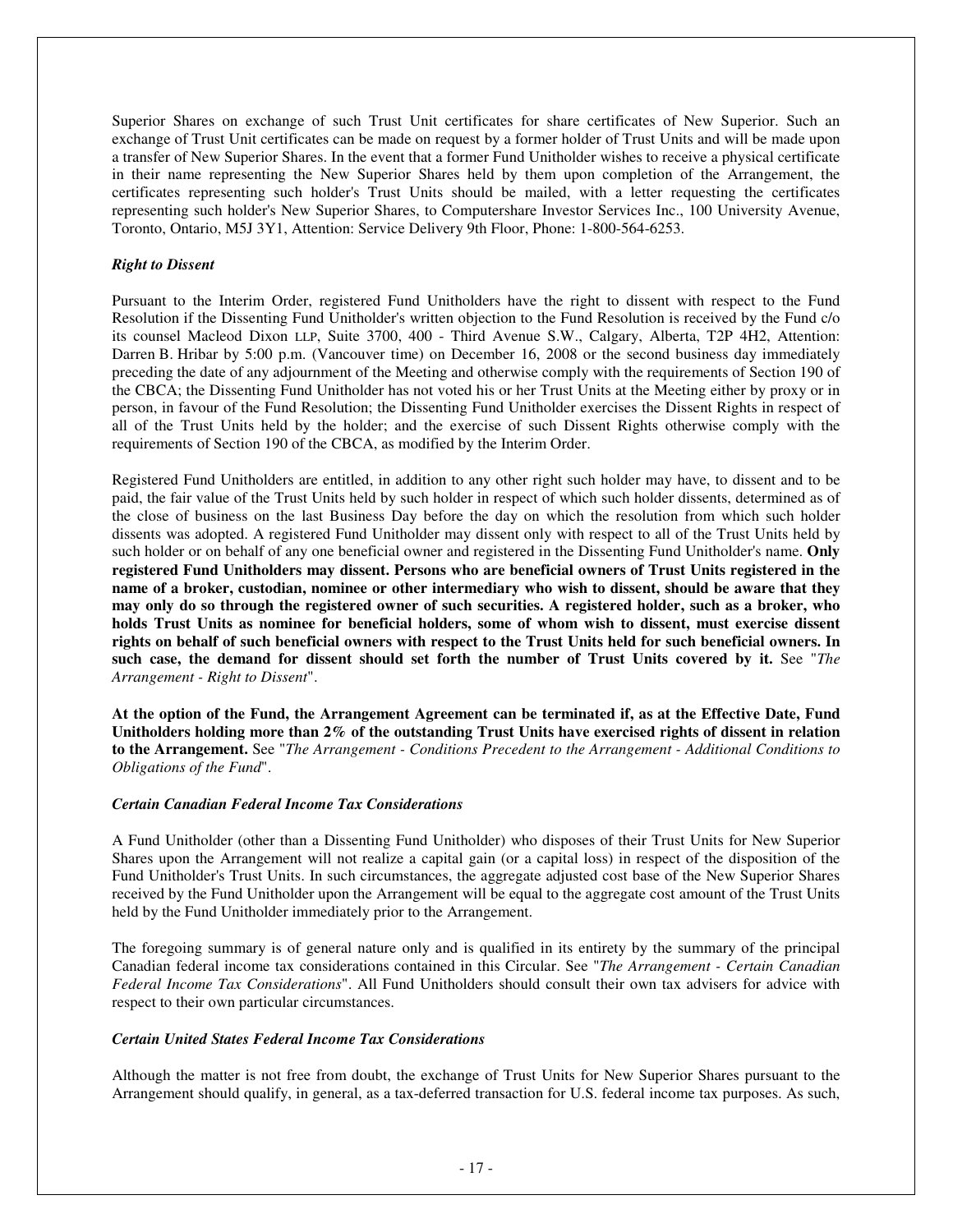a Fund Unitholder (other than a Dissenting Fund Unitholder) generally will not recognize any gain or loss for U.S. federal income tax purposes with respect to the exchange.

All Fund Unitholders that are subject to U.S. federal income taxation should read carefully the information under "*The Arrangement – Certain United States Federal Income Tax Considerations*" which qualifies the information set forth above, and should consult their own tax advisers for advice with respect to their own particular circumstances. No advance income tax rulings have been sought or obtained with respect to any of the transactions described in this Information Circular.

### *Other Tax Considerations*

This Information Circular does not address any tax considerations of the Arrangement other than certain Canadian and United States federal income tax considerations. Fund Unitholders who are resident in jurisdictions other than Canada or the United States should consult their tax advisors with respect to the tax implications of the Arrangement, including any associated filing requirements, in such jurisdictions and with respect to the tax implications in such jurisdictions of owning New Superior Shares after the Arrangement.

Fund Unitholders should also consult their own tax advisors regarding provincial, state or territorial tax considerations of the Arrangement or of holding New Superior Shares.

### *Risk Factors*

The following risk factors relating to the Arrangement and New Superior should be carefully considered before making a decision relating to the Arrangement: risks relating to a failure to obtain necessary approvals for completion of the arrangement, risks of termination of the Arrangement in the event of a material adverse change or material adverse effect, third party credit risk, risks relating to due diligence, Ballard operational risks and tax related risks associated with the Arrangement.

**The details regarding the risk factors listed above are contained elsewhere in this Information Circular. See** "The Arrangement - Risk Factors". In addition, for a description of the risk factors in respect of the Fund, see **the section entitled "***Risk Factors***" in the Fund AIF incorporated by reference herein. Fund Unitholders should carefully consider all such risk factors.**

# *Information Concerning the Fund*

Superior Plus Income Fund is a limited purpose, unincorporated trust established under the laws of the Province of Alberta by a Declaration of Trust made as of August 2, 1996, as amended and restated most recently on September 30, 2006. The Trust Units, 5.75% Debentures and 5.85% Debentures of the Fund trade on the TSX under the symbols "SPF.un", "SPF.db.b" and "SPF.db.c", respectively.

The Fund's principal and head office is located at Suite 2820, 605-5th Avenue SW, Calgary, Alberta, T2P 3H5.

The Fund is a reporting issuer in all Canadian provinces and territories and is subject to the informational reporting requirements under the securities laws of such jurisdictions.

See Appendix D "*Information Concerning the Fund*".

# *Information Concerning Ballard*

Ballard is a Vancouver-based company engaged in hydrogen fuel cell development and commercialization with a focus on the design, development, manufacture, sale and service of fuel cell products for a variety of applications. The Ballard Shares trade on the TSX and the NASDAQ under the symbols "BLD" and "BLDP", respectively.

Ballard's head office is located at 9000 Glenlyon Parkway, Burnaby, British Columbia, V5J 5J8 and its registered office is located at 1700, 666 Burrard Street, Vancouver, British Columbia, V6C 2X8.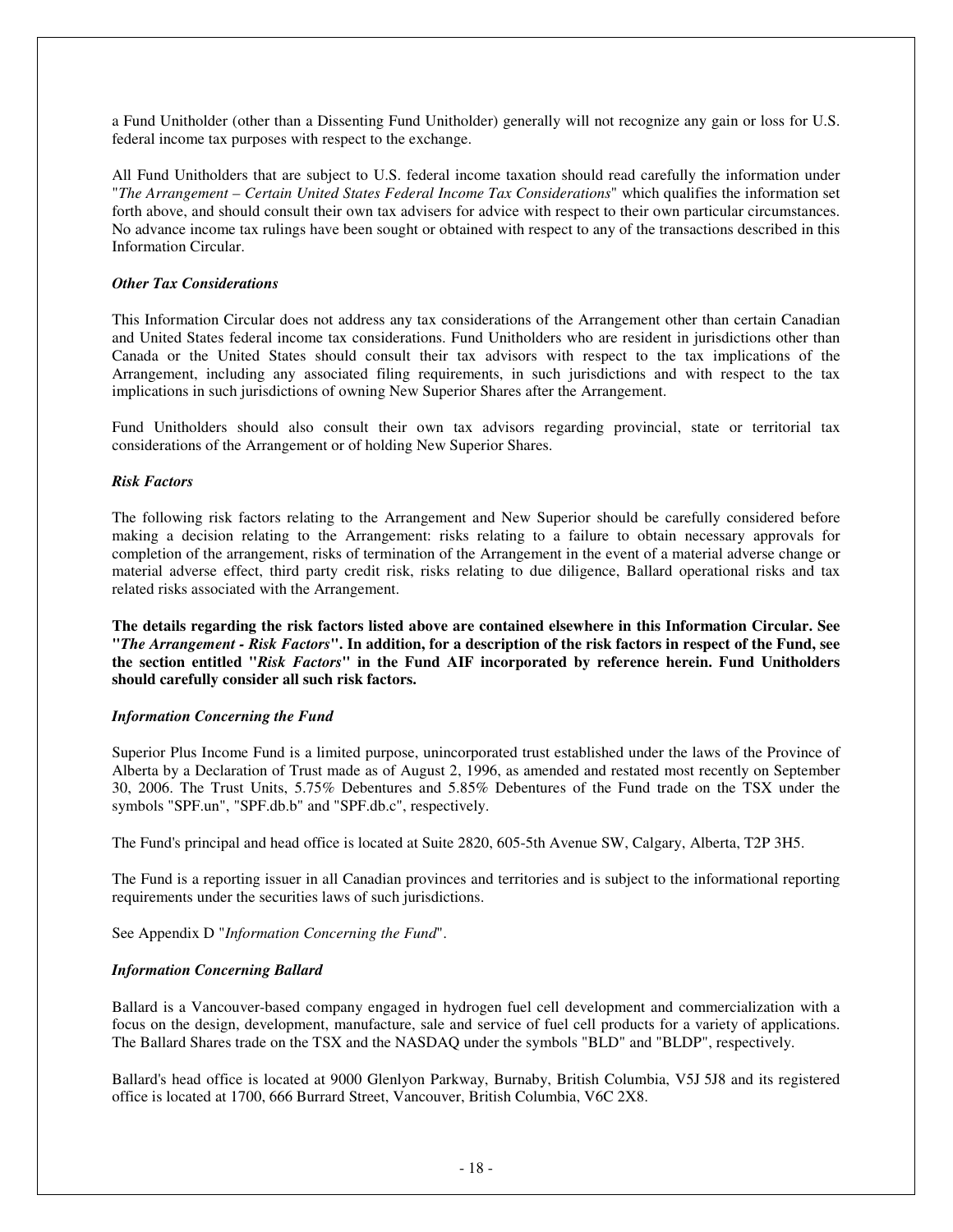Ballard is a reporting issuer in all Canadian provinces and territories, other than the Northwest Territories, and is subject to the informational reporting requirements under the securities laws of such jurisdictions.

See Appendix E "*Information Concerning Ballard*".

Fund Unitholders will not retain any interest in the business of Ballard upon closing of the Arrangement nor **will shareholders of Ballard retain any interest in the businesses of the Fund upon closing of the Arrangement.**

### *Pre-Arrangement Organizational Structure*

The following diagram sets forth the simplified organizational structure of the Fund prior to the Arrangement.



#### **Notes:**

- (1) Superior Plus LP and Superior Plus Inc. indirectly own 99.9% and 0.1%, respectively, of Superior Energy Management Gas LP and Superior Energy Management Electricity LP.
- (2) Superior Plus US Holdings Inc., a Delaware Corporation, has wholly-owned subsidiaries through which ERCO Worldwide and Winroc conduct operations in the United States.
- (3) A corporation incorporated pursuant to the laws of Chile.<br>
(4) Except where otherwise noted, all corporations were inc
- Except where otherwise noted, all corporations were incorporated pursuant to the laws of Canada and all limited partnerships have been formed pursuant to the laws of Ontario.

### *Post-Arrangement Organizational Structure*

The following diagram sets forth the simplified organizational structure of the Fund after completion of the Arrangement.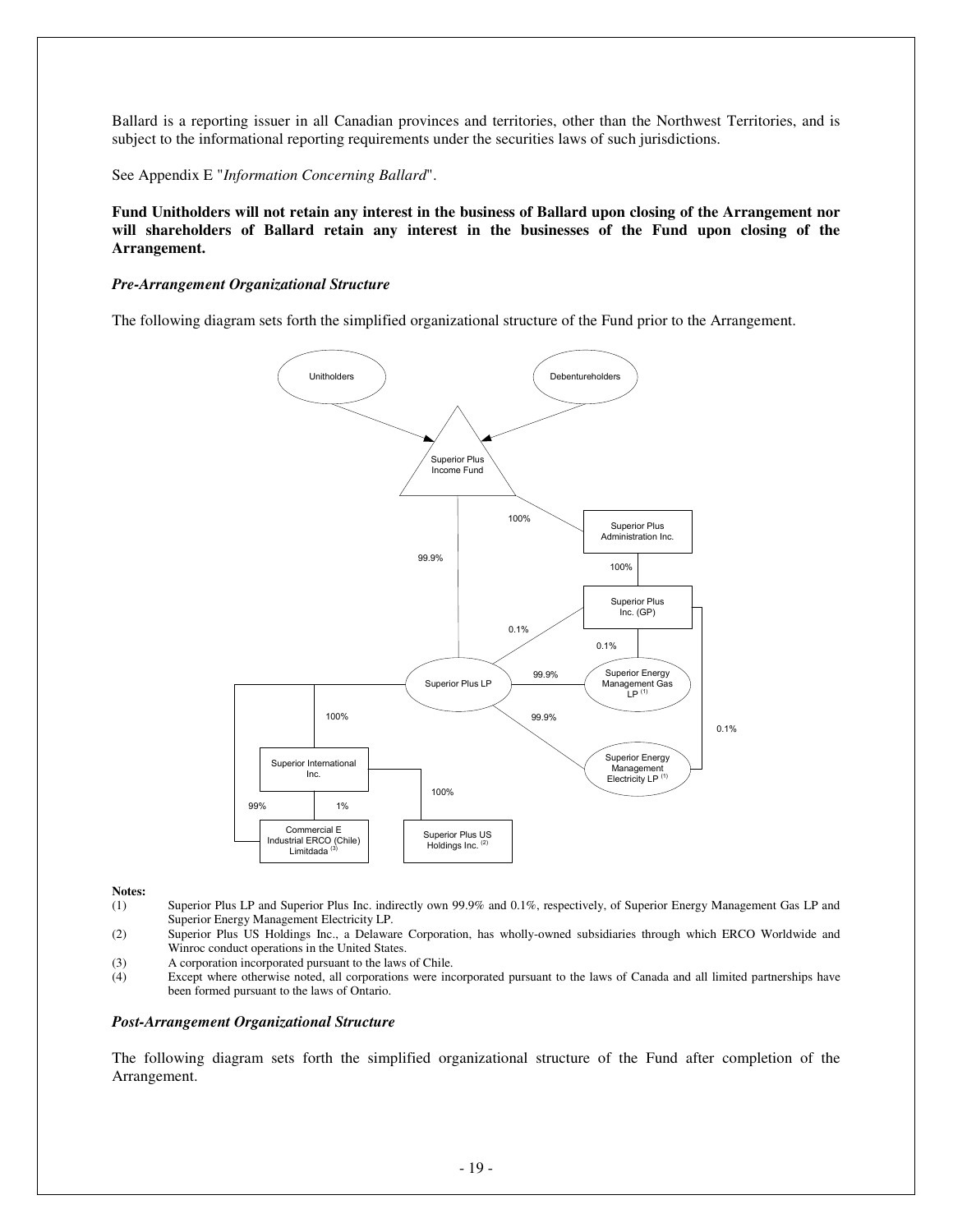

#### **Notes:**

- (1) Superior Plus LP and Superior General Partner Inc. will indirectly own 99.9% and 0.1%, respectively, of Superior Energy Management Gas LP and Superior Energy Management Electricity LP.
- (2) Superior Plus US Holdings Inc., a Delaware Corporation, has wholly-owned subsidiaries through which ERCO Worldwide and Winroc conduct operations in the United States.
- (3) A corporation incorporated pursuant to the laws of Chile.
- (4) Except where otherwise noted, all corporations were incorporated pursuant to the laws of Canada and all limited partnerships have been formed pursuant to the laws of Ontario.
- (5) Under the Arrangement, Fund Unitholders will become shareholders of Ballard which will own the assets, assume the liabilities and which will carry on the business of, the Fund. See "*The Arrangement - Details of the Arrangement*".
- (6) If the Arrangement is completed on December 31, 2008, Superior Plus Administration Inc. and Superior Plus Inc. are expected to be amalgamated effective January 1, 2009.

#### *Pro Forma Financial Information of New Superior*

The unaudited *pro forma* consolidated financial statements of New Superior which give effect to the Arrangement are attached as Appendix F to this Information Circular. The unaudited *pro forma* adjustments are based upon the assumptions described in the notes to the unaudited *pro forma* consolidated financial statements, including that the Fund Unitholders approve the Fund Resolution at the Meeting, the Ballard Securityholders approve the Ballard Resolution at the Ballard Meeting and the Arrangement is completed. The unaudited *pro forma* consolidated financial statements are presented for illustrative purposes only and are not necessarily indicative of the operating or financial results that would have occurred had the Arrangement actually occurred at the time contemplated by the notes to the unaudited *pro forma* consolidated financial statements.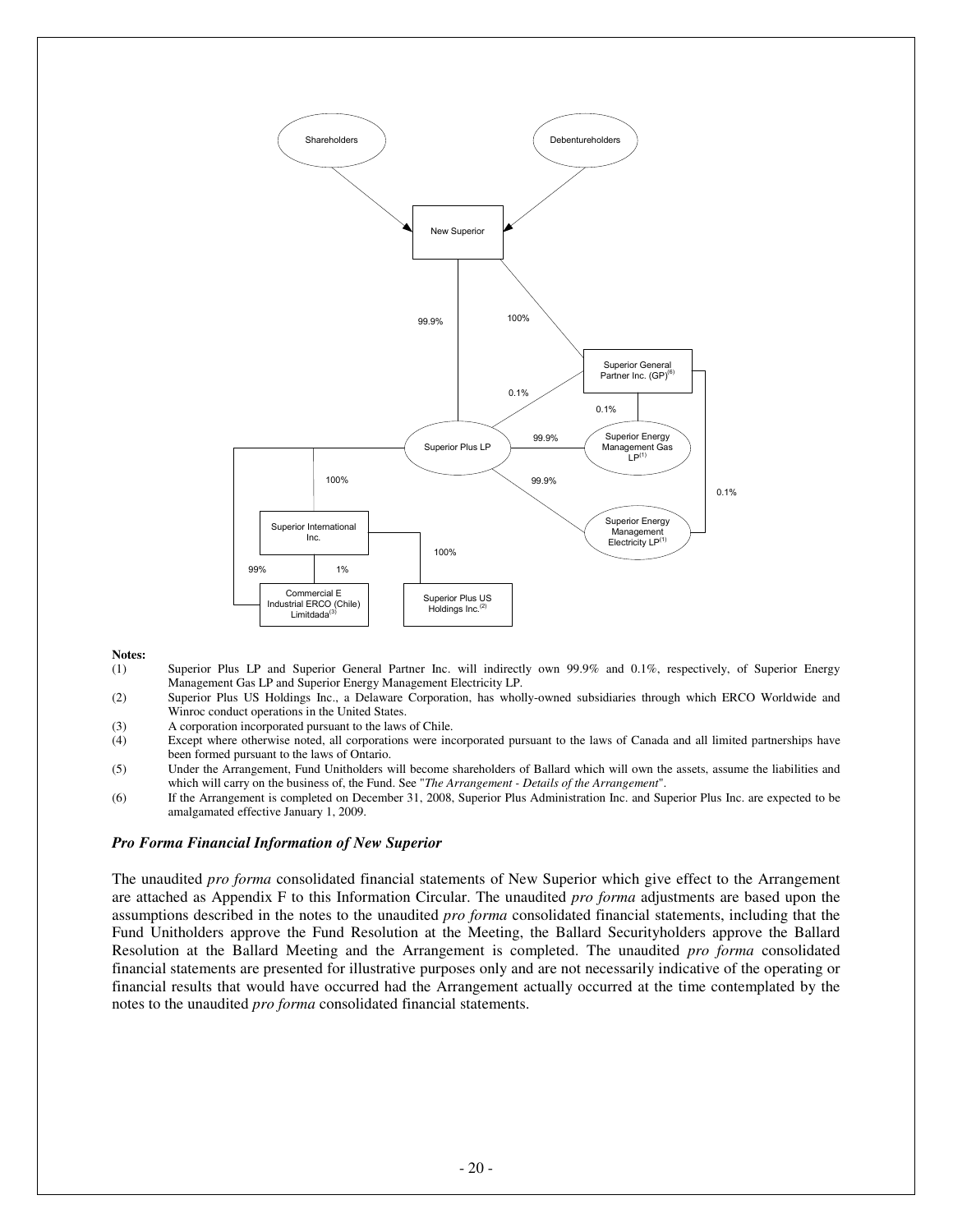### **THE MEETING**

**This Information Circular is furnished in connection with the solicitation of proxies by Superior Plus Administration Inc. (the "Administrator"), for use at the special meeting (the "Meeting") of unitholders ("Fund Unitholders") of Superior Plus Income Fund (the "Fund") called for December 18, 2008 at 1:00 p.m. (Calgary time).** The Meeting will be held in the Strand/Tivoli Room of The Metropolitan Centre, 333 - 4 Avenue S.W., Calgary, Alberta, for the purposes set forth in the accompanying Notice of Meeting. This Information Circular and a form of proxy will be mailed on or about November 24, 2008, to the Fund Unitholders of record on November 12, 2008. Information contained herein is given as of November 12, 2008, unless otherwise specifically stated.

Only persons who are holders of record of Trust Units of the Fund on November 12, 2008 shall be entitled to receive notice of and attend the Meeting and to vote thereat. On November 12, 2008, the Fund had 88,378,194 Trust Units issued and outstanding. Holders of Trust Units are entitled to one vote for each Trust Unit held at the Meeting. A quorum at the Meeting will consist of at least two Fund Unitholders present in person or represented by proxy and representing not less than 10 percent of the Trust Units entitled to be voted at the Meeting.

To the best of the knowledge of the directors and officers of the Administrator, no person beneficially owns, directly or indirectly, or exercises control or direction over Trust Units carrying more than 10 percent of all the votes attached to the outstanding Trust Units of the Fund.

### **Am I entitled to vote?**

If you are a holder of Trust Units at the close of business on November 12, 2008, you are entitled to vote at the Meeting, or at any adjournment of that Meeting, on the items of business set forth in the Notice of the Special Meeting of Fund Unitholders.

### **Am I a registered or beneficial Fund Unitholder?**

You are a *registered Fund Unitholder* if you hold Trust Units in your own name. These Trust Units will be represented by a Trust Unit certificate.

You are a *beneficial Fund Unitholder* if you hold Trust Units which are registered in the name of a nominee (a bank, trust company, securities broker or other). These Trust Units are not represented by a Trust Unit certificate, but rather, are recorded on an electronic system.

#### **How many votes am I entitled to?**

You are entitled to one vote for every Trust Unit you hold.

### **What items of business am I voting on?**

The following items of business will be voted upon at the Meeting:

1) to consider, and if deemed advisable, authorize and approve the conversion of the Fund into a corporation provided for in the special resolution (the "**Fund Resolution**") attached as Appendix

A to this Information Circular (the "**Information Circular**") substantially on the terms contemplated in the Plan of Arrangement, a copy of which is attached as Appendix C to this Information Circular, with such additions, deletions or modifications as the Board of Directors of the Fund's administrator, in its discretion, deems appropriate; and

2) any other business that may be properly brought before the Meeting or any adjournment thereof.

### **How will these items of business be decided at the Meeting?**

Pursuant to the terms of the Fund Trust Indenture which requires a special resolution of Fund Unitholders with respect to the matters to be considered at the Meeting, the Fund Resolution must be approved by not less than  $66\frac{2}{3}\%$  of the votes cast by Fund Unitholders present, in person or by proxy.

### **How do I vote?**

If you are a *registered Fund Unitholder*, you can vote in person at the Meeting or by proxy.

1) *To vote in person* – Do not complete and return the form of proxy but simply attend the Meeting where your vote will be taken and counted. Be sure to register with Computershare Trust Company of Canada ("**Computershare**"), the Fund's transfer agent and registrar, when you arrive at the Meeting.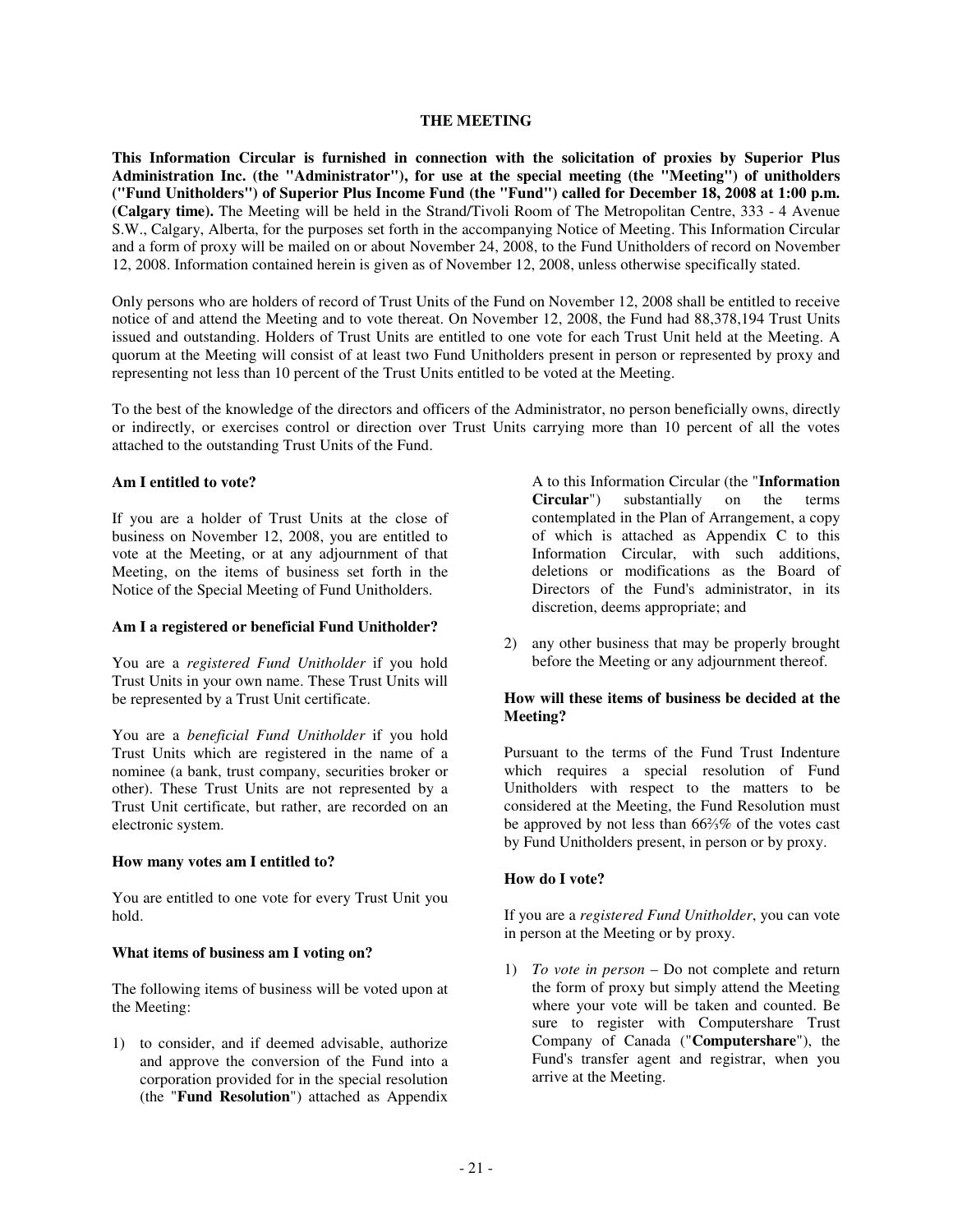2) *To vote by proxy* – You can convey your voting instructions by mail or facsimile and by doing so your Trust Units will be voted at the Meeting by Grant D. Billing or Wayne M. Bingham, who are the appointees set forth in the form of proxy. The form of proxy must be executed by the Fund Unitholder or his of her attorney duly authorized in writing, or if the Fund Unitholder is a corporation, the form of proxy should be signed in its corporate name under its corporate seal by an authorized officer whose title should be indicated. A proxy signed by a Person acting as attorney or in some other representative capacity should reflect such Person's capacity following his or her signature and should be accompanied by the appropriate instrument evidencing qualification and authority to act (unless such instrument has been previously filed with the Fund).

### **Your voting instructions must be received by 1:00 p.m. (Calgary time) on Tuesday, December 16, 2008.**

If you are a *beneficial Fund Unitholder*, your Trust Units will likely be registered under the name of your broker or an agent of that broker. In Canada, the vast majority of such Trust Units are registered under the name of CDS & Co. (the registration name for CDS Clearing and Depository Services Inc.), which acts as nominee for many Canadian brokerage firms. Trust Units held by brokers or their nominees can only be voted (for or against resolutions) upon the instructions of the beneficial Fund Unitholder. Without specific instructions, the broker/nominees are prohibited from voting Trust Units for their clients. The Fund does not know for whose benefit the Trust Units registered in the name of CDS & Co. are held.

Applicable regulatory policy requires intermediaries/brokers to seek voting instructions from beneficial Fund Unitholders in advance of unitholders' meetings. Every intermediary/broker has its own mailing procedures and provides its own return instructions, which should be carefully followed by beneficial Fund Unitholders in order to ensure that their Trust Units are voted at the Meeting. Often, the form of proxy supplied to a beneficial Fund Unitholder by its broker is identical to the form of proxy provided to registered Fund Unitholders; however, its purpose is limited to instructing the registered Fund Unitholder (the nominee) on how to vote on behalf of the beneficial Unitholder. The majority of brokers now delegate responsibility for obtaining instructions from clients to Broadridge

Financial Solutions, Inc. ("**Broadridge**"). Broadridge typically mails a Voting Instruction Form in lieu of the form of proxy. The beneficial Fund Unitholder is requested to complete and return the Voting Instruction Form to them by mail or facsimile. Alternatively, the beneficial Fund Unitholder can follow specific telephone or other voting procedures to vote the Trust Units held by the beneficial Fund Unitholder. Broadridge then tabulates the results of all instructions received and provides appropriate instructions respecting the voting of Trust Units to be represented at the Meeting. A beneficial Fund Unitholder receiving a Voting Instruction Form from Broadridge cannot use that Voting Instruction Form to vote Trust Units directly at the Meeting as the Voting Instruction Form must be returned as directed by Broadridge, or the alternate voting procedures must be completed, well in advance of the Meeting in order to have the Trust Units voted.

# **As a beneficial Fund Unitholder can I vote in person at the Meeting?**

Yes, however, the Administrator does not have the names of the beneficial Fund Unitholders. As such, if you attend the Meeting, you must ensure that your nominee has appointed you as proxyholder. To be appointed, you should insert your own name in the space provided on the Voting Instruction Form provided to you by your nominee and carefully follow the instructions provided. Do not otherwise complete the form. This will allow you to attend the Meeting and vote your Trust Units in person. Be sure to register with Computershare when you arrive at the Meeting.

### **Can I appoint someone other than the management nominees, Grant D. Billing and Wayne M. Bingham, to act as my proxyholder at the Meeting?**

Each of the persons named in the enclosed form of proxy to represent Fund Unitholders at the Meeting is a director or officer of the Administrator. **Each Fund Unitholder has the right to appoint some other person to represent him/her at the Meeting and may exercise this right by inserting such other person's name in the blank space provided in the enclosed form of proxy or by completing another form of proxy and delivering the completed and executed form of proxy in the manner specified in the Notice of Special Meeting.** A person so appointed to represent a Fund Unitholder at the Meeting need not be a Fund Unitholder.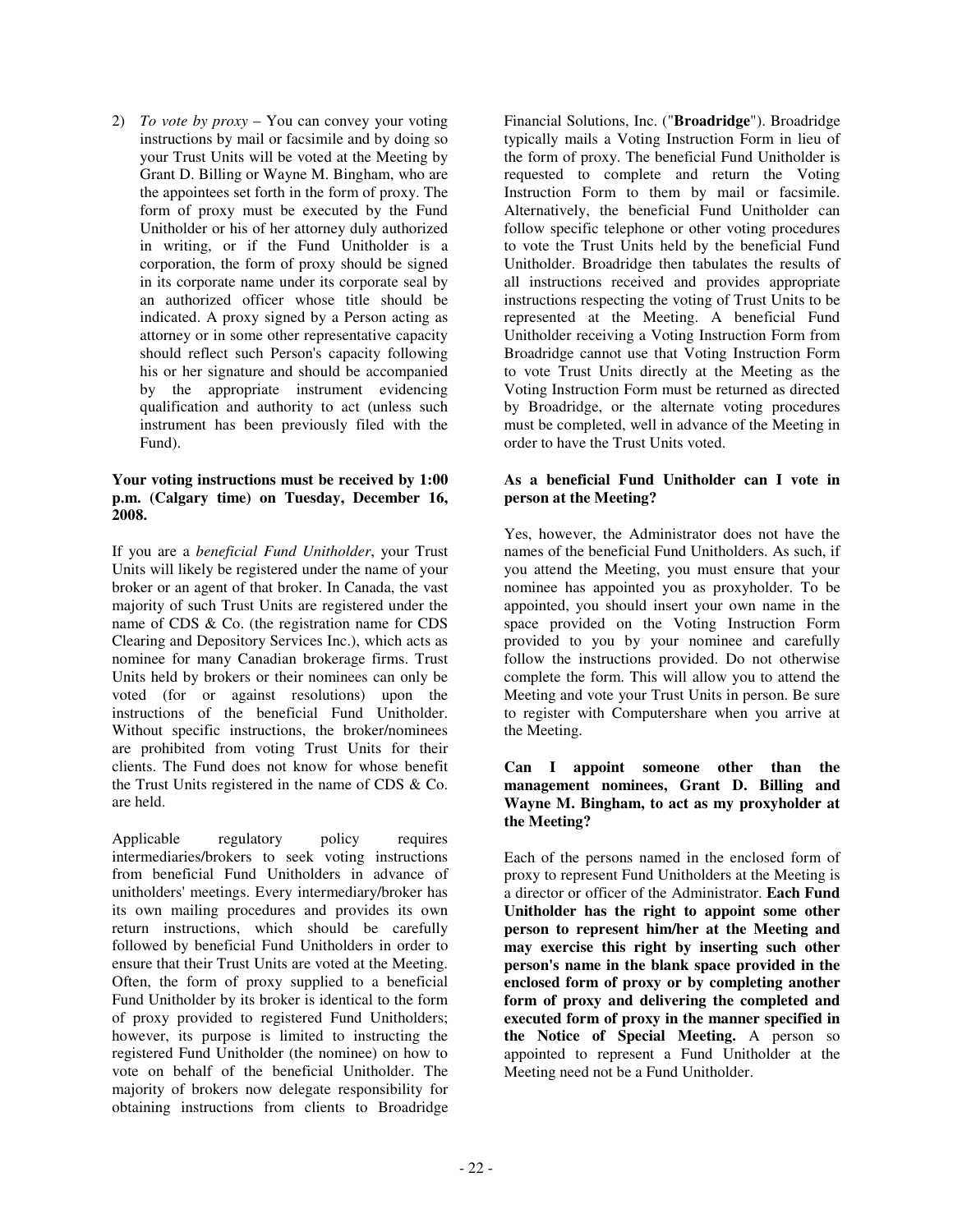### **Who is soliciting my proxy?**

The Administrator is soliciting your proxy and the cost of this solicitation will be borne by the Administrator. It is expected that the solicitation of proxies from the Fund Unitholders for use at the Meeting will be primarily by mail, but proxies may also be solicited personally by the directors and officers of the Administrator or Superior.

### **How will my proxy be voted?**

On any ballot that may be called for at the Meeting, all Trust Units in respect of which the persons named in the enclosed form of proxy have been appointed to act will be voted or withheld from voting in accordance with the specifications made in the proxy. **If a specification is not made, the Trust Units will be voted FOR the Fund Resolution as specified in this Information Circular.**

# **What if there are amendments or variations to the items of business set forth in the Notice of Meeting or other matters are brought before the Meeting?**

The form of proxy confers discretionary authority upon the persons appointed with respect to amendments to the matters identified in the Notice of Meeting and with respect to any other matters which may properly come before the Meeting. The Administrator knows of no matters to come before the Meeting other than the matters identified in the Notice of Meeting. If any matters which are not known should properly come before the Meeting, the persons named in the enclosed form of proxy will vote on such matters in accordance with their best judgment.

### **Can I change my mind once I have submitted my proxy?**

Yes, you can revoke your proxy at any time before it is acted upon. As a registered Fund Unitholder, if your proxy was submitted by facsimile or mail, you can revoke it by instrument in writing executed by

you, or by your attorney authorized in writing, or if the Fund Unitholder is a corporation, under corporate seal or by an officer or attorney duly authorized, and deposit such instrument in writing at the registered office of the Administrator.

Instructions can be revoked at any time up to and including 1:00 p.m. (Calgary time) on Tuesday, December 16, 2008, or by depositing the revoking instrument with the Chair of the Meeting on the day of the Meeting, or any adjournment of that Meeting; or in any other manner permitted by law, including personal attendance at the Meeting, or any adjournment of that Meeting.

If an instrument of revocation is deposited with the Chair, it will not be effective with respect to any item of business that has been voted upon prior to the deposit.

If you are a beneficial Fund Unitholder, you should contact your nominee for instructions on how to revoke your proxy.

# **Who counts the votes?**

Computershare, as the Fund's transfer agent and registrar, will also act as scrutineer at the Meeting.

### **How are my Trust Units voted if a ballot is called at the Meeting on any of the items of business?**

Your Trust Units will be voted as you specified in your proxy. If no such specification is made, then your Trust Units will be voted FOR the Fund Resolution.

### **Who can I contact if I have any further questions on voting at the Meeting?**

You may contact Computershare, the Fund's transfer agent and registrar, by telephone at 1 - (800) 564- 6253.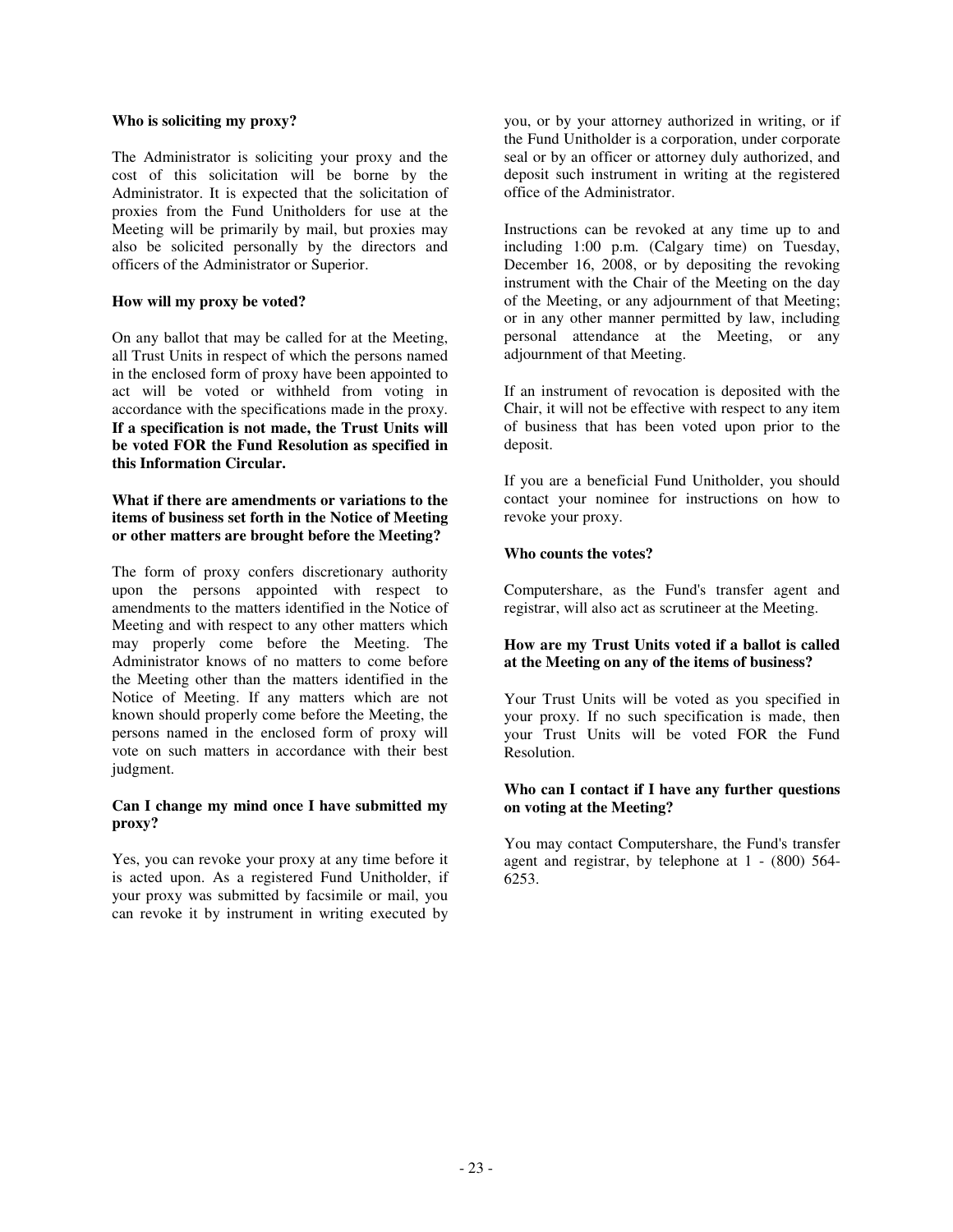### **BACKGROUND TO AND REASONS FOR THE ARRANGEMENT**

#### **Background to and Reasons for the Arrangement**

On October 31, 2006, the federal Minister of Finance announced the Federal government's plan to change the tax treatment of specified investment flow-through trusts. Now enacted, the SIFT Rules impose a tax at the trust level on distributions of certain income from publicly traded mutual fund trusts at rates of tax comparable to the combined federal and provincial corporate tax rate and treats such distributions as dividends to unitholders. Trusts that were publicly traded at the time of the announcement are generally entitled to a four year transition period and are not subject to the SIFT Rules until 2011, provided such trusts experience only "normal growth" and no "undue expansion" before that time. On December 15, 2006, the federal Minister of Finance issued guidelines with respect to what would be considered "normal growth" for this purpose. The SIFT Rules had an immediate impact on the Canadian capital markets and resulted in a significant decline in trading prices for income trusts, including the Fund, royalty trusts and numerous other Canadian securities.

Historically, the Fund has not been liable for material amounts of income tax under the Tax Act because it generally was entitled to deduct (and has fully deducted) distributions to Fund Unitholders in computing its income that would otherwise be subject to tax. The Fund does not conduct active business operations, but rather, it distributes to Fund Unitholders the income it receives from Superior Plus LP, net of expenses and interest payable on the Debentures. Commencing in 2011 (earlier if the Fund falls offside the Normal Growth Guidelines), the Fund will be liable, under the SIFT Rules, to pay income tax under the Tax Act at a rate comparable to the combined federal and provincial corporate tax rates on distributions to Fund Unitholders.

The Fund investigated a number of restructuring alternatives subsequent to the Minister of Finance's October 31, 2006 announcement and the subsequently enacted SIFT Rules. Since the date of the announcement, Management and the Board have been proactively assessing the Fund's available options to ensure that its capital structure is efficient and to enhance value for Fund Unitholders. In the months immediately following the announcement of the SIFT Rules, Management continued to update the Board with respect to the potential impact on the Fund, including the impact upon the Fund's ability to meet its strategic objectives. Throughout 2007 and 2008, Management continued to carry out a more detailed analysis concerning the strategic direction for the Fund. As a result of this detailed analysis, Management started examining particular options for conversion which would minimize the negative impact of the SIFT Rules and could provide stability of distributions and enhance value for Fund Unitholders.

The Fund identified a transaction with Ballard as an opportunity to achieve its strategic objectives in September, 2008. Subsequent thereto, the Fund provided Ballard and Ballard's tax and legal advisors with a proposal to restructure Ballard to enable the Fund to convert its capital structure from an income trust to a corporation. The terms of the initial proposal were negotiated, resulting in the execution of a letter of intent in late September, 2008. Following further analysis of the proposal, negotiations between the parties and respective due diligence, on October 30, 2008, Ballard and the Fund entered into the Arrangement Agreement providing for, among other things, the terms and conditions of the Arrangement.

### **Benefits of the Arrangement to Fund Unitholders**

With the introduction of the SIFT rules on October 31, 2006, there is diminishing value associated with the trust structure. Management and the Board believe that the best opportunity for creating value is to remove the uncertainty created with the taxation of SIFTs and proceed forward as a corporate entity with significant income tax basis. The Arrangement allows the Fund to convert to a corporation removing the current uncertainty surrounding publicly traded trusts, while maintaining its focus on enhancing value and providing stability of dividends to Fund Unitholders. The Arrangement will enable Management and the Board to continue with a cash dividend policy similar to the Fund's existing distribution policy and to pursue growth opportunities. Selected benefits to the Arrangement are expected to be as follows: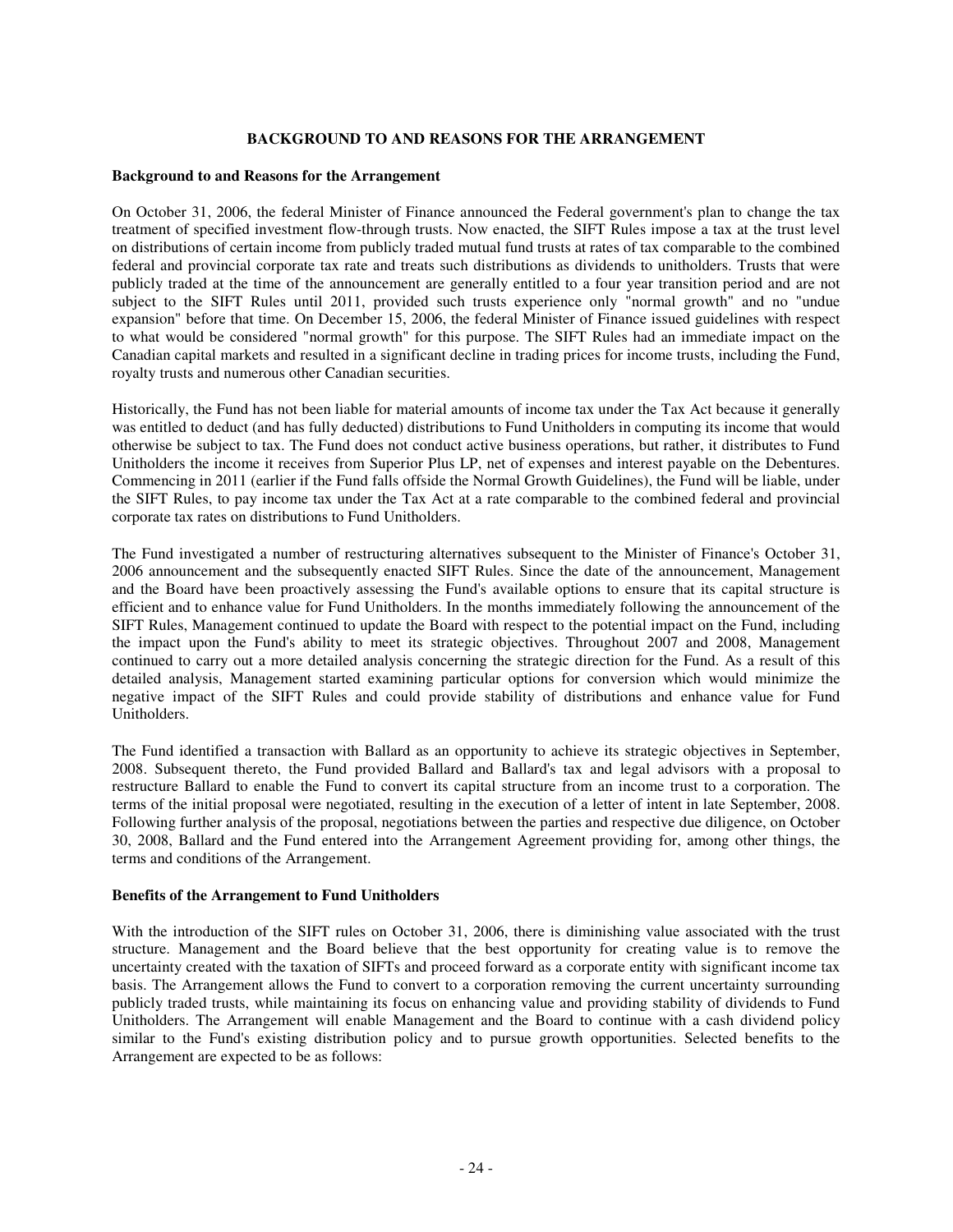- the Arrangement provides for an effective and efficient method of converting from a mutual fund trust to a corporation consistent with the proposed legislation announced by the Minister of Finance;
- the Fund expects to continue the current monthly payments of \$0.135 per unit (\$1.62 per year) which will be paid as a dividend to New Superior Shareholders;
- New Superior will have an estimated tax basis of over \$1.3 billion following the Arrangement;
- the transaction is tax free for the Fund and Fund Unitholders (other than Dissenting Fund Unitholders) based on the recently proposed legislation for the conversion of certain mutual fund trusts;
- the Fund's conversion to a corporation may result in greater access to capital and eliminates the "normal growth" and "undue expansion restrictions" in the SIFT Rules that limited the Fund's ability to consider strategic acquisitions;
- the planned termination of the public income trust market would have diminished the Fund's ability to raise capital in the future making the conversion to a corporation inevitable;
- the Fund may have greater access to capital in Canada, the United States and other international markets on a more timely and cost efficient basis;
- New Superior is expected to have improved liquidity resulting in higher trading volumes; and
- Canadian taxable shareholders will receive a dividend tax credit or deduction when they receive dividends compared to the current Fund Unitholders' tax treatment of distributions as other income.

See "*Forward-Looking Statements*" and "*The Arrangement - Risk Factors*".

#### **Recommendation of the Board**

### **The Board has unanimously determined that the Arrangement is fair to Fund Unitholders, is in the best interests of the Fund and Fund Unitholders and unanimously recommends that the Fund Unitholders vote in favour of the Fund Resolution.**

In reaching its conclusions and formulating its recommendation, the Board has considered the current income trust industry conditions, the Fund's business plan and strategic objectives, the positive and negative factors associated with the Arrangement, including those listed above under the heading "*Background To and Reasons for the Arrangement - Benefits of the Arrangement to Fund Unitholders*" and relied upon the advice of its expert advisors.

There are risks associated with the Arrangement, including that some of the potential benefits set forth in this Information Circular may not be realized or that there may be significant costs associated with realizing such benefits. See "*The Arrangement - Risk Factors*".

The directors and officers of the Administrator and its associates beneficially own, directly or indirectly, or exercise control or direction over, an aggregate of approximately 2,221,768 Trust Units.

### **THE ARRANGEMENT**

### **General**

The purpose of the Arrangement, from the perspective of the Fund Unitholders, is to convert the Fund into a corporation, New Superior, with a dividend policy similar to the current distribution policy of the Fund. New Superior will own Superior Plus LP and carry on the existing businesses of the Fund. New Superior will have the same board of directors, Management and personnel as the Fund's current administrator, Superior Plus Administration Inc.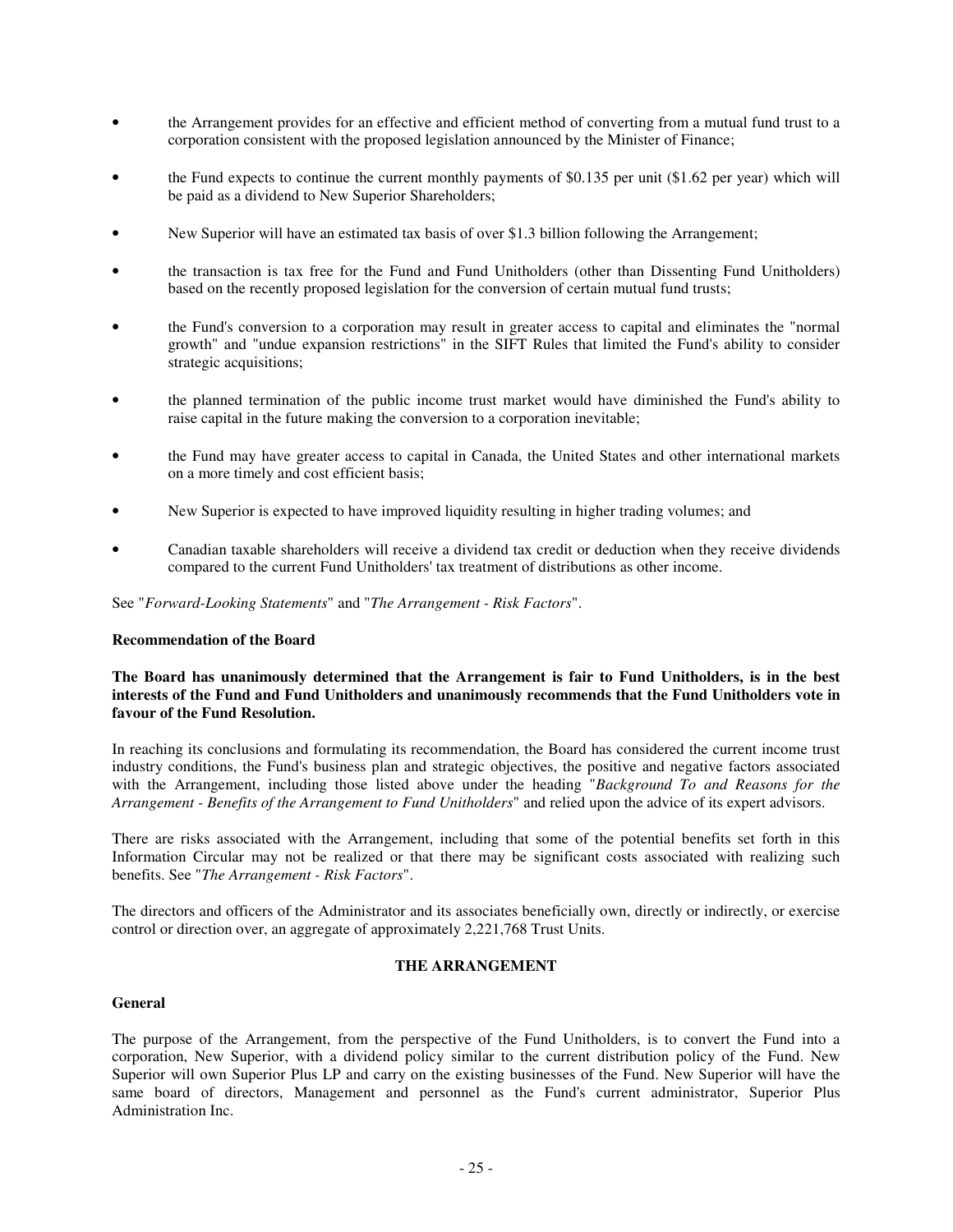Pursuant to the Arrangement, the assets and liabilities of the Fund will be transferred to Ballard and Fund Unitholders will receive one Ballard Share for each Trust Unit held. Ballard will be renamed "**Superior Plus Corp.**" and will carry on the existing businesses of the Fund. In addition, the assets and liabilities of Ballard will be transferred to a new corporation, New Ballard, which will carry on Ballard's existing business and be owned by the Ballard Shareholders. **Fund Unitholders will not retain any interest in the business of Ballard nor will Ballard Shareholders retain any interest in the businesses of the Fund upon completion of the Arrangement.** See "*The Arrangement - Details of the Arrangement*".

In connection with the Arrangement, New Superior will assume all of the covenants and obligations of the Fund in respect of the outstanding Debentures in accordance with the Debenture Indenture. Provided the Arrangement is completed, holders of Debentures will thereafter be entitled to receive New Superior Shares, rather than Trust Units, on conversion after the Effective Date, on the same conversion basis as was applicable to the Trust Units previously issuable upon conversion of the Debentures, subject to adjustment in certain events.

### **Details of the Arrangement**

### *Arrangement Steps*

The Plan of Arrangement, a copy of which is attached as Appendix C to this Information Circular, sets out the transactions that will occur pursuant to the Arrangement. At the Effective Time, the following transactions shall occur and shall be deemed to occur in the following sequence without any further act or formality**,** except as otherwise expressly provided (for ease of reference, the letters used below correspond to the subsections of Section 3.1 of the Plan of Arrangement with the same letters).

- (a) the Ballard RSUP and the Ballard RSUs and any other rights issued thereunder shall be, and shall be deemed to be, terminated and cancelled for no consideration;
- (b) the Ballard DSUP and the Ballard DSUs and any other rights issued thereunder shall be, and shall be deemed to be, terminated and cancelled for no consideration;
- (c) the Fund Trust Indenture shall be amended to the extent necessary to facilitate the Arrangement and the implementation of the steps and transactions described herein all as may be reflected in a further amended and restated trust indenture to be dated as of the Effective Date;
- (d) the Fund shall loan to Ballard the Fund Loan Amount and, in consideration therefor, Ballard shall issue and deliver to the Fund the Fund Loan Promissory Note;
- (e) Ballard shall transfer, assign and convey to Subco the Divested Assets and as consideration for the Divested Assets, Subco shall issue to Ballard 100,000,000 fully paid Subco Shares and assume the Assumed Obligations all on the terms and conditions set forth in the Divestiture Agreement;
- (f) all of the Ballard Shares (including those held by Dissenting Ballard Shareholders) shall be, and shall be deemed to be, exchanged by the holders thereof for fully paid Newco Shares on the basis of one Newco Share for each Ballard Share;
- (g) the Newco Shares received by Dissenting Ballard Shareholders pursuant to subsection 3.1(f) of the Plan of Arrangement, shall be, and shall be deemed to be, cancelled and the Dissenting Ballard Shareholders shall cease to have any rights as Newco Shareholders other than the right to be paid by Newco, in accordance with section 4.2 of the Plan of Arrangement, an amount equal to the fair value of the Ballard Shares that were exchanged for their Newco Shares;
- (h) Newco shall adopt and be deemed to have adopted and implemented the Newco RSUP;
- (i) Newco shall issue to each Ballard RSU Holder whose Ballard RSUs were terminated and cancelled pursuant to subsection 3.1(a) of the Plan of Arrangement one Newco RSU for each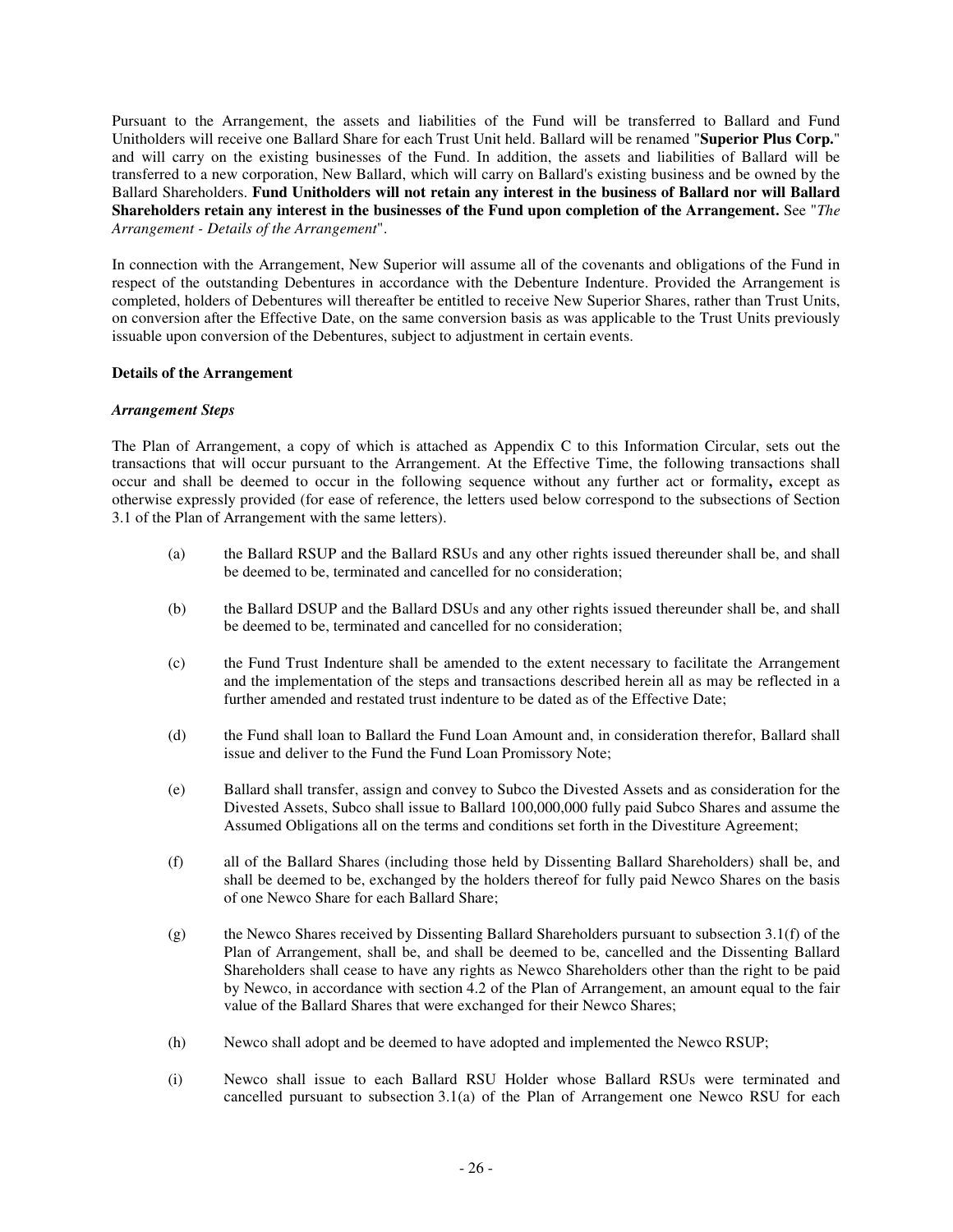Ballard RSU so terminated and cancelled, entitling the holder to acquire one Newco Share on the same terms and conditions, *mutatis mutandis*, as the terminated and cancelled Ballard RSU;

- (j) Newco shall adopt and be deemed to have adopted and implemented the Newco DSUP;
- (k) Newco shall issue to each Ballard DSU Holder whose Ballard DSUs were terminated and cancelled pursuant to subsection 3.1(b) of the Plan of Arrangement, one Newco DSU for each Ballard DSU so terminated and cancelled, entitling the holder to acquire one Newco Share on the same terms and conditions, *mutatis mutandis*, as the terminated and cancelled Ballard DSU;
- (l) Newco shall adopt and be deemed to have adopted and implemented the Newco Option Plan;
- (m) all of the Ballard Options shall be, and shall be deemed to be, terminated and cancelled and Newco Options shall be, and shall be deemed to be, issued to the holders of the Ballard Options so terminated and cancelled, on the basis that for each Ballard Option so terminated and cancelled, the Ballard Optionholder shall receive in exchange therefor a Newco Option to purchase the same number of Newco Shares as the aggregate number of Ballard Shares under the Ballard Option so terminated and cancelled, at an exercise price per Newco Share equal to the exercise price per Ballard Share under the Ballard Option so terminated and cancelled and having the same vesting dates and expiry date as the Ballard Option so terminated and cancelled, and the Newco Options so issued shall be otherwise deemed to have been issued under, and be subject to, the terms and conditions of the Newco Option Plan;
- (n) the articles of Ballard shall be amended to change its authorized capital as follows:
	- (i) by changing the designation of the Ballard Shares to "Redeemable Common Shares", having the same rights, privileges, restrictions and conditions as the Ballard Shares, but with each Ballard Redeemable Share being redeemable at the option of Ballard in consideration for one Subco Share;
	- (ii) by subdividing and changing the number of outstanding Ballard Redeemable Shares in such manner that the aggregate number of outstanding Ballard Redeemable Shares becomes 100,000,000 Ballard Redeemable Shares;
	- (iii) by the creation of a new class of common shares (the "**New Superior Shares**"), being an unlimited number of shares designated as "Common Shares", having the following rights, privileges, restrictions and conditions attaching thereto:
		- (A) Dividends: The holders of the Common Shares are entitled to receive dividends, if, as and when declared by the board of directors of Ballard, out of the assets of Ballard properly applicable to the payment of dividends in such amounts and payable at such times and at such place or places in Canada as the board of directors may from time to time determine. Subject to the rights of the holders of any other class of shares of Ballard entitled to receive dividends in priority to or rateably with the Common Shares, the board of directors may in its sole discretion declare dividends on the Common Shares to the exclusion of any other class of shares of Ballard;
		- (B) Voting Rights: The holders of the Common Shares are entitled to receive notice of and to attend all annual and special meetings of the shareholders of Ballard, and to one vote at all such meetings in respect of each Common Share held; and
		- (C) Participation upon Liquidation, Dissolution or Winding-Up: In the event of the liquidation, dissolution or winding-up of Ballard or other distribution of assets of Ballard among its shareholders for the purpose of winding-up its affairs, the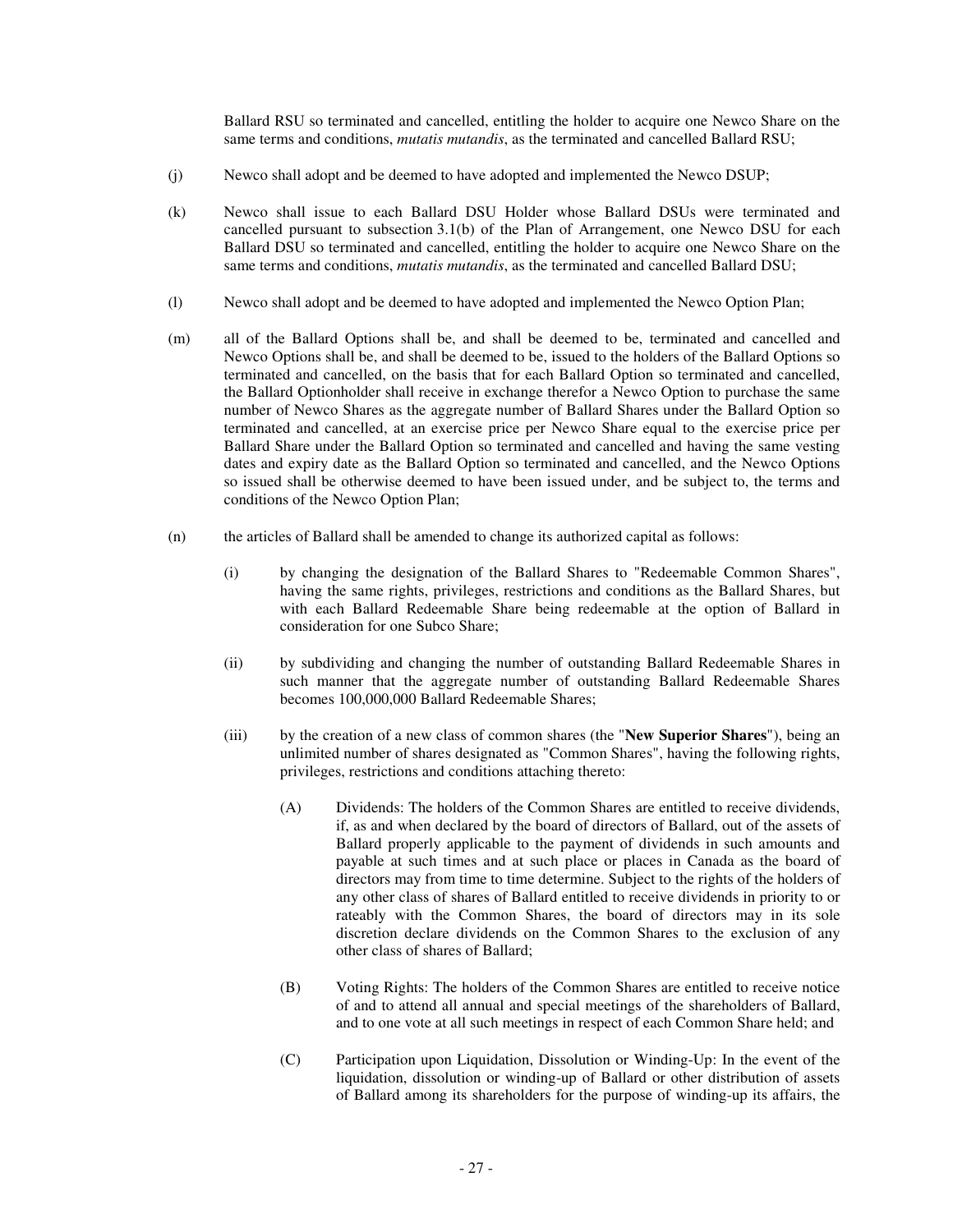holders of the Common Shares shall, subject to the rights of the holders of any other class of shares of Ballard upon such a distribution in priority to the Common Shares, be entitled to participate rateably in any distribution of the assets of Ballard; and

- (iv) by changing the province in Canada where the registered office of Ballard is situated to the Province of Alberta;
- (o) the Fund shall transfer, assign and convey to Ballard all of its assets (including the Fund Loan Promissory Note) and as consideration for such assets, Ballard shall (A) issue to the Fund such number of fully paid New Superior Shares that are equal to the number of outstanding Trust Units as at the Effective Time; and (B) assume all of the liabilities and obligations of the Fund;
- (p) the Fund shall redeem all of its outstanding Trust Units and distribute all of the New Superior Shares to Fund Unitholders on the basis of one New Superior Share for each one Trust Unit held in satisfaction of the redemption of all of the Trust Units and, upon such redemption, the Fund Unitholders shall have disposed of all the Fund Unitholders' interests as beneficiaries in the Fund;
- (q) the existence of the Fund shall terminate upon completion of the steps provided in subsections 3.1(o) and 3.1(p) of the Plan of Arrangement;
- (r) the New Superior Shares held by Dissenting Fund Unitholders that were acquired pursuant to subsection 3.1(p) of the Plan of Arrangement in satisfaction of the redemption of all of the Trust Units shall be, and shall be deemed to be, cancelled and the Dissenting Fund Unitholders shall cease to have any rights as New Superior Shareholders other than the right to be paid by Ballard, in accordance with section 4.1 of the Plan of Arrangement, the fair value of the Trust Units that were redeemed in satisfaction for their New Superior Shares;
- (s) all of the issued and outstanding Ballard Redeemable Shares shall be, and shall be deemed to be, redeemed by Ballard, with payment of the aggregate redemption price therefor to be effected by Ballard distributing all of the issued and outstanding Subco Shares held by Ballard to Newco, whereupon all of the Ballard Redeemable Shares shall be, and shall be deemed to be, cancelled;
- (t) the name of Ballard shall be changed to "Superior Plus Corp." and the name of Newco shall be changed to "Ballard Power Systems Inc.";
- (u) the incumbent directors of Ballard shall, and shall be deemed to, have resigned and be replaced, as directors, by the directors of the Administrator;
- (v) the initial auditors of Newco will be KPMG LLP, who shall continue in office until the close of business of the first annual meeting of the holders of Newco Shares, and the directors of Newco are authorized to fix the remuneration of such auditors;
- (w) the auditors of New Superior will be Deloitte & Touche LLP, who shall continue in office until the close of business of the next annual meeting of the holders of New Superior Shares, and the directors of New Superior are authorized to fix the remuneration of such auditors; and
- (x) Subco shall transfer, assign and convey to Newco as a distribution upon liquidation, all of its assets and undertakings, including the Divested Assets, and as consideration for such assets and undertakings, Newco shall assume all of the liabilities of Subco, including the Assumed Obligations, and, for greater certainty, Subco shall not be dissolved as at the Effective Time as a result of the foregoing.

It is currently contemplated that immediately following the Arrangement Superior Plus Administration Inc. and Superior Plus Inc. will be amalgamated pursuant to a vertical short form amalgamation effective January 1, 2009.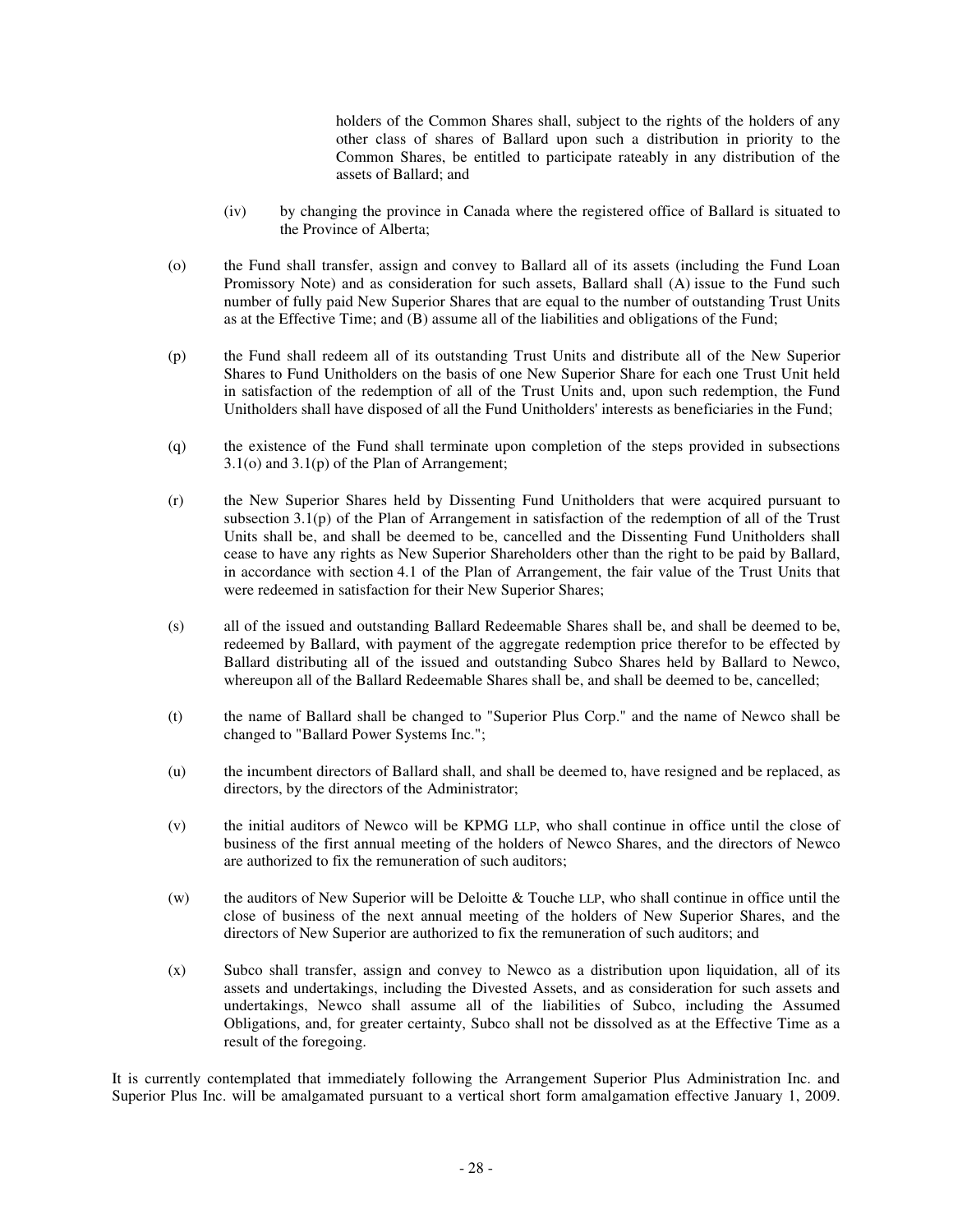The purpose of such amalgamation is to simplify the organizational structure of New Superior and reduce unnecessary administrative costs.

## *Pre-Arrangement Structure*

The following diagram sets forth the simplified organizational structure of the Fund prior to the Arrangement.



# **Notes:**<br>(1)

- Superior Plus LP and Superior Plus Inc. indirectly own 99.9% and 0.1%, respectively, of Superior Energy Management Gas LP and Superior Energy Management Electricity LP.
- (2) Superior Plus US Holdings Inc., a Delaware Corporation, has wholly-owned subsidiaries through which ERCO Worldwide and Winroc conduct operations in the United States.
- (3) A corporation incorporated pursuant to the laws of Chile.
- (4) Except where otherwise noted, all corporations were incorporated pursuant to the laws of Canada and all limited partnerships have been formed pursuant to the laws of Ontario.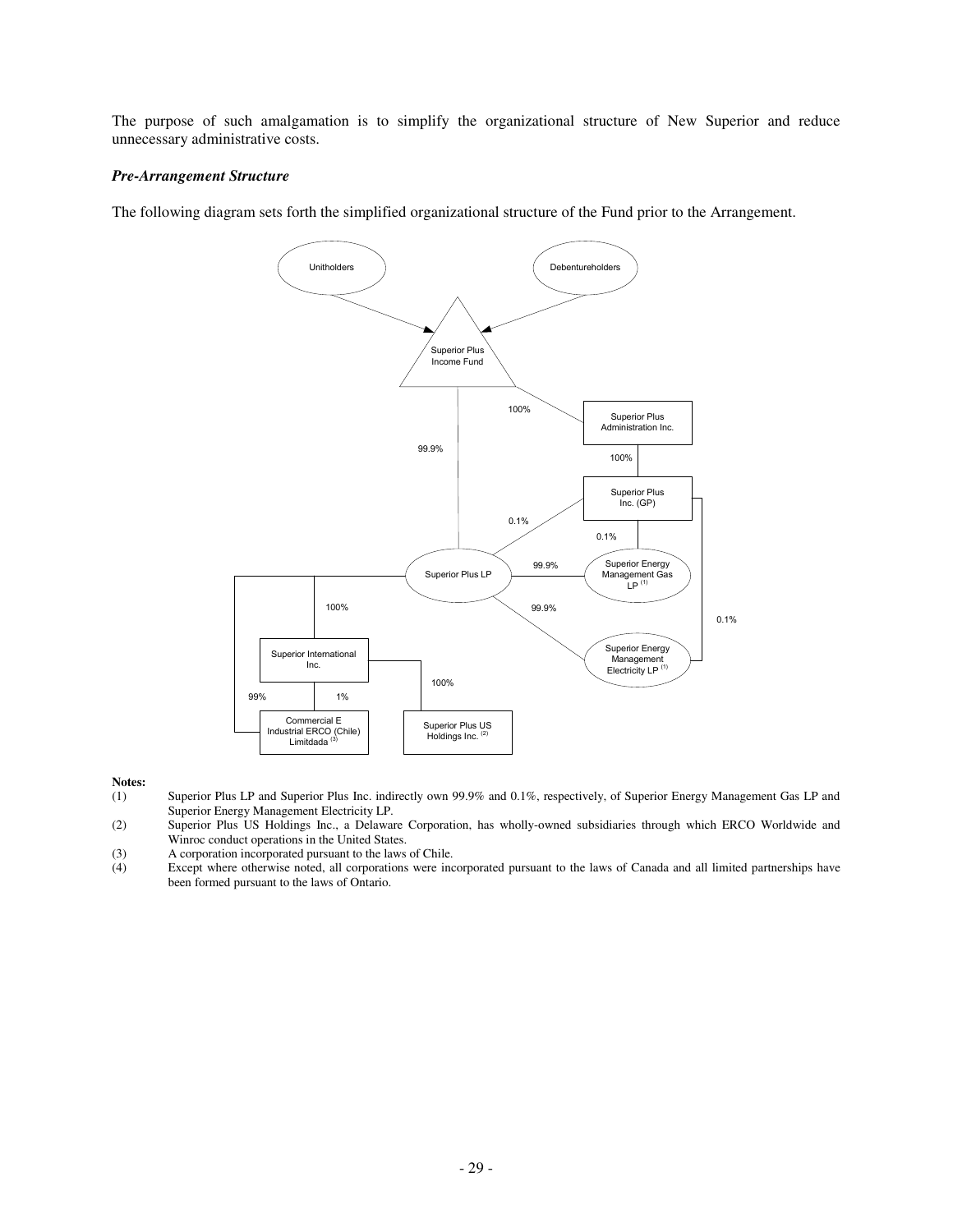#### *Post-Arrangement Structure*

The following diagram sets forth the simplified organizational structure of New Superior after the Arrangement.



# **Notes:**<br>(1)

- Superior Plus LP and Superior General Partner Inc. will indirectly own 99.9% and 0.1%, respectively, of Superior Energy Management Gas LP and Superior Energy Management Electricity LP.
- (2) Superior Plus US Holdings Inc., a Delaware Corporation, has wholly-owned subsidiaries through which ERCO Worldwide and Winroc conduct operations in the United States.
- (3) A corporation incorporated pursuant to the laws of Chile.<br>
(4) Except where otherwise noted, all corporations were inc
- Except where otherwise noted, all corporations were incorporated pursuant to the laws of Canada and all limited partnerships have been formed pursuant to the laws of Ontario.
- (5) Under the Arrangement, Fund Unitholders will become shareholders of Ballard which will own the assets, assume the liabilities and which will carry on the business of, the Fund. See "*The Arrangement - Details of the Arrangement*".
- (6) If the Arrangement is completed on December 31, 2008, Superior Plus Administration Inc. and Superior Plus Inc. are expected to be amalgamated effective January 1, 2009.

Upon the completion of the Arrangement, an aggregate of approximately 88.4 million New Superior Shares will be issued and outstanding, assuming that no Dissent Rights are exercised.

#### **Arrangement Agreement**

The Arrangement is being effected pursuant to the Arrangement Agreement. The Arrangement Agreement contains covenants, representations and warranties of and from each of the Fund and Ballard and various conditions precedent, both mutual and with respect to each party.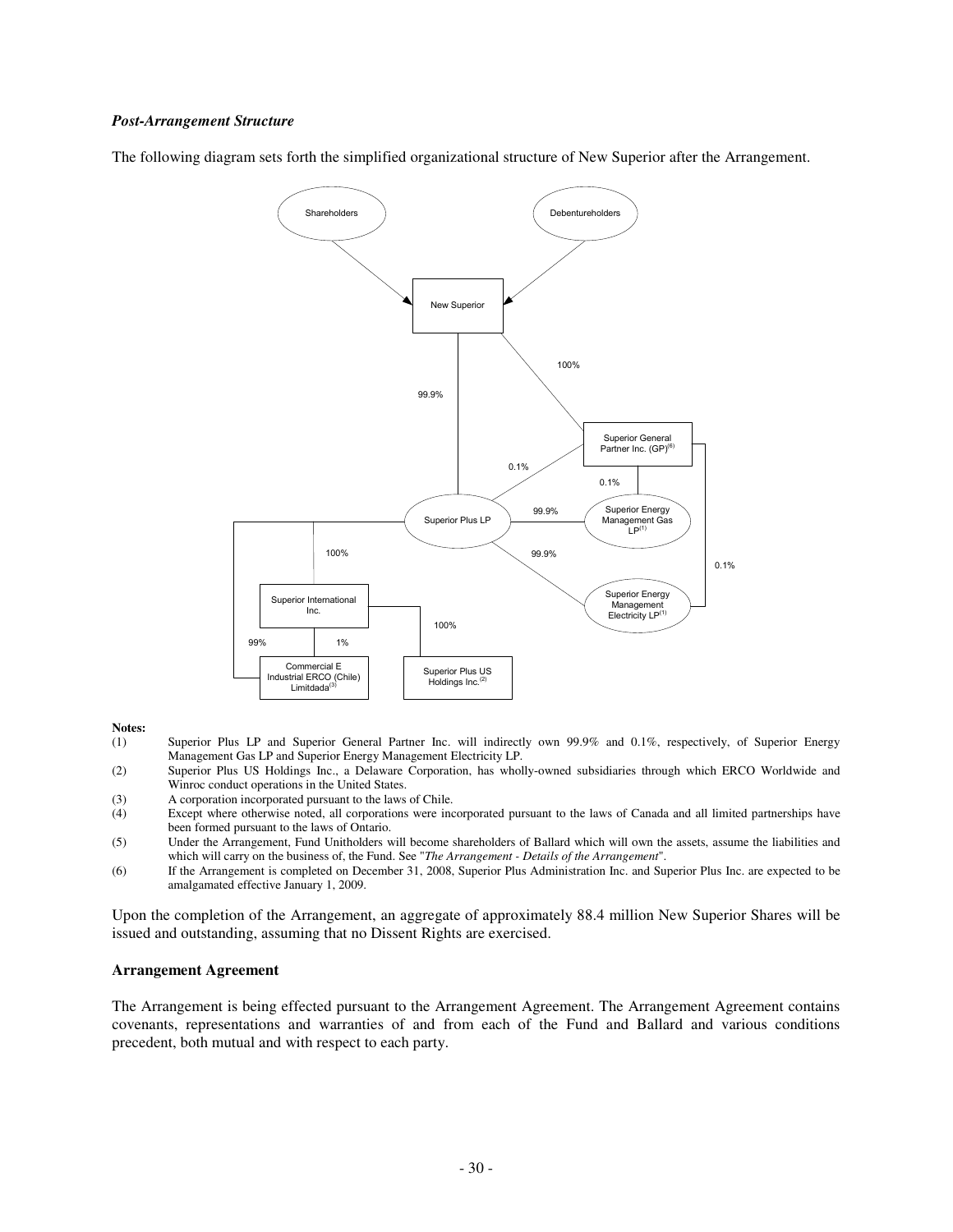**The following is a summary of certain provisions of the Arrangement Agreement. The Arrangement Agreement is incorporated by reference into this Information Circular and reference is made thereto for the full text thereof.**

## *Mutual Covenants Regarding Non-Solicitation*

Under the Arrangement Agreement the Parties have agreed to certain non-solicitation covenants as follows:

- (a) Each Party shall immediately cease and cause to be terminated all existing discussions and negotiations (including, without limitation, through any advisors or other parties on its behalf), if any, with any parties conducted before the date of the Arrangement Agreement with respect to any Acquisition Proposal and shall immediately request the return or destruction of all information provided to any third parties who have entered into a confidentiality agreement with such Party relating to an Acquisition Proposal and shall use all reasonable commercial efforts to ensure that such requests are honoured.
- (b) Neither Party shall, directly or indirectly, do or authorize or permit any of its officers, directors or employees or any financial advisor, expert or other representative retained by it to do, any of the following:
	- (i) solicit, facilitate, initiate or encourage any Acquisition Proposal;
	- (ii) enter into or participate in any discussions or negotiations regarding an Acquisition Proposal, or furnish to any other Person any information with respect to its business, properties, operations, prospects or conditions (financial or otherwise) in connection with an Acquisition Proposal or otherwise cooperate in any way with, or assist or participate in, facilitate or encourage, any effort or attempt of any other Person to do or seek to do any of the foregoing;
	- (iii) waive, or otherwise forbear in the enforcement of, or enter into or participate in any discussions, negotiations or agreements to waive or otherwise forbear in respect of, any rights or other benefits under confidential information agreements executed in connection with an Acquisition Proposal, including, without limitation, any "standstill provisions" thereunder; or
	- (iv) accept, recommend, approve or enter into an agreement to implement an Acquisition Proposal;

provided, however, that notwithstanding any other provision of the Arrangement Agreement, each Party and its officers, directors and advisers may:

(v) enter into or participate in any discussions or negotiations with a third party who (without any solicitation, initiation or encouragement, directly or indirectly, after the date of the Arrangement Agreement, by such Party or any of its officers, directors or employees or any financial advisor, expert or other representative retained by it, whether or not such solicitation, initiation or encouragement was in relation to an Acquisition Proposal or a transaction that would constitute an Acquisition Proposal but for the fact that such transaction does not preclude, delay or have an adverse effect on, the Arrangement) has made a written bona fide Material Acquisition Proposal which the Ballard Board of Directors or the Board, as the case may be, determines in good faith that the funds or other consideration necessary for the Material Acquisition Proposal are likely to be available (an "**Alternative Proposal**") and, subject to execution of a confidentiality agreement with a standstill covenant that prevents such third party from making an Acquisition Proposal without the written consent of the Ballard Board of Directors or the Board, as the case may be, (provided that such confidentiality agreement shall provide for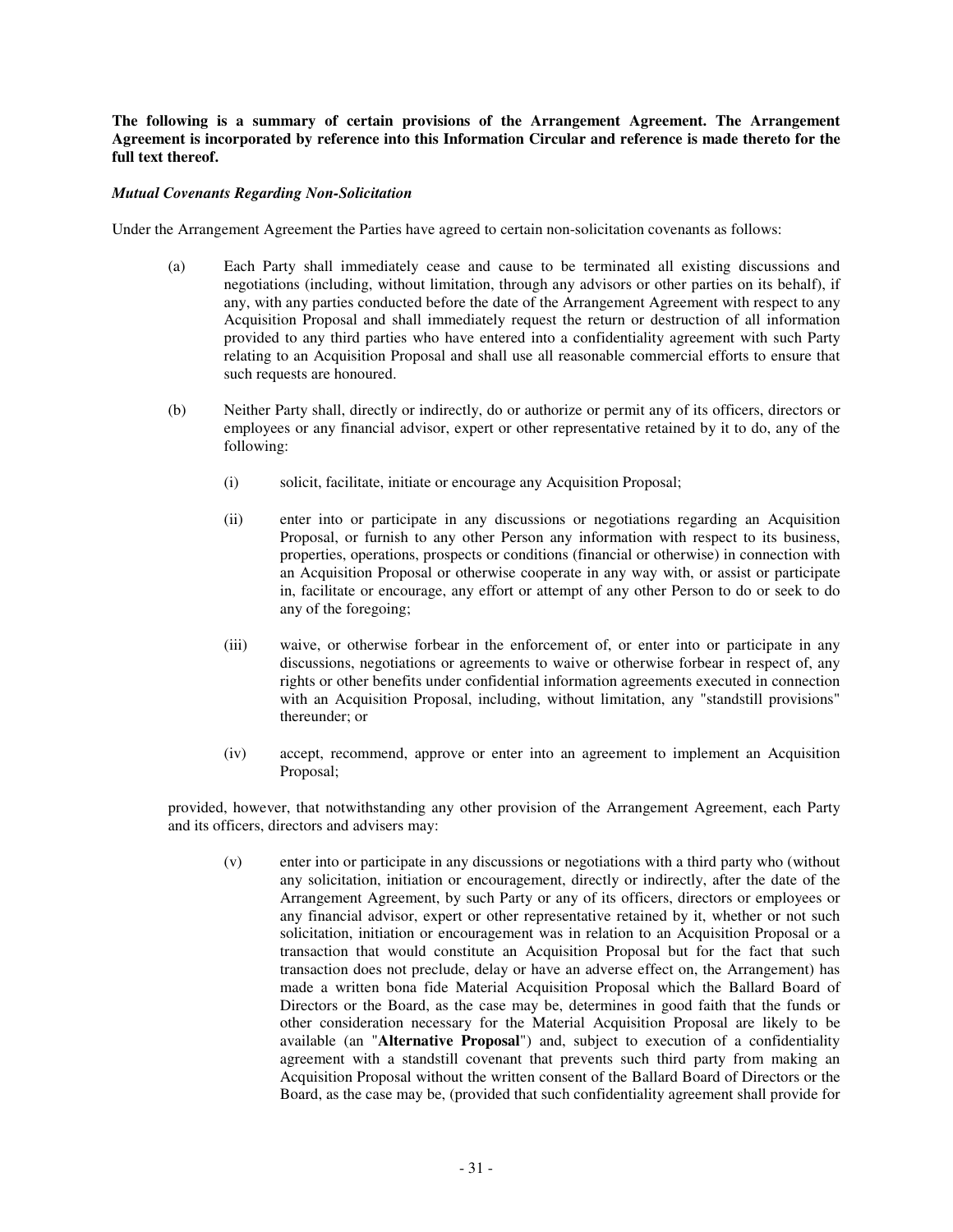disclosure thereof (along with all information provided thereunder) to the Other Party as set out below), may furnish to such third party information concerning such Party and its business, properties and assets, if:

- (1) the Ballard Board of Directors or the Board, as the case may be, has received the advice of outside counsel that it is necessary to do so in order to properly discharge its fiduciary duties under Applicable Laws or the constating documents of such Party; and
- (2) prior to furnishing such information to or entering into or participating in any such discussions or negotiations with such third party, such Party provides prompt notice to the Other Party to the effect that it is furnishing information to or entering into or participating in discussions or negotiations with such third party together with a copy of the confidentiality agreement referenced above and if not previously provided to the Other Party, copies of all information provided to such third party that is relevant to the Arrangement concurrently with the provision of such information to such third party, and provided further that such Party shall notify the Other Party orally of, and disclose in writing, any inquiries, offers or proposals with respect to an Alternative Proposal (which written disclosure shall include, without limitation, a copy of any such proposal (and any amendments or supplements thereto), the identity of the third party making it, if not previously provided to the Other Party, copies of all information provided to such third party and all other information reasonably requested by the Other Party), within 24 hours of the receipt thereof, shall keep the Other Party informed of the status and details of any such inquiry, offer or proposal and answer the Other Party's questions with respect thereto; or
- (vi) accept, recommend, approve or enter into an agreement to implement an Alternative Proposal, if the Ballard Board of Directors or the Board, as the case may be, determines the Alternative Proposal to be in the best interests of its shareholders or the Fund Unitholders, as the case may be, and such Party complies with its obligations set forth in Section 3.4(c) of the Arrangement Agreement and terminates the Arrangement Agreement in accordance with Section 7.1(c) of the Arrangement Agreement and concurrently therewith pays the Termination Fee (as defined below) to the Other Party.
- (c) Each Party in receipt of an Alternative Proposal (a "**Receiving Party**") shall give the Other Party (the "**Responding Party**"), orally and disclose in writing, at least three Business Days (as defined in the Arrangement Agreement) advance notice of any decision by the Ballard Board of Directors or the Board, as the case may be, to accept, recommend, approve or enter into an agreement to implement an Alternative Proposal, which notice shall confirm that the Ballard Board of Directors or the Board, as the case may be, of the Receiving Party has determined that such Acquisition Proposal constitutes an Alternative Proposal, shall identify the third party making the Alternative Proposal and shall provide a true and complete copy thereof and any amendments thereto. During such three Business Day period, the Receiving Party agrees not to accept, recommend, approve or enter into any agreement to implement such Alternative Proposal and not to release the third party making the Alternative Proposal from any standstill provisions and shall not withdraw, redefine, modify or change its recommendation in respect of the Arrangement.
- (d) Each Party agrees that all information that may be provided to it by the Other Party with respect to any Alternative Proposal pursuant to Section 3.4 of the Arrangement Agreement shall be confidential and shall not be disclosed or used except in order to enforce its rights under the Arrangement Agreement in legal proceedings.
- (e) Each Party shall ensure that its officers, directors and employees and any investment bankers or other advisers or representatives retained by it are aware of the provisions of Section 3.4 of the Arrangement Agreement. The Fund shall be responsible for any breach of Section 3.4 of the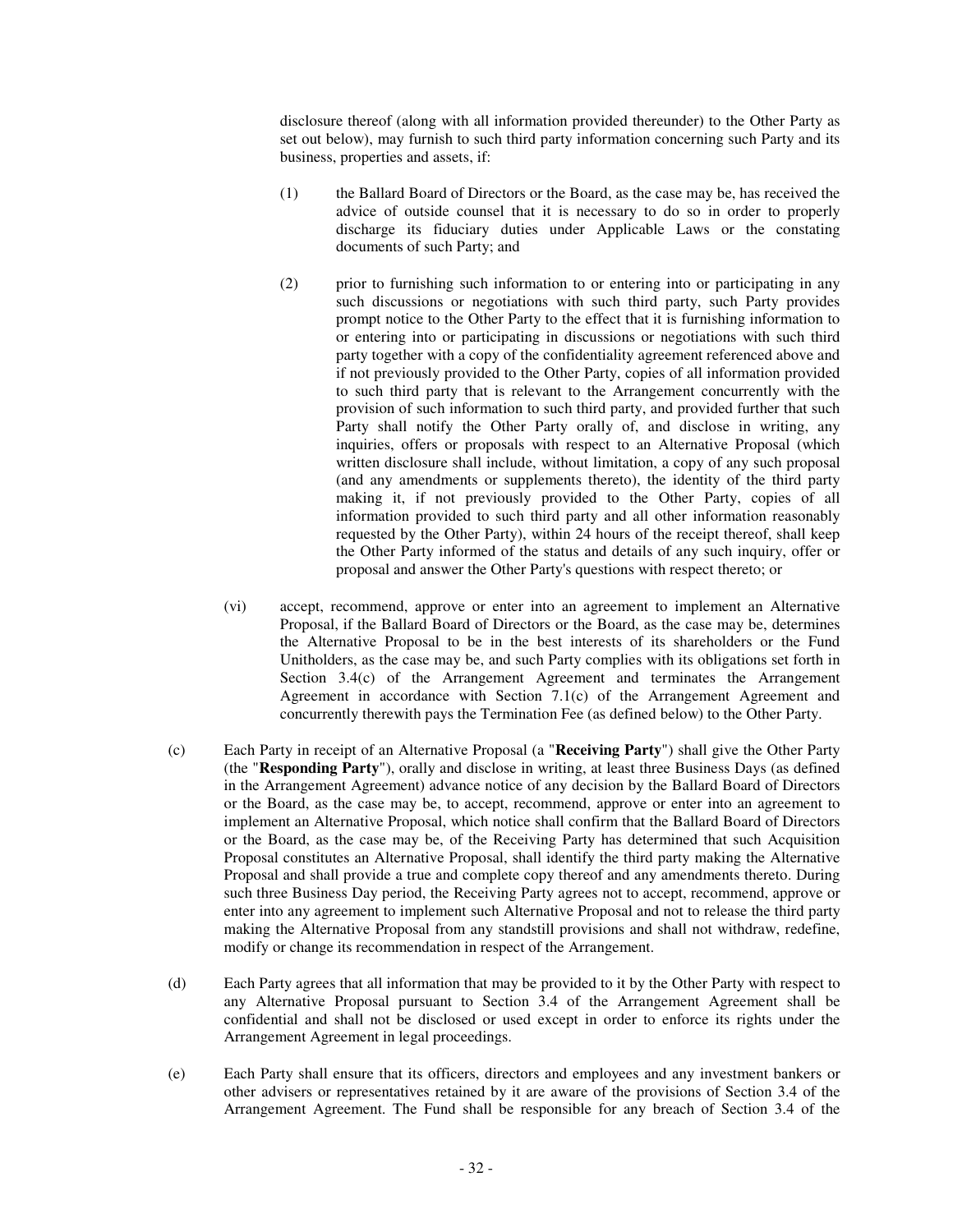Arrangement Agreement by the General Partner's officers, directors, employees, investment bankers, advisers or representatives, and Ballard shall be responsible for any breach of Section 3.4 of the Arrangement Agreement by its officers, directors, employees, investment bankers, advisers or representatives.

#### *Termination Fee*

If the Arrangement Agreement:

- (a) is terminated by a Party in the circumstances contemplated in Section 7.1(b) of the Arrangement Agreement as a result of the failure of the other Party's securityholders to approve the Arrangement Resolution, and the terminating Party's securityholders have approved the Arrangement Resolution; or
- (b) is to be terminated by a Party in the circumstances contemplated in Section 7.1(c) of the Arrangement Agreement;

the Party whose securityholders have failed to approve the Arrangement, or the Party which wishes to terminate the Arrangement Agreement to enter into an Alternative Proposal, as the case may be, must pay to the Other Party, in immediately available funds to an account designated by the Other Party, \$2 million (the "**Termination Fee**").

#### *Termination*

The Arrangement Agreement may be terminated at any time prior to the Effective Date (as defined in the Arrangement Agreement):

- (a) by mutual written consent of the Fund and Ballard;
- (b) as provided in Section 5.4(b) of the Arrangement Agreement; or
- (c) by either the Fund or Ballard in order to enter into an Alternative Proposal in accordance with Section 3.4(b)(vi) of the Arrangement Agreement, provided that such Party has complied with its obligations set forth in Section 3.4(c) of the Arrangement Agreement and concurrently therewith pays the Termination Fee.

If the Arrangement Agreement is terminated in the circumstances set out in paragraphs (a) through (c) of Section 7.1 of the Arrangement Agreement, the Arrangement Agreement shall forthwith become void and neither Party shall have any liability or further obligation to the Other Party thereunder, except with respect to the obligations set forth in Article 7 and Article 8 of the Arrangement Agreement which shall survive such termination.

## *Conditions Precedent to the Arrangement*

#### *Mutual Conditions Precedent*

The respective obligations of the Parties to consummate the transactions contemplated by the Arrangement Agreement, are subject to the satisfaction, on or before the Effective Date or such other time specified, of the following conditions, any of which may be waived by the mutual consent of such Parties without prejudice to their right to rely on any other of such conditions:

- (a) the Interim Order (as defined in the Arrangement Agreement):
	- (i) shall have been granted in form and substance satisfactory to each of the Fund and Ballard, acting reasonably;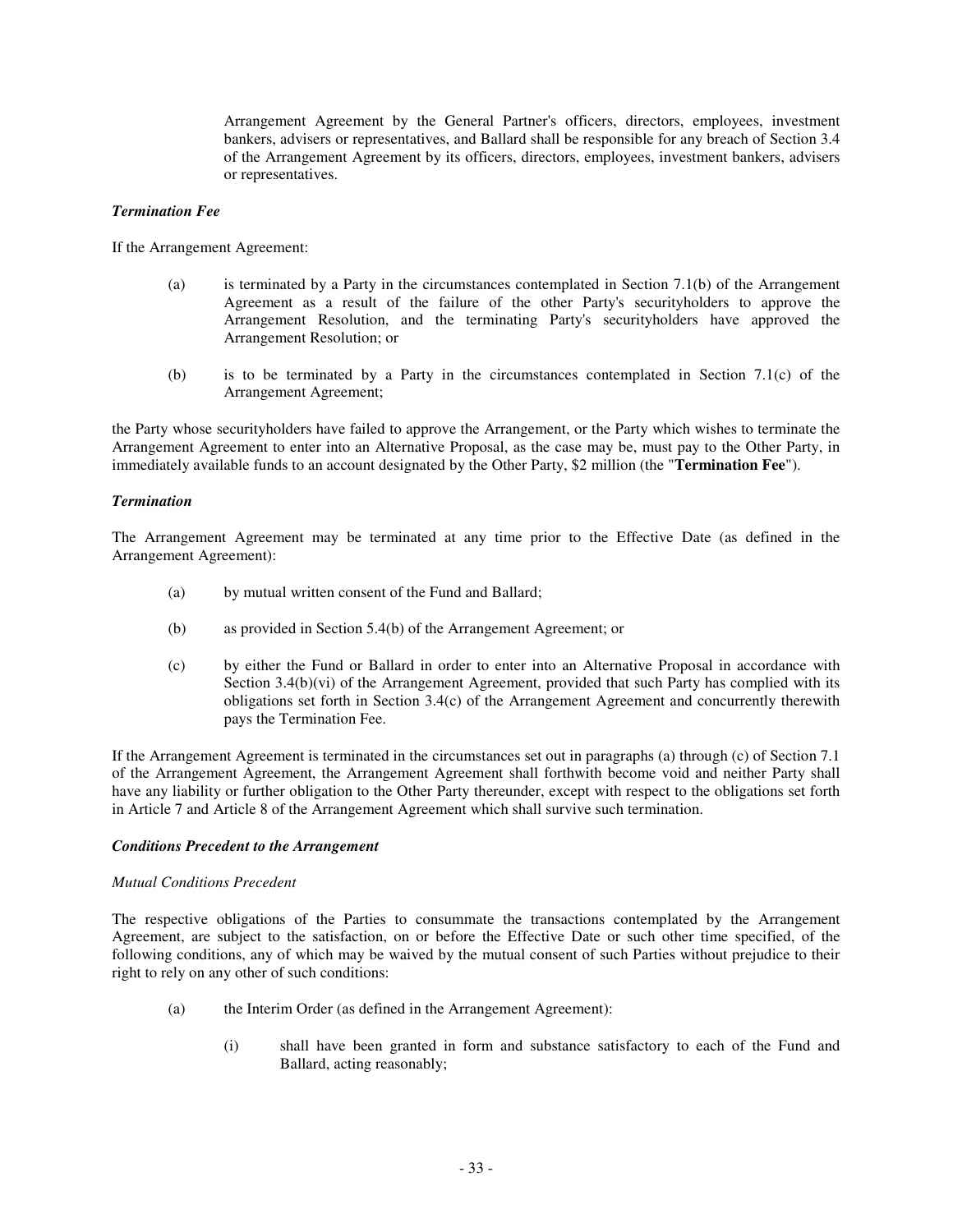- (ii) shall provide that the obligation to comply with any dissent rights granted to Ballard Shareholders in connection with the Arrangement, including without limitation the obligation to pay the fair value of such Ballard Shares to the holders of any such securities which have exercised such dissent rights, shall be an obligation of New Ballard (as defined in the Arrangement Agreement); and
- (iii) shall not have been set aside or modified in a manner unacceptable to the Fund and Ballard, acting reasonably, on appeal or otherwise;
- (b) the Arrangement Resolutions shall have been passed by the requisite majorities specified in the Interim Order and in form and substance satisfactory to each of the Fund and Ballard, acting reasonably;
- (c) the Final Order (as defined in the Arrangement Agreement) shall have been granted in form and substance satisfactory to the Fund and Ballard, acting reasonably and shall not have been set aside or modified in any manner unacceptable to the Fund or Ballard, acting reasonably, on appeal or otherwise;
- (d) the Articles of Arrangement (as defined in the Arrangement Agreement) to be filed with the Director in accordance with the Arrangement shall be in form and substance satisfactory to each of the Fund and Ballard, acting reasonably and be capable of being filed in sufficient time to ensure that the Arrangement may become effective on or prior to January 21, 2009; and
- (e) there shall be no action taken under any existing Applicable Law, nor any statute, rule, regulation or order which is enacted, enforced, promulgated or issued by any Governmental Entity, that:
	- (i) makes illegal or otherwise directly or indirectly restrains, enjoins or prohibits the Arrangement or any other transactions contemplated in the Arrangement Agreement; or
	- (ii) results in a judgment or assessment of material damages directly or indirectly relating to the transactions contemplated in the Arrangement Agreement.

The foregoing conditions are for the mutual benefit of Ballard and the Fund and may be asserted by Ballard and the Fund regardless of the circumstances and may be waived by Ballard and the Fund (with respect to such Party) in their sole discretion, in whole or in part, at any time and from time to time without prejudice to any other rights which Ballard or the Fund may have.

# *Additional Conditions to Obligations of the Fund*

The obligations of the Fund to consummate the transactions contemplated by the Arrangement Agreement are subject to the satisfaction, on or before the Effective Date or such other time specified, of the following conditions:

(a) except as affected by the transactions contemplated by the Arrangement Agreement, the representations and warranties of Ballard contained in Section 4.2 of the Arrangement Agreement shall be true in all material respects (provided that those representations which are subject to qualifications or limitations as to materiality or Material Adverse Effect or Material Adverse Change (as defined in the Arrangement Agreement) shall be true in all respects) as at the Effective Date, or as at the date specified in such representation or warranty, where applicable, with the same effect as though such representations and warranties had been made at and as of such time and Ballard shall have complied in all material respects with its covenants in the Arrangement Agreement and the Fund shall have received a certificate to that effect dated the Effective Date from the Chief Executive Officer and Chief Financial Officer of Ballard acting solely on behalf of Ballard and not in their personal capacity, to the best of their respective information and belief having made reasonable inquiry and the Fund will have no knowledge to the contrary;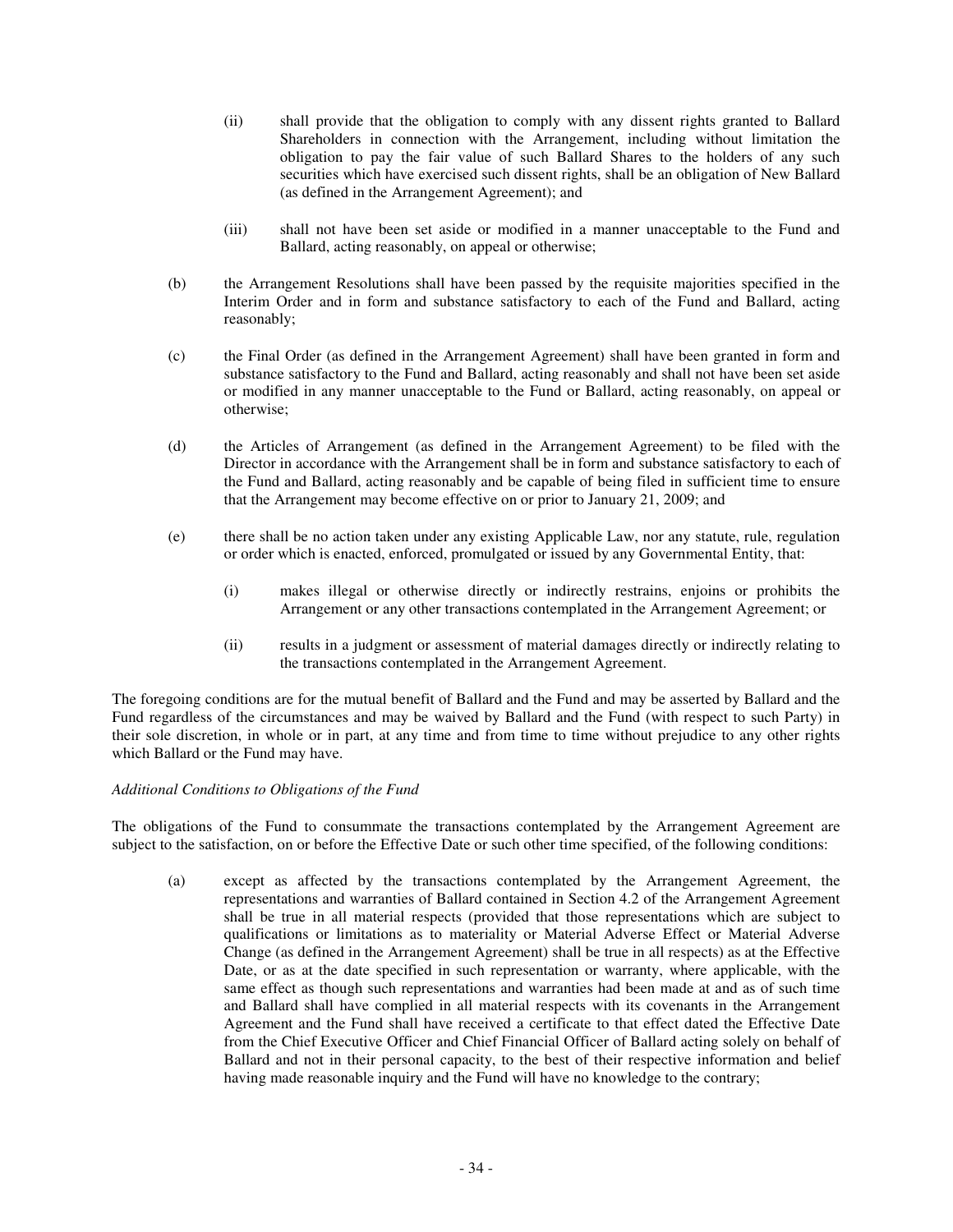- (b) holders of not more than 2% of the outstanding Trust Units shall have exercised rights of dissent in respect of the Arrangement that have not been withdrawn as of the Effective Date;
- (c) immediately prior to the Effective Time, but after completion of the Pre-Arrangement Transactions (as defined in the Arrangement Agreement), the aggregate of federal tax account balances in respect of the pools set out in the Disclosure Letter (as defined in the Arrangement Agreement) shall not be less than 90% of the amounts set out in the Disclosure Letter, and the applicable expiry horizons will not be materially different than as set out in the Disclosure Letter;
- (d) at the Effective Time:
	- (i) Ballard shall have no Subsidiaries other than those being transferred to New Ballard in connection with the Arrangement or agreements of any nature to acquire any Subsidiary, or to acquire or lease any other business, assets or operations;
	- (ii) Ballard shall not have in effect any bonus plan, commission plan, profit sharing plan, pension plan, royalty plan or arrangement or employee benefit plan for the benefit of any employees, officers, directors or shareholders of Ballard that will not be terminated, whether pursuant to the Arrangement or otherwise;
	- (iii) Ballard will have no officers, employees or consultants other than those being transferred to New Ballard in connection with the Arrangement; and
	- (iv) there shall be no amounts payable by Ballard under any obligations or liabilities of Ballard to pay any amount to its officers, directors, employees or consultants or any other person not dealing at arm's length with Ballard or any associate or affiliate of any such persons including all severance, termination, change of control arrangements, pay to stay or retention arrangements and salaries and bonuses;
- (e) there shall not have been after the date of the Arrangement Agreement and prior to the Effective Time any enactment, promulgation or public announcement of any change or proposed change in law (including a specific proposal to amend the Tax Act publicly announced by the Department of Finance of Canada) or applicable case law, or written and published interpretative guidance or policy of the Canada Revenue Agency or provincial equivalent that, in the opinion of the Fund, acting reasonably, could result in any material impairment of, or materially adversely affect: (i) the benefit to the Fund, or the completion, of the Arrangement, or (ii) the ability of Ballard to utilize, the account balances referred to in the Disclosure Letter after the Effective Date;
- (f) during the period commencing immediately prior to the date of the Arrangement Agreement and ending immediately prior to the Effective Time, there will not have been any "acquisition of control" of Ballard, as that term is used for purposes of the Tax Act with the exception of any "acquisition of control" that has occurred on or after the date of the Arrangement Agreement as a result of the execution of the Arrangement Agreement or the completion of the transactions contemplated in the Arrangement Agreement, including the Plan of Arrangement;
- (g) the New Superior Shares and the Debentures to be assumed by Ballard (including the New Superior Shares to be issued pursuant to the Arrangement or issuable upon conversion, redemption or maturity of such debentures) shall be conditionally listed so as to be listed and posted for trading on the TSX on the first trading day following the Effective Date and the Ballard Shares shall be delisted from the NASDAQ;
- (h) the Fund shall have received resignations and releases, in the form settled between Ballard and the Fund on or prior to the date of the Arrangement Agreement, from the directors and officers of Ballard;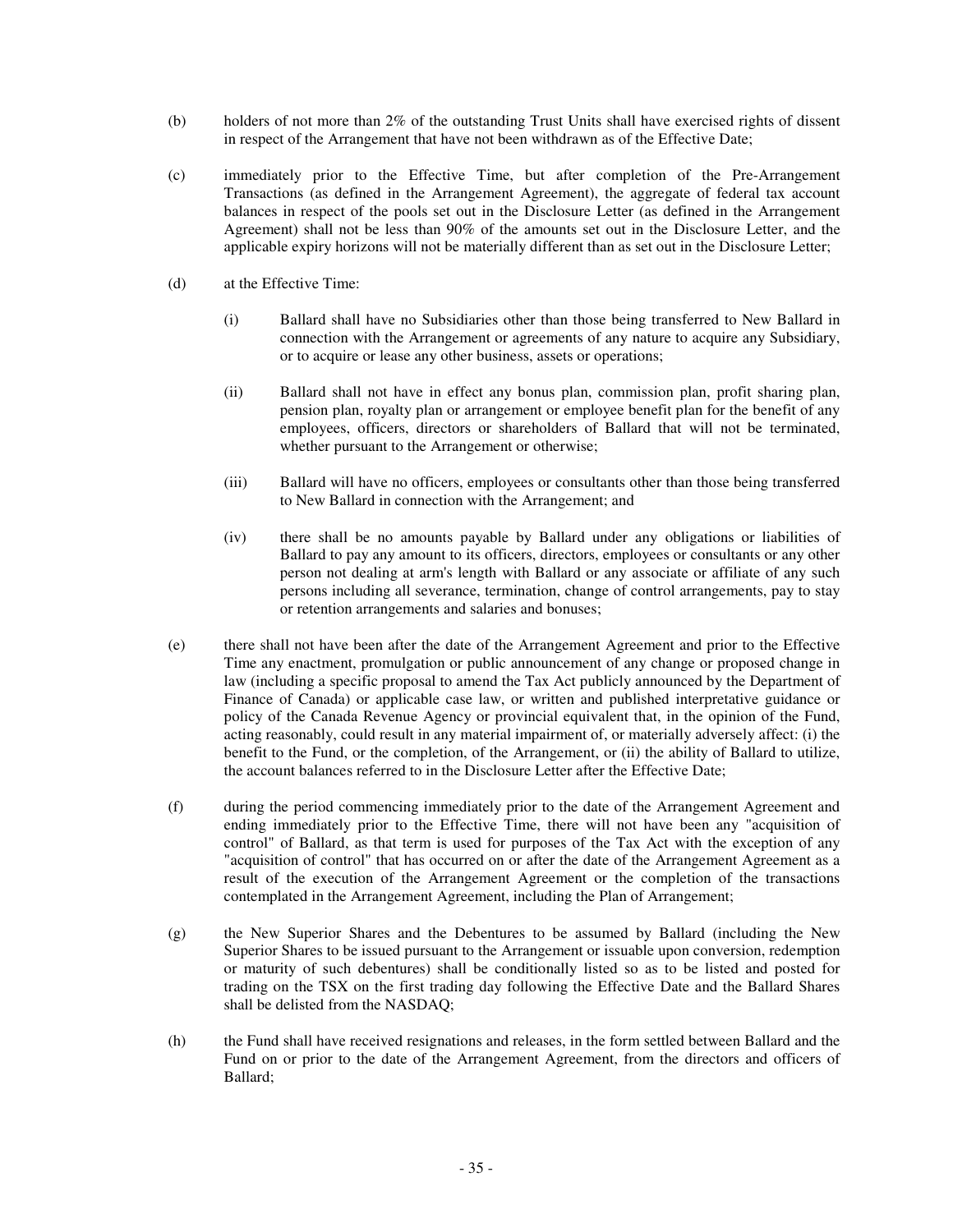- (i) between the date of the Arrangement Agreement and the Effective Time, there shall not have occurred any Material Adverse Change as described in section i) or ii) of the definition of Material Adverse Change or any Material Adverse Change described in section iii) of such definition in the Arrangement Agreement which, in the opinion of the Fund, acting reasonably, has a material adverse effect on New Ballard's financial capacity to fulfill its obligations under the indemnity under the Indemnity Agreement which, for greater certainty, shall include a decision by a credit rating agency to downgrade the credit rating or outlook on Superior Plus LP's debt as a result of such Material Adverse Change;
- (j) Ballard shall have;
	- (i) been added as an additional insured to the general insurance policies; and
	- (ii) as a named insured to the directors' and officers' liability insurance policy of New Ballard, or shall have secured "run off" directors' and officers' liability insurance, which policies shall have a scope and coverage no less advantageous in scope and coverage to that provided pursuant to Ballard's insurance policies immediately prior to the date of the Arrangement Agreement and, in the case of the "run off" directors' and officers' liability insurance policy shall cover claims made prior to or within six years after the Effective Time;
- (k) there shall be no security registrations against Ballard under the *Personal Property Security Act* (British Columbia) or other security registration legislation in other jurisdictions, with the exception of registrations relating to specific goods which, for greater certainty, excludes registrations relating to equipment or other categories of personal property where no specific good is listed, or such other arrangements shall have been made with respect to the discharge of such security registrations as are satisfactory to the Fund;
- (l) New Ballard and Subco shall have entered into an indemnity agreement indemnifying New Superior in the form attached as Schedule "B" to the Arrangement Agreement; and
- (m) the Fund Required Approvals (as defined in the Arrangement Agreement) shall have been received by the Fund on a basis acceptable to the Fund, acting reasonably.

The foregoing conditions are for the exclusive benefit of the Fund and may be asserted by the Fund regardless of the circumstances or may be waived by the Fund in its sole discretion, in whole or in part, at any time and from time to time without prejudice to any other rights which the Fund may have.

# *Additional Conditions to Obligations of Ballard*

The obligations of Ballard to consummate the transactions contemplated by the Arrangement Agreement, is subject to the satisfaction, on or before the Effective Date or such other time specified, of the following conditions:

(a) except as affected by the transactions contemplated by the Arrangement Agreement, the representations and warranties of the Fund contained in Section 4.1 of the Arrangement Agreement shall be true in all material respects (provided that those representations which are subject to qualifications or limitations as to materiality or Material Adverse Effect or Material Adverse Change shall be true in all respects) as at the Effective Date, or as at the date specified in such representation or warranty, where applicable, with the same effect as though such representations and warranties had been made at and as of such time and the Fund shall have complied in all material respects with its covenants in the Arrangement Agreement and Ballard shall have received a certificate to that effect dated the Effective Date from the Chief Executive Officer and Chief Financial Officer of the Administrator acting solely on behalf of the Administrator and not in their personal capacity, to the best of their respective information and belief having made reasonable inquiry and Ballard will have no knowledge to the contrary;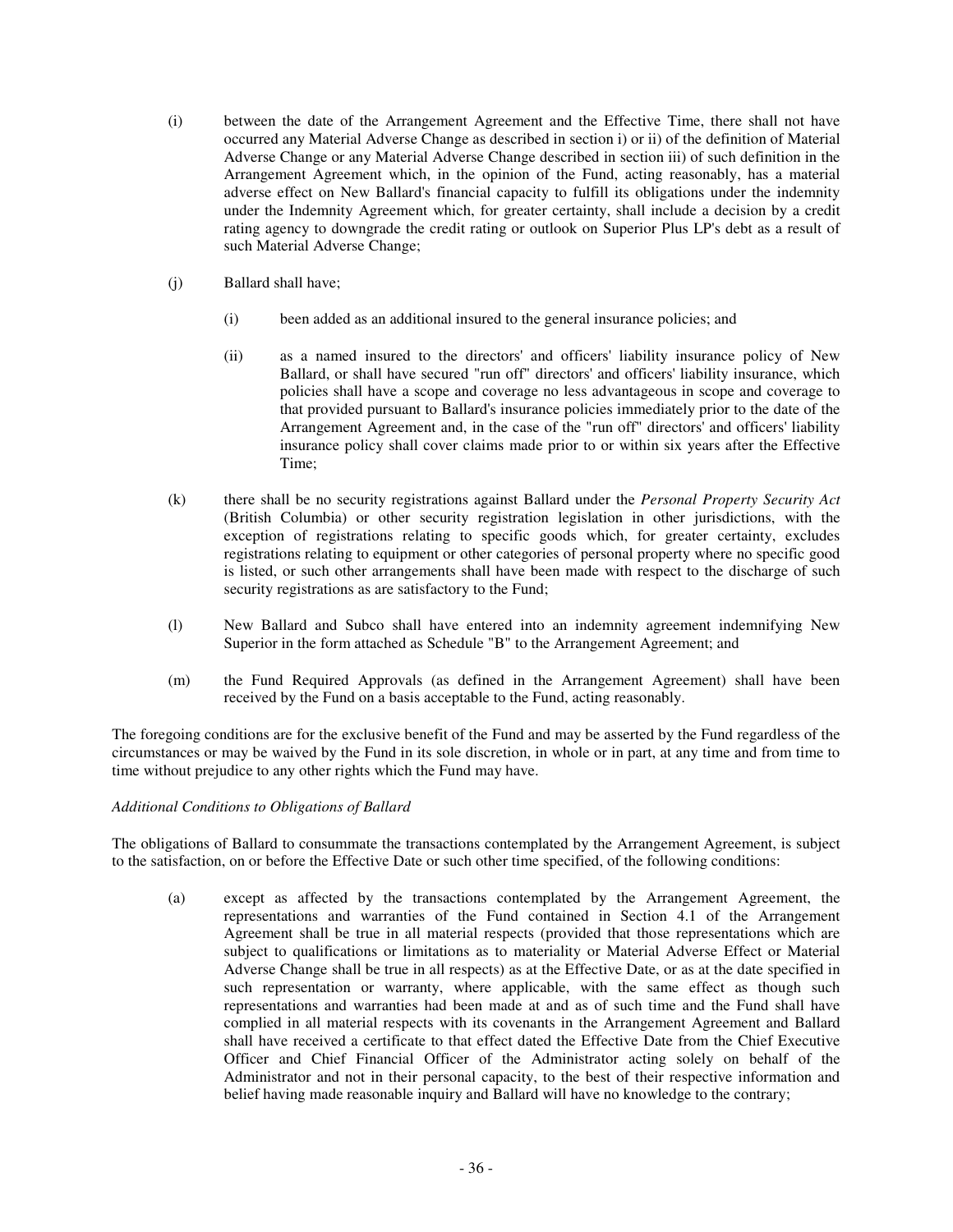- (b) holders of not more than 2% of the outstanding Ballard Shares shall have exercised rights of dissent in respect of the Arrangement that have not been withdrawn as of the Effective Date;
- (c) the New Ballard Shares (including the New Ballard Shares issuable to Ballard Shareholders pursuant to the Arrangement) shall be conditionally listed so as to be listed and posted for trading on the TSX and the NASDAQ on the first trading day following the Effective Date and any required approvals of the TSX and NASDAQ of the New Ballard rights plans and the listing of the New Ballard Shares issuable thereunder by the TSX and the NASDAQ shall have been received;
- (d) New Superior shall have entered into an indemnity agreement indemnifying New Ballard in the form attached as Schedule "B" to the Arrangement Agreement; and
- (e) the Ballard Required Approvals (as defined in the Arrangement Agreement) shall have been received by Ballard on a basis acceptable to Ballard, acting reasonably.

The foregoing conditions are for the exclusive benefit of Ballard and may be asserted by Ballard regardless of the circumstances or may be waived by Ballard in its sole discretion, in whole or in part, at any time and from time to time without prejudice to any other rights which Ballard may have.

#### *Notice and Effect of Failure to Comply with Conditions*

- (a) Each of the Fund and Ballard shall give prompt notice to the other of the occurrence, or failure to occur, at any time from the date of the Arrangement Agreement to the Effective Date of any event or state of facts which occurrence or failure would, or would be likely to: (i) cause any of the representations or warranties of any Party contained in the Arrangement Agreement to be untrue or inaccurate in any material respect, or (ii) result in the failure to comply with or satisfy any covenant, condition or agreement to be complied with or satisfied by any Party under the Arrangement Agreement; provided, however, that no such notification will affect the representations or warranties of the Parties or the conditions to the obligations of the Parties under the Arrangement Agreement.
- (b) If any of the conditions precedents set forth in Sections 5.1, 5.2 or 5.3 of the Arrangement Agreement shall not be complied with or waived by the Party or Parties for whose benefit such conditions are provided on or before the date required for the performance thereof, then a Party for whose benefit the condition precedent is provided may terminate the Arrangement Agreement as provided in Section 7.1 of the Arrangement Agreement; provided that, prior to the filing of the Articles of Arrangement for the purpose of giving effect to the Arrangement, the Party intending to rely thereon has delivered a written notice to the Other Party, specifying in reasonable detail all breaches of covenants, representations and warranties or other matters which the Party delivering such notice is asserting as the basis for the non-fulfillment of the applicable conditions precedent. More than one such notice may be delivered by a Party.

#### *Satisfaction of Conditions*

The conditions set out in Article 5 of the Arrangement Agreement are conclusively deemed to have been satisfied, waived or released when, with the agreement of the Parties, Articles of Arrangement are filed under the CBCA to give effect to the Arrangement.

#### **Indemnity Agreement**

The Arrangement Agreement provides that New Superior, Subco and New Ballard will enter into the Indemnity Agreement on or before the Effective Time. The Indemnity Agreement is designed to provide New Superior with indemnification from New Ballard, the resulting entity that will carry on the business previously carried on by Ballard, for claims relating to New Ballard's business that are brought against New Superior in the future.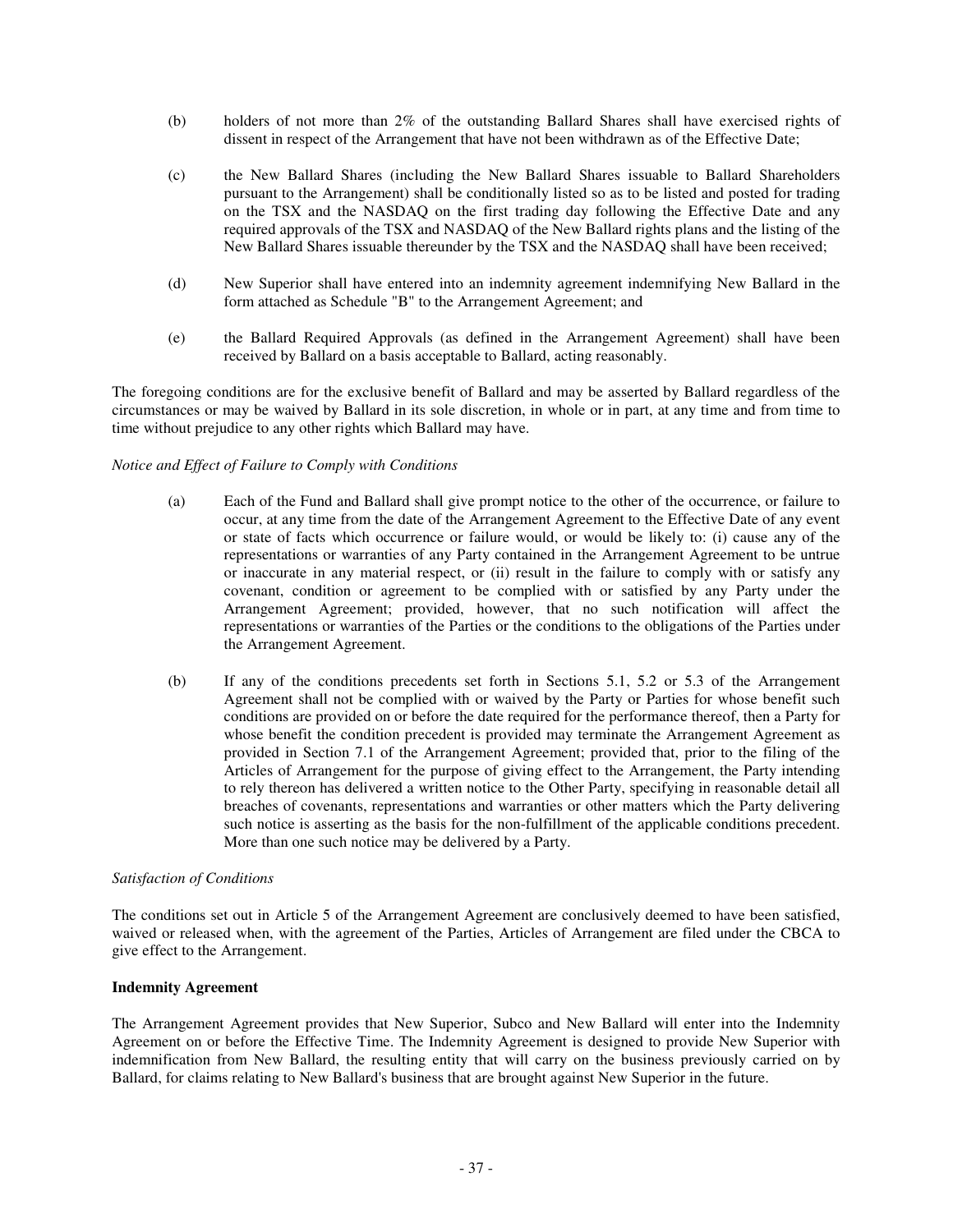The Indemnity Agreement provides that Subco and New Ballard are liable to New Superior for all Losses which it may suffer, sustain, pay or incur, and will indemnify and hold New Superior harmless from and against all Losses which may be brought against or suffered by New Superior or which New Superior may suffer, sustain, pay or incur arising out of, resulting from, attributable to or connected with:

- (a) any debts, liabilities, commitments or obligations of any nature (whether matured or unmatured, accrued, fixed, contingent or otherwise) of any kind whatsoever resulting from any matters, actions, events, facts or circumstances related to the activities, affairs or business of Ballard which occurred prior to the Effective Time, including without limitation, as a result of: i) Claims relating to the Intellectual Property of Ballard or the activity of Ballard and/or of its Subsidiaries in relation to the Intellectual Property, including without limitation the development, reproduction, use, and sale or distribution, of all or any part thereof, which infringes upon, or misappropriates, the Intellectual Property Rights of any third Person; ii) Claims relating to Taxes of Ballard for any period of time prior to the Effective Time, including without limitation any Taxes relating to the current audit being conducted with respect to sales taxes; iii) Claims related to any public disclosure of Ballard, including without limitation the Public Record of Ballard and any disclosure relating to Ballard included in this Information Circular, for any period of time prior to the Effective Time; iv) any violation of Applicable Laws, including without limitation applicable Canadian Securities Laws, that occurred prior to the Effective Time; v) any failure to comply with the terms of any agreements, contracts, indentures, licenses, permits, approvals to which it is or was party or which it is or was subject to, or which has been entered into on its behalf or its constating documents; vi) Claims relating to the operation, performance, warranty, maintenance, service, malfunction or liability of Ballard's products prior to the Effective Time; vii) Claims relating to workers' compensation, including without limitation, premiums in Canada or the United States; viii) Claims relating to personal injuries or property damage; or ix) Claims relating to violations of Environmental Laws or the release of Hazardous Substances;
- (b) any debts, liabilities, commitments or obligations of any nature (whether matured or unmatured, accrued, fixed, contingent or otherwise) of any kind whatsoever resulting from any matters, actions, events, facts or circumstances related to the activities, affairs or business of Subco or New Ballard which occur on or after the date of the Indemnity Agreement; and
- (c) any breach (including any failure or inaccuracy) of any of the representations and warranties of Ballard under the Arrangement Agreement, or any failure of Ballard to perform or observe any covenant or agreement to be performed by it under the Arrangement Agreement as though such representations, warranties, covenants and agreements survived the closing of the Arrangement; but, notwithstanding anything to the contrary implied or contained elsewhere in the Indemnity Agreement, excluding any Losses which New Superior may suffer, sustain, pay or incur, relating to or based upon the existence or availability of New Superior's Tax Pools, other than as a result of fraud or wilful misrepresentation.

The Indemnity Agreement also provides that New Superior will be liable to New Ballard for all Losses which it may suffer, sustain, pay or incur and will indemnify and hold New Ballard harmless from and against all Losses which may be brought against or suffered by New Ballard or which New Ballard may suffer, sustain, pay or incur arising out of, resulting from, attributable to or connected with:

- (d) any breach (including any failure or inaccuracy) of any of the representations and warranties of the Fund under the Arrangement Agreement, or any failure of the Fund to perform or observe any covenant or agreement to be performed by it under the Arrangement Agreement as though such representations, warranties, covenants and agreements survived the closing of the Arrangement; and
- (e) any failure of New Superior to perform or observe any covenant or agreement to be performed by it under the Divestiture Agreement.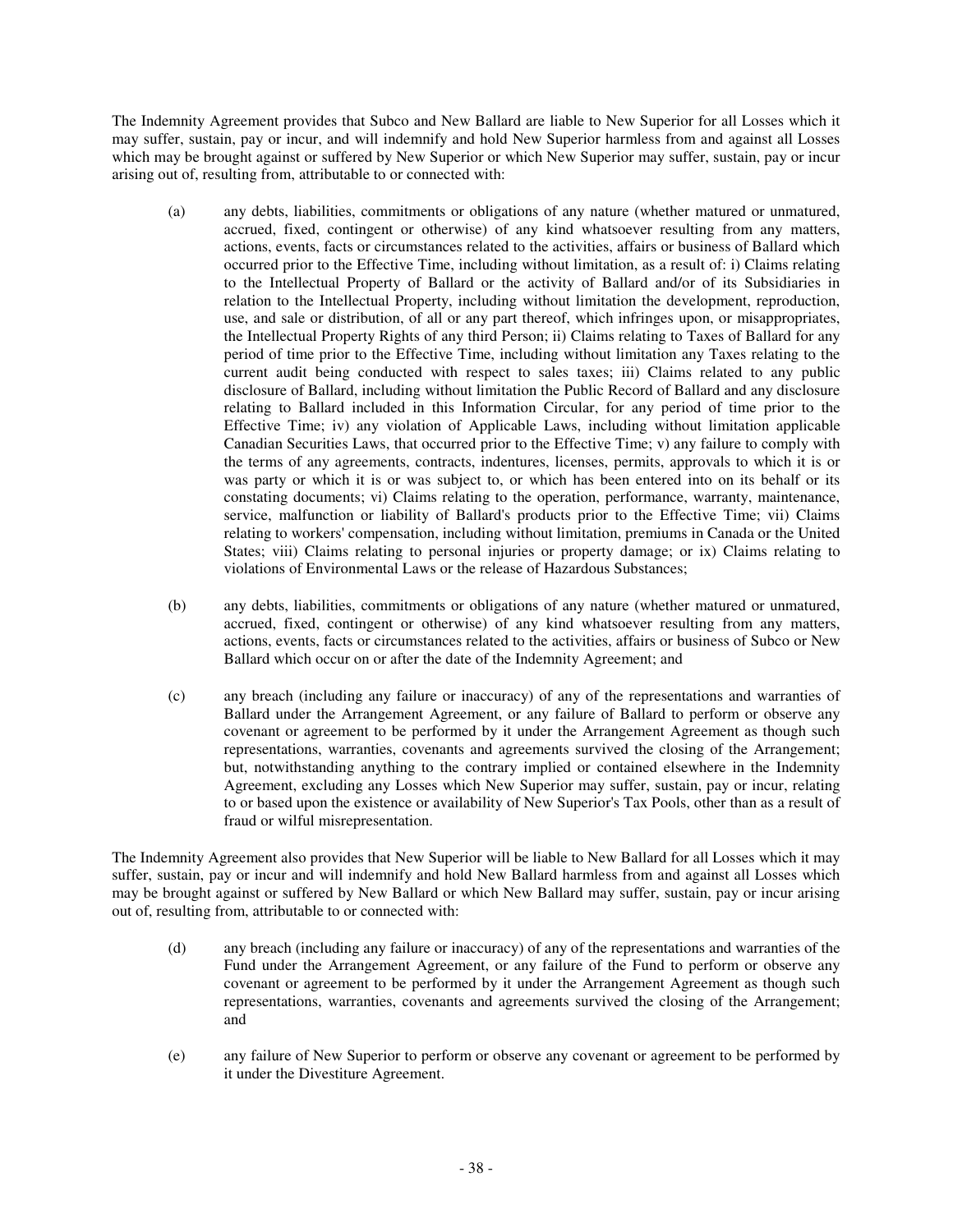The Indemnity Agreement does not contain any limit on the amount of the claims that can be indemnified nor is there any threshold before indemnification is provided. In addition, the Indemnity Agreement specifically extends the limitation period within which a party is entitled to make a claim under the Indemnity Agreement to two years after the notice of claim with respect to such obligation was given. However, with the exception of certain limited adjustments to address differences in the amount of specific Tax Pools of Ballard which is described below, the indemnification provisions of the Indemnity Agreement do not provide indemnification to the Fund for a difference in the value, or the availability, of the Tax Pools.

The Indemnity Agreement also provides for certain compensation payments to be made by the parties to such agreement depending on the final determination of the amount of certain categories of Tax Losses of Ballard to the extent that such amounts are more or less than the amounts estimated at the time the Arrangement Agreement was executed or to the extent that such Tax Pools are used to reduce Ballard's income, taxable income, or income taxes for any period ending at any time at or before the completion of the Arrangement. New Ballard's obligations under the Indemnity Agreement relating to NCL Obligations (as defined in the Indemnity Agreement) are limited to an aggregate of \$7,350,000 with a threshold amount of \$500,000 before there is an obligation to make a compensation payment.

The Indemnity Agreement provides detailed procedures for claims under the Indemnity Agreement which, provided New Ballard acknowledges liability under the Indemnity Agreement with respect to such matter, gives New Ballard the right to elect to take carriage and control of the dispute process relating to such claims.

## **Divestiture Agreement**

Subco will acquire all of the assets of Ballard and assume all of the obligations of Ballard, with the exception of the obligations under the Fund Loan, pursuant to the terms of the Divestiture Agreement and in accordance with the Plan of Arrangement.

The Divestiture Agreement contains provisions to ensure that Subco receives all of the rights and obligations that are intended to be transferred as a result of the transfer of all of the assets of Ballard. In particular, the Divestiture Agreement contains provisions that provide that New Superior will hold certain rights in trust for the benefit of Subco and will take certain actions at the request, expense and direction of Subco that are necessary or proper in order that the obligations of Ballard may be performed in such a manner that the value of such assets are preserved and enure to the benefit of Subco.

The Divestiture Agreement also provides that any obligations or liabilities with respect to such rights will be paid or funded by Subco in the first instance so that New Superior does not have fund such obligations in the first instance and then rely on the Indemnity Agreement to get reimbursed.

The Divestiture Agreement also provides that New Superior appoints Subco and its permitted assignees as agent and attorney of New Superior to perform each act and obligation of New Superior pursuant to all or any of these obligations and rights and to take legal action to collect or enforce any right or obligation or claim which was intended to be assigned.

Pursuant to the Plan of Arrangement, Newco will acquire all of the assets of Subco, including the Divested Assets, and assume all of the obligations of Subco, including the Assumed Obligations.

# **Approvals**

# *Fund Unitholder Approval*

#### *Fund Resolution*

Pursuant to the Interim Order and the Fund Trust Indenture, the number of votes required to pass the Fund Resolution is not less than 66% of the votes cast by the Fund Unitholders who attend in person or by proxy at the Meeting.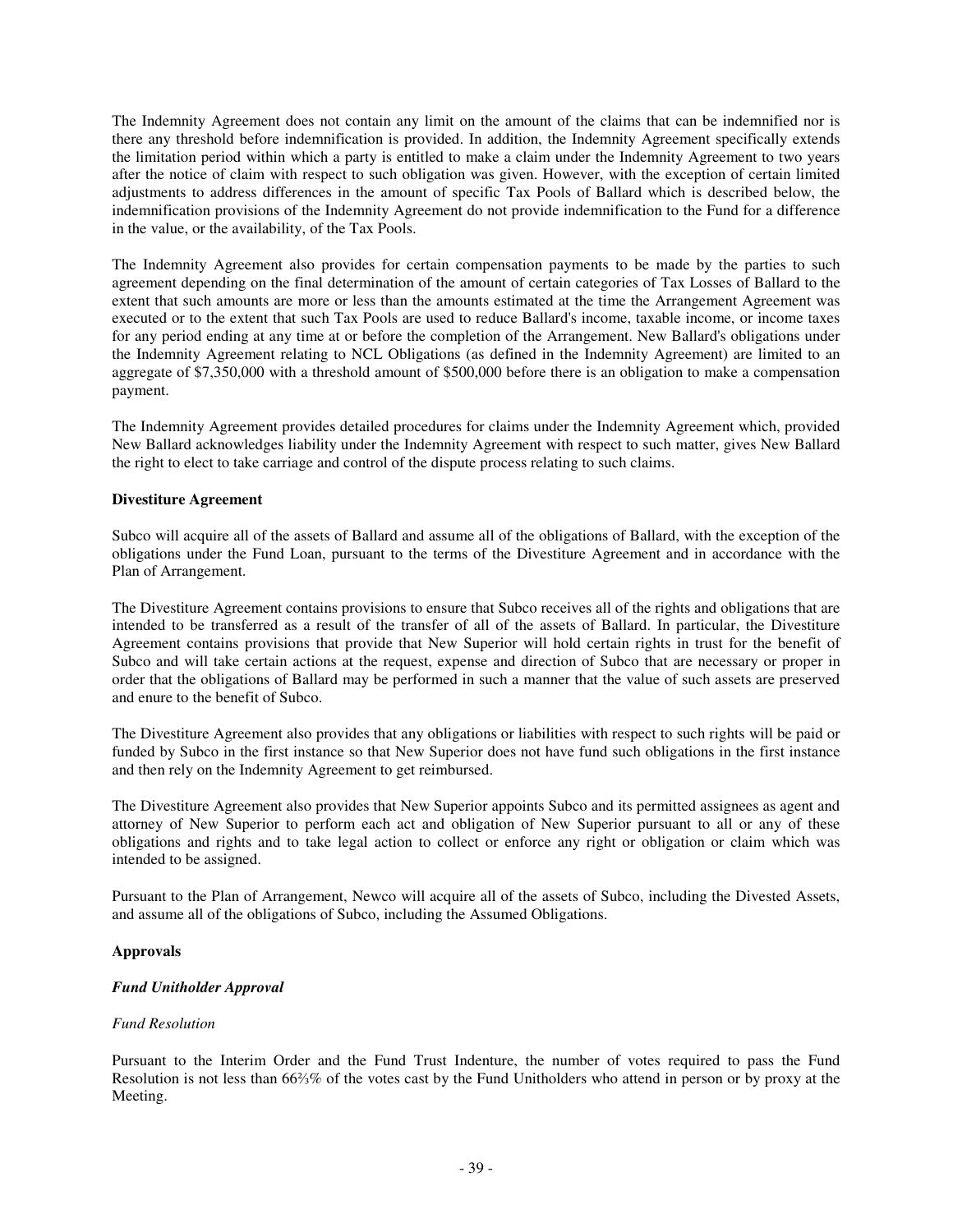Notwithstanding the foregoing, the Fund Resolution proposed for consideration by the Fund Unitholders, authorizes the Board, without further notice to or approval of the Fund Unitholders, subject to the terms of the Arrangement, to amend the Plan of Arrangement, decide not to proceed with the Arrangement or to revoke the Fund Resolution at any time prior to the Arrangement becoming effective pursuant to the provisions of the CBCA. The full text of the Fund Resolution is attached as Appendix A to this Information Circular.

## *Ballard Securityholder Approval*

## *Ballard Resolution*

Pursuant to the Interim Order, the number of votes required to pass the Ballard Resolution is not less than 66% % of the votes cast by the Ballard Securityholders, voting together as a single class, who attend in person or by proxy at the Ballard Meeting.

# *Court Approvals*

## *Interim Order*

On November 10, 2008, the Court granted the Interim Order facilitating the calling of the Meeting and prescribing the conduct of the Meeting and other matters. The Interim Order is attached as Appendix B to this Information Circular.

## *Final Order*

The CBCA provides that an arrangement requires Court approval. Subject to the terms of the Arrangement Agreement, and if the Fund Resolution is approved by Fund Unitholders at the Meeting and if the Ballard Resolution is approved by Ballard Securityholders at the Ballard Meeting in the manner required by the Interim Order, the Fund and Ballard will make application to the Court for the Final Order.

The application for the Final Order approving the Arrangement is scheduled for December 22, 2008 at 10:45 a.m. (Calgary time), or as soon thereafter as counsel may be heard, at 800 Smithe Street, Vancouver, British Columbia, V6Z 2E1. At the hearing, any Fund Unitholder and any other interested party who wishes to participate or to be represented or to present evidence or argument may do so, subject to filing with the Court and serving upon the Fund a Notice of Intention to Appear together with any evidence or materials which such party intends to present to the Court on or before 4:00 p.m. (Calgary time) on December 18, 2008. Service of such notice shall be effected by service upon the solicitors for the Fund, Macleod Dixon LLP, Suite 3700, 400 Third Avenue S.W., Calgary, Alberta, T2P 4H2, Attention: Steven H. Leitl, with a copy to the solicitors of Ballard, Stikeman Elliott LLP, Suite 1700, Park Place, 666 Burrard Street, Vancouver, British Columbia, V6C 2X8. See "*Notice of Joint Petition*".

The offer and sale of securities of New Superior to be issued to Fund Unitholders pursuant to the Arrangement will not be registered under the 1933 Act, in reliance upon the exemption from registration provided by section 3(a)(10) thereof. The Final Order will constitute the basis for the  $3(a)(10)$  exemption from the registration requirements of the 1933 Act, with respect to the securities of New Superior to be issued to Fund Unitholders pursuant to the Arrangement. Prior to the hearing on the Final Order, the Court will be informed of this effect of the Final Order.

The Fund has been advised by its counsel, Macleod Dixon LLP, that the Court has broad discretion under the CBCA when making orders with respect to the Arrangement and that the Court will consider, among other things, the fairness and reasonableness of the Arrangement to those to whom securities will be issued, including to the Fund Unitholders, both from a substantive and a procedural point of view. The Court may approve the Arrangement, either as proposed or as amended, in any manner the Court may direct, subject to compliance with such terms and conditions, if any, as the Court thinks fit. Depending upon the nature of any required amendments, the Fund may determine not to proceed with the Arrangement.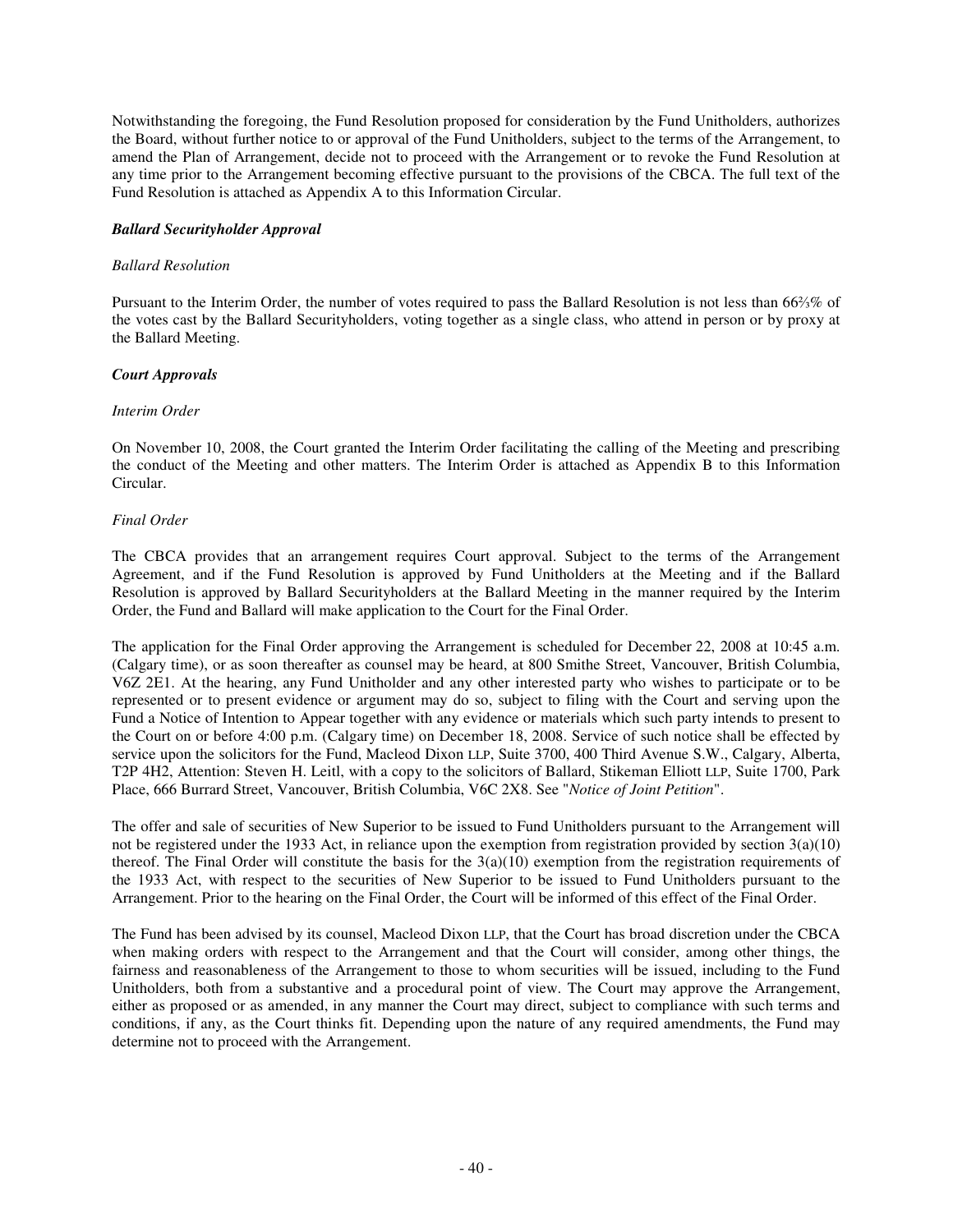#### *Stock Exchange Listing Approvals*

In order to complete the Arrangement, the TSX shall have conditionally approved the substitutional listing of the New Superior Shares, Debentures and the New Superior Shares issuable on conversion, redemption or maturity of the Debentures. The TSX has conditionally approved the substitutional listing of such securities, subject to New Superior fulfilling the requirements of the TSX. Pending the final approval of the listing of such securities by the TSX, the New Superior Shares, the 5.75% Debentures and the 5.85% Debentures will begin trading on the TSX on the first business day following the completion of the Arrangement under the symbols "SPB", "SPB.db.b" and "SPB.db.c", respectively.

## *Regulatory Approvals*

## *Competition Act*

Under the Competition Act, the acquisition of assets of an operating business in Canada may require pre-merger notification if certain size of parties and size of transaction thresholds are exceeded (a "**Notifiable Transaction**"). Where a transaction constitutes a Notifiable Transaction, certain information must be provided to the Commissioner and the transaction may not be completed until the expiry, termination or waiver of a statutory waiting period. Notification may be made either on the basis of a short-form filing (in respect of which there is a 14-day statutory waiting period) or a long-form filing (in respect of which there is a 42-day statutory waiting period). If a short-form filing is made, the Commissioner may, within the 14-day waiting period, require that the parties make a long-form filing, thereby extending the waiting period for a further 42 days following receipt of the long-form filing.

Where a transaction does not raise substantive issues under the Competition Act, the Commissioner may issue an ARC in respect of the transaction. Where an ARC is issued, the parties to the transaction are not required to a file a short-form or a long form pre-merger notification. In addition, if the transaction to which the ARC relates is substantially completed within one year after the ARC is issued, the Commissioner cannot seek an order of the Competition Tribunal under the merger provisions of the Competition Act in respect of the transaction solely on the basis of information that is the same or substantially the same as the information on the basis of which the ARC was issued.

The Commissioner's review of a transaction may take longer than the statutory waiting period, depending upon a number of factors, including whether a transaction is classified by the Commissioner as non-complex, complex or very complex. Under the Competition Act, the Commissioner may decide to seek an interim order of the Competition Tribunal to prevent or delay closing. The Commissioner may also challenge a transaction by filing an application in the Competition Tribunal pursuant to section 92 of the Competition Act to seek a remedial order that could prevent closing if she proves that the transaction is likely to prevent or lessen competition substantially.

The Arrangement is a Notifiable Transaction under the Competition Act, and as such, the Fund and Ballard must comply with the merger notification provisions of the statute. To do so, on November 3, 2008, the Fund and Ballard requested the issuance of an ARC and a waiver of the obligation to submit a pre-merger notification. Completion of the Arrangement is, among other things, subject to the condition that the Commissioner shall have (a) issued an ARC under Section 102 of the Competition Act in connection with the Arrangement or (b) the applicable waiting period under the Competition Act shall have expired or shall have been terminated or the obligation to make a preclosing merger filing shall have been waived by the Commissioner and the Commissioner shall have advised, in writing, that she is of the view that grounds do not exist to file an application pursuant to the merger provisions of the Competition Act in connection with the Arrangement.

#### *Canada Transportation Act*

The parties to a proposed transaction involving a "transportation undertaking" which is a Notifiable Transaction under the Competition Act are required by the *Canada Transportation Act* (the "**CTA**") to give notice of the transaction to the Minister of Transportation (the "**Minister**") no later than the date on which notification to the Commissioner under the Competition Act is made or required.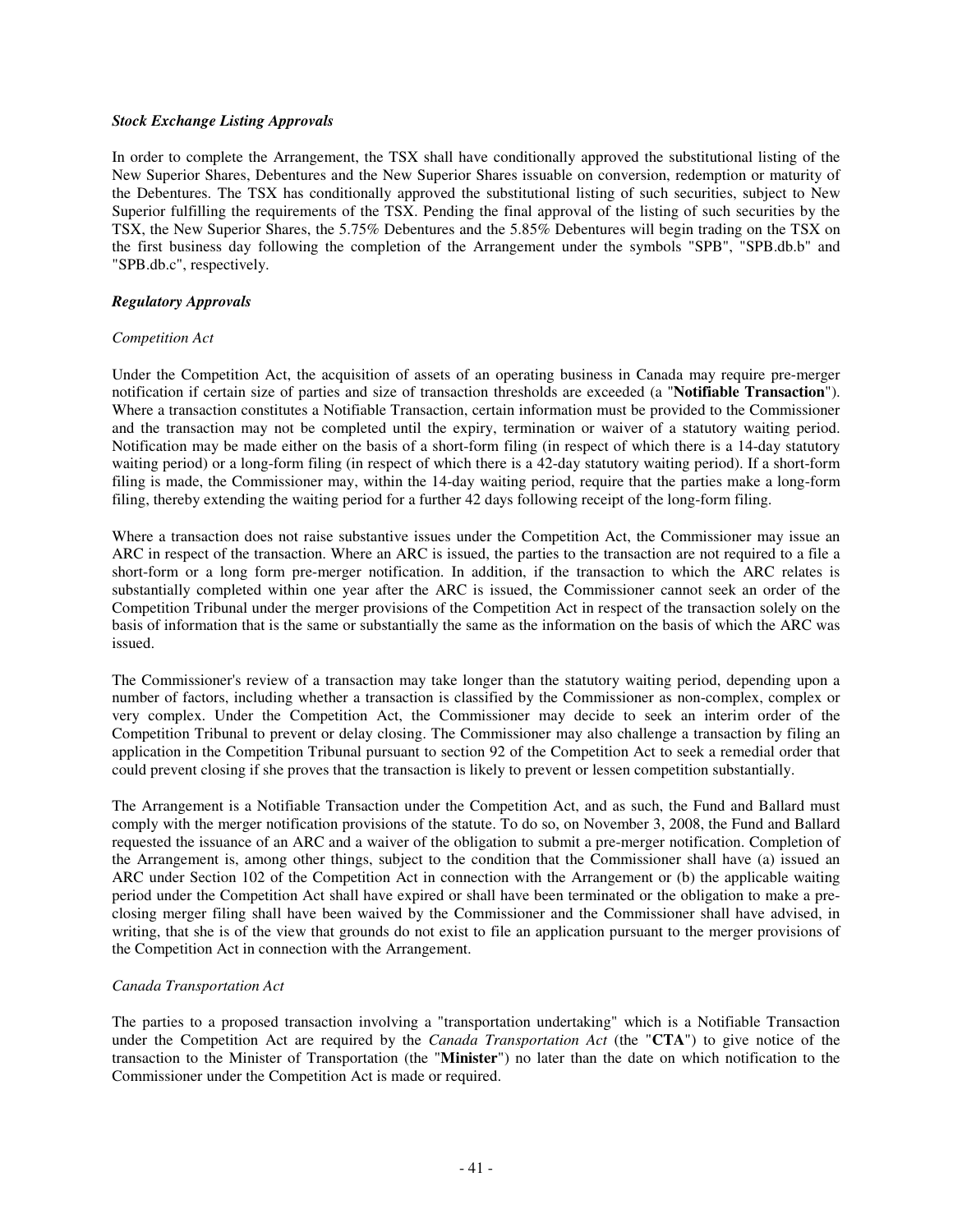Where a transaction is subject to notification under the CTA, the Minister is required to assess whether the transaction will raise any issues with respect to the public interest as it relates to national transportation. If the Minister concludes that a proposed transaction does not raise any issues, the Minister is required to notify the parties accordingly within 42 days of receipt of a notification. In these circumstances, the proposed transaction is not subject to further review under the CTA and can be completed. If, however, the Minister is of the opinion that the proposed transaction does raise public interest issues, the Minister may direct the Canadian Transportation Agency (the "**Agency**") or another person to examine them, and the proposed transaction may not be completed until it is approved by the Governor in Council.

Within 150 days of being directed to examine a proposed transaction (or any longer period that the Minister may allow), the Agency or other person is required to report to the Minister. The Commissioner is required to report to the Minister and the parties on any concerns she may have regarding a "potential prevention or lessening of competition" within 150 days of being notified under subsection 114(1) of the Competition Act (or any longer period that the Minister may allow).

Following receipt of the Commissioner's report, but before making a recommendation to the Governor in Council as to whether a proposed transaction should be approved, the Minister is required to consult with the Commissioner regarding any overlap between their concerns, and to request that the parties address these concerns and any concerns of the Minister. After conferring with the Minister and the Commissioner, the parties are required to inform them of any measures they are prepared to undertake to address their concerns, and they may at that time propose modifications to the proposed transaction. Prior to making a recommendation to the Governor in Council as to whether a proposed transaction should be approved, the Minister is required to obtain the Commissioner's assessment as to the adequacy of any undertakings or modifications to the proposed transaction proposed by the parties. If the Governor in Council is satisfied that it is in the "public interest" to approve a proposed transaction, taking into account any undertakings or modifications by the parties, on the recommendation of the Minister, the Governor in Council may approve a proposed transaction and specify any terms and conditions which are considered appropriate. Completion of the Arrangement is conditional upon the Arrangement being cleared by the Minister giving notice of his opinion that the Arrangement does not raise issues with respect to the public interest or the Governor in Council approving the Arrangement.

On November 3, 2008, the Fund and Ballard filed a notice with the Minister in respect of the Arrangement pursuant to the CTA.

# *Third Party Approvals*

Certain of the transactions contemplated by the Arrangement require the consent of third parties. See "*The Arrangement - Consequential Changes to Existing Agreements - Other Agreements*".

# **Timing of Completion of the Arrangement**

If the Meeting is held as scheduled and is not adjourned and the other necessary conditions at that point in time are satisfied or waived, the Fund and Ballard will apply for the Final Order approving the Arrangement. If the Final Order is obtained on December 22, 2008 in form and substance satisfactory to Ballard and the Fund, and all other conditions set forth in the Arrangement Agreement are satisfied or waived, the Fund expects the Effective Date will be on or about December 31, 2008.

The Arrangement will become effective upon the filing with the Director of the Articles of Arrangement and a copy of the Final Order, together with such other materials as may be required by the Director.

The Fund's objective is to have the Effective Date occur on December 31, 2008. The Effective Date could be delayed, however, for a number of reasons, including an objection before the Court at the hearing of the application for the Final Order on or about December 22, 2008.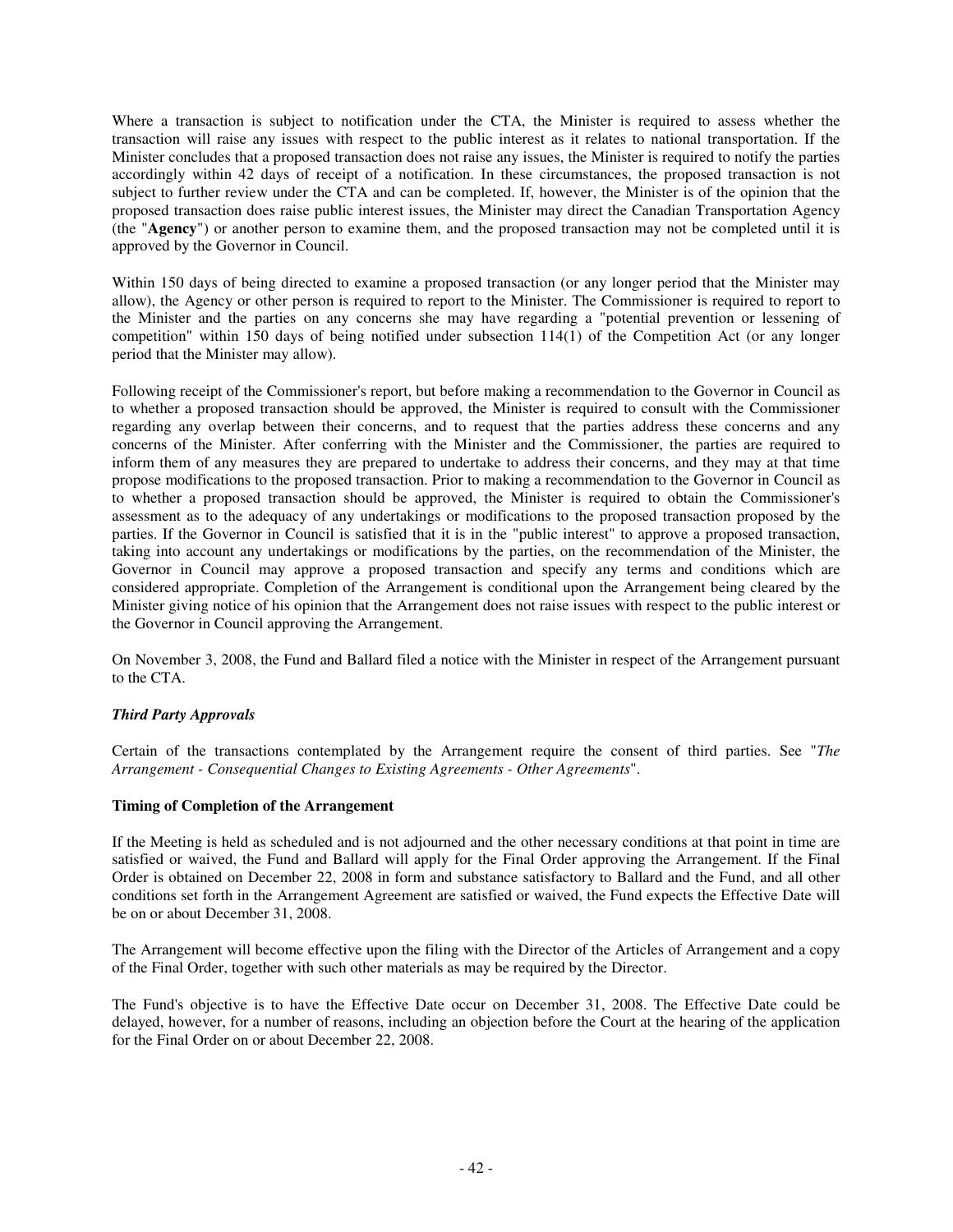#### **Effect of the Arrangement on Distributions**

Under the Arrangement, Fund Unitholders will receive one New Superior Share for each Trust Unit held. Distributions expected to be declared for the months of November, 2008 and December, 2008 are expected to be paid in December, 2008. Provided the Arrangement is completed as scheduled, the anticipated distribution in respect of the month of December, 2008 would be the last distribution paid to Fund Unitholders by the Fund. After completion of the Arrangement, cash distributed to New Superior Shareholders will be paid as dividends. Any decision to pay dividends on the New Superior Shares will be made by the board of directors of New Superior on the basis of New Superior's earnings, financial requirements and other conditions existing at such future time. See "*The Arrangement - Dividend Policy Following the Arrangement*".

# **Corporate Governance Following Arrangement**

After completion of the Arrangement, the board of directors of New Superior shall be made up of the members of the boards of directors of the Administrator and the General Partner (both of which are made up of the same members) immediately prior to the Effective Time. The board of directors of New Superior shall administer the affairs of New Superior in accordance with the requirements of the CBCA. The Shareholders of New Superior will be entitled to elect the directors of New Superior at each annual meeting of New Superior in accordance with the CBCA. In addition, the governance policies and practices of the Fund currently in place for the benefit of Fund Unitholders, including the Audit Committee, the Governance and Nominating Committee and the Compensation Committee, will be revised to reflect the arrangement of the Fund into New Superior and the consolidation of the obligations of the board of directors of the Administrator and the General Partner at the New Superior level, without any derogation in the benefits and protections to the New Superior Shareholders.

## **Consequential Changes to Existing Agreements**

It is anticipated that following the completion of the Arrangement, a number of agreements to which the Fund and Superior Plus LP are a party may be amended or terminated in order to give effect to the Arrangement, to reflect the different organizational structure of the Fund resulting from the completion of the Arrangement, and to largely preserve, in modified form, the existing governance policies and practices in place for the benefit of Fund Unitholders. See "*The Arrangement - Details of the Arrangement - Post-Arrangement Structure*". The following is a summary of the consequential changes to certain key existing agreements of the Fund and Superior Plus LP that will arise as a result of the completion of the Arrangement.

# *Fund Trust Indenture*

Under the Arrangement, the Fund Trust Indenture will be amended to the extent necessary to facilitate the Arrangement and the implementation of the steps and transactions described in the Plan of Arrangement. These amendments will include:

- the addition of the right of the Fund to redeem all of the Trust Units in exchange for an equal number of New Superior Shares;
- providing that the Fund is not entitled to vote the shares of any corporation owned by the Fund, except the Administrator as provided in the Fund Trust Indenture, and except to the extent authorized to do so by the Fund Unitholders; and
- providing that the Fund is terminated upon the redemption of all of the Trust Units.

In accordance with the Arrangement, the Fund will subsequently terminate and cease to exist immediately after, among other things, all of the assets of the Fund are transferred to Ballard, Ballard has assumed all of the liabilities of the Fund, all of the outstanding Trust Units have been redeemed by the Fund and the New Superior Shares have been distributed to Fund Unitholders.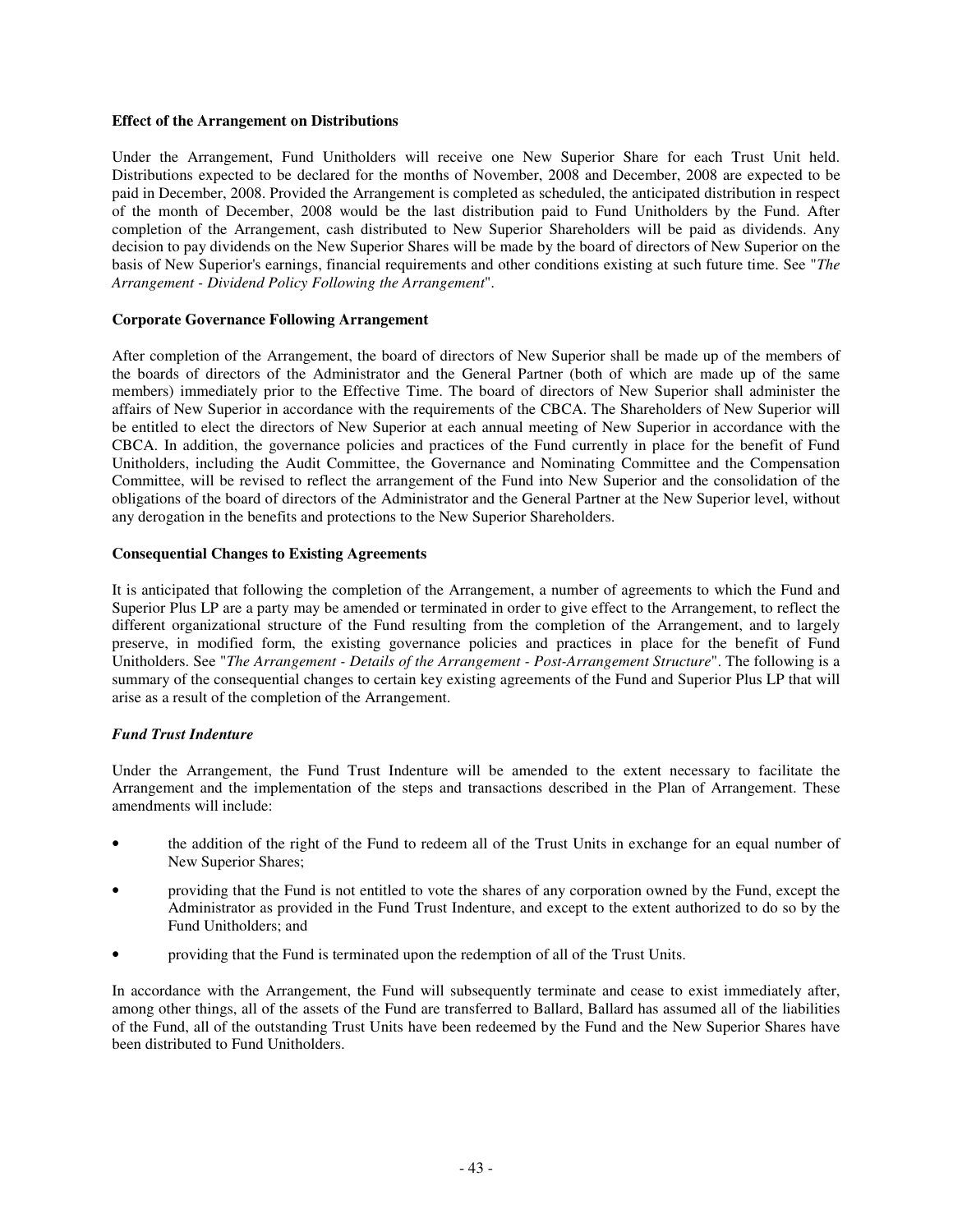#### *Amended Administration Agreement*

Following the completion of the Arrangement, the Amended Administration Agreement will be terminated.

## *Partnership Agreement*

The Fund anticipates that immediately following the completion of the Arrangement, the Partnership Agreement will be amended to reflect the changes with respect to the organizational structure that will result from the Arrangement, including the ownership by Ballard immediately after the consummation of the Arrangement and to largely preserve, in modified form, the existing governance structure. Following completion of the Arrangement, a copy of the amended and restated Partnership Agreement will be filed as a material contract on SEDAR at www.sedar.com.

## *Other Agreements*

In addition to the foregoing agreements, certain agreements to which the Fund and Superior Plus LP are party may need to be amended, remade, renewed, assigned, terminated or assumed in order to give effect to the Arrangement and to reflect the organizational structure of the Fund resulting from the completion of the Arrangement.

The Fund has completed a review of its material agreements to determine if any amendments or other consents are required from third parties as a result of the Arrangement. Certain material agreements requiring consent from third parties as a result of the Arrangement, including approval of Superior LP's lenders, were identified during such review and the receipt of such consents has been included as a condition to the Arrangement. To the extent that any such consents are not obtained in advance of the Effective Date, the Fund may waive the condition to receive such consents. There can be no assurance that any such amendments or consents will be obtained on a timely basis or on terms and conditions satisfactory to the Board.

#### **Compensation Plans Following Arrangement**

The Long Term Incentive Plan provides for an accelerated payment of any RTUs and PTUs on the date which is immediately prior to the date upon which a takeover bid transaction (as defined in the Long Term Incentive Plan) is completed. The Arrangement may trigger this accelerated payment because the definition of takeover bid transaction set forth in the Long Term Incentive Plan includes a statutory plan of arrangement which results in the Trust Units ceasing to be listed and posted for trading on the TSX, that is completed pursuant to applicable corporate law. Although the holders of the RTUs and PTUs may be entitled to this accelerated payment pursuant to the terms of the Long Term Incentive Plan, each participant to this Plan is being asked to waive any rights that such participant may have in connection with an accelerated payment that may be triggered by the completion of the transactions contemplated by the Arrangement Agreement. The Fund expects that substantially all of the holders of RTUs and PTUs will agree to waive any rights they may have to an accelerated payment of their RTUs and PTUs. Upon completion of the Arrangement, certain terms of the Long Term Incentive Plan will be amended in order to take into account the revised organizational structure that will result from the transactions contemplated by the Arrangement.

Under the terms of the Fund's trust unit incentive plan, all outstanding trust unit options will be terminated immediately prior to the Effective Time. The trust unit incentive plan will not be adopted by New Superior.

#### **Dividend Policy Following The Arrangement**

Since the Arrangement results in Fund Unitholders becoming shareholders of New Superior, the board of directors of New Superior will have the discretion to determine if and when dividends are declared and the amount that is paid to shareholders through any such dividends of New Superior.

After completion of the Arrangement, the board of directors of New Superior will be responsible for determining the dividend policy of New Superior from time to time. As a CBCA corporation, the dividend policy will no longer be governed by the Fund Trust Indenture but rather must comply with the requirements of the CBCA, including satisfying the dividend test applicable to CBCA corporations.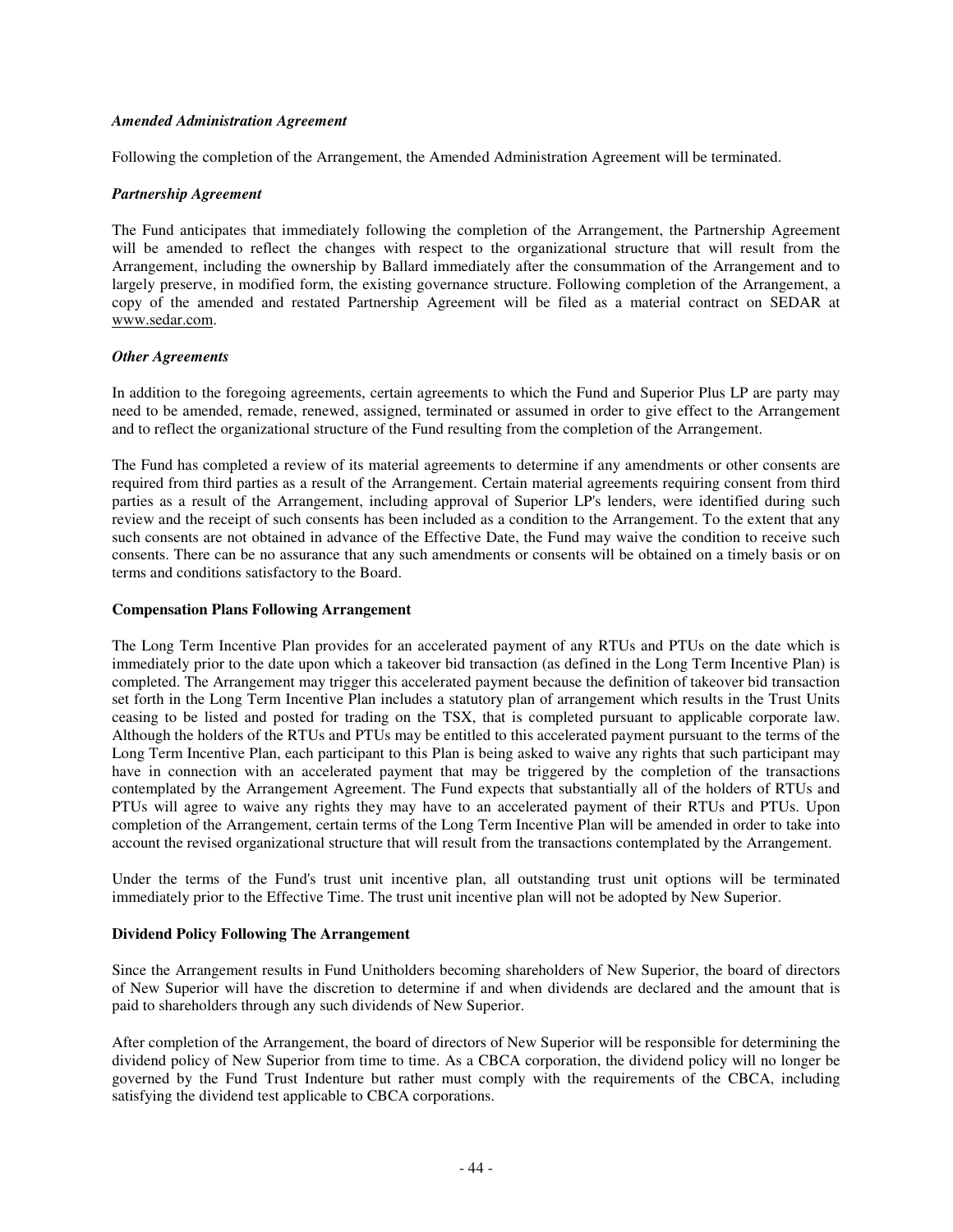The members of the Board intend, once they become directors of New Superior in accordance with the terms of the Plan of Arrangement, to adopt a dividend policy that is designed to payout a target ratio of less than 90% of cash flow from operating activities from continuing operations (prior to changes in non-cash operating working capital and subject to certain other adjustments). The dividends are expected to continue to be paid monthly to shareholders of record on the last business day of each calendar month with actual payment to be made to such shareholders on or about the 15th day of the following month, subject to any contractual restrictions on such dividends including any agreements entered into with lenders of New Superior or its affiliates. However, the board of directors of New Superior can modify the dividend policy from time to time in its discretion.

The directors of the general partner of Superior Plus LP, which are the same directors as are directors of New Superior, have the discretion, subject to the limits prescribed in the Partnership Agreement, to determine the amount and the frequency of Superior Plus LP's distributions to New Superior. The directors of the general partner intend to implement a distribution policy that enables New Superior to maintain its dividend policy from time to time, subject to any contractual restrictions on such distributions including any agreements entered into with lenders of Superior Plus LP or its affiliates. However, the board of directors of the general partner can modify the current distribution policy from time to time in its discretion.

New Superior will designate all dividends to be "eligible dividends" for purposes of the Tax Act such that New Superior Shareholders who are individuals will benefit from the enhanced gross-up and dividend tax credit mechanism under the Tax Act.

## **Pro Forma Financial Information of New Superior**

The unaudited *pro forma* consolidated financial statements of New Superior which give effect to the Arrangement are attached as Appendix F to this Information Circular. The unaudited *pro forma* adjustments are based upon the assumptions described in the notes to the unaudited *pro forma* consolidated financial statements, including that the Fund Unitholders approve the Fund Resolution at the Meeting, the Ballard Securityholders approve the Ballard Resolution at the Ballard Meeting and the Arrangement is completed. The unaudited *pro forma* consolidated financial statements are presented for illustrative purposes only and are not necessarily indicative of the operating or financial results that would have occurred had the Arrangement actually occurred at the time contemplated by the notes to the unaudited *pro forma* consolidated financial statements.

# **Pro Forma Share Capital**

New Superior will be authorized to issue an unlimited number of common shares and an unlimited number of preferred shares ("**Preferred Shares**"), issuable in series. The following is a summary of the rights, privileges, restrictions and conditions which will attach to the New Superior Shares and Preferred Shares.

#### *New Superior Shares*

The holders of New Superior Shares will be entitled to: dividends if, as and when declared by the board of directors; to one vote per share at meetings of the holders of New Superior Shares; and upon liquidation, dissolution or winding up of New Superior to receive pro rata the remaining property and assets of New Superior, subject to the rights of shares having priority over the New Superior Shares.

# *Preferred Shares*

The Preferred Shares will be issuable in series and each class of Preferred Shares will have such rights, restrictions, conditions and limitations as the board of directors may from time to time determine. The holders of Preferred Shares will be entitled, in priority to holders of New Superior Shares, to be paid rateably with holders of each other series of Preferred Shares the amount of accumulated dividends, if any, specified to be payable preferentially to the holders of such series and upon liquidation, dissolution or winding up of New Superior, to be paid rateably with holders of each other series of Preferred Shares the amount, if any, specified as being payable preferentially to holders of such series.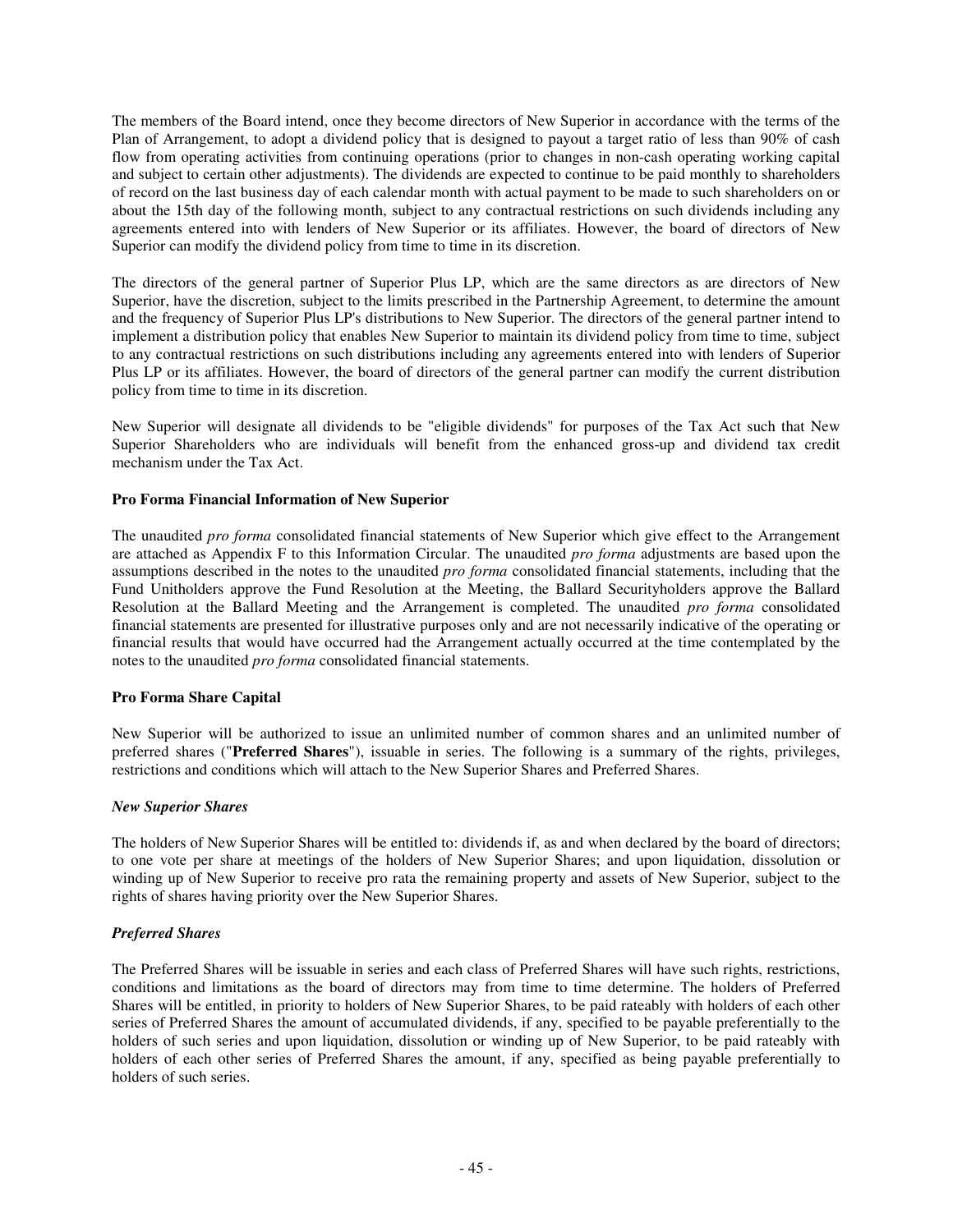## **Pro Forma Consolidated Capitalization**

The following table sets forth the consolidated capitalization of the Fund as at September 30, 2008, both before and after giving effect to the Arrangement:

| <b>Designation</b>     | Authorized                                          | As at December<br>31, 2007 | As at September 30,<br>2008 before giving<br>effect to the<br><b>Arrangement</b> | As at September 30,<br>2008 after giving effect<br>to the Arrangement |
|------------------------|-----------------------------------------------------|----------------------------|----------------------------------------------------------------------------------|-----------------------------------------------------------------------|
| ( <i>in millions</i> ) |                                                     |                            |                                                                                  |                                                                       |
|                        | $\hspace{0.05cm} -\hspace{0.05cm} -\hspace{0.05cm}$ | \$340.5                    | \$447.1                                                                          | \$497.7                                                               |
|                        | \$175.0                                             | \$174.9                    | \$174.9                                                                          | \$174.9                                                               |
|                        | \$75.0                                              | \$75.0                     | \$75.0                                                                           | \$75.0                                                                |
|                        | Unlimited                                           | \$1,366.8                  | \$1,375.7                                                                        | \$1,375.7                                                             |
|                        |                                                     | $(87.6$ Trust              | (88.4 Trust Units)                                                               | (88.4 Common Shares)                                                  |
|                        |                                                     | Units)                     |                                                                                  |                                                                       |
|                        | Unlimited                                           | $- -$                      |                                                                                  |                                                                       |

#### **Notes:**

(1) As at September 30, 2008, Superior Plus LP had available revolving term bank credits of \$595.0 million with eleven banks, of which \$305.4 million was outstanding as of September 30, 2008 and outstanding term loans of US\$160.0 million, which term bank credits and term loans bear interest at floating and fixed rates, respectively. Superior Plus LP has swapped US\$60.0 million of the fixed rate obligation into a floating rate obligation. These term bank credits and term loans are secured by a general charge over all the assets of Superior Plus LP. As at September 30, 2008, Superior Plus LP also had \$447.1 million in long term debt comprised of notes, deferred purchase obligations and a real property mortgage. Long-term debt is stated before deferred financing fees.

(2) As at September 30, 2008, the Fund's Unitholders' equity was \$607.4 million.

(3) On completion of the Arrangement, New Superior's authorized capital will include an unlimited number of common shares and an unlimited number of preferred shares, of which approximately 88.4 million common shares are expected to be issued and outstanding. See "*The Arrangement - Details of the Arrangement* ".

#### **Effect of Arrangement on Debentures**

As at November 12, 2008, there were \$249.9 million aggregate principal amount of Debentures outstanding. The Debentures are convertible into Trust Units at the option of the holder at any time prior to the close of business on the earlier of maturity of the Debentures, and the Business Day immediately preceding the date specified by the Fund for redemption of the Debentures, at a conversion price of \$36.00 per Trust Unit and \$31.25 per Trust Unit for the 5.75% Debentures and the 5.85% Debentures, respectively.

In connection with the Arrangement, New Superior will assume all of the covenants and obligations of the Fund in respect of the outstanding Debentures in accordance with the Debenture Indenture. Provided the Arrangement is completed, holders of Debentures will thereafter be entitled to receive New Superior Shares, rather than Trust Units, on the basis of one New Superior Share in lieu of each Trust Unit which it was previously entitled to receive, on conversion. All other terms and conditions of the Debenture Indenture will continue to apply as modified to reflect the new corporate structure. As a result, following completion of the Arrangement, holders of 5.75% Debentures and 5.85% Debentures who subsequently wish to convert their 5.75% Debentures or 5.85% Debentures will be entitled to receive approximately 27.7778 and 32 New Superior Shares, respectively, for each 1,000 principal amount of Debentures converted, subject to adjustment in certain events as provided in the Debenture Indenture. The transactions contemplated by the Arrangement do not result in a "Change of Control", as defined in the Debenture Indenture.

The Debentures are currently listed and posted for trading on the TSX. The TSX has conditionally approved the substitutional listing of the Debentures to be assumed by New Superior pursuant to the Arrangement and has also conditionally approved the additional listing of the New Superior Shares issuable on conversion, redemption or maturity of the Debentures, subject in each case to New Superior fulfilling the requirements of such exchange.

#### **New Superior Share Certificates**

Upon the Arrangement becoming effective, certificates representing Trust Units need not be tendered for certificates representing New Superior Shares. Pursuant to the Arrangement, the existing certificates for Trust Units will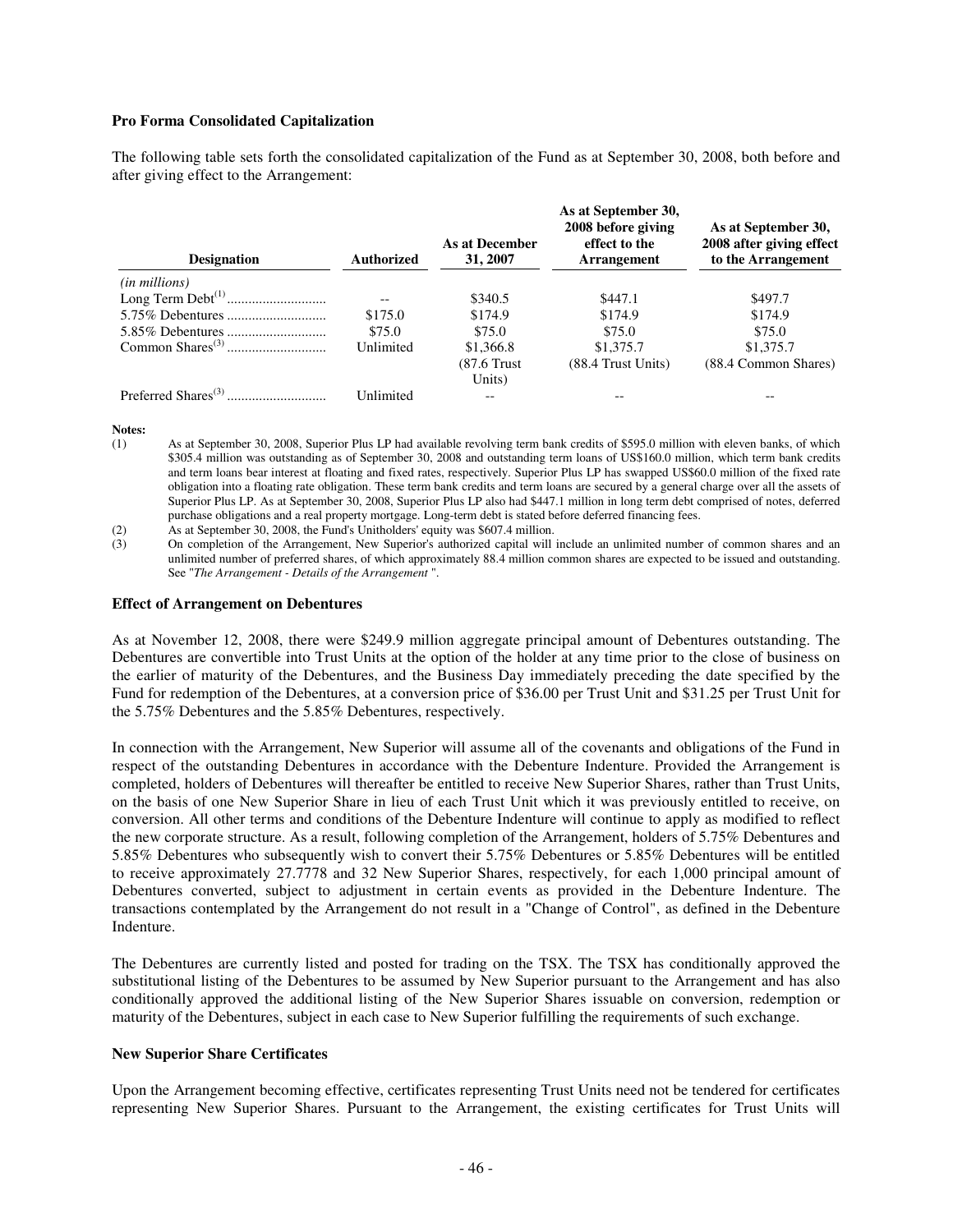represent New Superior Shares and the right to receive certificates representing an equivalent number of New Superior Shares on exchange of such Trust Unit certificates for share certificates of New Superior. Such an exchange of Trust Unit certificates can be made on request by a former holder of Trust Units and will be made upon a transfer of New Superior Shares. In the event that a former Fund Unitholder wishes to receive a physical certificate in their name representing the New Superior Shares held by them upon completion of the Arrangement, the certificates representing such holder's Trust Units should be mailed, with a letter requesting the certificates representing such holder's New Superior Shares, to Computershare Investor Services Inc., 100 University Avenue, Toronto, Ontario, M5J 3Y1, Attention: Service Delivery 9th Floor, Phone: 1-800-564-6253.

As the Debentures trade in the "book-entry" system and no certificates are issued to unregistered holders, no new certificates for Debentures will be issued to beneficial holders of Debentures following the completion of the Arrangement and beneficial holders of Debentures do not need to take any action to receive Debentures of New Superior.

# **Right to Dissent**

**The following description of the right to dissent and appraisal to which Dissenting Fund Unitholders are** entitled is not a comprehensive statement of the procedures to be followed by a Dissenting Fund Unitholder who seeks payment of the fair value of such Dissenting Fund Unitholders' Trust Units and is qualified in its entirety by reference to the full text of the Interim Order, which is attached to this Information Circular as Appendix B, Section 190 of the CBCA, which is attached to this Information Circular as Appendix G and the **Plan of Arrangement which is attached as Appendix C to this Information Circular. A Dissenting Fund Unitholder who intends to exercise the right to dissent and appraisal should carefully consider and comply** with the provisions of Section 190 of the CBCA. Failure to strictly comply with the provisions of Section 190 of the CBCA and to adhere to the procedures established therein may result in the loss of all rights **thereunder.**

A Court hearing the application for the Final Order has the discretion to alter the rights of dissent described herein based on the evidence presented at such hearing.

Pursuant to the Interim Order, registered Fund Unitholders have the right to dissent with respect to the Fund Resolution if the Dissenting Fund Unitholder's written objection to the Fund Resolution is received by the Fund c/o its counsel Macleod Dixon LLP, Suite 3700, 400 - Third Avenue S.W., Calgary, Alberta, T2P 4H2, Attention: Darren B. Hribar by 5:00 p.m. (Vancouver time) on December 16, 2008 or the second business day immediately preceding the date of any adjournment of the Meeting and otherwise comply with the requirements of Section 190 of the CBCA; the Dissenting Fund Unitholder has not voted his or her Trust Units at the Meeting either by proxy or in person, in favour of the Fund Resolution; the Dissenting Fund Unitholder exercises the Dissent Rights in respect of all of the Trust Units held by the holder; and the exercise of such Dissent Rights otherwise comply with the requirements of Section 190 of the CBCA, as modified by the Interim Order. Any registered Fund Unitholder who dissents from the Fund Resolution in accordance with section 190 of the CBCA, as modified by the Plan of Arrangement and the Interim Order, will be deemed to have exchanged the Trust Units held by such Dissenting Fund Unitholder for New Superior Shares on a one-for-one a basis and such New Superior Shares will be cancelled and such Dissenting Fund Unitholder will be entitled, in the event the Arrangement becomes effective, to be paid by New Superior the fair value of the Trust Units held by such Dissenting Fund Unitholder determined as of the close of business on the day before the day the Fund Resolution is adopted.

Registered Fund Unitholders are entitled, in addition to any other right such holder may have, to dissent and to be paid, the fair value of the Trust Units held by such holder in respect of which such holder dissents, determined as of the close of business on the last Business Day before the day on which the resolution from which such holder dissents was adopted. A registered Fund Unitholder may dissent only with respect to all of the Trust Units held by such holder or on behalf of any one beneficial owner and registered in the Dissenting Fund Unitholder's name. **Only registered Fund Unitholders may dissent. Persons who are beneficial owners of Trust Units registered in the** name of a broker, custodian, nominee or other intermediary who wish to dissent, should be aware that they may only do so through the registered owner of such securities. A registered holder, such as a broker, who **holds Trust Units as nominee for beneficial holders, some of whom wish to dissent, must exercise dissent**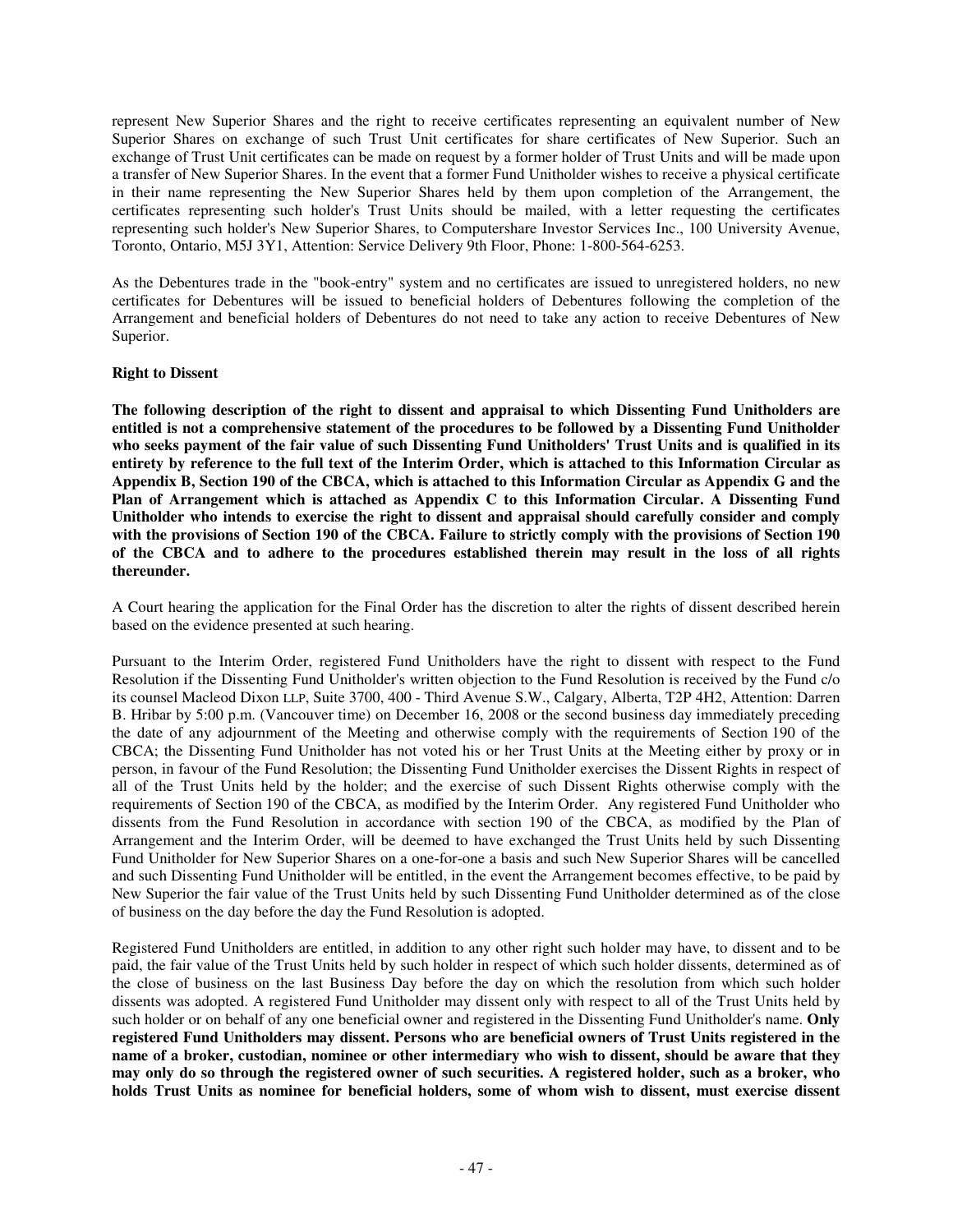## rights on behalf of such beneficial owners with respect to the Trust Units held for such beneficial owners. In **such case, the demand for dissent should set forth the number of Trust Units covered by it.**

A Dissenting Fund Unitholder who wishes to dissent must send a written objection to the Fund Resolution, which written objection must be received by the Fund c/o its counsel Macleod Dixon LLP, Suite 3700, 400 - Third Avenue S.W., Calgary, Alberta, T2P 4H2, Attention: Darren B. Hribar by 5:00 p.m. (Vancouver time) on December 16, 2008 or the second business day immediately preceding the date of any adjournment of the Meeting. The filing of a written objection does not deprive a Dissenting Fund Unitholder of the right to vote; however, the CBCA provides, in effect, that a Dissenting Fund Unitholder who has submitted a written objection to the Fund Resolution and who votes in favour of the Fund Resolution will no longer be considered a Dissenting Fund Unitholder with respect to the Trust Units voted in favour of the Arrangement Resolution. The CBCA does not provide, and the Fund will not assume, that a vote against the Fund Resolution constitutes a written objection to the Fund Resolution. There is no right of partial dissent and, accordingly, a Dissenting Fund Unitholder may only exercise the right to dissent with respect to all of the Trust Units held by it on behalf of any one beneficial owner and registered in the name of the Dissenting Fund Unitholder.

New Superior is required, within 10 days after the adoption of the Fund Resolution, to notify each Dissenting Fund Unitholder that the Fund Resolution has been adopted, but such notice is not required to be sent to any Dissenting Fund Unitholder who voted for the Fund Resolution or who has withdrawn its written objection to the Fund Resolution.

A Dissenting Fund Unitholder must, within 20 days after the Dissenting Fund Unitholder receives notice that the Fund Resolution has been adopted or, if the Dissenting Fund Unitholder does not receive such notice, within 20 days after the Dissenting Fund Unitholder learns that the Fund Resolution has been passed, send to New Superior in care of Computershare Trust Company of Canada, 600, 530 - 8th Avenue S.W., Calgary, Alberta, T2P 3S8, a written notice (a "**Payment Demand**") containing its name and address, the number of Trust Units in respect of which the Dissenting Fund Unitholder dissented and a demand for payment of the fair value of such units. Within 30 days after a Payment Demand, the Dissenting Fund Unitholder must send to Computershare Trust Company of Canada, at the address given above, the certificates representing the Trust Units that are the subject of the Payment Demand. A Dissenting Fund Unitholder who fails to send the certificates representing the Trust Units that are the subject of the Payment Demand forfeits its right to make a claim under Section 190 of the CBCA. The Depositary will endorse on the trust unit certificates received from a Dissenting Fund Unitholder a notice that the holder is a Dissenting Fund Unitholder and will forthwith return the trust unit certificates to the Dissenting Fund Unitholder.

On filing a Payment Demand, a Dissenting Fund Unitholder ceases to have any rights as a Fund Unitholder, other than the right to be paid the fair value of the Trust Units in respect of which it dissented as determined under Section 190 of the CBCA, except where:

- (a) the Dissenting Fund Unitholder withdraws its Payment Demand before New Superior makes an offer (as hereinafter described) to such unitholder;
- (b) New Superior fails to make an offer and the Dissenting Fund Unitholder withdraws its Payment Demand; or
- (c) the Board revokes the Fund Resolution.

If the Fund Resolution is revoked, the Fund will reinstate the Dissenting Fund Unitholder's rights as a Fund Unitholder.

New Superior is required, not later than seven days after the later of the Effective Date or the date on which New Superior received the Payment Demand of a Dissenting Fund Unitholder, to send to each Dissenting Fund Unitholder who has sent a Payment Demand to New Superior a written offer to pay ("**Offer to Pay**") for its Trust Units in respect of which it dissented in an amount considered by the board of directors of New Superior to be the fair value thereof, accompanied by a statement showing the manner in which the fair value was determined. Every Offer to Pay with respect to Trust Units must be on the same terms. New Superior must pay for the Trust Units of a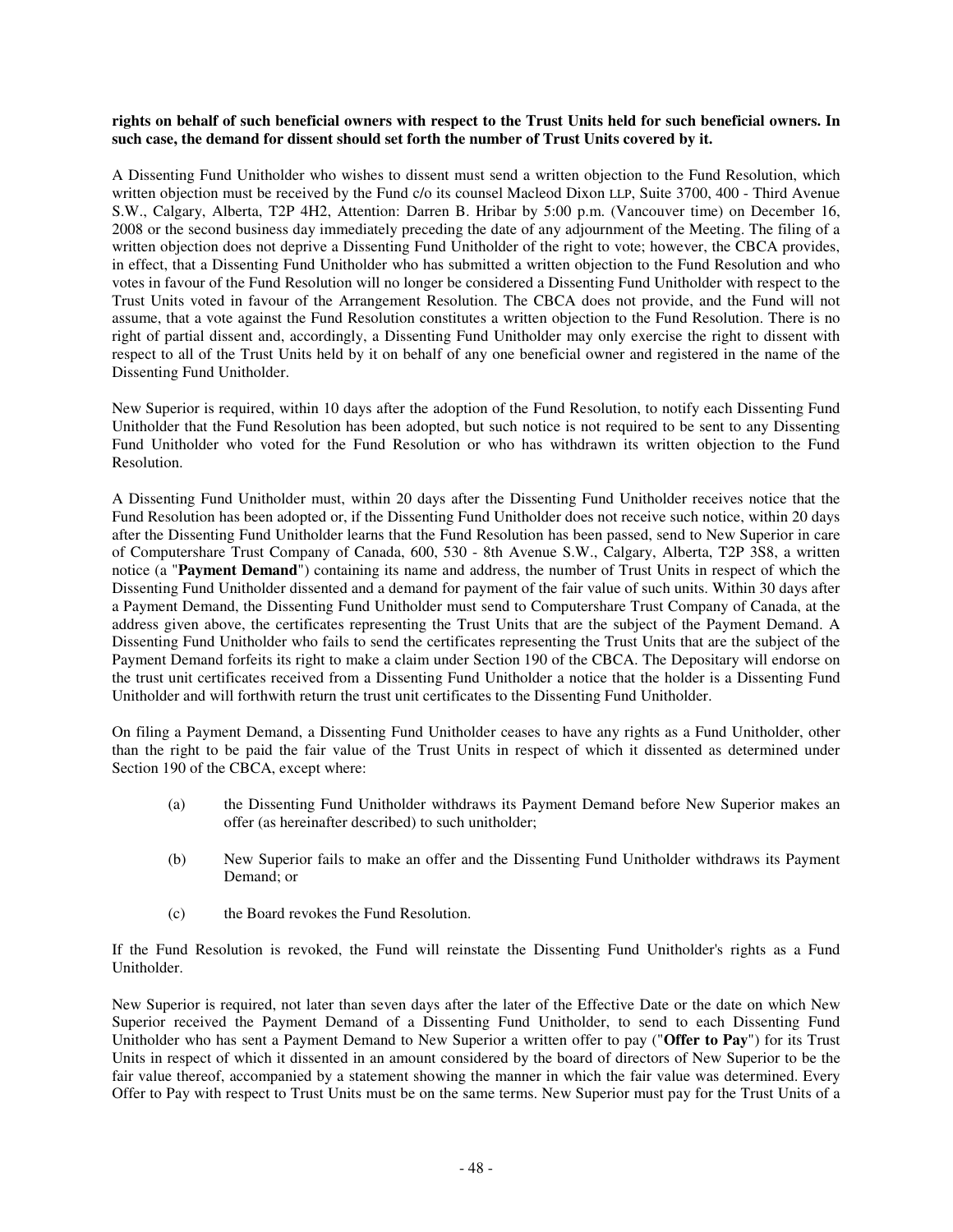Dissenting Fund Unitholder within 10 days after an Offer to Pay has been accepted by a Dissenting Fund Unitholder, but any such Offer to Pay lapses if New Superior does not receive an acceptance thereof within 30 days after the Offer to Pay has been made.

If New Superior fails to make an Offer to Pay for the Trust Units that are the subject of the Payment Demand, or if a Dissenting Fund Unitholder fails to accept an offer that has been made, New Superior may, within 50 days after the Effective Date or within such further period as a court may allow, apply to a court to fix a fair value for the Trust Units of Dissenting Fund Unitholders. If New Superior fails to apply to a court, a Dissenting Fund Unitholder may apply to a court for the same purpose within a further period of 20 days or within such further period as a court may allow. A Dissenting Fund Unitholder is not required to give security for costs in such an application.

Upon an application to a court, all Dissenting Fund Unitholders whose Trust Units in respect of which they dissent have not received a cash payment from New Superior will be joined as parties and bound by the decision of the court, and New Superior will be required to notify each affected Dissenting Fund Unitholder of the date, place and consequences of the application and of its right to appear and be heard in person or by counsel. Upon any such application to a court, the court may determine whether any other person is a Dissenting Fund Unitholder who should be joined as a party, and the court will then fix a fair value for the Trust Units of all Dissenting Fund Unitholders. The final order of a court will be rendered against New Superior in favour of each Dissenting Fund Unitholder and for the amount of the fair value of the Trust Units in respect of which Dissent Rights are being exercised as fixed by the court. The court may, in its discretion, allow a reasonable rate of interest on the amount payable to each Dissenting Fund Unitholder from the Effective Date until the date of payment.

The above is only a summary of the dissent provisions of the CBCA, the Interim Order and the Plan of Arrangement, which are technical and complex. It is suggested that any Dissenting Fund Unitholder wishing to avail itself of its rights under those provisions seek its own legal advice as failure to comply strictly with the provisions of the CBCA, the Interim Order and the Plan of Arrangement may prejudice its right of dissent. For a general summary of certain Canadian federal income tax implications applicable to a Dissenting Fund Unitholder, see "*The Arrangement - Certain Canadian Federal Income Tax Considerations - Resident Dissenting Fund Unitholders*" *and* "*Non-Resident Dissenting Fund Unitholders*"*.*

At the option of the Fund, the Arrangement Agreement can be terminated if, as at the Effective Date, Fund Unitholders holding more than 2% of the outstanding Trust Units have exercised rights of dissent in relation to the Arrangement.

# **Interests of Certain Persons or Companies in the Arrangement**

The directors and officers of the Administrator and their associates, as a group, beneficially own, directly or indirectly, or exercise control or direction over, an aggregate of approximately 2,221,768 Trust Units representing approximately 2.5% of the outstanding Trust Units.

Immediately after giving effect to the Arrangement, it is anticipated that the directors and officers of New Superior and their associates, as a group, would beneficially own, directly or indirectly, or exercise control or direction over, an aggregate of approximately 2,221,768 New Superior Shares representing approximately 2.5% of the outstanding New Superior Shares, assuming no Dissent Rights are exercised.

None of the principal holders of Trust Units or any director or officer of the Administrator, or any associate or affiliate of any of the foregoing persons, has or had any material interest in any transaction in the last three years or any proposed transaction that materially affected, or will materially affect, the Administrator or any of its affiliates, except as disclosed above or elsewhere in this Information Circular or in the documents incorporated herein by reference.

# **Expenses of the Arrangement**

The estimated costs to be incurred by the Fund and the Administrator with respect to the Arrangement and related matters including, without limitation, accounting, legal fees and costs for the preparation, printing and mailing of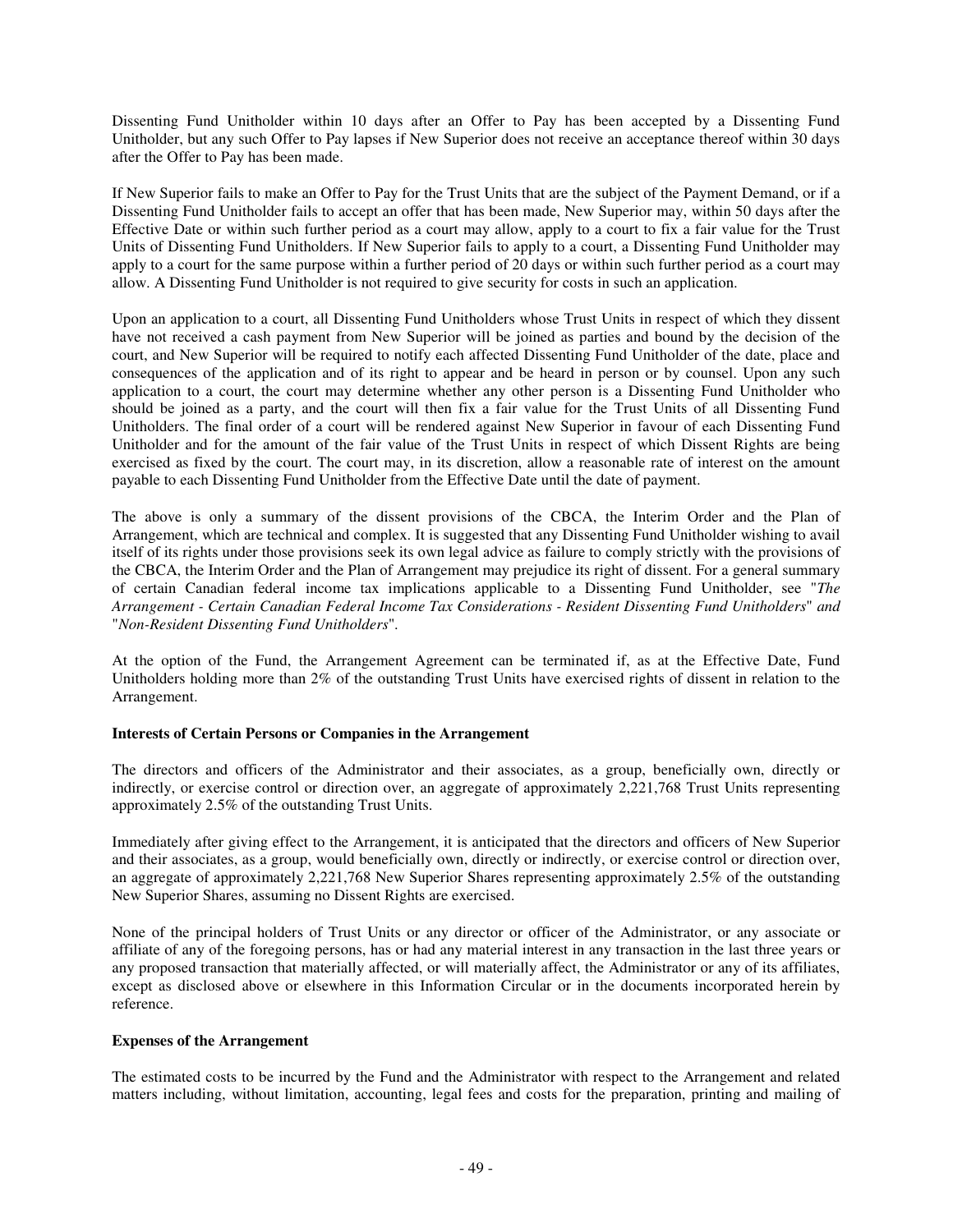this Information Circular and other related documents and agreements, are expected to aggregate approximately \$4.3 million.

## **Securities Law Matters**

#### *Canada*

The New Superior Shares to be issued to Fund Unitholders pursuant to the Arrangement will be issued in reliance upon the exemptions from prospectus and registration requirements of applicable Canadian securities laws and, following completion of the Arrangement, the New Superior Shares will generally be "freely tradeable" under applicable Canadian securities laws of the provinces of Canada if:

- (a) at the time of such first trade, New Superior is a reporting issuer or the equivalent under the legislation of a jurisdiction of Canada;
- (b) no unusual effort is made to prepare the market or to create a demand for the New Superior Shares which are the subject of the trade;
- (c) no extraordinary commission or consideration is paid to a person or company in respect of the trade;
- (d) if the seller of the securities is an insider or officer of New Superior, the seller has no reasonable grounds to believe that New Superior is in default of any requirement of the applicable securities legislation; and
- (e) the first trade is not from the holdings of a person or company or a combination of persons or companies holding a sufficient number of any securities of New Superior so as to affect materially the control of New Superior (a holding by any person, company or combination of persons and/or companies of more than 20% of the outstanding voting securities of New Superior is deemed, in the absence of evidence to the contrary, to affect materially the control of New Superior).

#### *Judicial Developments*

The Arrangement will be implemented pursuant to section 192 of the CBCA which provides that, where it is impractical for a corporation to effect an arrangement under any other provisions of the CBCA, a corporation may apply to the Court for an order approving the arrangement proposed by such corporation. Pursuant to this section of the CBCA, a joint application will be made by Ballard and the Fund for approval of the Arrangement. Although there have been a number of judicial decisions considering this section and applications to various arrangements, there have not been, to the knowledge of the Fund, any recent significant decisions which would apply in this instance. Fund Unitholders should consult their legal advisors with respect to the legal rights available to them in relation to the Arrangement.

# *United States*

#### *Qualification and Resale of Securities*

The offer and sale of the New Superior Shares to be issued to Fund Unitholders in exchange for their Trust Units under the Arrangement have not been and will not be registered under the 1933 Act or the Securities Laws of any state of the United States. Such securities will be issued in reliance upon the exemption from registration provided by Section  $3(a)(10)$  of the 1933 Act. Section  $3(a)(10)$  exempts securities issued in exchange for one or more outstanding securities from the general requirement of registration where the terms and conditions of such issuance and exchange are approved by any court of competent jurisdiction, after a hearing upon the fairness of such terms and conditions at which all persons to whom the securities will be issued have the right to appear and receive timely notice thereof. The Court is authorized to conduct a hearing at which the fairness of the terms and conditions of the Arrangement will be considered. The Court granted the Interim Order on November 10, 2008 and, subject to the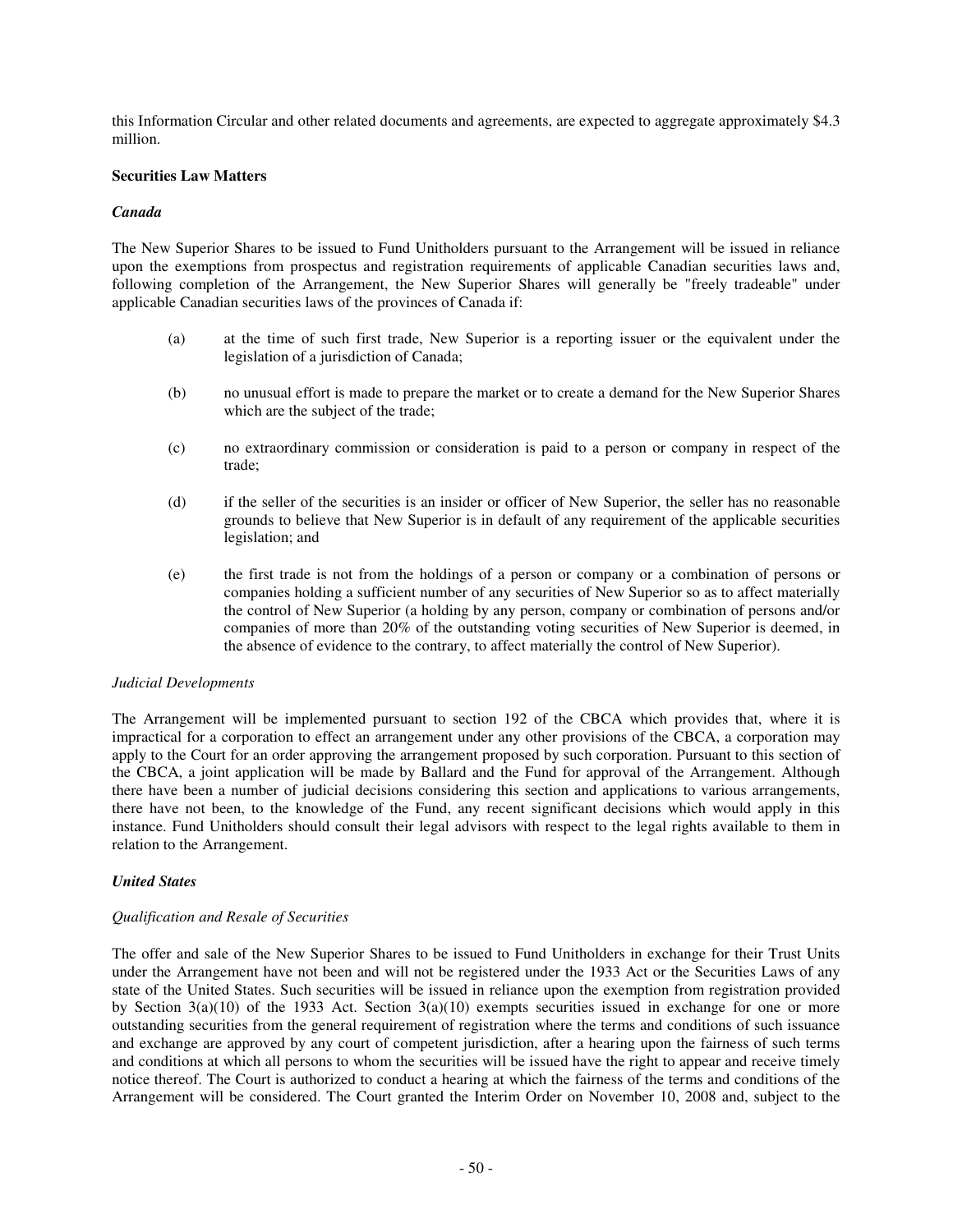approval of the Arrangement by Fund Unitholders, a hearing on the Arrangement will be held on December 22, 2008 by the Court. The Final Order, if granted, will constitute the basis for the Section  $3(a)(10)$  exemption from the registration requirements of the 1933 Act with respect to the New Superior Shares issued in connection with the Arrangement. See "*The Arrangement - Approvals*".

The New Superior Shares to be issued to Fund Unitholders will be freely tradable under U.S. federal securities laws, except by persons who are "affiliates" of New Superior after the Arrangement or within 90 days prior to the Arrangement. Persons who may be deemed to be "affiliates" of an issuer include individuals or entities that control, are controlled by, or are under common control with, the issuer, whether through the ownership of voting securities, by contract or otherwise, and generally include executive officers and directors of the issuer as well as principal shareholders of the issuer.

Any resale of such New Superior Shares by such an affiliate (or, if applicable, former affiliate) may be subject to the registration requirements of the 1933 Act, absent an exemption therefrom. Subject to certain limitations, such affiliates may immediately resell such New Superior Shares outside the United States without registration under the 1933 Act pursuant to Regulation S. If available, such affiliates (and former affiliates) may also resell such New Superior Shares pursuant to Rule 144 under the 1933 Act. However, unless certain conditions are satisfied, Rule 144 is not available for resales of securities of issuers that have ever had (i) no or nominal operations and (ii) no or nominal assets other than cash. New Superior may be deemed to have been such an issuer in its past. Therefore, Rule 144 under the 1933 Act may be unavailable for resales of New Superior Shares unless and until New Superior has satisfied the applicable conditions. In general terms, the satisfaction of such conditions would require New Superior to have been a registrant under the 1934 Act for at least 12 months, to be in compliance with its reporting obligations, and with the SEC at least 12 months prior to the intended resale.

The foregoing discussion is only a general overview of certain requirements of United States federal securities laws applicable to the resale of New Superior Shares received upon completion of the Arrangement. All holders of such securities are urged to consult with counsel to ensure that the resale of their securities complies with applicable securities legislation.

# Fund Unitholders are urged to consult their legal advisors to determine the extent of all applicable resale **provisions.**

# **Certain Canadian Federal Income Tax Considerations**

In the opinion of Macleod Dixon LLP, Canadian counsel to the Fund, the following is, as of the date hereof, a fair and adequate summary of the principal Canadian federal income tax considerations under the Tax Act generally applicable in respect of the Arrangement and the holding of New Superior Shares to Fund Unitholders who, for purposes of the Tax Act and at all material times, hold their Trust Units and will hold their New Superior Shares as capital property and deal at arm's length with and are not affiliated with the Fund and New Superior.

Trust Units and New Superior Shares will generally be considered to be capital property to a Fund Unitholder unless such Fund Unitholder holds such Trust Units or New Superior Shares in the course of carrying on a business of buying and selling securities or such Fund Unitholder has acquired such Trust Units or New Superior Shares in a transaction or transactions considered to be an adventure in the nature of trade. Certain Fund Unitholders who are residents of Canada and who might not otherwise be considered to hold their Trust Units or New Superior Shares as capital property may, in certain circumstances, be entitled to make the irrevocable election provided in subsection 39(4) of the Tax Act to have the Trust Units, New Superior Shares, and every other "Canadian security" (as defined in the Tax Act), owned by the particular Fund Unitholder in the taxation year of the election and in all subsequent taxation years treated as capital property. Fund Unitholders contemplating making such an election should consult their own tax advisors.

This summary is not applicable to a Fund Unitholder: (i) that is a "financial institution" within the meaning of section 142.2 of the Tax Act; (ii) that is a "specified financial institution" within the meaning of the Tax Act; (iii) an interest in which is a "tax shelter investment" for purposes of the Tax Act; (iv) to whom the "functional currency" (as defined in the Tax Act) reporting rules in section 261 of the Tax Act apply; or (v) who acquired Trust Units on the exercise of employee stock options. All such Fund Unitholders should consult their own tax advisors.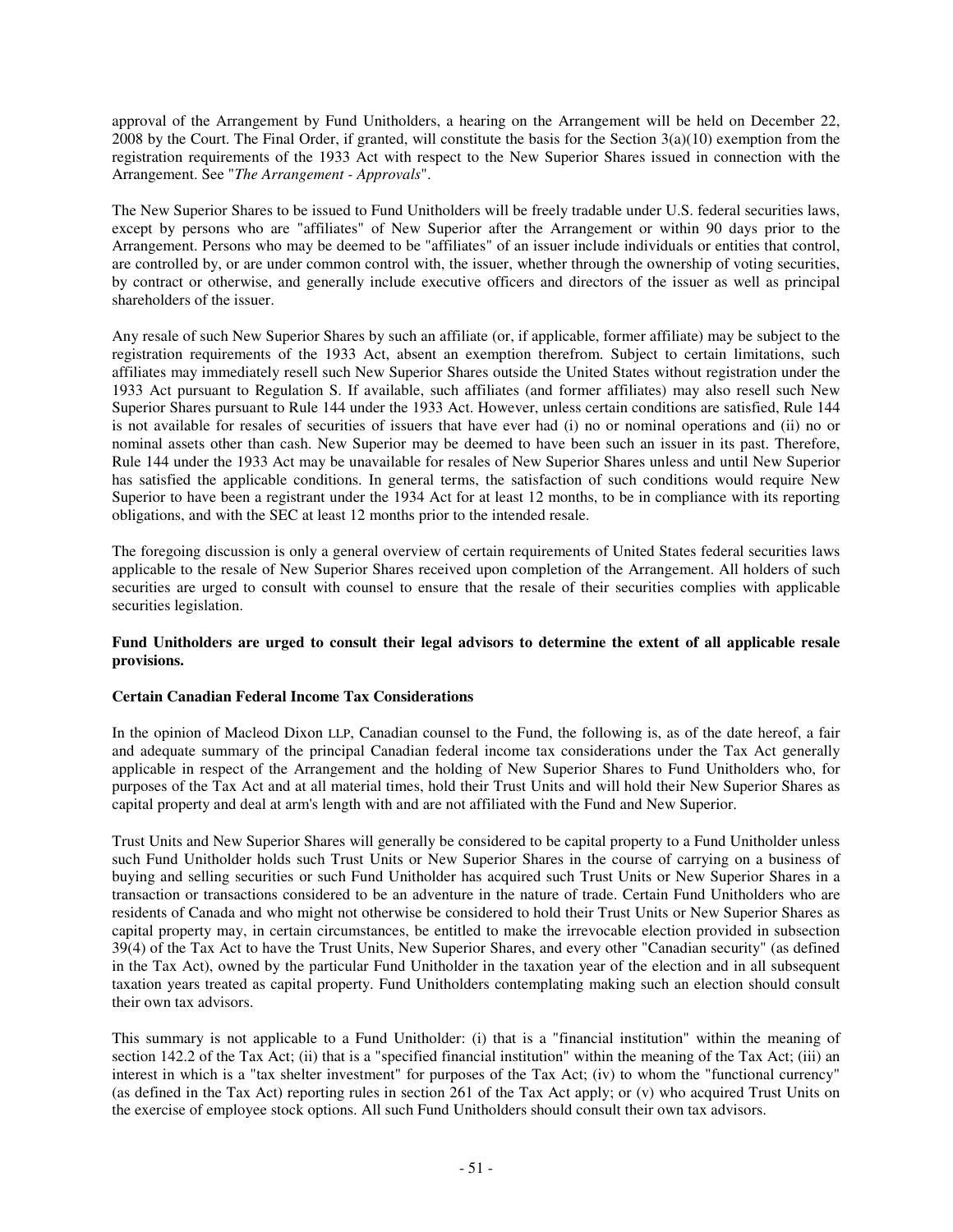This summary is based upon the provisions of the Tax Act and regulations thereunder (the "**Regulations**"), counsel's understanding, based on publicly available published materials, of the current administrative policies and assessing practices of the Canada Revenue Agency ("**CRA**") in force as of the date hereof and specific proposals (the "**Proposed Amendments**") to amend the Tax Act and the Regulations publicly announced by or on behalf of the Minister of Finance (Canada) prior to the date hereof. This summary assumes that the Proposed Amendments (including the SIFT Reorganization Amendments discussed below) will be enacted as proposed, although there is no assurance that the Proposed Amendments will be enacted as proposed, or at all. In particular, this summary and the steps in the Arrangement are based on the specific proposals released by the Minister of Finance (Canada) on July 14, 2008 to facilitate tax deferred conversions of certain mutual fund trusts into taxable Canadian corporations (the "**SIFT Reorganization Amendments**") where certain conditions set forth in the SIFT Reorganization Amendments are satisfied. The SIFT Reorganization Amendments have not been enacted and are currently in draft form only. Upon being enacted, the SIFT Reorganization Amendments are proposed to apply to transactions completed after July 14, 2008. **If the SIFT Reorganization Amendments are not enacted as proposed, the Canadian income tax** considerations to the Fund and the Fund Unitholders may be materially different than those described in this **summary**.

This summary, except for the Proposed Amendments, including the SIFT Reorganization Amendments, does not take into account, or anticipate any changes in law, whether by legislative, regulatory, or judicial action or decision and does not take into account any provincial, territorial, or foreign tax consequences which may differ significantly from those discussed herein.

**This summary is of a general nature only and is not exhaustive of all Canadian federal income tax** considerations. This summary is not intended to be and should not be construed as, legal, business or tax **advice, or representations to any particular Fund Unitholder. Accordingly, Fund Unitholders should consult** with their own tax advisors for advice with respect to the tax consequences to them in their particular **circumstances.**

# *Taxation of the Fund*

The Fund will not be taxable upon the transfer of all of the assets of the Fund to New Superior in consideration for New Superior Shares and the assumption of all of the liabilities of the Fund provided that: (i) the necessary tax elections are filed by the Fund and New Superior under section 85 of the Tax Act and (ii) the tax cost of the assets transferred by the Fund to New Superior is not less than the amount of the liabilities of the Fund assumed by New Superior on the transfer. Counsel has been advised that the Fund and New Superior intend to file the necessary tax elections to have the asset transfer occur on a tax-deferred basis and that the amount of the assumed liabilities will not exceed the tax cost of the assets transferred.

The distribution of the New Superior Shares to the Fund Unitholders upon a redemption of all of the outstanding Trust Units in satisfaction of their entire interest as a Fund Unitholder will be a tax deferred transaction to the Fund provided that New Superior is a taxable Canadian corporation (as defined in the Tax Act) and the distribution is a "SIFT trust wind-up event" (as defined under the SIFT Reorganization Amendments). Having regard to the circumstances of the Fund and the terms of the Arrangement, the distribution of the New Superior Shares by the Fund to the Fund Unitholders will qualify as a "SIFT trust wind-up event". As a result, the Fund will not realize a capital gain (or a capital loss) on the disposition of the New Superior Shares; rather the Fund will be considered to have disposed of the New Superior Shares for proceeds of disposition equal to the adjusted cost base of the New Superior Shares to the Fund.

# *Fund Unitholders Resident in Canada*

This portion of the summary is generally applicable to a Fund Unitholder that is, or is deemed to be, a resident of Canada for purposes of the Tax Act and any relevant tax treaty (a "**Resident**").

#### *Participation in the Arrangement*

A Resident who disposes of a Trust Unit for a New Superior Share pursuant to the Arrangement will be deemed: (i) to have disposed of such Trust Unit for proceeds of disposition equal to the cost amount of the Trust Unit to the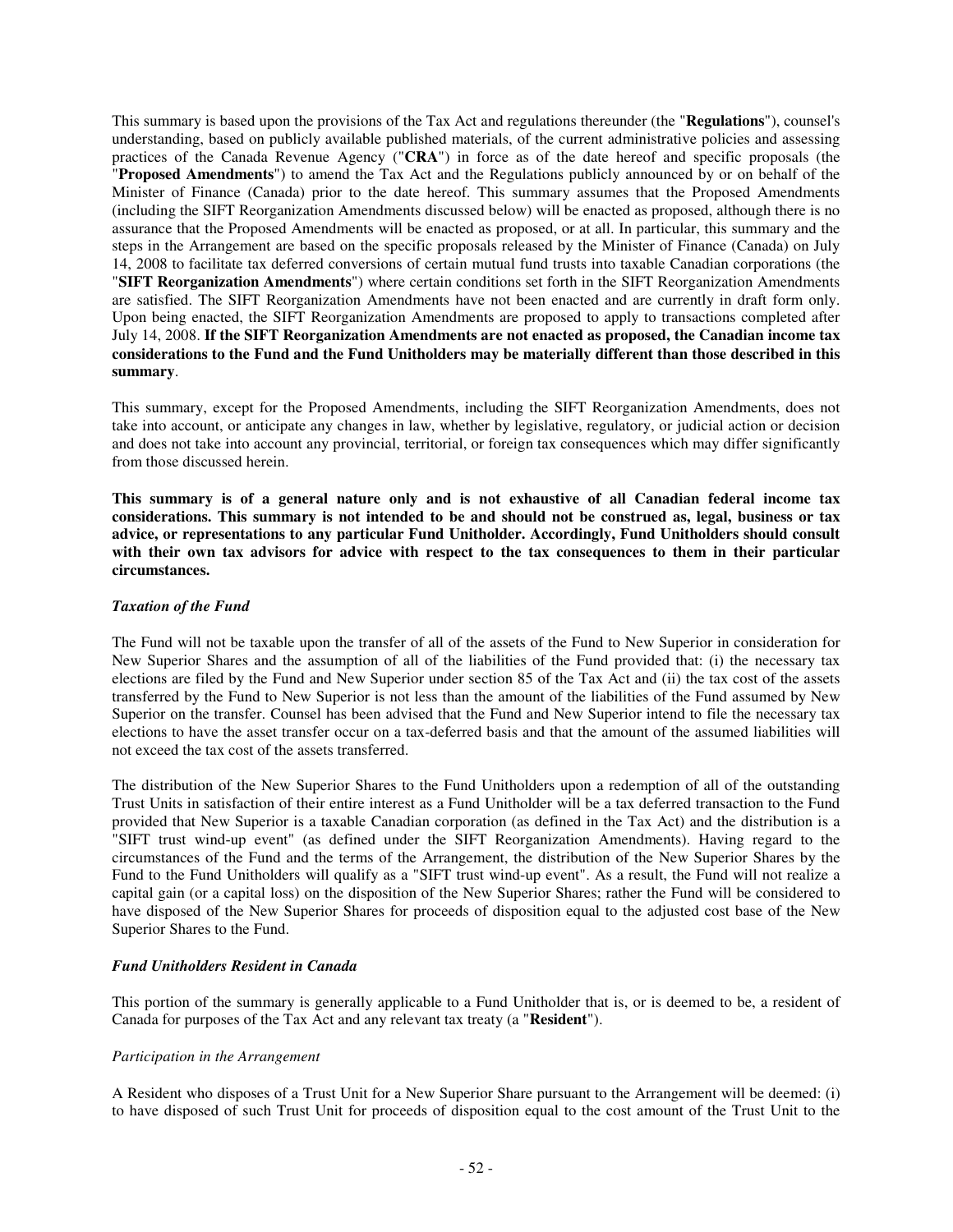Resident immediately before the distribution; and (ii) to have acquired the New Superior Share at a cost which is equal to the cost amount of the Trust Unit to the Resident immediately before the distribution. A Resident will therefore neither recognize a capital gain nor a capital loss in respect of the disposition of the Trust Unit for a New Superior Share upon the Arrangement. The cost amount of a Trust Unit to a Resident immediately before the distribution will generally be equal to the adjusted cost base of the Trust Unit.

# *Resident Dissenting Fund Unitholders*

Pursuant to the Arrangement, a Dissenting Fund Unitholder who is a Resident (a "**Resident Dissenting Unitholder**") will be deemed to have disposed of the Resident Dissenting Unitholder's Trust Units to the Fund in consideration for New Superior Shares and immediately thereafter the New Superior Shares will be cancelled in consideration for a cash payment from New Superior equal to the fair value of the Trust Units held by the Resident Dissenting Unitholder. **Residents who are considering exercising their rights of dissent are urged to consult their own tax advisors as to the tax consequences of the Arrangement to them.**

# *Dividends on New Superior Shares*

In the case of a Resident who is an individual (other than certain trusts), dividends received or deemed to be received on the New Superior Shares will be included in computing the Resident's income, and will be subject to the normal gross-up and dividend tax credit rules applicable to dividends paid by taxable Canadian corporations under the Tax Act, including the enhanced gross-up and dividend tax credit applicable to any dividend designated as an "eligible dividend" in accordance with the provisions of the Tax Act. There are potential limitations on the ability of New Superior to designate dividends as "eligible dividends" depending on the circumstances.

Dividends received or deemed to be received on the New Superior Shares by a Resident that is a corporation will generally be included in the Resident corporation's gross income for the taxation year in which such dividends are received and will generally be deductible in computing the Resident corporation's taxable income. A Resident that is a "private corporation" (as defined in the Tax Act) or any other corporation controlled, whether because of a beneficial interest in one or more trusts or otherwise, by or for the benefit of an individual (other than a trust) or a related group of individuals (other than trusts), may be liable to pay a refundable tax of 331/3% under Part IV of the Tax Act on dividends received (or deemed to be received) on the New Superior Shares to the extent such dividends are deductible in computing taxable income for the year.

# *Disposing of New Superior Shares*

A disposition or a deemed disposition of a New Superior Share by a Resident (except to New Superior or in a tax deferred transaction) will generally result in the Resident realizing a capital gain (or a capital loss) in the year of the disposition equal to the amount by which the proceeds of disposition of the New Superior Share are greater (or less) than the aggregate of the Resident's adjusted cost base thereof and any reasonable costs of disposition. The cost of a New Superior Share to a Resident generally will be the average of the cost of all New Superior Shares held by such Resident as capital property. Such capital gain (or capital loss) will be subject to the tax treatment described below under "*Fund Unitholders Resident in Canada - Taxation of Capital Gains and Capital Losses*".

# *Taxation of Capital Gains and Capital Losses*

Generally, one-half of any capital gain (a "taxable capital gain") realized by a Resident in a taxation year must be included in the Resident's income for the year, and one-half of any capital loss (an "allowable capital loss") realized by a Resident in a taxation year must be deducted from taxable capital gains realized by the Resident in that year. Allowable capital losses for a taxation year in excess of taxable capital gains for that year may, generally, be carried back and deducted in any of the three preceding taxation years or carried forward and deducted in any subsequent taxation year against net taxable capital gains realized in such years, to the extent and under the circumstances described in the Tax Act.

The amount of any capital loss realized by a Resident that is a corporation on the disposition of a New Superior Share may be reduced by the amount of dividends received or deemed to be received by the Resident on such shares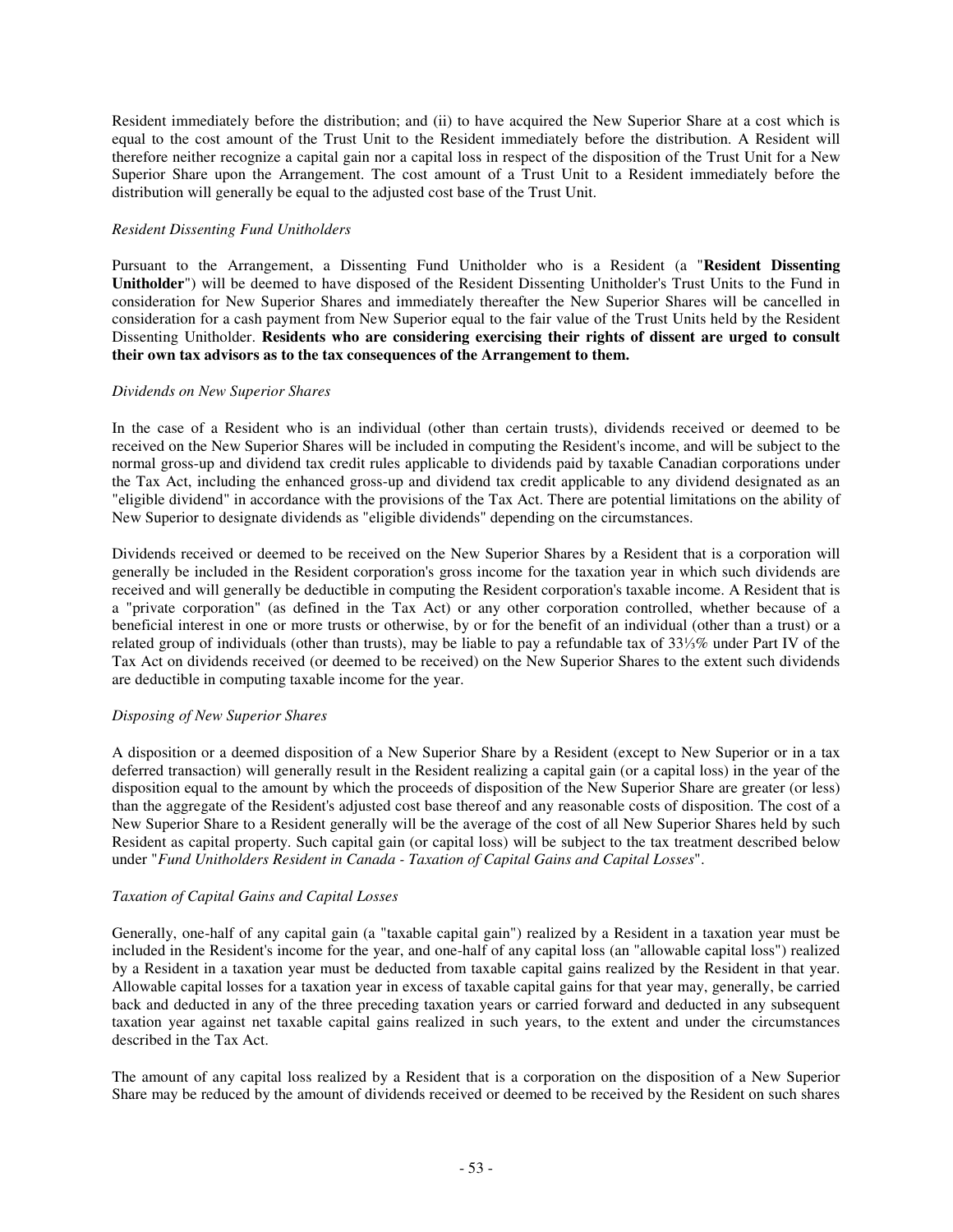(or on shares for which the shares have been substituted) to the extent and under the circumstances described by the Tax Act. Similar rules may apply where a corporation is a member of a partnership or a beneficiary of a trust that owns New Superior Shares, directly or indirectly, through a partnership or a trust. Residents to whom these rules may be relevant should consult their own tax advisors.

A Resident that is throughout the year a "Canadian-controlled private corporation" (as defined in the Tax Act) may be liable to pay, in addition to tax otherwise payable under the Tax Act, a refundable tax on certain investment income including taxable capital gains.

# *Eligibility for Investment*

Subject to the provisions of a particular plan, provided that the New Superior Shares are listed on a designated stock exchange, which includes the TSX, or that New Superior continues to qualify as a "public corporation" for the purposes of the Tax Act, New Superior Shares will be qualified investments under the Tax Act for trusts governed by registered retirement savings plans, registered retirement income funds, deferred profit sharing plans, registered disability savings plans and registered education savings plans.

# *Non-Resident Fund Unitholders*

This portion of the summary applies to a Fund Unitholder who, for purposes of the Tax Act and any relevant tax treaty, is not and is not deemed to be resident in Canada and who does not use or hold, and is not deemed to use or hold their Trust Units or the New Superior Shares received upon the Arrangement in carrying on a business in Canada and is not an insurer who carries on an insurance business or is deemed to carry on an insurance business in Canada and elsewhere (a "**Non-Resident**").

# *Participation in the Arrangement*

A Non-Resident who disposes of a Trust Unit for a New Superior Share pursuant to the Arrangement will generally be subject to Canadian taxation on the same basis as a Resident as described above under "*Fund Unitholders Resident in Canada - Participation in the Arrangement*". Where the Trust Units held by a Non-Resident were taxable Canadian property to the Non-Resident, the New Superior Shares received upon the Arrangement will be deemed to be taxable Canadian property to the Non-Resident. Trust Units will generally not be considered to be taxable Canadian property to a Non-Resident unless: (i) at any time during the 60 month period immediately preceding the disposition of the Trust Units the Non-Resident, or person with whom the Non-Resident did not deal at arm's length or any combination thereof, held 25% or more of the issued Trust Units; or (ii) the Fund is not a mutual fund trust for the purposes of the Tax Act on the date of disposition. Based in part on representations of the Administrator as to certain factual matters, the Fund is currently a mutual fund trust for purposes of the Tax Act and is expected to continue to be a mutual fund trust at the time that the Trust Units are disposed of pursuant to the Arrangement.

# *Non-Resident Dissenting Fund Unitholders*

Pursuant to the Arrangement, a Dissenting Fund Unitholder who is a Non-Resident (a "**Non-Resident Dissenting Unitholder**") will be deemed to have disposed of the Non-Resident Dissenting Unitholder's Trust Units to the Fund in consideration for New Superior Shares and immediately thereafter the New Superior Shares will be cancelled in consideration for a cash payment from New Superior equal to the fair value of the Trust Units held by the Non-Resident Dissenting Unitholder. **Non-Residents who are considering exercising their rights of dissent are urged to consult their own tax advisors as to the tax consequences of the Arrangement to them.**

# *Dividends on New Superior Shares*

Dividends paid or deemed to be paid to a Non-Resident on New Superior Shares will be subject to Canadian withholding tax at the rate of 25% unless the rate is reduced under the provisions of a tax treaty between Canada and the Non-Resident's jurisdiction of residence. Where the Non-Resident is a U.S. resident entitled to benefits under the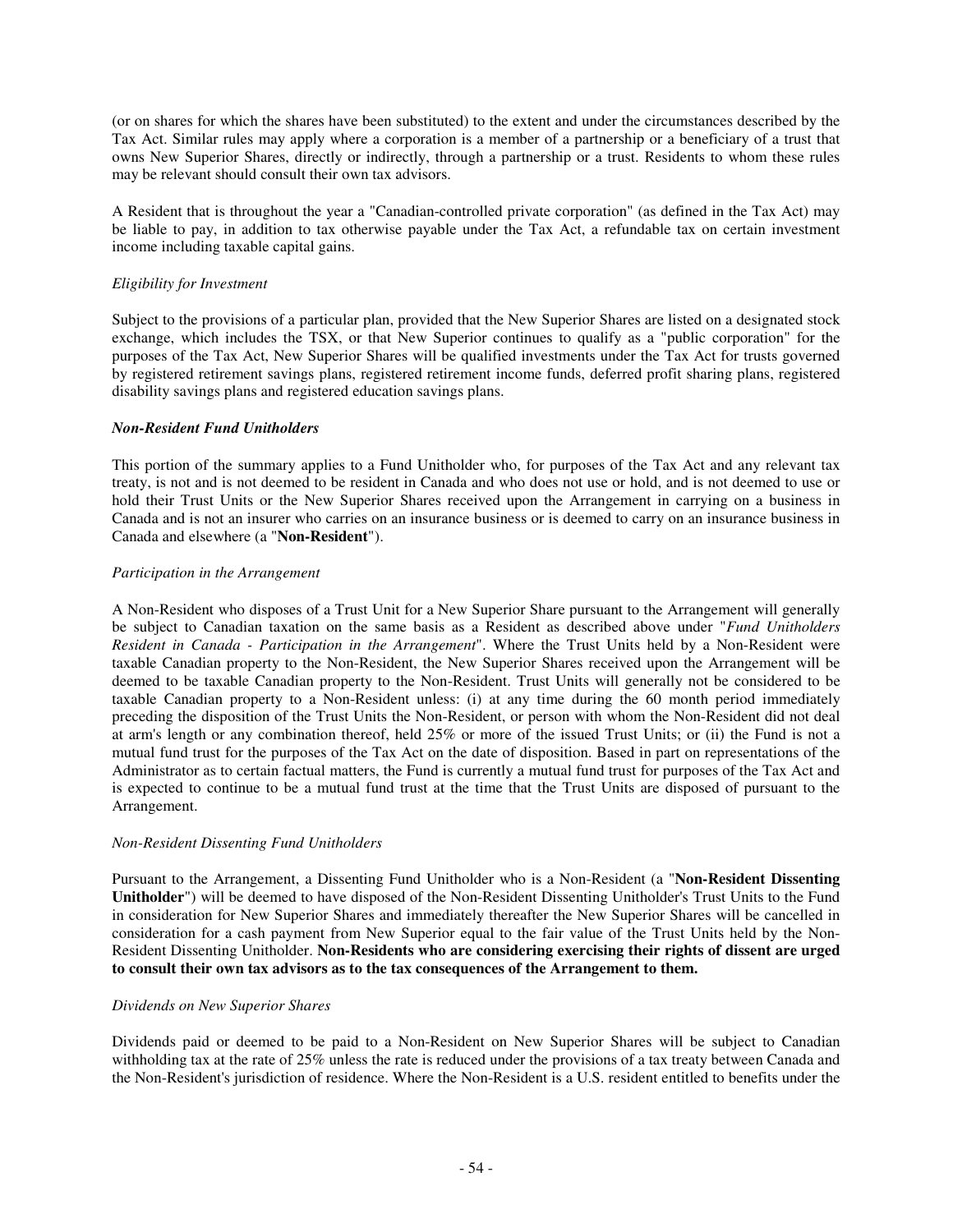*Canada-United States Income Tax Convention (1980)* and is the beneficial owner of the dividends, the rate of Canadian withholding tax applicable to dividends is generally reduced to 15%.

# *Disposition of New Superior Shares*

A Non-Resident will generally not be liable to Canadian income tax on a disposition or deemed disposition of New Superior Shares unless the Non-Resident's New Superior Shares are, or are deemed to be, taxable Canadian property to the Non-Resident at the time of disposition and the Non-Resident is not entitled to relief under an applicable tax convention between Canada and the country in which the Non-Resident is resident. Based on the assumption that the value of the New Superior Shares will not be derived principally from real property situated in Canada, the *Canada-United States Income Tax Convention (1980)* would provide such an exemption for a Non-Resident who is a resident of the United States for the purposes of such convention and whose New Superior Shares constitute taxable Canadian property. Conversely, to the extent a Non-Resident realizes a capital loss from the disposition of their New Superior Shares, the amount of the capital loss may not be deductible against capital gains of a Non-Resident for the purposes of the Tax Act.

Generally, New Superior Shares will not be taxable Canadian property to a Non-Resident at a particular time provided that (a) such shares are listed on a "designated stock exchange" (as defined in the Tax Act, which includes the TSX) at that time and (b) at any time during the 60 month period ending at that time, the Non-Resident, persons not dealing at arm's length with such Non-Resident or the Non-Resident together with all such persons, have not owned 25% or more of the issued shares of any class or series of the capital stock of New Superior. Notwithstanding the foregoing, in certain circumstances set out in the Tax Act, New Superior Shares could be deemed to be taxable Canadian property. In particular, if the Trust Units held by a Non-Resident were taxable Canadian property to such Non-Resident (see the discussion above under the heading "*Non-Resident Fund Unitholders - Participation in the Arrangement*"), the New Superior Shares received by the Non-Resident upon the Arrangement will be deemed to be taxable Canadian property to such Non-Resident.

## **Certain United States Federal Income Tax Considerations**

The following general discussion describes the material federal income tax consequences of the exchange of Trust Units for New Superior Shares pursuant to the Arrangement that are generally applicable to U.S. Holders (as defined below). This discussion does not address all aspects of taxation that may be relevant to particular U.S. Holders in light of their personal investment or tax circumstances or to persons that are subject to special tax rules. In addition, this discussion does not address the tax treatment of special classes of U.S. Holders, such as banks, insurance companies, tax-exempt entities, financial institutions, broker-dealers, persons holding Trust Units or New Superior Shares as part of a hedging or conversion transaction or as part of a "straddle," U.S. expatriates, persons subject to the alternative minimum tax, U.S. Holders whose functional currency is not the U.S. dollar, Non-U.S. Holders (as defined below), and U.S. Holders that own or have owned, actually or constructively, 10% or more of the Trust Units or that will own, actually or constructively, 5% or more of the total voting power or the total value of New Superior Shares after the Arrangement. This discussion may not be applicable to holders who acquired Trust Units pursuant to the exercise of options or warrants or otherwise as compensation for services. Furthermore, this discussion does not give a detailed discussion of any state, local or foreign tax considerations. This summary assumes that the Fund is and will be, at all relevant times, classified as a foreign corporation for U.S. federal income tax purposes, even though it is organized as an open-ended unincorporated investment trust under Canadian law and also assumes that neither the Fund nor New Superior is a "controlled foreign corporation" for U.S. federal income tax purposes. **U.S. Holders should consult their own tax advisor as to the specific U.S. federal income tax consequences of the Arrangement relevant to their particular circumstances, as well as any applicable state, local, foreign, or other tax consequences of the Arrangement relevant to such U.S. Holders.**

As used herein, a "**U.S. Holder**" means, as the context requires, a holder of Trust Units or New Superior Shares that holds such units or shares as capital assets within the meaning of Section 1221 of the Internal Revenue Code of 1986, as amended (the "**Code**"), and for U.S. federal income tax purposes is (i) a citizen or resident of the United States, (ii) a corporation or other entity taxable as a corporation organized under the laws of the United States or any political subdivision thereof (including the States and the District of Columbia), (iii) an estate, the income of which is subject to U.S. federal income taxation regardless of its source, (iv) a trust (A) if a court within the United States is able to exercise primary supervision over its administration and one or more U.S. persons have authority to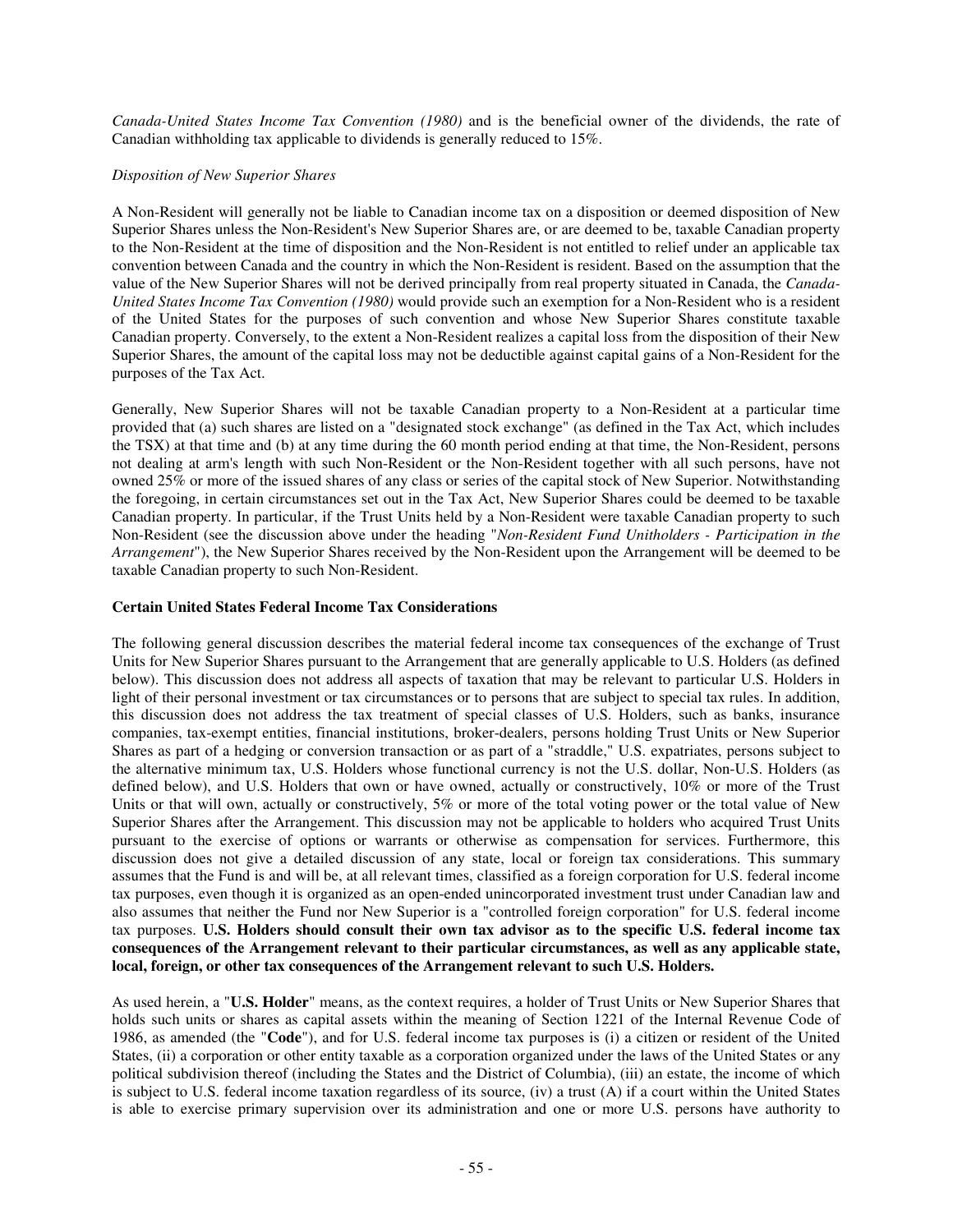control all substantial decisions of the trust or (B) that has a valid election in effect under applicable Treasury regulations to be treated as a U.S. person; or (v) any other person that is subject to U.S. federal income tax on its worldwide income. As used herein, a "**Non-U.S. Holder**" means any holder of Trust Units who is not a "**U.S. Holder**."

If a partnership holds Trust Units or New Superior Shares, the tax treatment of a partner will generally depend on the status of the partner and the activities of the partnership. Partners of a partnership holding Trust Units or New Superior Shares should consult their own tax advisors.

This discussion is based on the Code, applicable U.S. Treasury regulations, judicial authority, and administrative rulings and practice, all as of the date of this Information Circular. Future legislative, judicial, or administrative changes or interpretations, which may or may not be retroactive, or the failure of any such factual representation to be true, correct and complete in all material respects, may adversely affect the accuracy of the statements and conclusions described in this document. No ruling has been sought from the Internal Revenue Service (the "**IRS**") as to the U.S. federal income tax consequences of the Arrangement described below, and as a result, there can be no assurance that the IRS will not disagree with or challenge any of the conclusions we have reached and described herein.

**TO ENSURE COMPLIANCE WITH U.S. TREASURY DEPARTMENT CIRCULAR 230, U.S. HOLDERS ARE HEREBY NOTIFIED THAT: (A) ANY DISCUSSION OF U.S. FEDERAL TAX ISSUES IN THIS INFORMATION CIRCULAR IS NOT INTENDED OR WRITTEN TO BE RELIED UPON, AND CANNOT BE RELIED UPON BY A U.S. HOLDER, FOR THE PURPOSE OF AVOIDING PENALTIES THAT MAY BE IMPOSED UNDER THE INTERNAL REVENUE CODE; (B) THIS SUMMARY WAS WRITTEN IN CONNECTION WITH THE PROMOTION OR MARKETING OF THE TRANSACTIONS OR MATTERS ADDRESSED IN THIS INFORMATION CIRCULAR; AND (C) EACH U.S. HOLDER SHOULD SEEK ADVICE BASED ON SUCH U.S. HOLDER'S PARTICULAR CIRCUMSTANCES FROM AN INDEPENDENT TAX ADVISOR.**

# *U.S. Federal Income Tax Consequences of the Arrangement*

Although the matter is not free from doubt, the exchange of Trust Units for New Superior Shares pursuant to the Arrangement should qualify, in general, as a tax-deferred transaction. This conclusion is based, in part, on treating the various transactions that constitute the Arrangement as a single, integrated transaction for U.S. federal income tax purposes.

However, there is no direct legal authority that addresses the proper treatment of the Arrangement for U.S. federal income tax purposes. In addition, the Arrangement will be effected under applicable provisions of Canadian law, which are technically different from analogous provisions of U.S. law. Accordingly, the conclusion that the Arrangement should qualify as a tax-deferred transaction is subject to significant uncertainty. There can be no assurance that the IRS will not challenge the qualification of the Arrangement as a tax-deferred transaction or that, if challenged, a U.S. court would not agree with the IRS.

If the Arrangement is a tax-deferred transaction to a U.S. Holder, then the following tax consequences would generally apply to such U.S. Holder:

- no gain or loss will be recognized by the U.S. Holder on the exchange of Trust Units for New Superior Shares pursuant to the Arrangement;
- the tax basis of the U.S. Holder in the New Superior Shares acquired in exchange for Trust Units pursuant to the Arrangement will be equal to such U.S. Holder's tax basis in the Trust Units exchanged;
- the holding period of the U.S. Holder for the New Superior Shares acquired in exchange for Trust Units pursuant to the Arrangement will include such U.S. Holder's holding period for the Trust Units; and
- U.S. Holders who exchange Trust Units for New Superior Shares pursuant to the Arrangement generally will be required to report certain information to the IRS on their U.S. federal income tax returns for the taxable year in which the Arrangement occurs, and to retain certain records related to the Arrangement.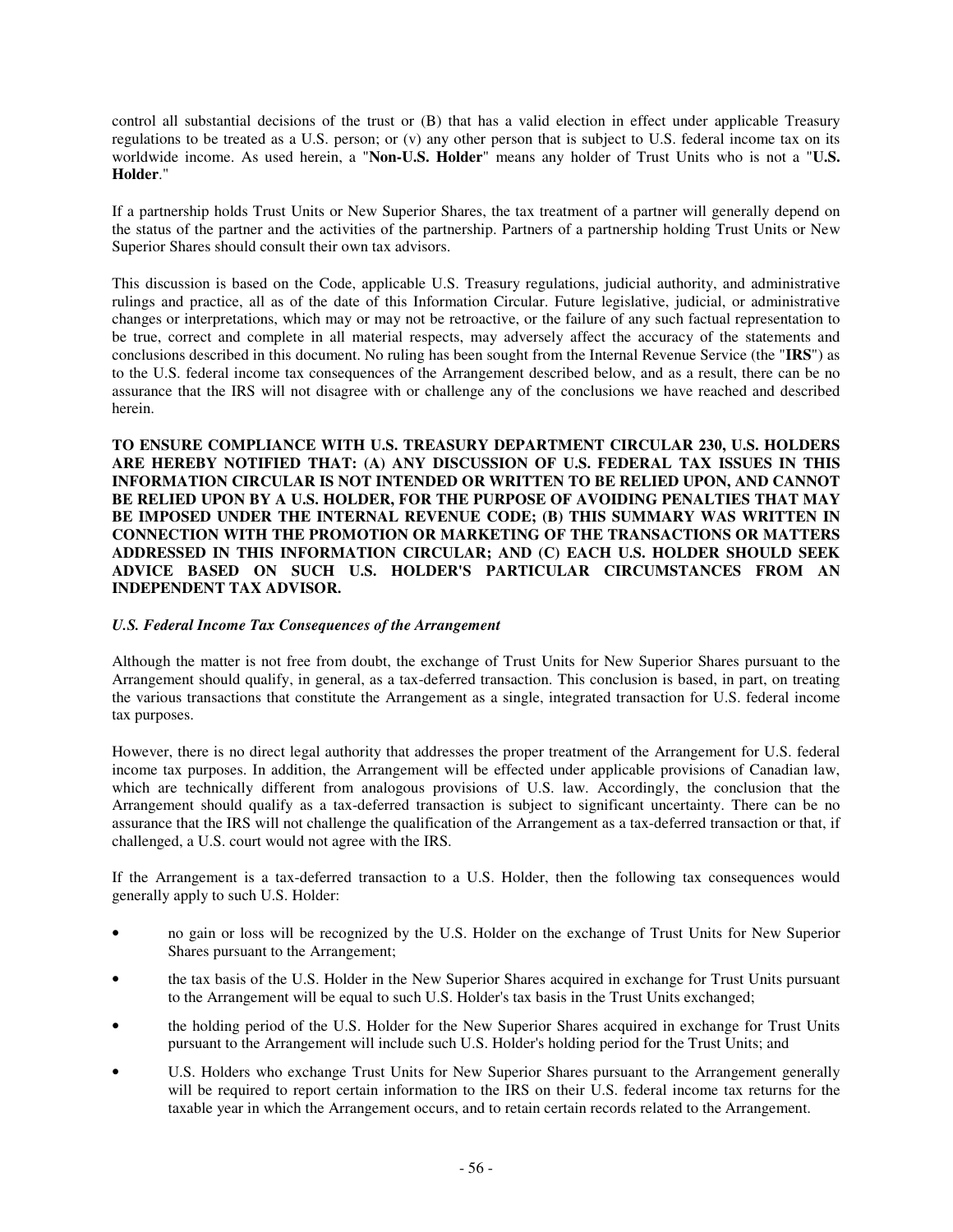If the IRS were successful in challenging a U.S. Holder's treatment of the exchange as a tax-deferred transaction, the U.S. Holder would be required to recognize gain or loss with respect to the Trust Units in an amount equal to the difference between (a) the sum of the fair market value of any New Superior Shares received and (b) the tax basis of the Trust Units surrendered in exchange therefor. Such gain or loss would be capital gain or loss and would be long term capital gain or loss if the U.S. Holder's holding period for the Trust Unit exchanged in the Arrangement was greater than one year. Preferential tax rates apply to long-term capital gains of a U.S. Holder that is an individual, estate, or trust. Deductions for capital losses are subject to limitations under the Code. U.S. Holders should consult their tax advisors regarding the treatment of the transaction as tax-deferred, and regarding the proper tax reporting of an exchange of Trust Units for New Superior Shares pursuant to the Arrangement.

# *U.S. Holders Exercising Dissent Rights*

If a U.S. Holder exercises Dissent Rights pursuant to the Arrangement, whereby the U.S. Holder disposes of such U.S. Holder's Trust Units to the Fund in consideration of New Superior Shares and immediately thereafter the New Superior Shares are cancelled in consideration for a cash payment from New Superior equal to the fair value of the Trust Units disposed of by the U.S. Holder (and the U.S. Holder does not actually or constructively own any New Superior Shares after receiving the cash payment), the U.S. Holder will be treated as having exchanged his or her Trust Units for cash and generally will recognize gain or loss equal to the difference between the amount of cash received (or the fair market value of any foreign currency and excluding amounts, if any, that are or are deemed to be interest for U.S. federal income tax purposes, which amounts will be taxed as ordinary income) and such U.S. Holder's tax basis in the Trust Units surrendered in exchange therefor. Such gain or loss would be capital gain or loss and would be long-term if the U.S. Holder's holding period for the Trust Units was greater than one year. Preferential tax rates apply to long-term capital gains of a U.S. Holder that is an individual, estate, or trust. Deductions for capital losses are subject to limitations under the Code. The fair market value of any foreign currency received by a U.S. Holder pursuant to the Arrangement will generally be based on the rate of exchange on the date of receipt. A subsequent disposition of any foreign currency received (including an exchange for U.S. currency) generally will give rise to ordinary gain or loss. U.S. Holders who dissent from the Arrangement are urged to consult their own tax advisors.

# *Passive Foreign Investment Company*

The foregoing discussion assumes that the Fund was not a passive foreign investment company ("**PFIC**") for any taxable year during which a U.S. Holder held Trust Units. A U.S. Holder of Trust Units who acquires New Superior Shares pursuant to the Arrangement would be subject to special tax rules in respect of the Arrangement if the Fund were classified as a PFIC. A non-U.S. corporation is classified as a PFIC for each taxable year in which (i) 75% or more of its income is passive income (as defined for U.S. federal income tax purposes) or (ii) on average for such taxable year, 50% or more (by value) of its assets either produce or are held for the production of passive income. In determining whether or not it is classified as a PFIC, a non-U.S. corporation is required to take into account its pro rata portion of the income and assets of each corporation in which it owns, directly or indirectly, at least a 25% interest.

Although this matter is not free from doubt, the Fund believes that it has never been a PFIC and, based on current business plans and financial projections, will not become a PFIC prior to the Arrangement being completed. Determining PFIC classification is fundamentally factual in nature, however, and such determination generally cannot be made until the close of the taxable year in question. Consequently, there is no assurance that the Fund has never been and will not become a PFIC for any taxable year during which a U.S. Holder held Trust Units. Moreover, neither an opinion from counsel nor a ruling from the IRS will be requested or received regarding whether the Fund is or will become a PFIC. If the Fund is classified as a PFIC for any taxable year during which a U.S. Holder held Trust Units (and certain elections had not been made by the holder), the Arrangement may be treated as a taxable exchange even if such transaction otherwise would qualify as tax-deferred. If the PFIC rules caused gain to be recognized on account of the Arrangement, the gain would be subject to the ordinary income treatment and interest charge regime imposed under the PFIC rules.

Special elections may be available to U.S. Holders of Trust Units that may ameliorate the tax consequences of PFIC status described above. U.S. Holders should consult their own tax advisor regarding the potential status of the Fund as a PFIC, the tax consequences of such status to them, and any special elections that may be available.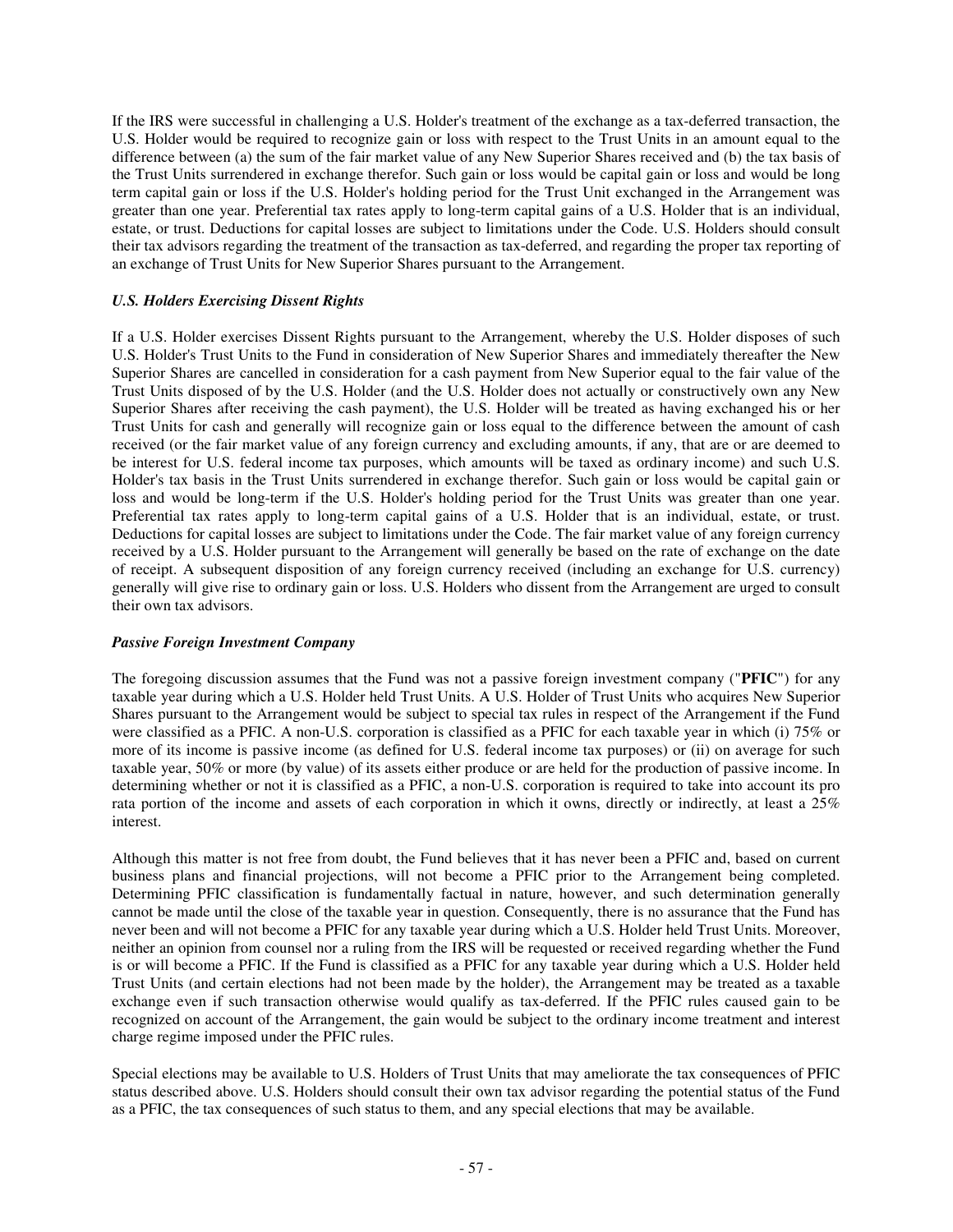## *Information Reporting and Backup Withholding*

No U.S. information reporting or backup withholding will apply to the distribution of New Superior Shares to the U.S. Holders for their Trust Units. In the case of dissenting U.S. Holders receiving cash for their Trust Units, payments made (or deemed to be made) within the U.S. or by a U.S. payor or middleman of proceeds arising from the disposition of Trust Units pursuant to the Arrangement will be subject to information reporting unless the U.S. Holder is a corporation or comes within one of the other specified categories of taxpayers that are exempt from information reporting and, when required, demonstrates this fact. In the case of a dissenting U.S. Holder that is subject to information reporting, the payment will be subject to backup withholding at the rate of 28% unless such U.S. Holder provides a Form W-9 on which the U.S. Holder provides a correct taxpayer identification number and certifies, under penalties of perjury, that he or she is not subject to backup withholding, and otherwise complies with the applicable requirements of the backup withholding rules. A U.S. Holder who fails to provide the correct taxpayer identification number on Form W-9 may be subject to penalties imposed by the IRS. A Form W-9 can be obtained from the IRS website at www.irs.gov. Any amounts withheld under the U.S. backup withholding tax rules will be allowed as a credit against a U.S. Holder's U.S. federal income tax liability, if any, or will be refunded, if such U.S. Holder furnishes required information to the IRS.

## *Reporting Requirements*

Certain U.S. Holders may be required to attach a statement to their tax returns for the taxable year in which the exchange of Trust Units for New Superior Shares pursuant to the Arrangement is competed that contains the information set forth in Section 1.368-3(b) of the Department of Treasury regulations. The statement must include the tax basis of U.S. Holders in their Trust Units surrendered and a description of the New Superior Shares received pursuant to the Arrangement. U.S. Holders are urged to consult their own tax advisors as to the necessity of attaching such a statement to their tax returns.

#### **Risk Factors**

The following are certain risk factors relating to the Fund and New Superior which Fund Unitholders should carefully consider before deciding whether to approve the Fund Resolution. The following information is a summary only of such risk factors and is qualified in its entirety by reference to, and must be read in conjunction with the detailed information appearing elsewhere in this Information Circular. Such risk factors may have a material adverse effect on the financial position or results of operations of New Superior. In addition, upon completion of the Arrangement, Fund Unitholders will become shareholders of New Superior which will carry on the businesses of the Fund after closing of the Arrangement. Accordingly, readers should carefully consider the risks relating to the Fund contained in this Information Circular and the documents incorporated by reference herein and the risk factors set forth below.

#### *Risk Factors Relating to the Fund Prior to Completion of the Arrangement*

#### *Failure to Satisfy Conditions Precedent to the Arrangement*

The completion of the Arrangement is subject to a number of conditions precedent, certain of which are outside the control of the Fund and Ballard, including receipt of the Final Order. There can be no certainty or assurance that these conditions will be satisfied or, if satisfied, when they will be satisfied. See "*The Arrangement - The Arrangement Agreement - Conditions Precedent to the Arrangement*".

## *Termination in the Event of a Change Constituting a Material Adverse Change or Material Adverse Effect*

In certain circumstances, the Arrangement Agreement may be terminated in the event of a change that constitutes a Material Adverse Change or Material Adverse Effect (as defined in the Arrangement Agreement). Although a Material Adverse Change or Material Adverse Effect excludes certain events that are beyond the control of the Parties, there can be no assurance that a change that constitutes a Material Adverse Change or Material Adverse Effect will not occur prior to the Effective Date, in which case, the Arrangement Agreement may be terminated and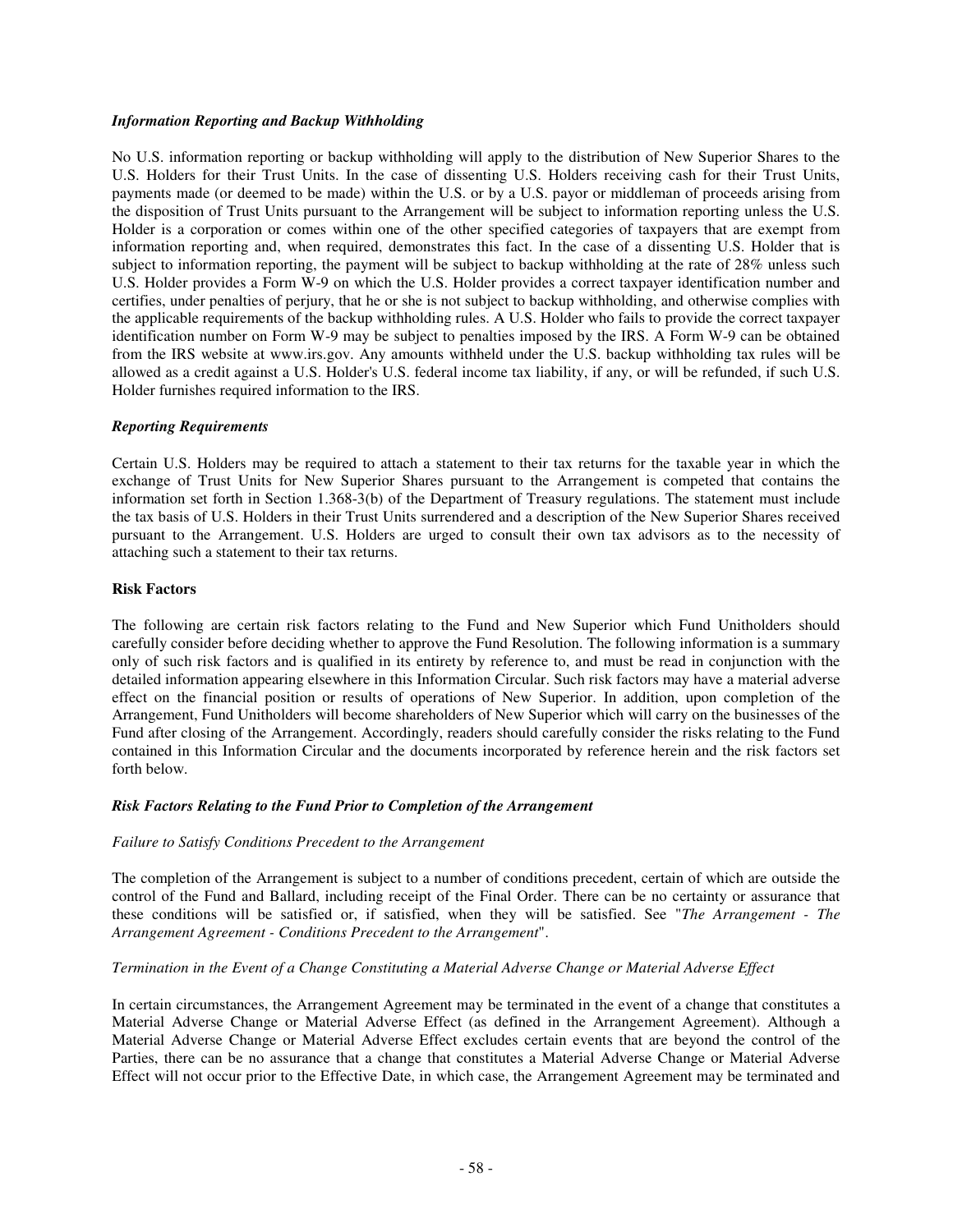the Arrangement would not proceed. See "*The Arrangement - The Arrangement Agreement - Conditions Precedent to the Arrangement*".

## *Risk Factors Relating to New Superior Upon Completion of the Arrangement*

#### *Third Party Credit*

New Superior is or may be exposed to third party credit risk relating to any obligations of Ballard that are not transferred, or if transferred, from which obligations New Superior has not been released. New Superior has, through the contractual provisions in the Arrangement Agreement, the Indemnity Agreement and the Divestiture Agreement, and through securing certain insurance coverage, attempted to ensure that the liabilities and obligations relating to the business of Ballard are transferred to and assumed by New Ballard, that New Superior is released from any such obligations and, even where such transfer or release is not effective or is not obtained, New Superior is indemnified by New Ballard for all such obligations. However, in the event New Ballard fails or is unable to meet such contractual obligations to New Superior and to the extent any applicable insurance coverage is not available, New Superior may be liable for such obligations which could have a material adverse effect on the business, financial condition and results of operations of New Superior. See "*The Arrangement - Indemnity Agreement*" and "*The Arrangement - Divestiture Agreement*".

## *Due Diligence*

Although the Fund has conducted investigations of, and engaged legal counsel to review, the corporate, legal, financial and business records of Ballard and attempted to ensure, through the contractual provisions in the Arrangement Agreement, the Indemnity Agreement and the Divestiture Agreement, and through securing certain insurance coverage, that the liabilities and obligations relating to the business of Ballard are transferred to and assumed by New Ballard, there may be liabilities or risks that the Fund may not have uncovered in its due diligence investigations, or that may have an unanticipated material adverse effect on New Superior. These liabilities and risks could have, individually or in the aggregate, a material adverse effect on the business, financial condition and results of operations of the New Superior. See "*The Arrangement - Indemnity Agreement*" and "*The Arrangement - Divestiture Agreement*".

#### *Ballard Operational Risks*

The Fund has, through the contractual provisions in the Arrangement Agreement, the Indemnity Agreement and the Divestiture Agreement, and through securing certain insurance coverage, attempted to ensure that the liabilities and obligations relating to the business of Ballard are transferred to and assumed by New Ballard, that New Superior is released from any such obligations and, even where such transfer or release is not effective or is not obtained, New Superior is indemnified by New Ballard for all such obligations. However, in the event New Ballard fails or is unable to meet such contractual obligations to New Superior, New Superior could be exposed to liabilities and risks associated with the operations of Ballard which include, without limitation, risks relating to claims with respect to intellectual property matters, product liability or environmental damages. For additional details on the risks relating to Ballard's operations, please refer to "*Appendix E - Information Concerning Ballard*".

#### *Tax Related Risks Associated with the Arrangement*

The steps under the Arrangement are structured to be tax deferred to the Fund and Fund Unitholders based on legislation proposed by the Department of Finance on July 14, 2008. Although there has been no suggestion that the Department of Finance is not committed to passing this legislation with its originally proposed effective date of July 14, 2008, if this legislation is not passed in its current form or other legislation or amendments to existing legislation are proposed or announced, there is a risk that the tax consequences contemplated by the Fund or the tax consequences of the Arrangement to the Fund and the Fund Unitholders may be materially different than the tax consequences described herein. See "*The Arrangement - Certain Canadian Federal Income Tax Considerations*". While the Fund is confident in its position, there is a possibility that the Canada Revenue Agency could successfully challenge the tax consequences of the Arrangement or prior transactions of Ballard or legislation could be enacted or amended, resulting in different tax consequences than those contemplated herein for New Superior. Such a challenge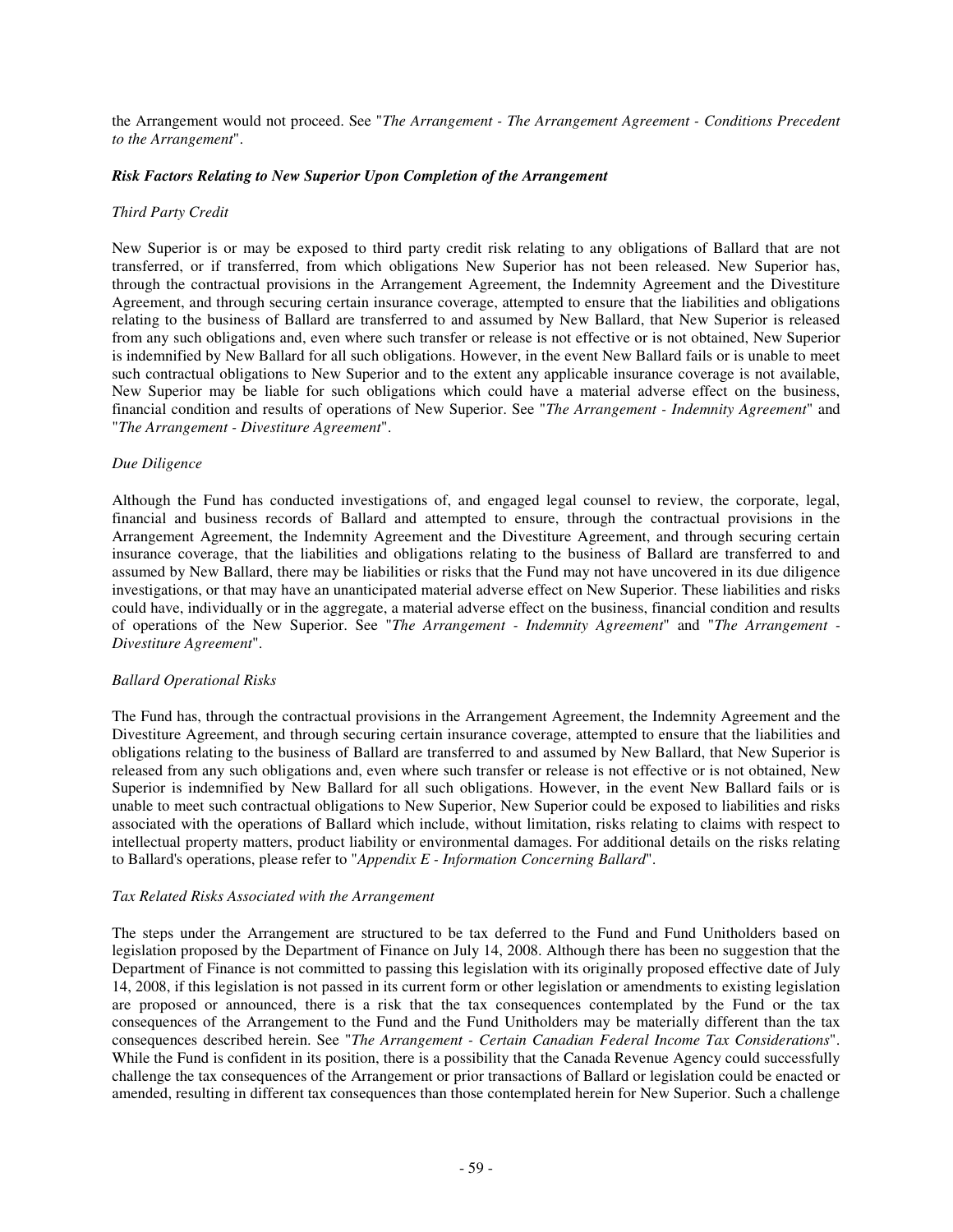or legislation could potentially affect the availability or quantum of the tax basis or other tax accounts of New Superior.

## **EXPERTS**

Certain legal matters relating to the Arrangement are to be passed upon by Macleod Dixon LLP on behalf of the Fund and New Superior, and by Stikeman Elliott LLP, on behalf of Ballard and New Ballard. As at November 12, 2008, the partners and associates of Macleod Dixon LLP and Stikeman Elliott LLP beneficially owned, directly or indirectly, less than 1% of the outstanding Trust Units.

#### **INFORMATION CONCERNING THE FUND**

The Fund is a limited purpose, unincorporated trust established under the laws of the Province of Alberta by a Declaration of Trust made as of August 2, 1996, as amended and restated most recently on September 30, 2006. The Trust Units, the 5.75% Debentures and the 5.85% Debentures of the Fund trade on the TSX under the symbols "SPF.un", "SPF.db.b" and "SPF.db.c", respectively.

The Fund's principal and head office is located at Suite 2820, 605-5th Avenue SW, Calgary, Alberta, T2P 3H5.

The Fund is a reporting issuer in all Canadian provinces and territories and is subject to the informational reporting requirements under the securities laws of such jurisdictions.

See Appendix D "*Information Concerning the Fund*".

## **INFORMATION CONCERNING BALLARD**

Pursuant to the Arrangement, Fund Unitholders will become shareholders of Ballard which will own the assets, assume the liabilities and which will carry on the businesses of, the Fund and the shareholders of Ballard will become shareholders of New Ballard which will own the assets, assume the liabilities, and carry on the business of, Ballard. **Fund Unitholders will not retain any interest in the business of Ballard nor will shareholders of Ballard retain any interest in the businesses of the Fund upon completion of the Arrangement**. Notwithstanding the foregoing, applicable Canadian securities legislation requires the inclusion of certain information pertaining to Ballard in this Information Circular.

Ballard is a Vancouver-based company engaged in hydrogen fuel cell development and commercialization with a focus on the design, development, manufacture, sale and service of fuel cell products for a variety of applications. The Ballard Shares trade on the TSX and the NASDAQ under the symbols "BLD" and "BLDP", respectively.

Ballard's head office is located at 9000 Glenlyon Parkway, Burnaby, British Columbia, V5J 5J8 and its registered office is located at 1700, 666 Burrard Street, Vancouver, British Columbia, V6C 2X8.

Ballard is a reporting issuer in all Canadian provinces and territories, other than the Northwest Territories, and is subject to the informational reporting requirements under the securities laws of such jurisdictions.

See Appendix E "*Information Concerning Ballard*".

# **ADDITIONAL INFORMATION**

Additional information, including directors' and officers' remuneration and indebtedness, principal holders of the Fund's securities, options to purchase securities and interests of insiders in material transactions and audit committee information, where applicable, is contained in the Information Circular of the Fund dated March 10, 2008. Also, additional financial information is included in the Consolidated Financial Statements and MD&A of the Fund for the year ended December 31, 2007, which are included in the Fund's 2007 Annual Report as filed with the applicable Canadian regulatory authorities. These documents are available on SEDAR at www.sedar.com and may also be obtained without charge from the Fund's website at www.superiorplus.com or by writing to the Executive Vice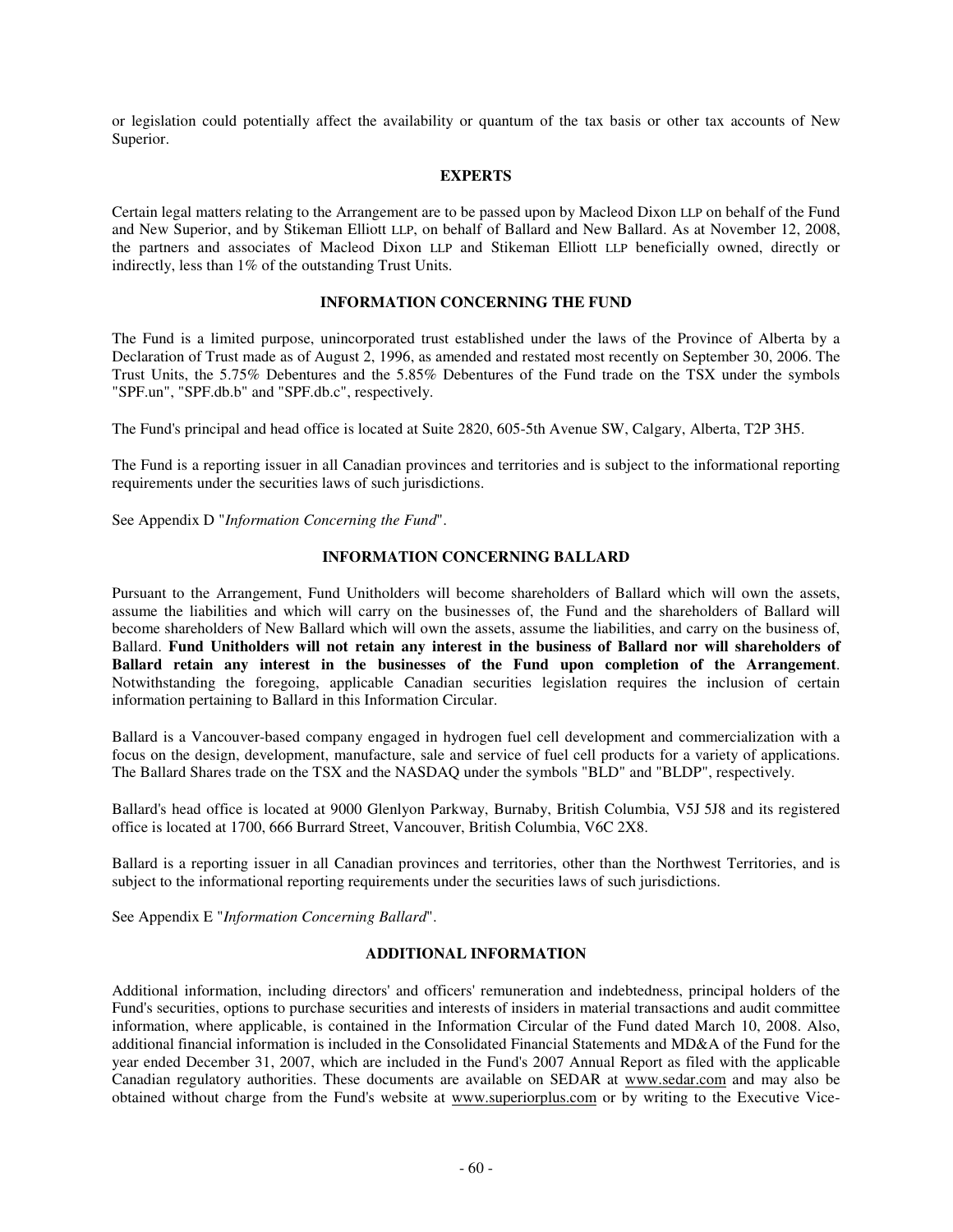President and Chief Financial Officer of the Administrator at Suite 2820, 605 – 5 Avenue S.W., Calgary, Alberta, T2P 3H5. Additional information relating to the Fund can also be found on SEDAR at www.sedar.com. See Appendix D "*Information Concerning the Fund - Fund Documents Incorporated by Reference*".

# **BOARD APPROVAL**

The Board of Directors of the Administrator has approved the contents of this Information Circular and the sending of this Information Circular to the Fund Unitholders.

DATED at Calgary, Alberta this 12th day of November, 2008.

## **SUPERIOR PLUS INCOME FUND by its Administrator, SUPERIOR PLUS ADMINISTRATION INC.**

"*Grant D. Billing*" (Signed) "*Wayne M. Bingham*" (Signed) Executive Vice-President and Chief Financial Officer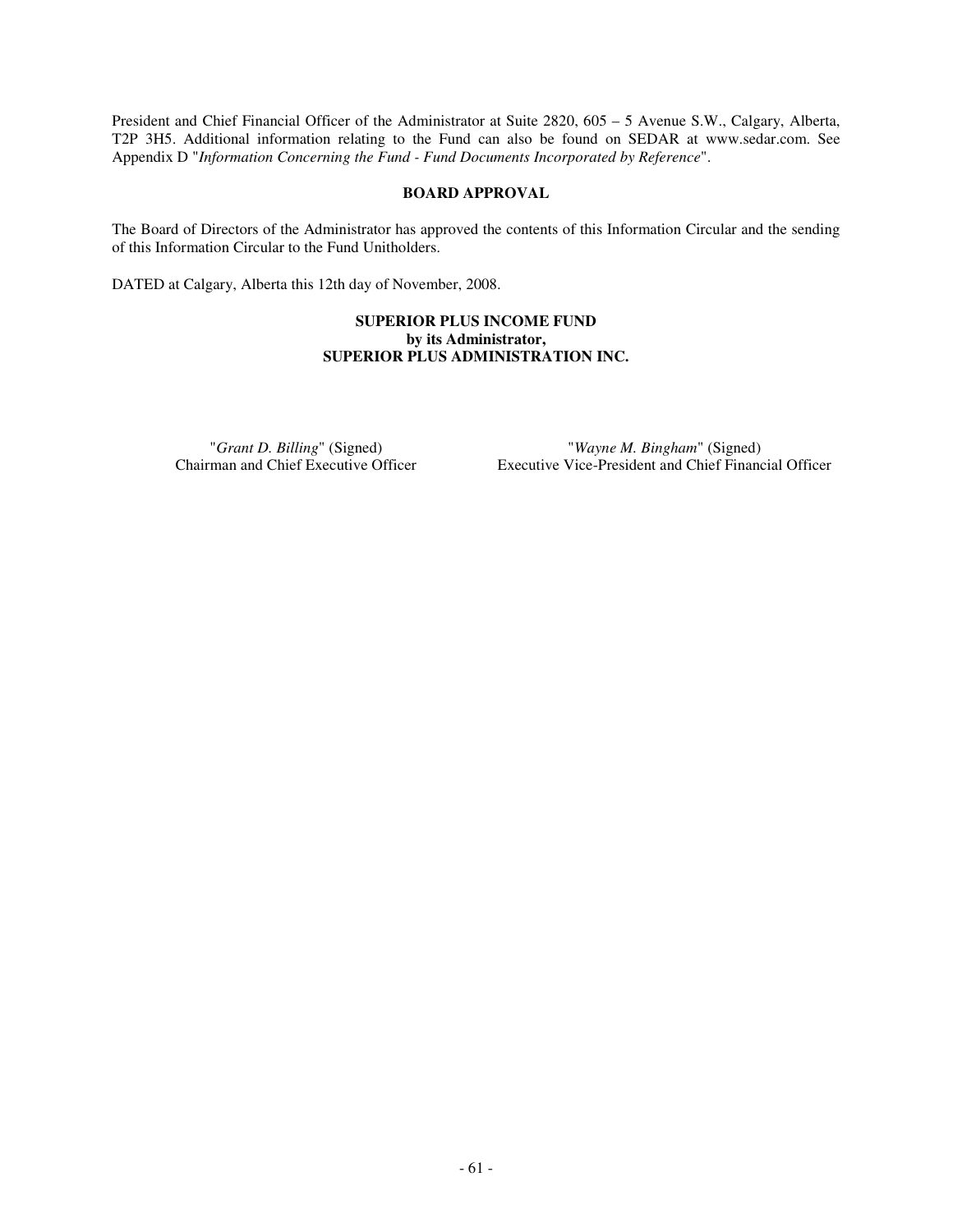## **AUDITORS' CONSENTS**

#### **Consent of Deloitte & Touche LLP**

We have read the Information Circular of Superior Plus Income Fund (the "**Fund**") with respect to a plan of arrangement involving, among others, the Fund and Ballard Power Systems Inc. dated November 12, 2008 (the "**Information Circular**"). We have complied with Canadian generally accepted standards for an auditor's involvement with offering documents.

We consent to the incorporation by reference in the above-mentioned Information Circular of our report to the unitholders of the Fund on the balance sheets of the Fund as at December 31, 2007 and 2006 and the statements of net earnings (loss), comprehensive income (loss) and deficit and of cash flows for the years then ended. Our report is dated February 15, 2008.

(Signed) "*DELOITTE & TOUCHE LLP*"

Chartered Accountants

Calgary, Alberta November 12, 2008

## **Consent of KPMG LLP**

We have read the Information Circular of Superior Plus Income Fund (the "**Fund**") with respect to a plan of arrangement involving, among others, the Fund and Ballard Power Systems Inc. ("**Ballard**") dated November 12, 2008 (the "**Information Circular**"). We have complied with Canadian generally accepted standards for an auditor's involvement with offering documents.

We consent to the incorporation by reference in the above-mentioned Information Circular of our report to the shareholders of Ballard on the consolidated balance sheets of Ballard as at December 31, 2007 and 2006 and the consolidated statements of operations and comprehensive loss, shareholders' equity and cash flows for each of the years in the three year period ended December 31, 2007. Our report is dated February 19, 2008.

(Signed) "*KPMG LLP*"

Chartered Accountants

Vancouver, Canada November 12, 2008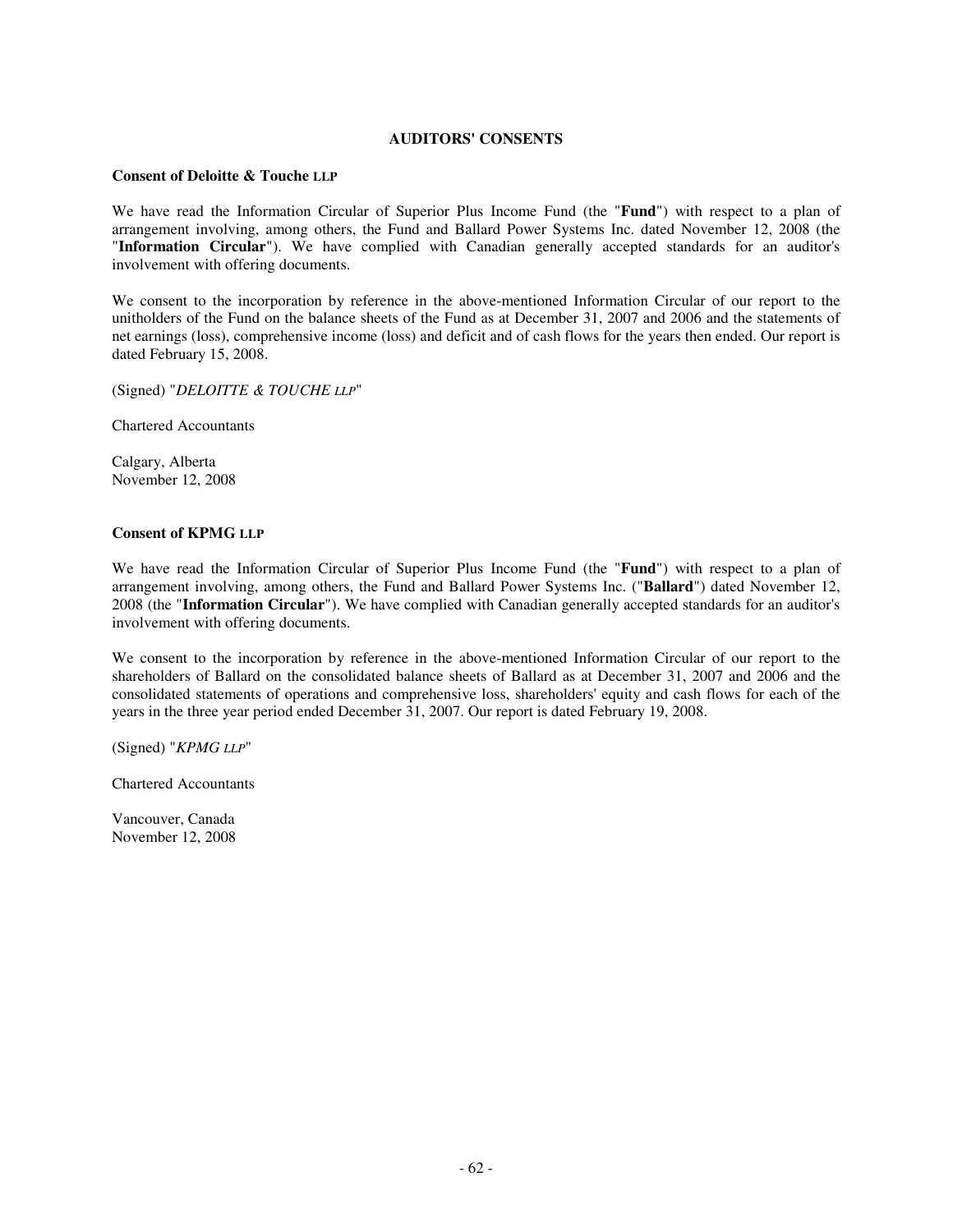# **APPENDIX A FUND RESOLUTION**

#### "BE IT RESOLVED THAT:

#### **Plan of Arrangement**

- 1. The arrangement agreement ("**Arrangement Agreement**") dated October 30, 2008 between Superior Plus Income Fund (the "**Fund**") and Ballard Power Systems Inc. ("**Ballard**") together with such amendments or variations thereto made in accordance with the terms of the Arrangement Agreement as may be approved by the persons referred to in paragraph 6 hereof, such approval to be evidenced conclusively by the execution and delivery of any such amendments or variations, is hereby confirmed, ratified and approved;
- 2. Computershare Trust Company of Canada in its capacity as trustee (the "**Trustee**") of the Fund is hereby authorized and directed, subject to the authority delegated to Superior Plus Administration Inc. (the "**Administrator**") in the Amended and Restated Administration Agreement between the Trustee and the Administrator, dated September 30, 2006, to authorize, and to do all other things necessary or advisable to give effect to, the arrangement (the "**Arrangement**") under section 192 of the Canada Business Corporations Act (the "**CBCA**"), substantially as set forth in the plan of arrangement (the "**Plan of Arrangement**") attached as Appendix C of the Information Circular of the Fund dated November 12, 2008 (the "**Information Circular**") prepared in connection with the Special Meeting of unitholders ("**Fund Unitholders**") of the Fund to be held on December 18, 2008, with such additions, deletions or modifications as the Administrator shall approve, in its discretion;
- 3. The resignation of the incumbent directors of Ballard and the replacement thereof, as directors of Ballard, by the directors of the Administrator pursuant to the Plan of Arrangement is hereby confirmed, ratified and approved;
- 4. Notwithstanding that this Special Resolution has been passed by the Fund Unitholders or that the Arrangement has been approved by the Supreme Court of British Columbia, the Administrator is hereby authorized in its discretion and without the further approval of the Fund Unitholders, to: (a) amend the Plan of Arrangement to the extent permitted under its terms and subject to the limit on the Administrator's discretion in that regard set forth in the Arrangement Agreement; (b) decide not to proceed with the Arrangement at any time prior to the acceptance for filing by the Director appointed under the CBCA of the Articles of Arrangement of Ballard; or (c) revoke this Special Resolution before it is acted upon;

#### **Amendments to Declaration of Trust**

- 5. The amendments to the amended and restated declaration of trust of the Fund dated September 30, 2006 (the "**Declaration of Trust**") which are necessary or advisable to give effect to the Arrangement, as described in the Information Circular, including without limitation:
	- (a) the addition of the right of the Fund to redeem all of the trust units of the Fund ("**Trust Units**") in exchange for an equal number of common shares of Ballard and upon such redemption, the Fund Unitholders shall have disposed of all of the Fund Unitholders' interests as beneficiaries in the Fund;
	- (b) providing that the Fund is not entitled to vote the shares of any corporation owned by the Fund, except the Administrator as provided for in the Declaration of Trust, and except to the extent authorized to do so by the Fund Unitholders; and
	- (c) providing that the Fund is terminated upon the redemption of all of the Trust Units.

are authorized and approved with such additions, deletions or modifications as the Administrator shall approve, in its discretion, such approval to be conclusively evidenced by the execution of a supplemental indenture to the Declaration of Trust.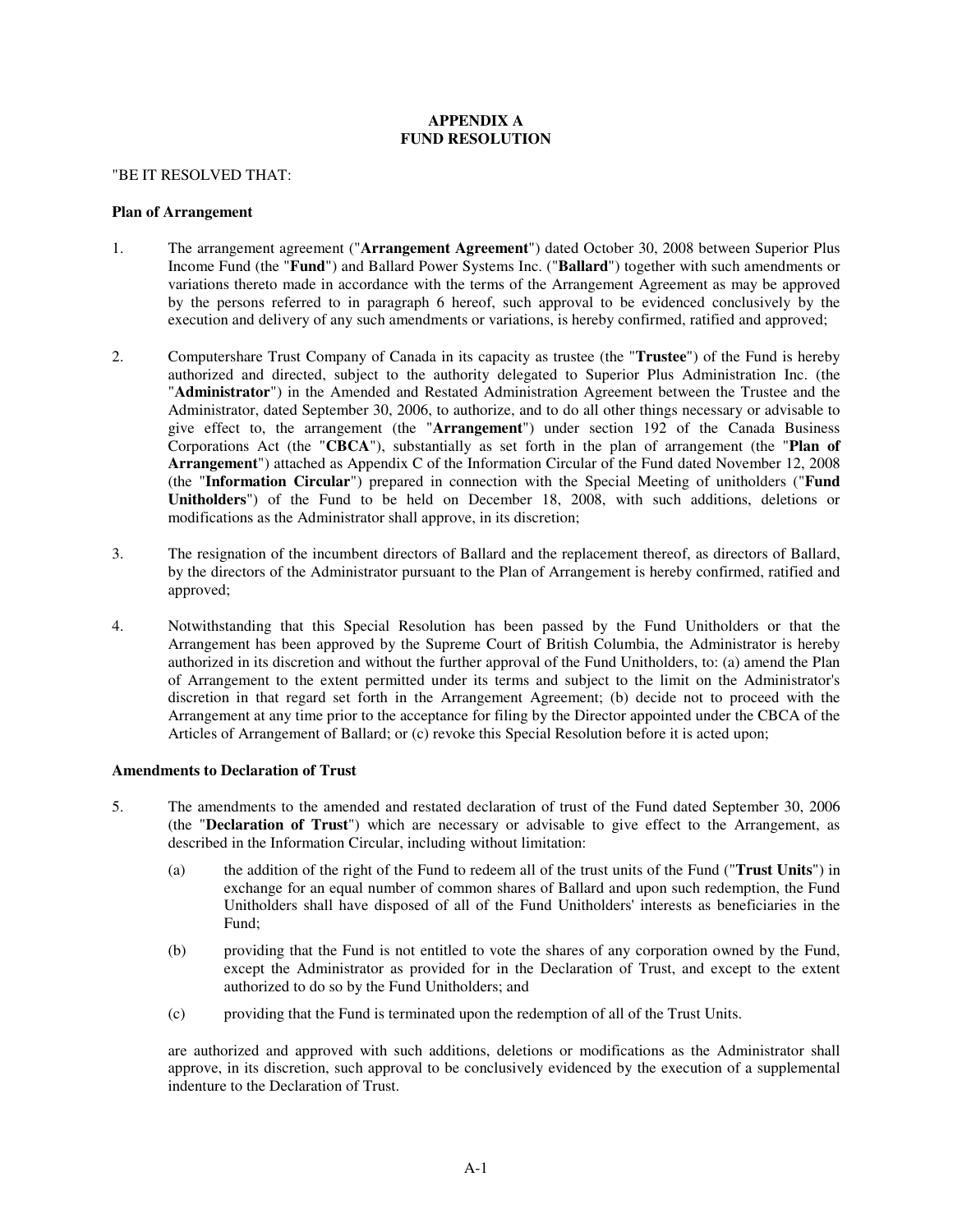# **General Authorization**

6. Any director or officer of the Fund or the Administrator, is authorized for and on behalf of Administrator and the Fund, to execute or cause to be executed and to deliver or cause to be delivered, all such documents, agreements and instruments (including, without limitation, the Plan of Arrangement, and the supplemental indenture), and to do or cause to be done all such other acts and things as such director or officer shall determine to be necessary or desirable in order to carry out the intent of the foregoing resolutions and the matters authorized thereby, such determination to be conclusively evidenced by the execution and delivery of any such document, agreement or instrument by such person or the doing of any such act or thing."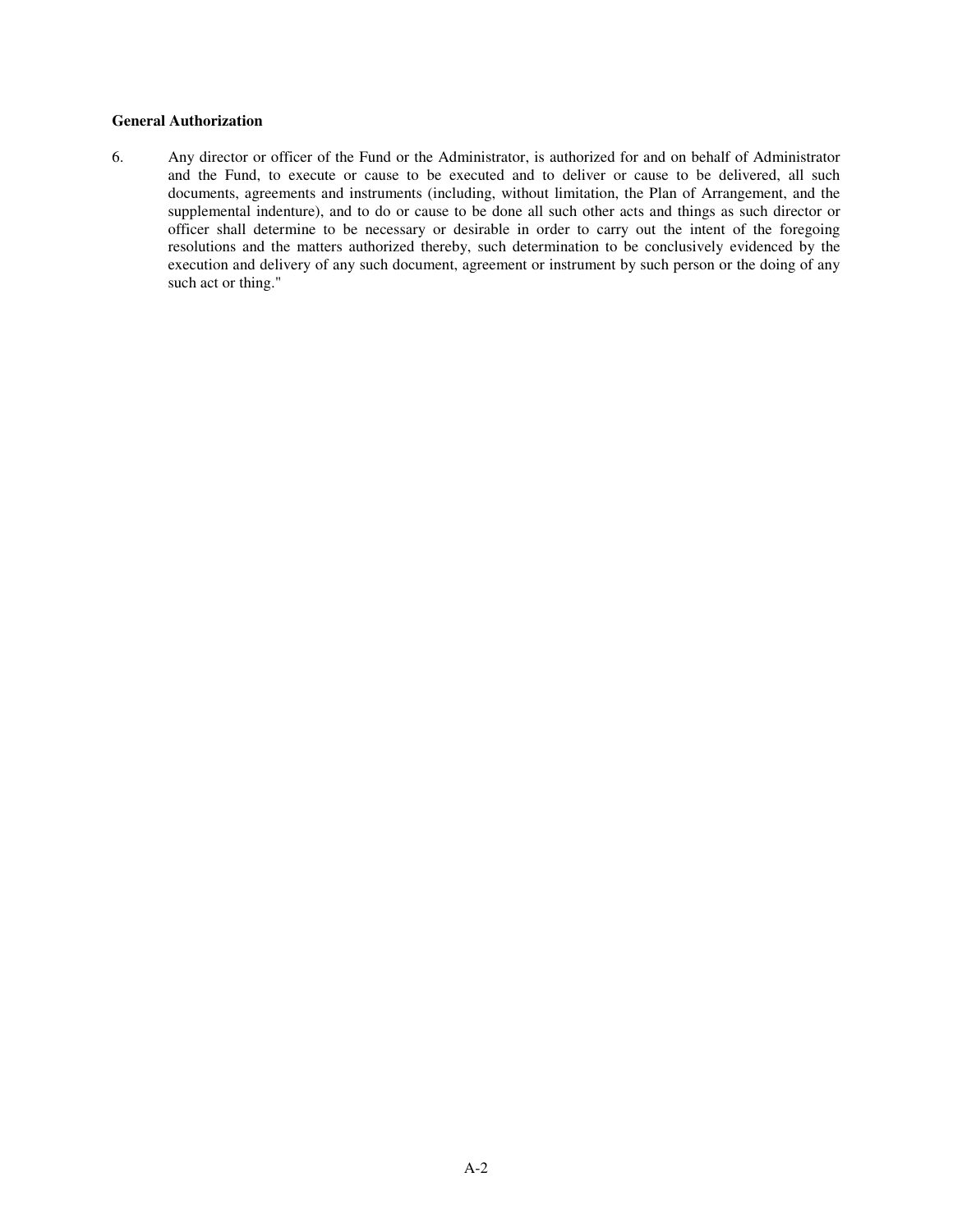# **APPENDIX B INTERIM ORDER**

No. S087848 VANCOUVER REGISTRY

### IN THE SUPREME COURT OF BRITISH COLUMBIA

#### IN THE MATTER OF SECTION 192 OF THE *CANADA BUSINESS CORPORATIONS ACT*, R.S.C. 1985, c. C-44, AS AMENDED

### AND IN THE MATTER OF A PROPOSED ARRANGEMENT INVOLVING BALLARD POWER SYSTEMS INC. and SUPERIOR PLUS INCOME FUND

#### **PETITIONERS**

#### **INTERIM ORDER**

| <b>BEFORE</b> | <b>MASTER</b>  | Monday, the      |
|---------------|----------------|------------------|
|               |                | $10^{th}$ day of |
|               | <b>TOKAREK</b> | November, 2008   |
|               |                |                  |

THE APPLICATION of the petitioners, Ballard Power Systems Inc. ("Ballard") and Superior Plus Income Fund (the "Fund"), for an Interim Order under section 192 of the Canada Business Corporations Act, R.S.C. 1985, c. C-44, as amended (the "CBCA") in connection with an arrangement under section 192 of the CBCA, coming on for hearing on the 10<sup>th</sup> day of November, 2008 at the Courthouse at 800 Smithe Street, Vancouver, British Columbia; and ON HEARING Paula J. Price, counsel for Ballard; and ON HEARING Steven H. Leitl and UPON READING the Joint Petition, the Notice of Motion, the Affidavit of Glenn Kumoi, sworn on November 9, 2008 (the "Kumoi Affidavit"), and the Affidavit of Wayne M. Bingham, sworn on November 7, 2008 (the "Bingham Affidavit"); and UPON BEING ADVISED that the staff of the Director appointed under the CBCA has determined that the Director does not need to appear or be heard on the Application;

### **THIS COURT ORDERS THAT**:

#### **DEFINITIONS**

1. As used in this Order, unless otherwise defined, terms beginning with capital letters shall have the respective meanings set out in the Arrangement Agreement, attached as Exhibit "B" to the Kumoi Affidavit.

#### **SPECIAL MEETING**

# Ballard Meeting

2. Pursuant to section 192 of the CBCA, Ballard is authorized and directed to call, hold and conduct a special meeting (the "Ballard Meeting") of the registered holders of Ballard common shares ("Ballard Shareholders"), the holders of options to acquire Ballard common shares (the "Ballard Optionholders"), the holders of Deferred Share Units (the "Ballard DSU holders") and the holders of Restricted Share Units (the "Ballard RSU holders"), all of whom are hereinafter collectively referred to as the "Ballard Securityholders", to be held on December 18, 2008 at the Hilton Vancouver Metrotown, 6083 McKay Avenue, Burnaby, British Columbia, V5H 2W7 at 1:00 p.m. (Vancouver Time) to consider and, if deemed advisable, to pass, with or without variation, a special resolution (the "Ballard Arrangement Resolution") approving in accordance with section 192 of the CBCA an arrangement substantially as contemplated in the Plan of Arrangement (the "Arrangement"), a draft of which special resolution is attached as Appendix "B" to the Ballard Circular.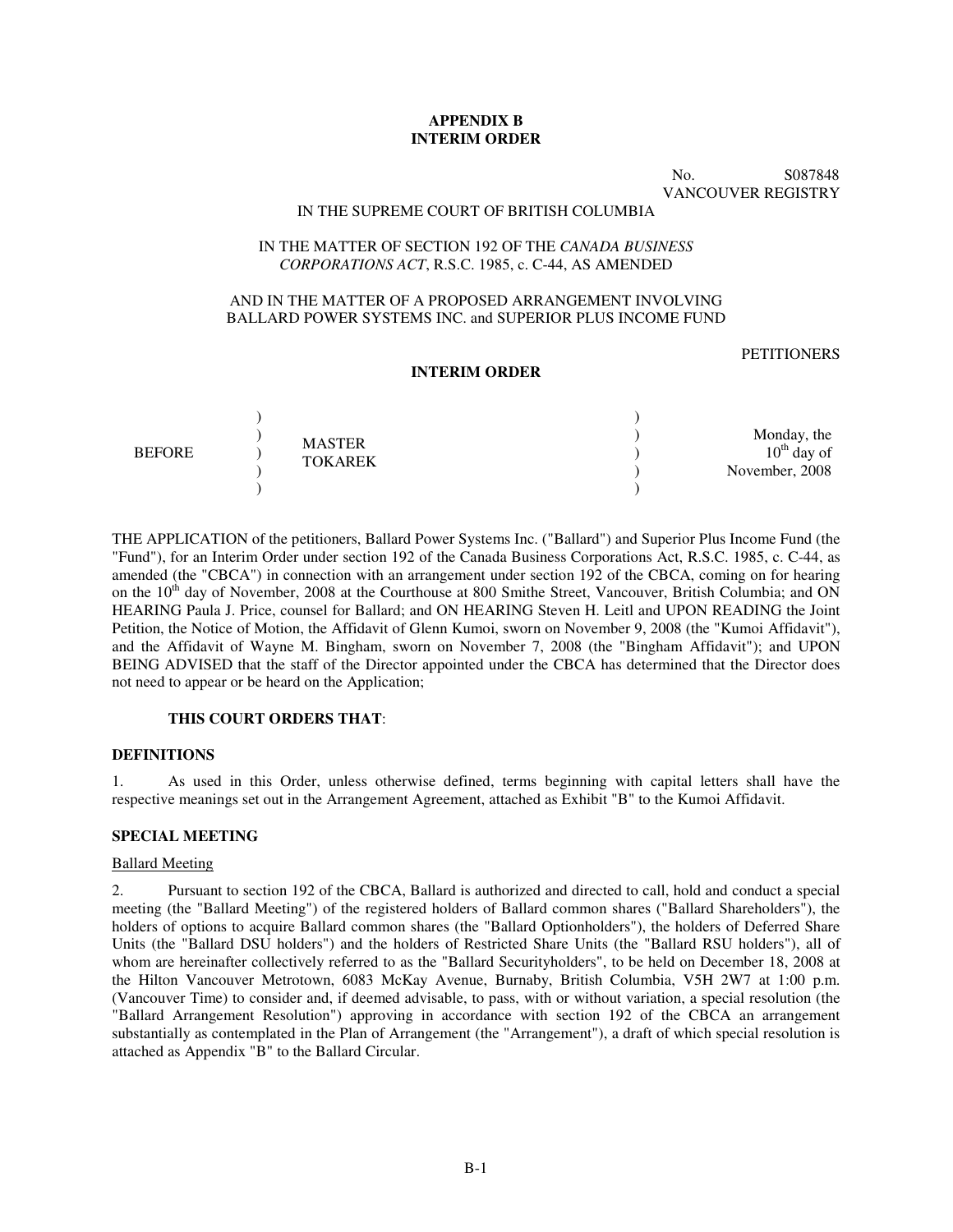3. Ballard is also authorized to transact such other business as may properly come before the Ballard Meeting or any adjournment thereof, including the consideration of an ordinary resolution adopting the New Ballard DSUP which is required to implement the Arrangement.

4. The Ballard Meeting shall be called, held and conducted in accordance with the CBCA, the Notice, the Information Circular, the articles of Ballard and applicable securities laws, subject to the terms of this Interim Order and any further Order of this Court, and the rulings and directions of the Chair of the Ballard Meeting, such rulings and directions not to be inconsistent with this Interim Order, and to the extent of any inconsistency this Interim Order shall govern or, if not specified in the Interim Order, the Information Circular shall govern.

# The Fund Meeting

5. Pursuant to section 192 of the CBCA, the Fund is authorized and directed to call, hold and conduct a special meeting (the "Fund Meeting") of the registered holders of issued and outstanding Fund Units (the "Fund Unitholders"), to be held at the Strand/Tivoli Room of the Metropolitan Centre, 333 – Fourth Avenue SW, Calgary, Alberta, Canada on Thursday, December 18, 2008 at 1:00 p.m. (Calgary Time) to consider and, if deemed advisable, to pass, with or without variation, a special resolution (the "Fund Arrangement Resolution") approving in accordance with section 192 of the CBCA an arrangement substantially as contemplated in the Plan of Arrangement (the "Arrangement"), a draft of which special resolution is attached as Appendix "A" to the Fund Circular.

6. The Fund is also authorized to transact such other business as may properly come before the Fund Meeting or any adjournment thereof.

7. The Fund Meeting shall be called, held and conducted in accordance with the CBCA, the Notice, the Information Circular, the Fund Trust Indenture and applicable securities laws, subject to the terms of this Interim Order and any further Order of this Court, and the rulings and directions of the Chair of the Fund Meeting, such rulings and directions not to be inconsistent with this Interim Order, and to the extent of any inconsistency this Interim Order shall govern or, if not specified in the Interim Order, the Information Circular shall govern.

## **AMENDMENTS**

8. Ballard and the Fund are authorized to make, in the manner contemplated by and subject to the Arrangement Agreement, such amendments, modifications or supplements to the Arrangement as they may determine without any additional notice to or authorization of the Ballard Securityholders or Fund Unitholders. The Arrangement, as so amended, modified or supplemented, shall be the Arrangement to be submitted at the Ballard Meeting and the Fund Meeting, respectively, and the subject of the Arrangement Resolution.

# **ADJOURNMENTS AND POSTPONEMENTS**

9. Notwithstanding the provisions of the CBCA, the articles of Ballard and the Fund Trust Indenture, the Ballard Board of Directors by resolution and the Fund Board of Directors by resolution shall be entitled to adjourn or postpone the Ballard Meeting or Fund Meeting, respectively, on one or more occasions without the necessity of first convening the Ballard Meeting or Fund Meeting or first obtaining any vote of the Ballard Securityholders or the Fund Unitholders respecting the adjournment or postponement. Notice of any such adjournment or postponement shall be given by press release, newspaper advertisement or notice sent to the Ballard Securityholders or Fund Unitholders by one of the methods specified in paragraphs 12 and 14 of this Interim Order, as determined to be the most appropriate method of communication by the Ballard Board of Directors or Fund Board of Directors.

# **RECORD DATE**

## Ballard

10. The record date for determining Ballard Securityholders entitled to receive the Notice, the Information Circular and the forms of proxy for use by the Ballard Securityholders (collectively, the "Ballard Meeting Materials") shall be the close of business on November 12, 2008 (the "Ballard Record Date"), as previously approved by the Board of Directors of Ballard and published by Ballard. The Record Date shall not change in respect of adjournments or postponements of the Meeting.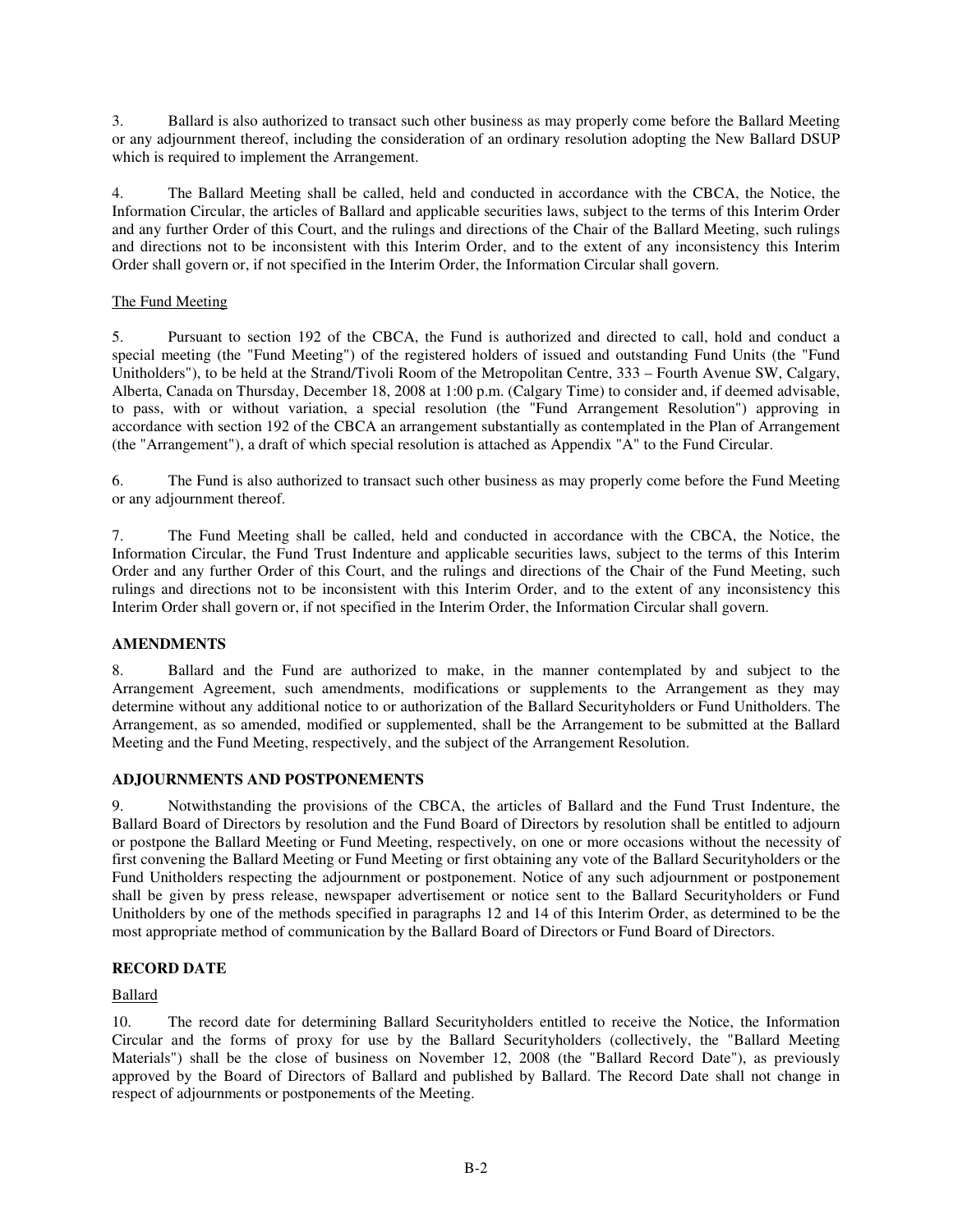### The Fund

11. The record date for determining Fund Unitholders entitled to receive the Notice, the Information Circular and the form of proxy for use by the Fund Unitholders (collectively, the "Fund Meeting Materials") shall be the close of business on November 12, 2008 (the "Fund Record Date"), as previously approved by the Fund Board of Directors and published by the Fund. The Record Date shall not change in respect of adjournments or postponements of the Meeting.

# **NOTICE OF SPECIAL MEETING**

#### Notice of Ballard Meeting

12. The Ballard Meeting Materials, with such amendments or additional documents as counsel for Ballard may advise are necessary or desirable, and as are not inconsistent with the terms of this Interim Order, shall be sent:

- (a) to registered Ballard Shareholders determined as at the Ballard Record Date, at least twenty-one (21) days prior to the date of the Meeting, excluding the date of mailing or delivery and the date of the Meeting, by first class prepaid mail or by delivery in person or by recognized courier service, addressed to the registered Ballard Shareholder at its address as it appears in the central securities register of Ballard as at the Record Date; or
- (b) to beneficial Ballard Shareholders as at the Ballard Record Date (those whose names do not appear in the central securities register of Ballard), by providing, at least three business days before the twenty-first day prior to the Meeting, the requisite number of copies of the Meeting Materials to intermediaries and registered nominees to facilitate the distribution of the Meeting Materials to beneficial Ballard Shareholders, in compliance with its obligations under National Instrument No. 54-101 of the Canadian Securities Administrators; provided that if a beneficial Ballard Shareholder has elected with an intermediary to receive electronic communications only, he or she will receive the elected form of electronic information, consisting of an email providing a link to the Ballard Information Circular and a link to enable the beneficial Ballard Shareholder to vote on-line;
- (c) to Ballard Optionholders determined as at the Ballard Record Date, at least twenty-one (21) days prior to the date of the Meeting, excluding the date of mailing or delivery and the date of the Meeting, by first class prepaid mail or by delivery in person or by recognized courier service, addressed to the registered Ballard Optionholder at its address as it appears in the records of Ballard as at the Ballard Record Date;
- (d) to Ballard DSU holders determined as at the Ballard Record Date, at least twenty-one (21) days prior to the date of the Meeting, excluding the date of mailing or delivery and the date of the Meeting, by first class prepaid mail or by delivery in person or by recognized courier service, addressed to the registered Ballard DSU holder at its address as it appears in the records of Ballard as at the Ballard Record Date;
- (e) to Ballard RSU holders determined as at the Ballard Record Date, at least twenty-one (21) days prior to the date of the Meeting, excluding the date of mailing or delivery and the date of the Meeting, by first class prepaid mail or by delivery in person or by recognized courier service, addressed to the registered Ballard RSU holder at its address as it appears in the records of Ballard as at the Ballard Record Date;
- (f) at any time by email or facsimile transmission to any Ballard Securityholder who identifies himself to the satisfaction of Ballard (acting through its representatives), who requests such email or facsimile transmission and, if required by Ballard, agrees to pay the charges related to such transmission; and
- (g) to the directors and auditors of Ballard and to the Director appointed under the CBCA by first class prepaid mail or by delivery in person or by recognized courier service or by email or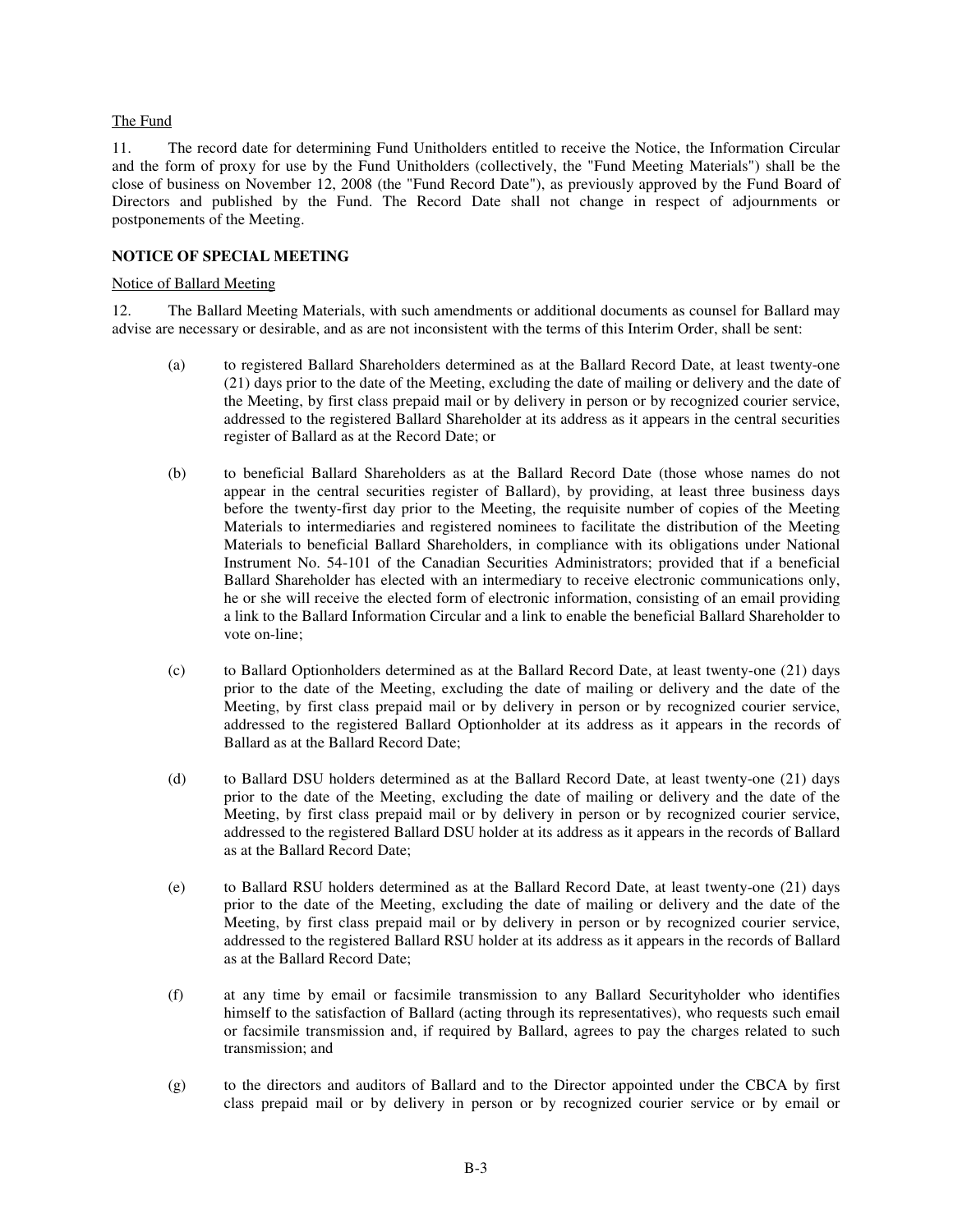facsimile transmission at least twenty-one (21) days prior to the date of the Meeting, excluding the date of mailing, delivery or transmission and the date of the Meeting;

and substantial compliance with this paragraph shall constitute good and sufficient notice of the Ballard Meeting.

13. The Ballard Meeting Materials shall not be sent to registered Ballard Shareholders where mail previously sent to such holders by Ballard or its registrar and transfer agent has been returned to Ballard or its registrar and transfer agent on at least two previous consecutive occasions.

#### Notice of Fund Meeting

14. The Fund Meeting Materials, with such amendments or additional documents as counsel for the Fund may advise are necessary or desirable, and as are not inconsistent with the terms of this Interim Order, shall be sent:

- (h) to registered Fund Unitholders determined as at the Fund Record Date at least twenty-one (21) days prior to the date of the Superior Meeting, excluding the date of mailing or delivery and the date of the Fund Meeting, by first class prepaid mail or by delivery in person or by recognized courier service, addressed to the registered Fund Unitholders at its address as it appears in the unitholders' register of the Fund as at the Record Date; or
- (i) to beneficial Fund Unitholders as at the Fund Record Date (those whose names do not appear in the unitholders' register of the Fund), by providing, at least three business days before the twentyfirst day prior to the Fund Meeting, the requisite number of copies of the Fund Meeting Materials to intermediaries and registered nominees to facilitate the distribution of the Fund Meeting Materials to beneficial Fund Unitholders, in compliance with its obligations under National Instrument No. 54-101 of the Canadian Securities Administrators;
- (j) at any time by email or facsimile transmission to any Fund Unitholder who identifies himself to the satisfaction of the Fund (acting through its representatives), who requests such email or facsimile transmission and, if required by the Fund, agrees to pay the charges related to such transmission; and
- (k) to the directors and auditors of the Fund and to the Director appointed under the CBCA by first class prepaid mail or by delivery in person or by recognized courier service or by email or facsimile transmission at least twenty-one (21) days prior to the date of the Fund Meeting, excluding the date of mailing, delivery or transmission and the date of the Fund Meeting;

and substantial compliance with this paragraph shall constitute good and sufficient notice of the Fund Meeting.

15. The Fund Meeting Materials shall not be sent to registered Fund Unitholders where mail previously sent to such holders by Ballard or its registrar and transfer agent has been returned to Ballard or its registrar and transfer agent on at least two previous consecutive occasions.

16. Accidental failure of or omission by Ballard or the Fund to give notice to any one or more Ballard Securityholders or Fund Unitholders, respectively, or the non-receipt of such notice, or any failure or omission to give such notice as a result of events beyond the reasonable control of Ballard or the Fund (including, without limitation, any inability to use postal services) shall not constitute a breach of this Interim Order or, in relation to notice to Ballard Securityholders or Fund Unitholders, a defect in the calling of the Meeting and shall not invalidate any resolution passed or proceeding taken at the Meeting, but if any such failure or omission is brought to the attention of Ballard or the Fund, then they shall use reasonable best efforts to rectify it by the method and in the time most reasonably practicable in the circumstances.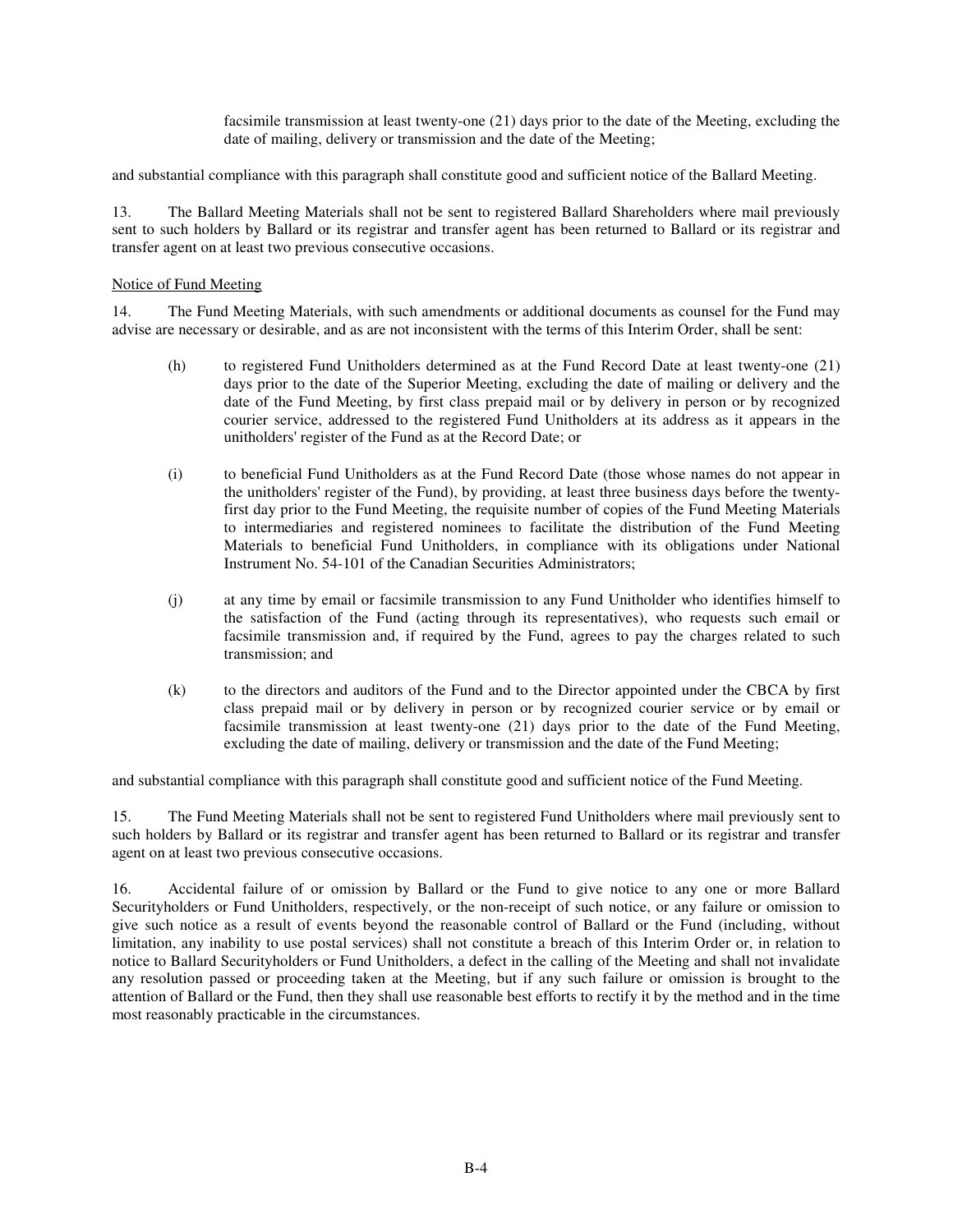#### **DEEMED RECEIPT OF NOTICE**

17. The Ballard Meeting Materials and the Fund Meeting Materials and any amendments, modifications, updates or supplements thereto, and any notice of adjournment or postponement of either the Ballard Meeting or the Fund Meeting, shall be deemed to have been received,

- (a) in the case of mailing, at the time specified at section  $253(3)$  of the CBCA;
- (b) in the case of delivery in person, upon receipt thereof at the intended recipient's address or, in the case of delivery by courier, one (1) business day after receipt by the courier;
- (c) in the case of transmission by email or facsimile, upon the transmission thereof;
- (d) in the case of advertisement, at the time of publication of the advertisement;
- (e) in the case of electronic filing on SEDAR, upon the transmission thereof; and
- (f) in the case of beneficial Ballard Shareholders, three (3) days after delivery thereof to intermediaries and registered nominees.

#### **UPDATING MEETING MATERIALS**

18. Notice of any amendments, modifications, updates or supplements to any of the information provided in the Ballard Meeting Materials or the Fund Meeting Materials may be communicated, at any time prior to the Ballard Meeting and the Fund Meeting, respectively, to the Ballard Securityholders or Fund Unitholders by press release, news release, newspaper advertisement or by notice sent to the Ballard Securityholders or Fund Unitholders by any of the means set forth in paragraphs 12 and 14, as determined to be the most appropriate method of communication by the Board of Directors of Ballard.

# **PERMITTED ATTENDEES**

#### Ballard Meeting

- 19. The only persons entitled to attend the Ballard Meeting shall be:
	- (a) Registered Ballard Shareholders, Ballard Optionholders, Ballard DSU holders, and Ballard RSU holders or their respective proxyholders as at the close of business on the Record Date;
	- (b) Ballard directors, officers, auditors and advisors;
	- (c) the CBCA Director or a representative of the CBCA Director;
	- (d) the directors, officers and advisors of the Fund; and
	- (e) other persons with the prior permission of the Chair of the Meeting;

and the only persons entitled to vote at the Meeting shall be the Registered Ballard Shareholders, Ballard Optionholders, Ballard DSU holders, and Ballard RSU holders as at the close of business on the Record Date or their respective proxyholders.

#### Fund Meeting

- 20. The only persons entitled to attend the Fund Meeting shall be:
	- (a) Registered Fund Unitholders or their respective proxyholders as at the close of business on the Record Date;
	- (b) the directors, officers, auditors and advisors of the Fund and the Administrator;
	- (c) the CBCA Director or a representative of the CBCA Director;
	- (d) Ballard directors, officers and advisors; and
	- (e) other persons with the prior permission of the Chair of the Meeting;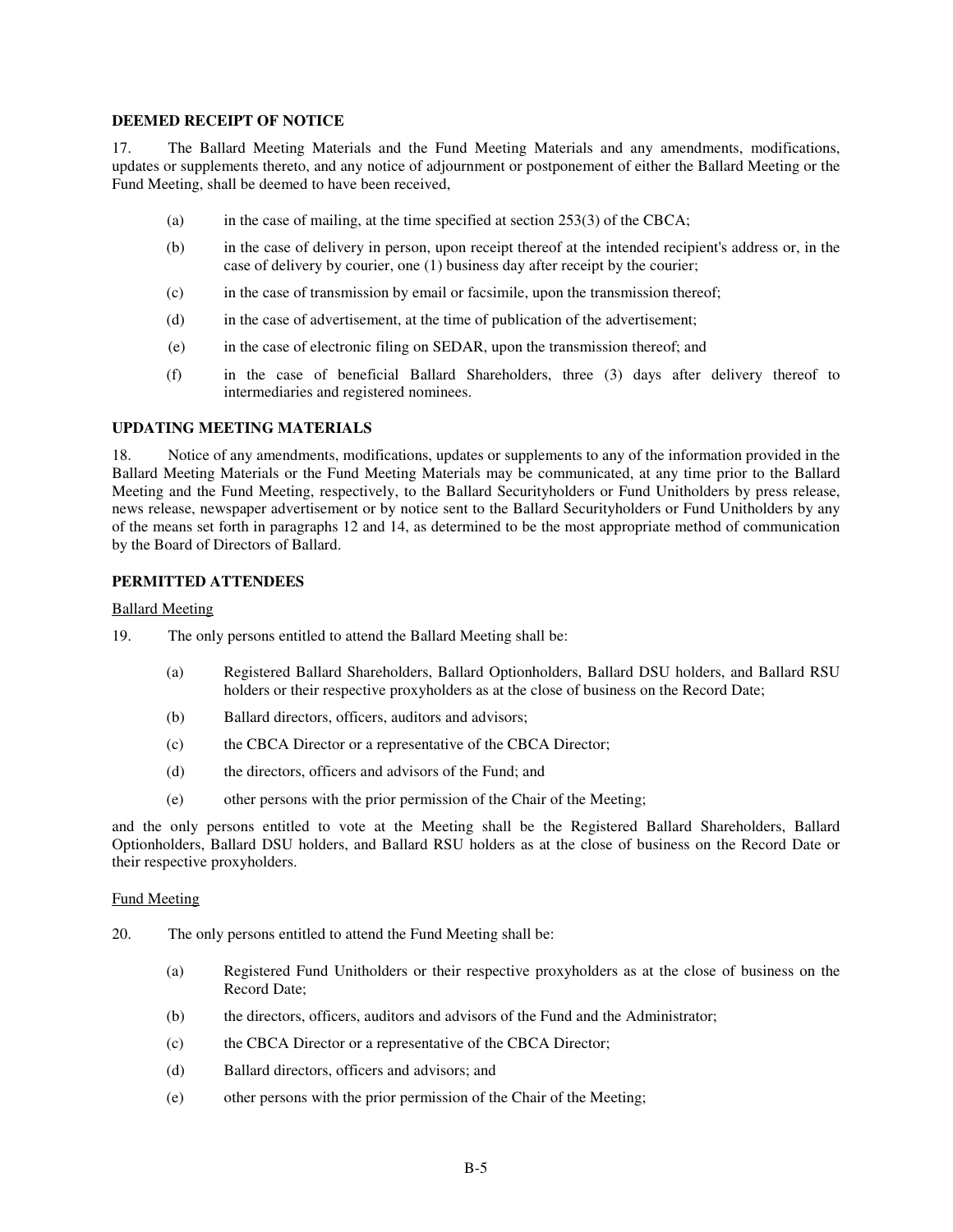and the only persons entitled to vote at the Meeting shall be the Fund Unitholders as at the close of business on the Record Date, or their respective proxyholders.

# **SOLICITATION OF PROXIES**

21. Ballard is authorized to use the forms of proxy for registered Ballard Shareholders, Ballard Optionholders, Ballard DSU holders, and Ballard RSU holders in substantially the same forms as are attached as Exhibits "C" and "D" to the Kumoi Affidavit, subject to Ballard's ability to insert dates and other relevant information in the final form of proxy and to make other non-substantive changes and changes legal counsel advise are necessary or appropriate. The Fund is authorized to use the form of proxy for registered Fund Unitholders in substantially the same form as is attached as Exhibit "C" to the Bingham Affidavit. Ballard and the Fund are authorized, at their expense, to solicit proxies directly and through their officers, directors and employees, and through such agents or representatives as they may retain for that purpose and by mail, telephone or such other form of personal or electronic communication as it may determine.

22. The procedures for the use of proxies at the Ballard Meeting and the Fund Meeting and revocation of proxies shall be as set out in the respective notice and information circular of each of Ballard and the Fund.

23. Ballard and the Fund may in their discretion generally waive the time limits for the deposit of proxies by Ballard Securityholders and Fund Unitholders if Ballard or the Fund deems it advisable to do so, such waiver to be endorsed on the proxy by the initials of the Chair.

## **QUORUM AND VOTING**

Ballard Meeting

- 24. At the Ballard Meeting, the votes shall be taken on the following bases:
	- (l) each Ballard Shareholder whose name is entered on the register of Shareholders of Ballard at the close of business on the Record Date is entitled to one (1) vote for each Ballard Share registered in his/her/its name;
	- (m) each Ballard Optionholder whose name is entered on the register of Optionholders of Ballard at the close of business on the Record Date is entitled to one (1) vote for each Ballard Share to which such Ballard Optionholder is entitled;
	- (n) each Ballard DSU holder whose name is entered on the register of DSU holders of Ballard at the close of business on the Record Date is entitled to one (1) vote for each Ballard Share to which such Ballard DSU holder is entitled;
	- (o) each Ballard RSU holder whose name is entered on the register of RSU holders of Ballard at the close of business on the Record Date is entitled to one (1) vote for each Ballard Share to which such Ballard RSU holder is entitled;
	- (p) the vote required to pass the Arrangement Resolution shall be the affirmative vote of at least twothirds of the total votes cast by the Ballard Securityholders, voting as a single class, present in person or by proxy and entitled to vote at the Ballard Meeting (excluding from the count of total votes cast any spoiled, illegible and/or defective ballots and abstentions); and
	- (q) a quorum at the Ballard Meeting is present is the holder or holders of not less than five percent (5%) of the Ballard Shares entitled to vote at the Meeting is or are present in person or represented by proxy, and at least one person entitled to voted at the Ballard Meeting is actually present at the Ballard Meeting; provided that, if a quorum is not reached at the opening of the Ballard Meeting, the Ballard Meeting shall stand adjourned to be reconvened without further notice on a day which is not more than thirty (30) days later, as determined by the Ballard Shareholders present at the Ballard Meeting and, if at the adjourned Ballard Meeting a quorum is not present within half an hour from the time appointed for the Ballard Meeting, the person or persons present and being, or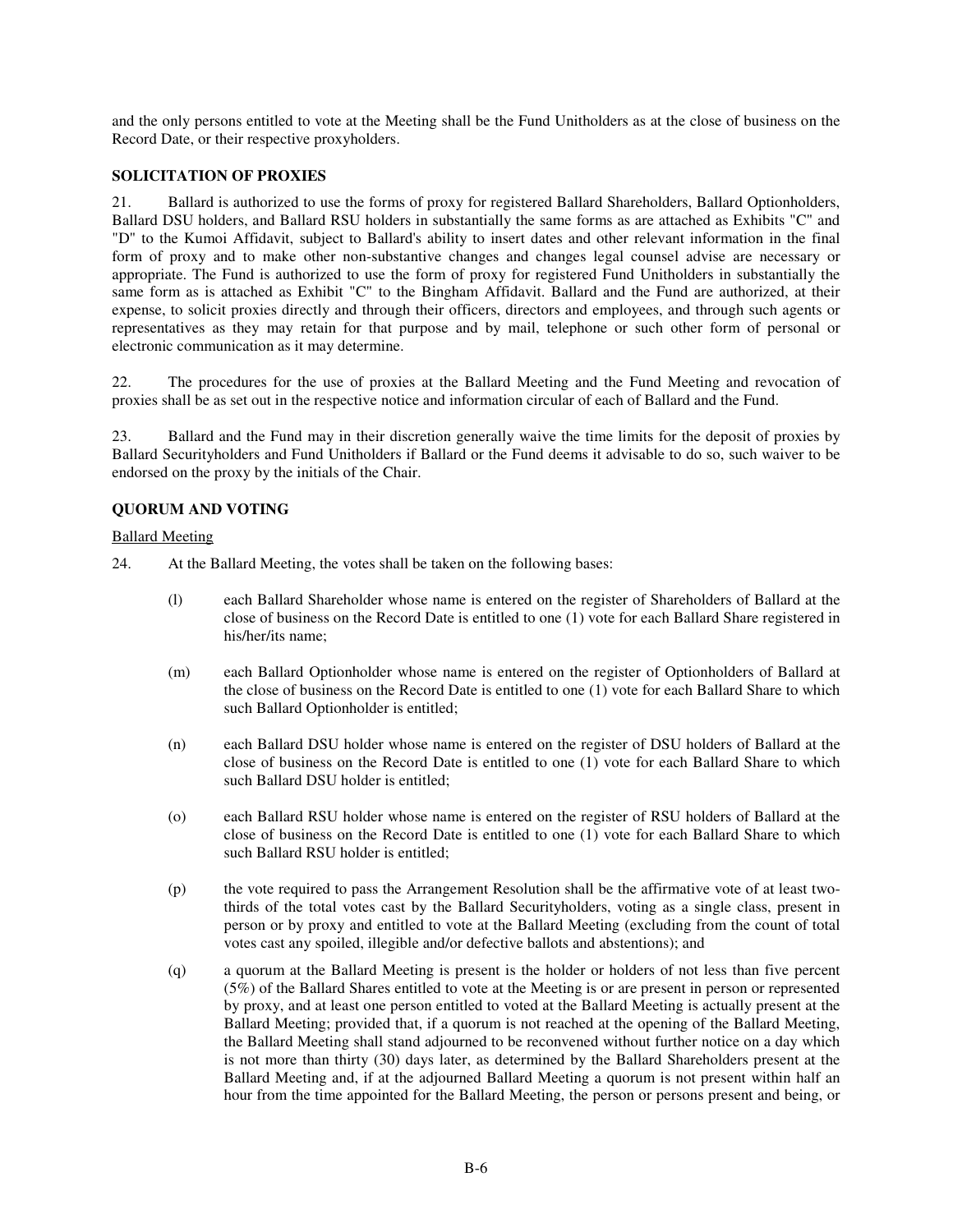representing by proxy, a member or members entitled to attend and vote at the Ballard Meeting shall be a quorum.

#### Fund Meeting

- 25. At the Fund Meeting, the votes shall be taken on the following bases:
	- (r) each Fund Unitholder whose name is entered on the register of Unitholders of the Fund at the close of business on the Record Date is entitled to one (1) vote for each unit registered in his/her/its name;
	- (s) the vote required to pass the Arrangement Resolution shall be the affirmative vote of at least twothirds of the total votes cast by the Fund Unitholders, voting as a single class, present in person or by proxy and entitled to vote at the Fund Meeting (excluding from the count of total votes cast any spoiled, illegible and/or defective ballots and abstentions); and
	- (t) a quorum at the Fund Meeting is present is the holder or holders of not less than ten percent  $(10\%)$ of the Fund Units entitled to vote at the Fund Meeting is or are present in person or represented by proxy, and at least two or more person entitled to voted at the Fund Meeting is actually present at the Fund Meeting; provided that, if a quorum is not reached at the opening of the Fund Meeting, the Fund Meeting shall stand adjourned to be reconvened without further notice on a day which is not more than thirty (30) days later, as determined by the Fund Unitholders present at the Fund Meeting and, if at the adjourned Fund Meeting a quorum is not present within half an hour from the time appointed for the Fund Meeting, the person or persons present and being, or representing by proxy, a member or members entitled to attend and vote at the Fund Meeting shall be a quorum.

# **SCRUTINEER**

#### Ballard Meeting

26. The scrutineer for the Ballard Meeting shall be Computershare (acting through its representatives for that purpose). The duties of the scrutineer shall include:

- (a) invigilating and reporting to the Chair on the deposit and validity of proxies;
- (b) reporting to the Chair on the quorum of the Ballard Meeting;
- (c) reporting to the Chair on the polls taken or ballots cast, if any, at the Ballard Meeting; and
- (d) providing to Ballard and to the Chair written reports on matters related to their duties.

#### Fund Unitholders

27. The scrutineer for the Fund Meeting shall be Computershare (acting through its representatives for that purpose). The duties of the scrutineer shall include:

- (a) invigilating and reporting to the Chair on the deposit and validity of proxies;
- (b) reporting to the Chair on the quorum of the Fund Meeting;
- (c) reporting to the Chair on the polls taken or ballots cast, if any, at the Fund Meeting; and
- (d) providing to Fund and to the Chair written reports on matters related to their duties.

#### **DISSENT RIGHTS**

#### Ballard

28. Each Registered Ballard Shareholder shall be entitled to exercise rights of dissent with respect to the Special Resolution (the "Dissent Rights"), in accordance with and in compliance with section 190 of the CBCA, as varied by the Plan of Arrangement, provided that, notwithstanding subsection 190(5) of the CBCA, the written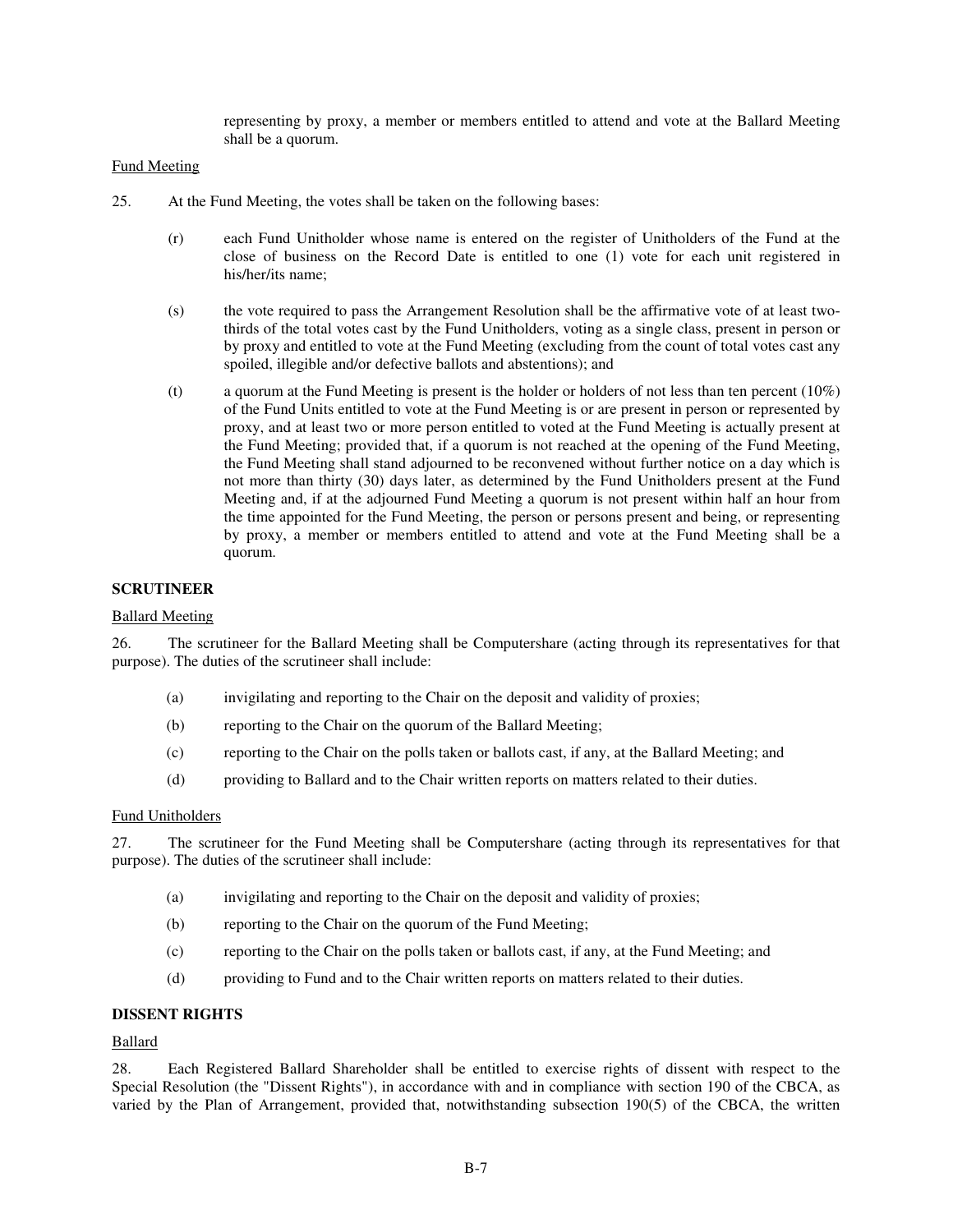objection to the Special Resolution referred to in subsection 190(5) of the CBCA must be received by Ballard not later than 4:00 p.m. (Vancouver time) on December 16, 2008. For the purposes of these proceedings, the "Court" referred to in section 190 of the CBCA means this Honourable Court.

29. From and after the Effective Time the names of the Dissenting Shareholders shall be deleted from the register of holders of Ballard Shares and in no case shall any person be required to recognize a Dissenting Shareholder (whether or not ultimately entitled or not, to be paid fair value for their Ballard Shares) as a holder of Ballard Shares or as a holder of any securities of Ballard or any of its respective subsidiaries.

# The Fund

30. Each Registered Fund Unitholder shall be entitled to exercise rights of dissent with respect to the Special Resolution (the "Dissent Rights"), in accordance with and in compliance with section 190 of the CBCA, as varied by the Plan of Arrangement, provided that, notwithstanding subsection 190(5) of the CBCA, the written objection to the Special Resolution referred to in subsection 190(5) of the CBCA must be received by the Fund not later than 5:00 p.m. (Vancouver time) on December 16, 2008. For the purposes of these proceedings, the "Court" referred to in section 190 of the CBCA means this Honourable Court.

31. From and after the Effective Time the names of the Dissenting Shareholders shall be deleted from the register of Fund Unitholders and in no case shall any person be required to recognize a Dissenting Shareholder (whether or not ultimately entitled or not, to be paid fair value for their Fund Units) as a holder of Fund Units or as a holder of any securities of the Fund or any of its respective subsidiaries.

# **APPLICATION FOR FINAL ORDER**

32. Ballard and the Fund shall include in the Ballard Meeting Materials and Fund Meeting Materials, respectively, when sent in accordance with paragraphs 12 and 14 of this Interim Order, a copy of the Notice of Petition herein, in substantially the form attached as Exhibit "B" to the Kumoi Affidavit and Exhibit "C" to the Bingham Affidavit, and this Interim Order (collectively, the "Court Materials"), and such Court Materials shall be deemed to have been served at the times specified in accordance with paragraphs 12, 14 and/or 17 of this Interim Order, whether such persons reside within British Columbia or within another jurisdiction.

33. The persons entitled to appear and be heard at any hearing to sanction and approve the Arrangement, shall be only:

- (a) Ballard;
- (b) the Fund; and
- (c) persons who have served and filed an Appearance and have otherwise complied with the Rules of Court and paragraph 34 of this Interim Order.

34. The sending of the Meeting Materials in the manner contemplated by paragraphs 12 and 14 shall constitute good and sufficient service and no other form of service need be effected and no other material need be served on such persons in respect of these proceedings, except with respect to any person who shall:

- (a) file an Appearance, in the form prescribed by the Rules of Court, together with any evidence or material which is to be presented to the Court at the hearing of the Application; and
- (b) deliver the filed Appearance together with a copy of any evidence or material which is to be presented to the Court at the hearing of the Application:
	- (i) to Ballard's counsel at:

Stikeman Elliott LLP Barristers and Solicitors 1700 – 666 Burrard Street Vancouver, BC V6C 2X8 Attention: Paula J. Price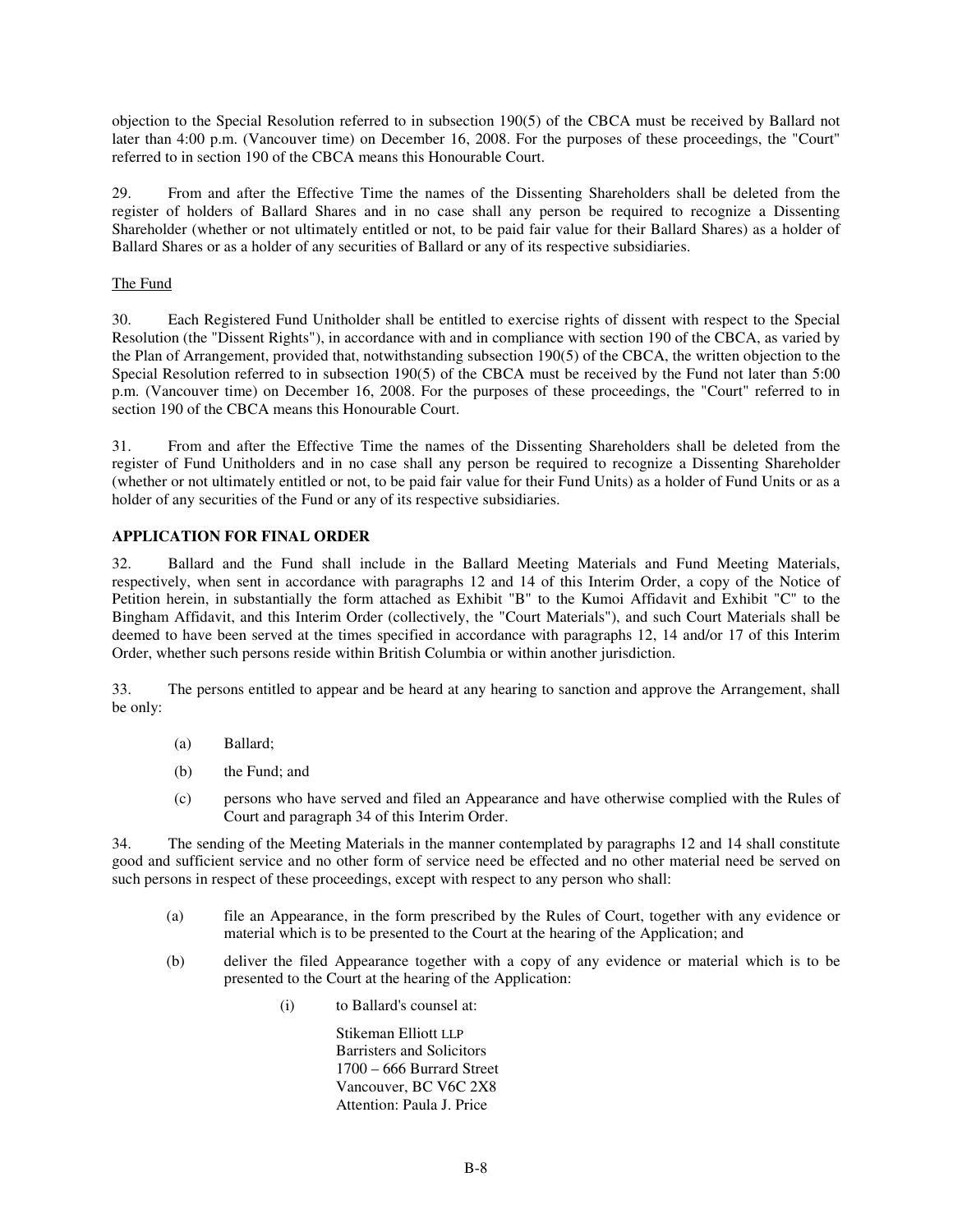by or before 4:00 p.m. (Vancouver time) on December 18, 2008; or

(ii) to the Fund's counsel at:

Macleod Dixon LLP 3700 Canterra Tower 400 Third Avenue SW Calgary, AB T2P 4H2 Attention: Steven H. Leitl

by or before 4:00 p.m. (Calgary time) on December 18, 2008.

35. Upon the approval by the Ballard Securityholders and Trust Unitholders of the Arrangement, in the manner set forth in this Interim Order, Ballard and the Fund may apply to this Court (the "Application") for an Order:

- (a) pursuant to section 192 of the CBCA approving the Arrangement; and
- (b) declaring that the Arrangement is fair and reasonable to the Ballard Securityholders and Fund Unitholders:

(collectively the "Final Order")

and that the hearing of the Application will be held on December 22, 2008 at 9:45 a.m. (Vancouver Time) at the Courthouse at 800 Smithe Street, Vancouver, British Columbia or as soon thereafter as the Application can be heard or at such other date and time as this Court may direct.

36. In the event that the hearing of the Application is adjourned, then only those persons who filed and delivered an Appearance in accordance with paragraph 34, need be served and provided with notice of the adjourned hearing date.

## **VARIANCE**

37. Ballard or the Fund shall be entitled, at any time, to apply to vary this Interim Order.

38. Rules 44 and 51A will not apply to any further applications in respect of this proceeding, including the application for the Final Order and any application to vary this Interim Order.

# BY THE COURT

(Signed) Deputy District Registrar

APPROVED AS TO FORM:

"*Paula J. Price*" (Signed) Counsel for Ballard Power Systems Inc.

"*Steven H. Leitl*" (Signed) Counsel for Superior Plus Income Fund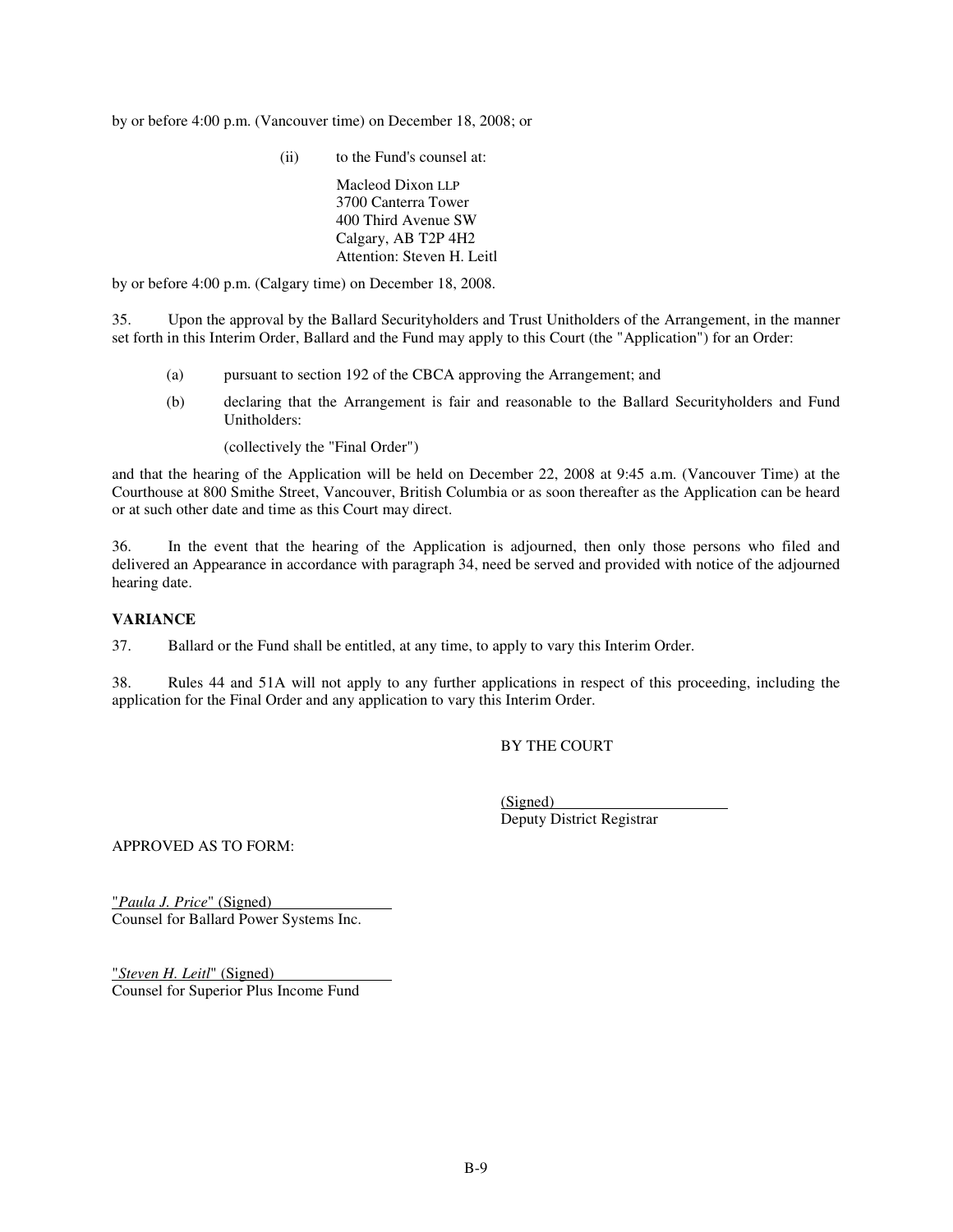## **APPENDIX C PLAN OF ARRANGEMENT**

# **PLAN OF ARRANGEMENT UNDER SECTION 192 OF THE CANADA BUSINESS CORPORATIONS ACT**

#### **ARTICLE 1 INTERPRETATION**

#### **1.1 Definitions**

In this Plan of Arrangement unless there is something in the subject matter or context inconsistent therewith, the following terms shall have the respective meanings set out below and grammatical variations of such terms shall have corresponding meanings:

"**Administrator**" means Superior Plus Administration Inc., a corporation subsisting under the laws of Canada which acts as administrator of the Fund pursuant to an amended and restated administration agreement dated September 30, 2006;

"**Arrangement**" means the arrangement involving the Fund, the Fund Unitholders, Ballard, the Ballard Securityholders, Subco and Newco under the provisions of section 192 of the CBCA, on the terms and conditions set forth in this Plan of Arrangement;

"**Arrangement Agreement**" means the arrangement agreement dated as of October 30, 2008 between the Fund and Ballard with respect to this Plan of Arrangement, and all amendments thereto;

"**Articles of Arrangement**" means one or more articles of arrangement in respect of the Arrangement required under subsection 192(6) of the CBCA to be filed with the Director after the Final Order has been made;

"**Assumed Obligations**" means all of the debts, liabilities, commitments and obligations of any nature or kind whatsoever (whether matured or unmatured, known or unknown, accrued, fixed, contingent or otherwise) of Ballard immediately prior to the Effective Time, including any and all such debts, liabilities, commitments and obligations in connection with the Unassigned Contracts (as such term is defined in the Divestiture Agreement), but excluding the debts, liabilities, commitments and obligations evidenced by the Fund Loan Promissory Note;

"**Ballard**" means Ballard Power Systems Inc., a corporation subsisting under the laws of Canada under corporation number 248019-1;

"**Ballard DSU Holders**" means the holders of Ballard DSUs;

"**Ballard DSUP**" means the deferred share unit plans of Ballard;

"**Ballard DSUs**" means the deferred share units, whether or not vested, issued pursuant to the Ballard DSUP that are outstanding immediately prior to the Effective Time;

"**Ballard Option Plan**" means the stock option plans of Ballard;

"**Ballard Optionholders**" means the holders of Ballard Options;

"**Ballard Options**" means the stock options, whether or not vested, to acquire Common Shares that were issued pursuant to the Ballard Option Plan that are outstanding immediately prior to the Effective Time;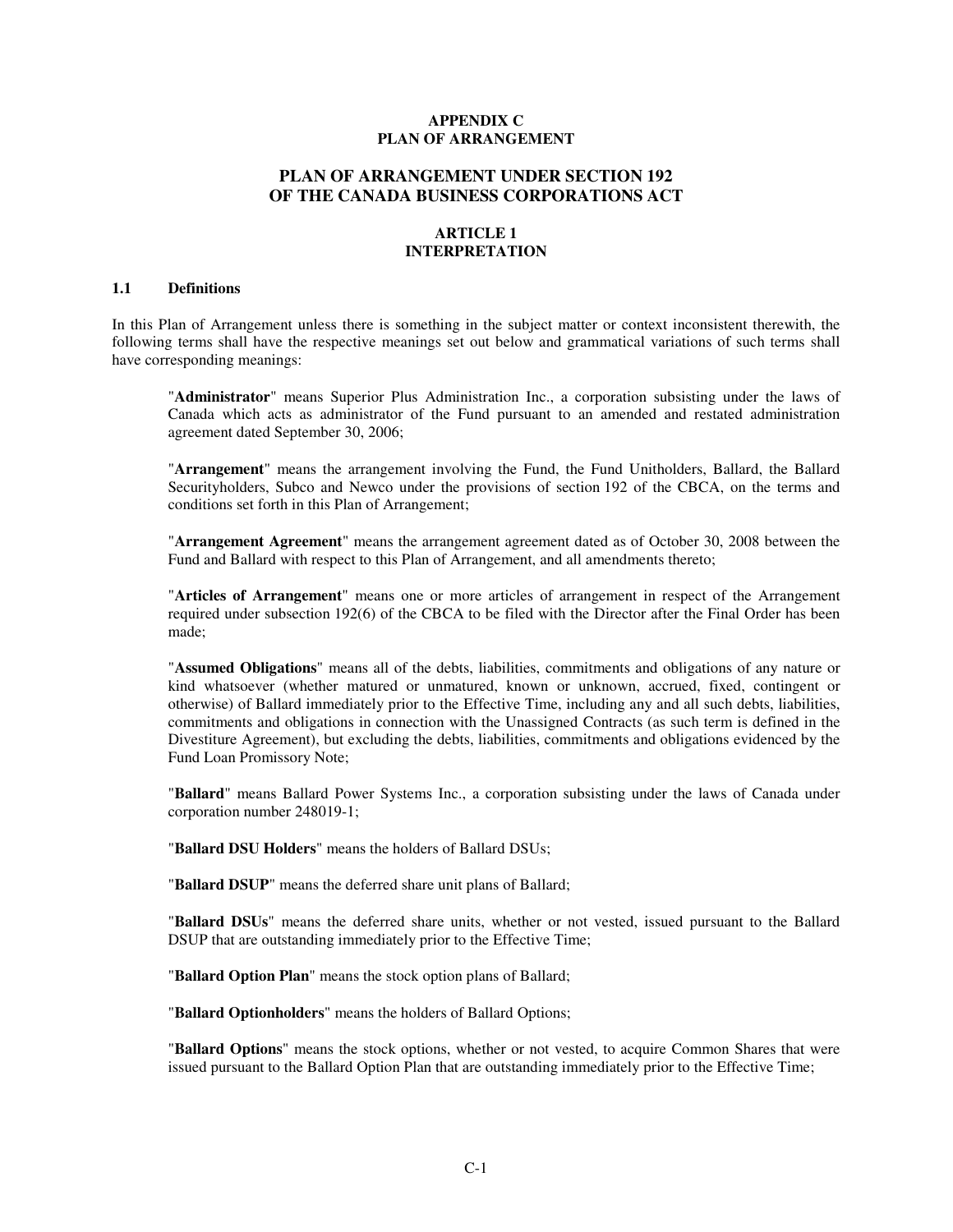"**Ballard Redeemable Shares**" means the Ballard Shares once redesignated as "Redeemable Common Shares" pursuant to subparagraph  $3.1(n)(i)$  of this Plan of Arrangement;

"**Ballard RSU Holders**" means the holders of Ballard RSUs;

"**Ballard RSUP**" means the restricted share unit plan of Ballard;

"**Ballard RSUs**" means the restricted share units, whether or not vested, issued pursuant to the Ballard RSUP that are outstanding immediately prior to the Effective Time;

"**Ballard Securityholders**" means, collectively, the Ballard Shareholders, the Ballard Optionholders, the Ballard DSU Holders and the Ballard RSU Holders;

"**Ballard Shareholders**" means the holders of Ballard Shares;

"**Ballard Shares**" means the issued and outstanding common shares in the capital of Ballard immediately prior to the Effective Time;

"**Business Day**" means a day other than a Saturday, Sunday or other than a day when banks in the City of Calgary, Alberta and Vancouver, British Columbia are not generally open for business;

"**CBCA**" means the *Canada Business Corporations Act*, R.S.C. 1985, c. C-44, as amended, including the regulations promulgated thereunder;

"**Certificate**" means the certificate to be issued by the Director pursuant to subsection 192(7) of the CBCA giving effect to the Arrangement;

"**Claims**" means claims of any nature or kind whatsoever against the Trust Units or the Ballard Shares, as applicable, including, without limitation, encumbrances, charges, liens, security interests, trust claims or any other claims in equity, at law or otherwise;

"**Court**" means the Supreme Court of British Columbia;

"**Director**" means the Director appointed under section 260 of the CBCA;

"**Dissenting Shareholders**" means the registered Ballard Shareholders who exercise the rights of dissent provided to them under the Interim Order and have not, prior to the Effective Time, withdrawn their dissent;

"**Dissenting Unitholders**" means the registered Fund Unitholders who exercise the rights of dissent provided to them under the Interim Order and have not, prior to the Effective Time, withdrawn their dissent;

"**Divested Assets**" means all of the property and assets of Ballard immediately prior to the Effective Time whether real or personal, tangible or intangible, of every kind and description and wheresoever situate, including the Fund Loan Amount;

"**Divestiture Agreement**" means the Divestiture Agreement entered into and dated as of the Effective Date providing for the transfer, assignment and conveyance by Ballard of the Divested Assets to Subco and the assumption by Subco of the Assumed Obligations;

"**Effective Date**" means the date the Arrangement is effective under the CBCA;

"**Effective Time**" means 11:59 p.m. on the Effective Date;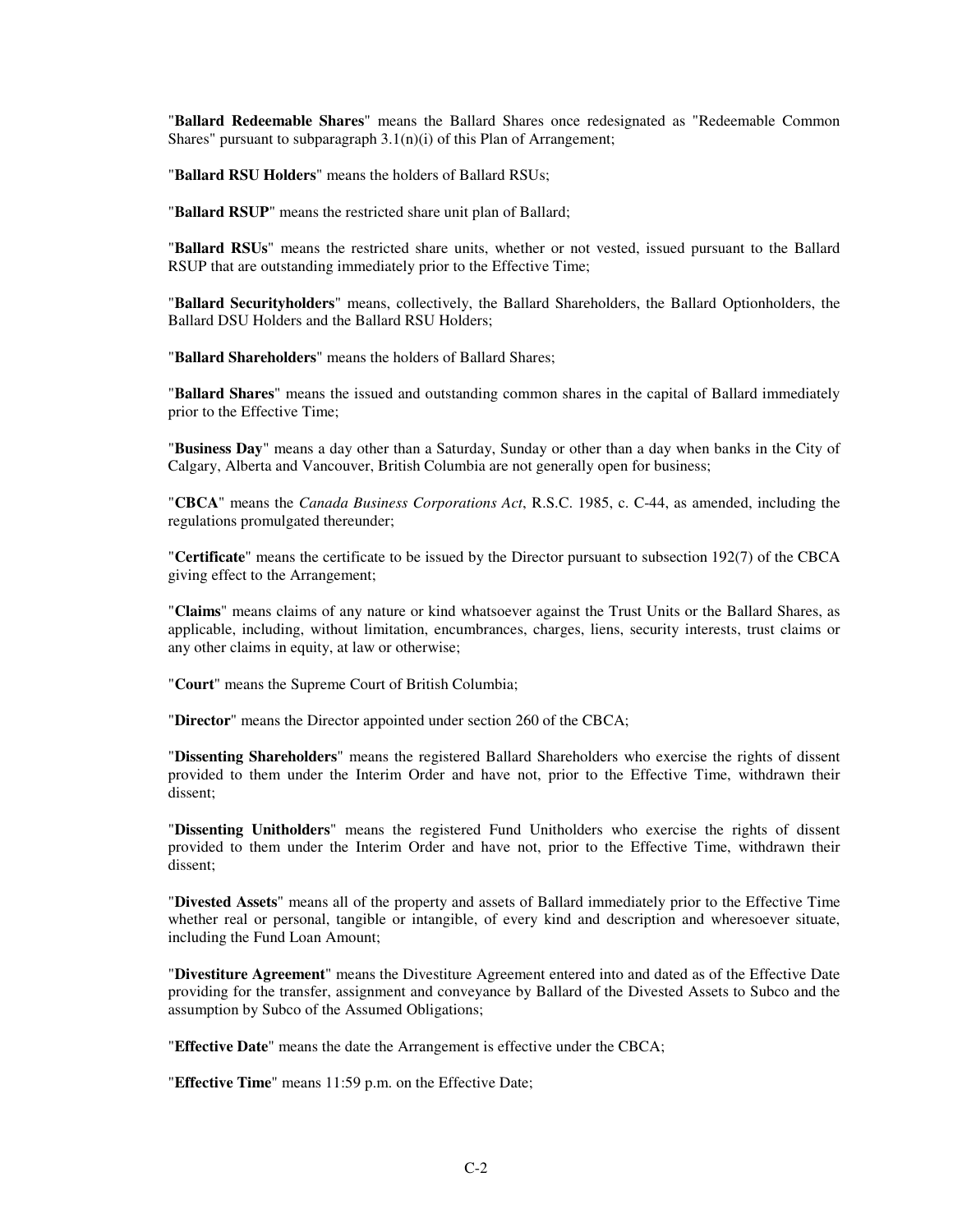"**Final Order**" means the final order of the Court approving this Plan of Arrangement pursuant to subsection 192(4) of the CBCA, as such order may be affirmed, amended or modified by any court of competent jurisdiction;

"**Fund**" means Superior Plus Income Fund, an open-end unincorporated investment trust created under the laws of the Province of Alberta;

"**Fund Loan Amount**" means the aggregate amount payable pursuant to the Fund Loan Promissory Note, which amount shall be equal to \$46,319,148;

"**Fund Loan Promissory Note**" means the promissory note of Ballard, in an aggregate principal amount equal to the Fund Loan Amount, to be issued in favour of the Fund pursuant to subsection 3.1(d) hereof in consideration of the loan to Ballard by the Fund of an amount equal to the Fund Loan Amount;

"**Fund Trust Indenture**" means the Amended and Restated Declaration of Trust dated September 30, 2006 between Computershare Trust Company of Canada and the Administrator;

"**Fund Unitholders**" means the holders of Trust Units;

"**Interim Order**" means the interim order of the Court concerning the Plan of Arrangement pursuant to subsection 192(4) of the CBCA, containing declarations and directions with respect to the Arrangement and the holding of the Meetings, as such order may be affirmed, amended or modified by any court of competent jurisdiction;

"**Meeting**" means either the special meeting of Fund Unitholders or the special meeting of Ballard Securityholders, as applicable, to be held to consider the Arrangement, and any adjournment thereof;

"**New Superior Shareholders**" means the holders of issued and outstanding New Superior Shares;

"**New Superior Shares**" means the common shares in the capital of Ballard that are authorized pursuant to subparagraph  $3.1(n)(iii)$ ;

"**Newco**" means 7076991 Canada Inc., a corporation incorporated under the CBCA;

"**Newco DSUP**" means the deferred share unit plans to be adopted by Newco having the terms and conditions described in the information circular sent to Ballard Securityholders;

"**Newco DSUs**" means the deferred share units to be issued pursuant to the Newco DSUP;

"**Newco Option Plan**" means the stock option plans to be adopted by Newco having the terms and conditions described in the information circular sent to Ballard Securityholders;

"**Newco Options**" means the stock options to be issued pursuant to the Newco Option Plan;

"**Newco RSUP**" means the restricted share unit plan to be adopted by Newco having the terms and conditions described in the information circular sent to Ballard Securityholders;

"**Newco RSUs**" means the restricted share units to be issued pursuant to the Newco RSUP;

"**Newco Shareholders**" means the holders of issued and outstanding Newco Shares;

"**Newco Shares**" means the common shares in the capital of Newco;

"**Subco**" means 7076894 Canada Inc., a corporation incorporated under the CBCA;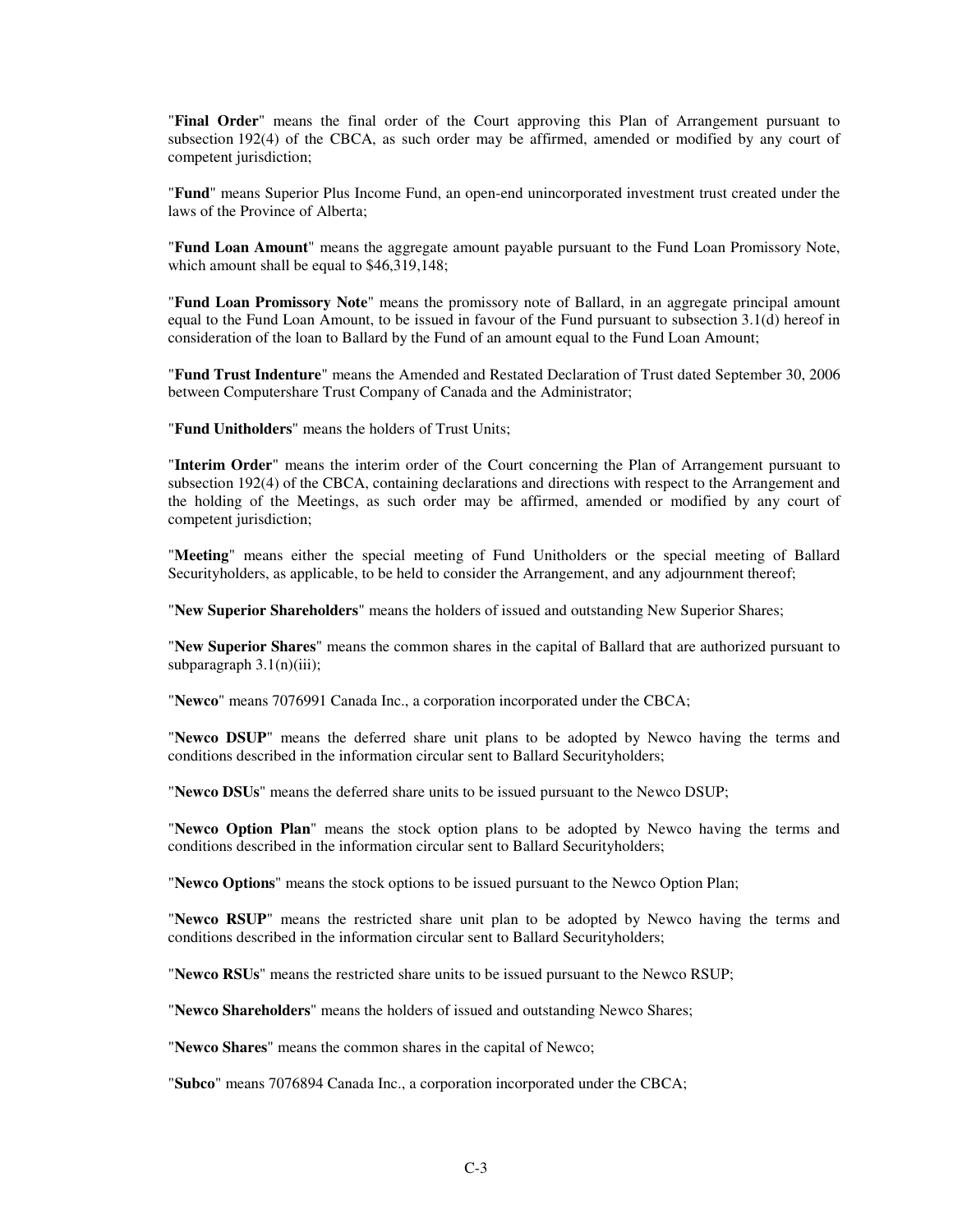"**Subco Shares**" means the common shares in the capital of Subco;

"**Tax Act**" means the *Income Tax Act* (Canada), as amended; and

"**Trust Units**" means the issued and outstanding trust units of the Fund.

## **1.2 Number of Trust Units**

- (a) For purposes of determining the number of Trust Units outstanding on the Effective Date, that number shall conclusively be considered to be the number set forth in a certificate or letter of the registrar and transfer agent of the Fund on that date.
- (b) For purposes of determining the number of Ballard Shares outstanding on the Effective Date, that number shall conclusively be considered to be the number set forth in a certificate or letter of the registrar and transfer agent of Ballard on that date.

### **1.3 Sections and Headings**

The division of this Plan of Arrangement into articles, sections, subsections and subparagraphs and the insertion of headings are for convenience of reference only and shall not affect the construction or interpretation of this Plan of Arrangement. Unless reference is specifically made to some other document or instrument, all references herein to articles, sections, subsections and subparagraphs are to articles, sections, subsections and subparagraphs of this Plan of Arrangement.

# **1.4 Number, Gender and Persons**

Unless the context otherwise requires, words importing the singular number shall include the plural and vice versa; words importing any gender shall include all genders; and words importing persons shall include individuals, partnerships, associations, corporations, funds, unincorporated organizations, governments, regulatory authorities, and other entities.

## **1.5 Currency**

All references in this Plan of Arrangements to sums of money are expressed in lawful money of Canada.

## **1.6 Date for any Action**

In the event that the date on which any action is required to be taken hereunder by any of the parties is not a Business Day in the place where the action is required to be taken, such action shall be required to be taken on the next succeeding day which is a Business Day in such place. In the event that the date on which any action is required to be taken hereunder by any of the parties is not a Business Day in the place where the action is required to be taken, such action shall be required to be taken on the next succeeding day which is a Business Day in such place.

#### **1.7 Statutory References**

Any reference in this Plan of Arrangement to a statute includes all regulations made thereunder, all amendments to such statute or regulation in force from time to time and any statute or regulation that supplements or supersedes such statute or regulation.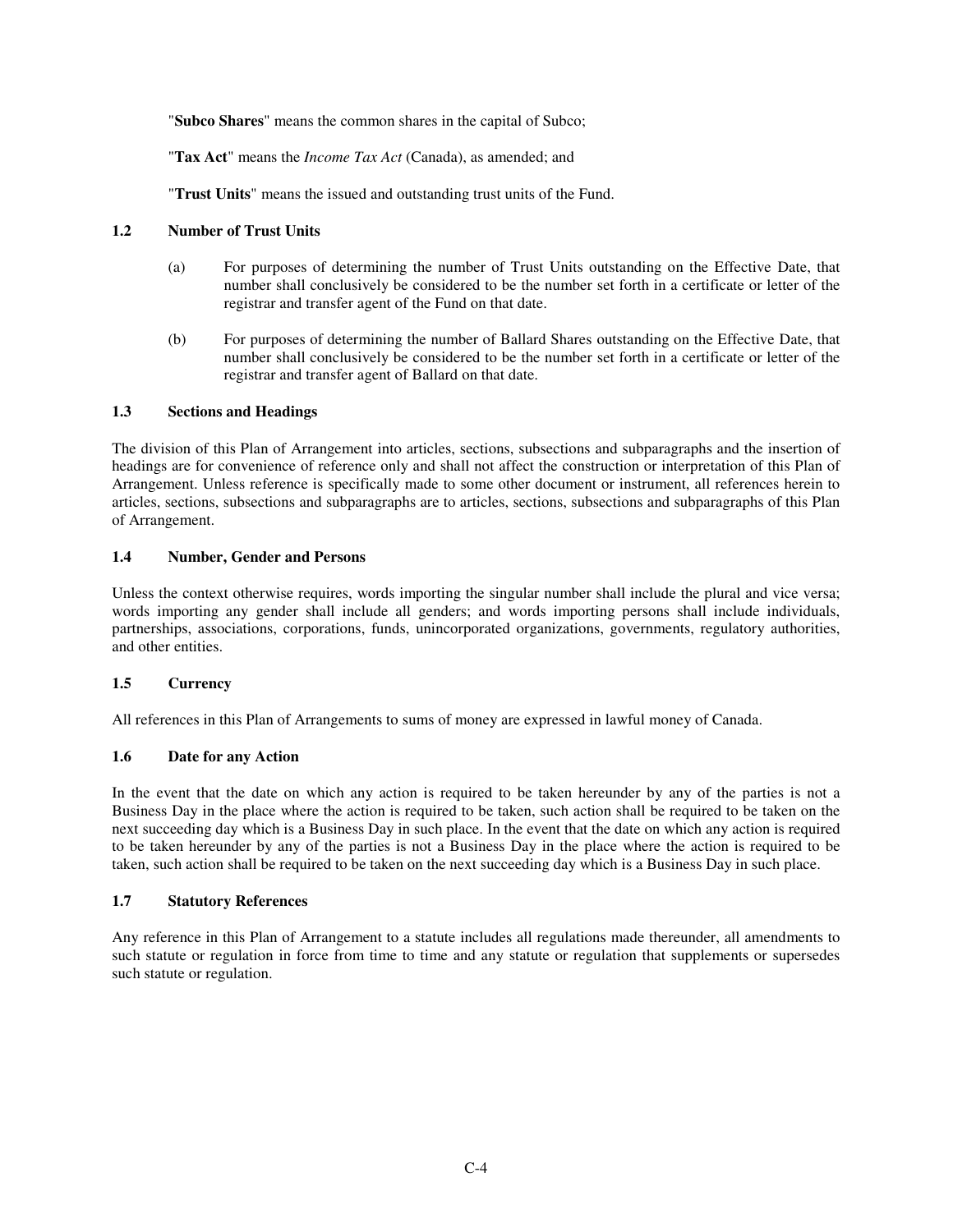## **ARTICLE 2 THE ARRANGEMENT**

## **2.1 Arrangement Agreement**

This Plan of Arrangement is made pursuant to, is subject to the provisions of and forms part of, the Arrangement Agreement.

#### **2.2 Effect of Filing Articles of Arrangement**

This Plan of Arrangement, upon the filing of the Articles of Arrangement and the issue of the Certificate, will become effective on, and be binding on and after, the Effective Time on: (a) the Fund Unitholders; (b) the Ballard Securityholders; (c) the Fund; (d) Ballard; (e) Subco; and (f) Newco.

The Articles of Arrangement and Certificate shall be filed and issued, respectively, with respect to this Arrangement in its entirety. The Certificate shall be conclusive evidence that the Arrangement has become effective and that each of the provisions of Article 3 has become effective in the sequence and at the times set out therein.

#### **ARTICLE 3 THE ARRANGEMENT**

#### **3.1 Arrangement and Related Transactions**

At the Effective Time, the following transactions shall occur and shall be deemed to occur in the following sequence without any further act or formality, except as otherwise expressly provided.

- (a) the Ballard RSUP and the Ballard RSUs and any other rights issued thereunder shall be, and shall be deemed to be, terminated and cancelled for no consideration;
- (b) the Ballard DSUP and the Ballard DSUs and any other rights issued thereunder shall be, and shall be deemed to be, terminated and cancelled for no consideration;
- (c) the Fund Trust Indenture shall be amended to the extent necessary to facilitate the Arrangement and the implementation of the steps and transactions described herein all as may be reflected in a further amended and restated trust indenture to be dated as of the Effective Date;
- (d) the Fund shall loan to Ballard the Fund Loan Amount and, in consideration therefor, Ballard shall issue and deliver to the Fund the Fund Loan Promissory Note;
- (e) Ballard shall transfer, assign and convey to Subco the Divested Assets and as consideration for the Divested Assets, Subco shall issue to Ballard 100,000,000 fully paid Subco Shares and assume the Assumed Obligations all on the terms and conditions set forth in the Divestiture Agreement;
- (f) all of the Ballard Shares (including those held by Dissenting Shareholders) shall be, and shall be deemed to be, exchanged by the holders thereof for fully paid Newco Shares on the basis of one Newco Share for each Ballard Share;
- (g) the Newco Shares received by Dissenting Shareholders pursuant to subsection 3.1(f) shall be, and shall be deemed to be, cancelled and the Dissenting Shareholders shall cease to have any rights as Newco Shareholders other than the right to be paid by Newco, in accordance with section 4.2, an amount equal to the fair value of the Ballard Shares that were exchanged for their Newco Shares;
- (h) Newco shall adopt and be deemed to have adopted and implemented the Newco RSUP;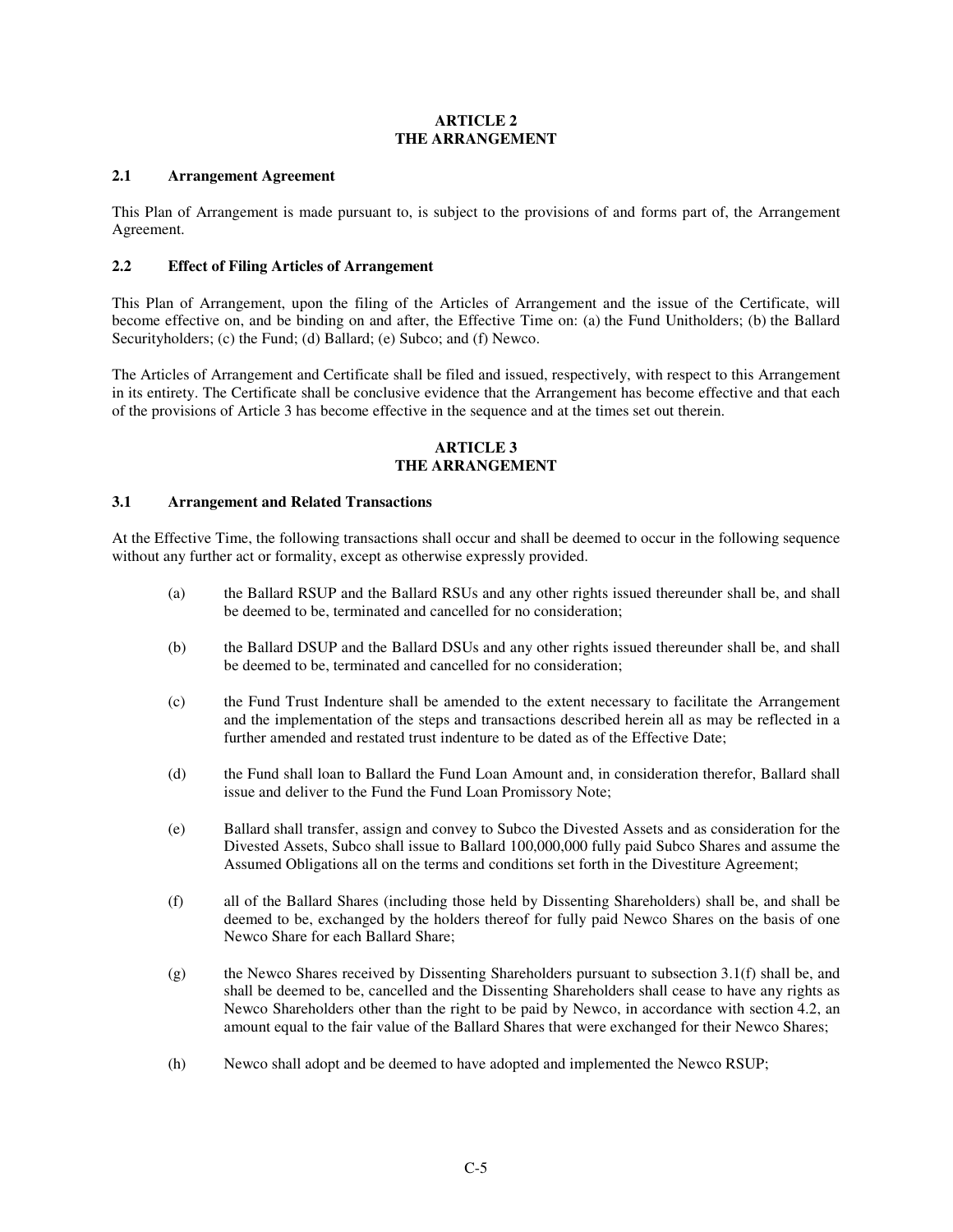- (i) Newco shall issue to each Ballard RSU Holder whose Ballard RSUs were terminated and cancelled pursuant to subsection 3.1(a) one Newco RSU for each Ballard RSU so terminated and cancelled, entitling the holder to acquire one Newco Share on the same terms and conditions, *mutatis mutandis*, as the terminated and cancelled Ballard RSU;
- (j) Newco shall adopt and be deemed to have adopted and implemented the Newco DSUP;
- (k) Newco shall issue to each Ballard DSU Holder whose Ballard DSUs were terminated and cancelled pursuant to subsection 3.1(b), one Newco DSU for each Ballard DSU so terminated and cancelled, entitling the holder to acquire one Newco Share on the same terms and conditions, *mutatis mutandis*, as the terminated and cancelled Ballard DSU;
- (l) Newco shall adopt and be deemed to have adopted and implemented the Newco Option Plan;
- (m) all of the Ballard Options shall be, and shall be deemed to be, terminated and cancelled and Newco Options shall be, and shall be deemed to be, issued to the holders of the Ballard Options so terminated and cancelled, on the basis that for each Ballard Option so terminated and cancelled, the Ballard Optionholder shall receive in exchange therefor a Newco Option to purchase the same number of Newco Shares as the aggregate number of Ballard Shares under the Ballard Option so terminated and cancelled, at an exercise price per Newco Share equal to the exercise price per Ballard Share under the Ballard Option so terminated and cancelled and having the same vesting dates and expiry date as the Ballard Option so terminated and cancelled, and the Newco Options so issued shall be otherwise deemed to have been issued under, and be subject to, the terms and conditions of the Newco Option Plan;
- (n) the articles of Ballard shall be amended to change its authorized capital as follows:
	- (i) by changing the designation of the Ballard Shares to "Redeemable Common Shares", having the same rights, privileges, restrictions and conditions as the Ballard Shares, but with each Ballard Redeemable Share being redeemable at the option of Ballard in consideration for one Subco Share;
	- (ii) by subdividing and changing the number of outstanding Ballard Redeemable Shares in such manner that the aggregate number of outstanding Ballard Redeemable Shares becomes 100,000,000 Ballard Redeemable Shares;
	- (iii) by the creation of a new class of common shares (the "New Superior Shares"), being an unlimited number of shares designated as "Common Shares", having the following rights, privileges, restrictions and conditions attaching thereto:
		- (A) Dividends: The holders of the Common Shares are entitled to receive dividends, if, as and when declared by the board of directors of Ballard, out of the assets of Ballard properly applicable to the payment of dividends in such amounts and payable at such times and at such place or places in Canada as the board of directors may from time to time determine. Subject to the rights of the holders of any other class of shares of Ballard entitled to receive dividends in priority to or rateably with the Common Shares, the board of directors may in its sole discretion declare dividends on the Common Shares to the exclusion of any other class of shares of Ballard;
		- (B) Voting Rights: The holders of the Common Shares are entitled to receive notice of and to attend all annual and special meetings of the shareholders of Ballard, and to one vote at all such meetings in respect of each Common Share held; and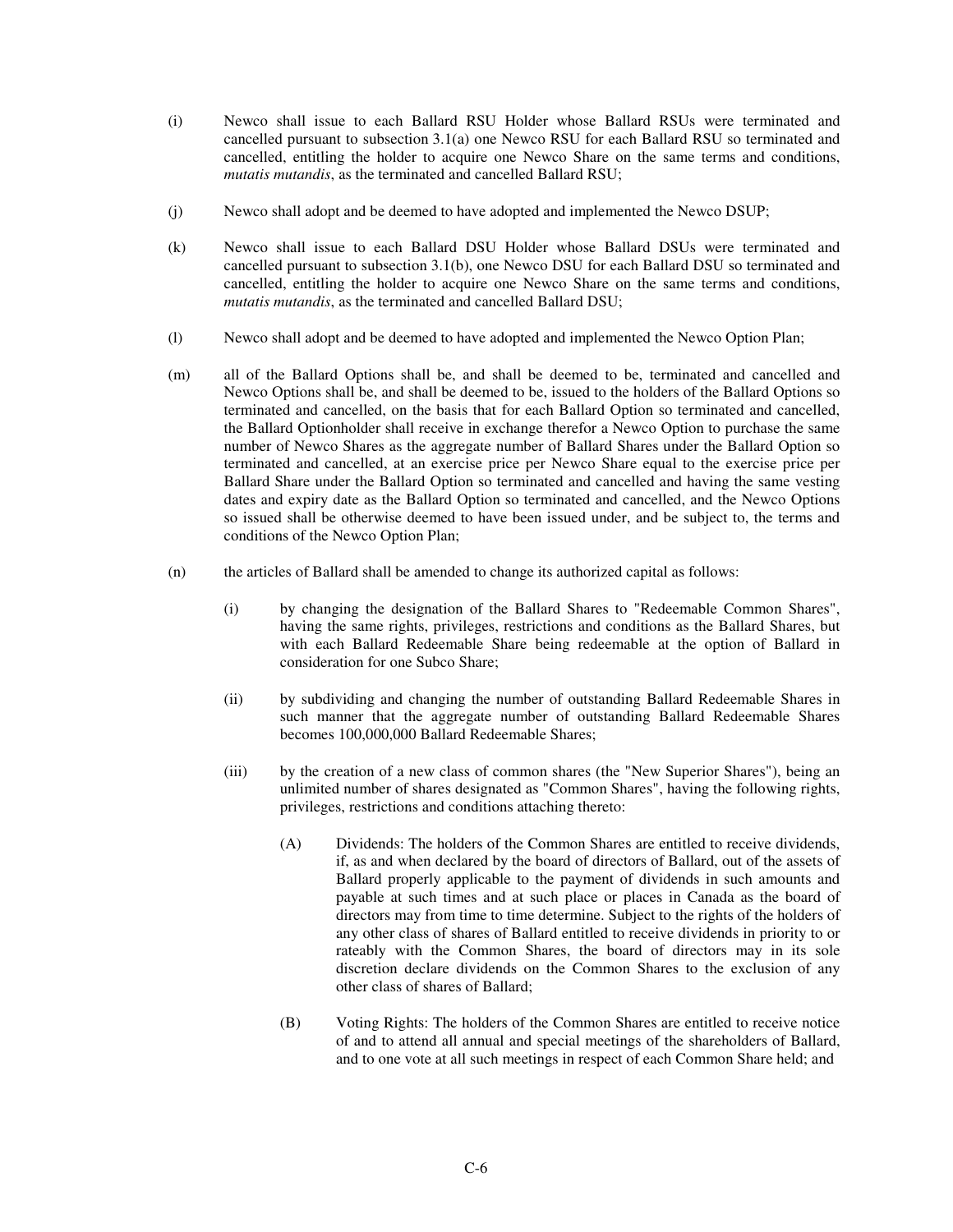- (C) Participation upon Liquidation, Dissolution or Winding-Up: In the event of the liquidation, dissolution or winding-up of Ballard or other distribution of assets of Ballard among its shareholders for the purpose of winding-up its affairs, the holders of the Common Shares shall, subject to the rights of the holders of any other class of shares of Ballard upon such a distribution in priority to the Common Shares, be entitled to participate rateably in any distribution of the assets of Ballard; and
- (iv) by changing the province in Canada where the registered office of Ballard is situated to the Province of Alberta;
- (o) the Fund shall transfer, assign and convey to Ballard all of its assets (including the Fund Loan Promissory Note) and as consideration for such assets, Ballard shall (A) issue to the Fund such number of fully paid New Superior Shares that are equal to the number of outstanding Trust Units as at the Effective Time; and (B) assume all of the liabilities and obligations of the Fund;
- (p) the Fund shall redeem all of its outstanding Trust Units and distribute all of the New Superior Shares to Fund Unitholders on the basis of one New Superior Share for each one Trust Unit held in satisfaction of the redemption of all of the Trust Units and, upon such redemption, the Fund Unitholders shall have disposed of all the Fund Unitholders' interests as beneficiaries in the Fund;
- (q) the existence of the Fund shall terminate upon completion of the steps provided in subsections 3.1(o) and 3.1(p);
- (r) the New Superior Shares held by Dissenting Unitholders that were acquired pursuant to subsection 3.1(p) in satisfaction of the redemption of all of the Trust Units shall be, and shall be deemed to be, cancelled and the Dissenting Unitholders shall cease to have any rights as New Superior Shareholders other than the right to be paid by Ballard, in accordance with section 4.1, the fair value of the Trust Units that were redeemed in satisfaction for their New Superior Shares;
- (s) all of the issued and outstanding Ballard Redeemable Shares shall be, and shall be deemed to be, redeemed by Ballard, with payment of the aggregate redemption price therefor to be effected by Ballard distributing all of the issued and outstanding Subco Shares held by Ballard to Newco, whereupon all of the Ballard Redeemable Shares shall be, and shall be deemed to be, cancelled;
- (t) the name of Ballard shall be changed to "Superior Plus Corp." and the name of Newco shall be changed to "Ballard Power Systems Inc.";
- (u) the incumbent directors of Ballard shall, and shall be deemed to, have resigned and be replaced, as directors, by the directors of the Administrator;
- (v) the initial auditors of Newco will be KPMG LLP, who shall continue in office until the close of business of the first annual meeting of the holders of Newco Shares, and the directors of Newco are authorized to fix the remuneration of such auditors;
- (w) the auditors of Ballard will be Deloitte & Touche LLP, who shall continue in office until the close of business of the next annual meeting of the holders of New Superior Shares, and the directors of Ballard are authorized to fix the remuneration of such auditors; and
- (x) Subco shall transfer, assign and convey to Newco as a distribution upon liquidation, all of its assets and undertakings, including the Divested Assets, and as consideration for such assets and undertakings, Newco shall assume all of the liabilities of Subco, including the Assumed Obligations, and, for greater certainty, Subco shall not be dissolved as at the Effective Time as a result of the foregoing.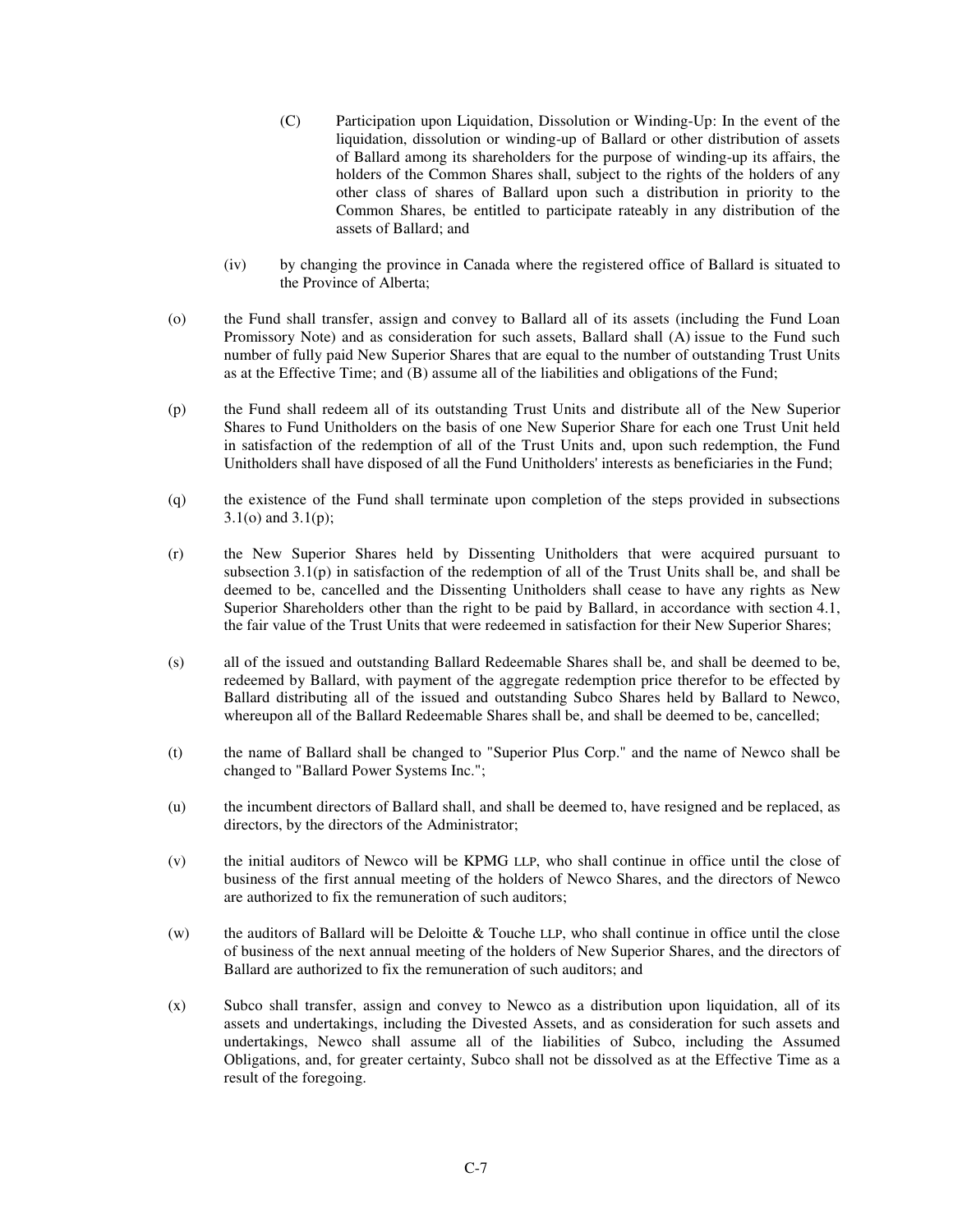### **3.2 Effect of Redemptions and Exchanges**

- (a) As a result of the exchange of Ballard Shares provided in subsection 3.1(f):
	- (i) each Ballard Shareholder shall cease to be a holder of the Ballard Shares and such holder's name shall be removed from the register of holders of Ballard Shares as of the Effective Date;
	- (ii) subject to section 4.2, each Ballard Shareholder whose Ballard Shares are exchanged shall become a holder of the number of Newco Shares to which such holder is entitled as a result of such exchange and such holder's name shall be added to the register of holders of Newco Shares as of the Effective Date; and
	- (iii) Newco shall become the holder of all the Ballard Shares and Newco shall be added to the register of holders of Ballard Shares as of the Effective Date.
- (b) As a result of the redemption of Trust Units provided in subsection 3.1(p):
	- (i) each Fund Unitholder shall cease to be a holder of Trust Units and such holder's name shall be removed from the register of holders of Trust Units as of the Effective Date; and
	- (ii) subject to section 4.1, each Fund Unitholder whose Trust Units are redeemed shall become a holder of the number of New Superior Shares to which such holder is entitled as a result of such redemption and such holder's name shall be added to the register of holders of New Superior Shares as of the Effective Date.
- (c) As a result of the redemption of Ballard Redeemable Shares provided in subsection 3.1(s):
	- (i) Newco shall cease to be the holder of the Ballard Shares and Newco's name shall be removed from the register of holders of Ballard Shares as of the Effective Date; and
	- (ii) Newco shall become the holder of all the Subco Shares and Newco shall be added to the register of holders of Subco Shares as of the Effective Date.

#### **ARTICLE 4 RIGHTS OF DISSENT**

#### **4.1 Rights of Dissent of Fund Unitholders**

Each registered Fund Unitholder shall have the right to dissent with respect to the Arrangement in accordance with the Interim Order. The New Superior Shares held by a Dissenting Unitholder pursuant to subsection 3.1(p) that were acquired for Trust Units shall be deemed to be cancelled and such New Superior Shares shall be deemed to no longer be issued and outstanding as of the Effective Time. The Dissenting Unitholder shall, at the Effective Time, cease to have any rights as a New Superior Shareholder and shall only be entitled to be paid by Ballard the fair value of the Trust Units held by such Dissenting Unitholder immediately prior to the Effective Time. The fair value of the Trust Units shall be determined as of the close of business on the last Business Day before the day on which the Arrangement is approved by the holders of Trust Units at the Meeting. Notwithstanding subsection (25) of section 190 of the CBCA, a Dissenting Unitholder shall not be entitled to withdraw the Fund Unitholder's notice of dissent in the circumstances contemplated therein. In no event shall the Fund or Ballard be required to recognize a Dissenting Unitholder as a unitholder of the Fund or a shareholder of Ballard after the Effective Time and the names of such holders shall be removed from the register of unitholders and shareholders as at the Effective Time. Fund Unitholders who have given a demand for payment which remains outstanding as at the Effective Time in accordance with the rights of dissent in respect of this Plan of Arrangement and who are ultimately not so entitled to be paid the fair value by Ballard for the Trust Units in respect of which they dissent, shall not be, or be reinstated as, unitholders of the Fund or shareholders of Ballard but for purposes of receipt of consideration shall be treated as if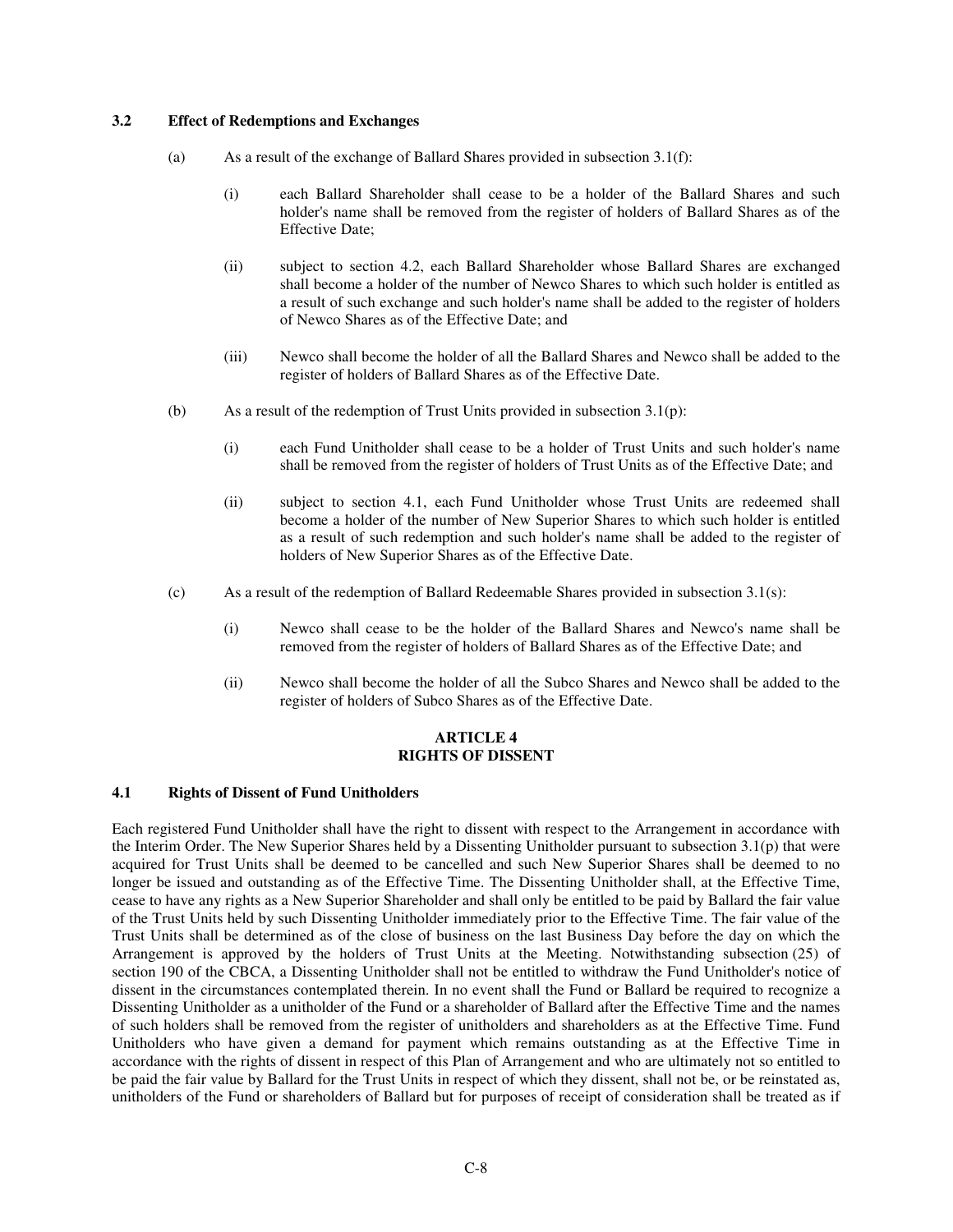they had participated in this Plan of Arrangement on the same basis as a non-dissenting holder of Trust Units and accordingly shall be entitled to receive the New Superior Shares as non-dissenting holders of Trust Units are entitled to receive on the basis set forth in Article 3 of this Plan of Arrangement.

## **4.2 Rights of Dissent of Ballard Shareholders**

Each registered Ballard Shareholder shall have the right to dissent with respect to the Arrangement in accordance with the Interim Order. The Newco Shares held by a Dissenting Shareholder pursuant to subsection 3.1(f) that were exchanged for Ballard Shares shall be deemed to be cancelled and such Newco Shares shall be deemed to no longer be issued and outstanding as of the Effective Time. The Dissenting Shareholder shall, at the Effective Time, cease to have any rights as a Newco Shareholder and shall only be entitled to be paid by Newco the fair value of the Ballard Shares held by such Dissenting Shareholder immediately prior to the Effective Time. The fair value of the Ballard Shares shall be determined as of the close of business on the last Business Day before the day on which the Arrangement is approved by the holders of Ballard Shares at the Meeting. Notwithstanding subsection (25) of section 190 of the CBCA, a Dissenting Shareholder shall not be entitled to withdraw the Ballard Shareholder's notice of dissent in the circumstances contemplated therein. In no event shall Ballard or Newco be required to recognize a Dissenting Shareholder as a shareholder of Ballard or Newco after the Effective Time and the names of such holders shall be removed from the register of shareholders as at the Effective Time. Ballard Shareholders who have given a demand for payment which remains outstanding as at the Effective Time in accordance with the rights of dissent in respect of this Plan of Arrangement and who are ultimately not so entitled to be paid the fair value by Newco for the Ballard Shares in respect of which they dissent, shall not be, or be reinstated as, shareholders of Ballard or Newco but for purposes of receipt of consideration shall be treated as if they had participated in this Plan of Arrangement on the same basis as a non-dissenting holder of Ballard Shares and accordingly shall be entitled to receive the Newco Shares as non-dissenting holders of Ballard Shares are entitled to receive on the basis set forth in Article 3 of this Plan of Arrangement.

#### **ARTICLE 5 OUTSTANDING TRUST UNIT CERTIFICATES**

#### **5.1 Rights of Fund Unitholders**

From and after the Effective Time, certificates formerly representing Trust Units shall represent only the number of New Superior Shares which the former holder of such Trust Units is entitled to receive pursuant to Article 3, or in the case of Dissenting Unitholders deemed to have participated in the Arrangement pursuant to subsection 4.1, to receive the fair value of the Trust Units represented by such certificates. Holders of Trust Units shall not be entitled to any interest, dividend, premium or other payment on or with respect to the Trust Units.

#### **ARTICLE 6 OUTSTANDING BALLARD CERTIFICATES**

#### **6.1 Rights of Ballard Shareholders**

From and after the Effective Time, certificates formerly representing Ballard Shares exchanged under the Arrangement shall represent only the number of Newco Shares which the former holder of such Ballard Shares is entitled to receive pursuant to Article 3, or in the case of Dissenting Shareholders deemed to have participated in the Arrangement pursuant to subsection 4.2, to receive the fair value of the Ballard Shares represented by such certificates. Ballard Shareholders shall not be entitled to any interest, dividend, premium or other payment on or with respect to the Ballard Shares.

#### **6.2 Rights of other Ballard Securityholders**

From and after the Effective Time, certificates formerly representing Ballard DSUs, Ballard Options and Ballard RSUs shall represent only the Newco DSUs, Newco Options and Newco RSUs issued to the Ballard DSU Holders Ballard Optionholders and Ballard RSU Holders pursuant to Article 3.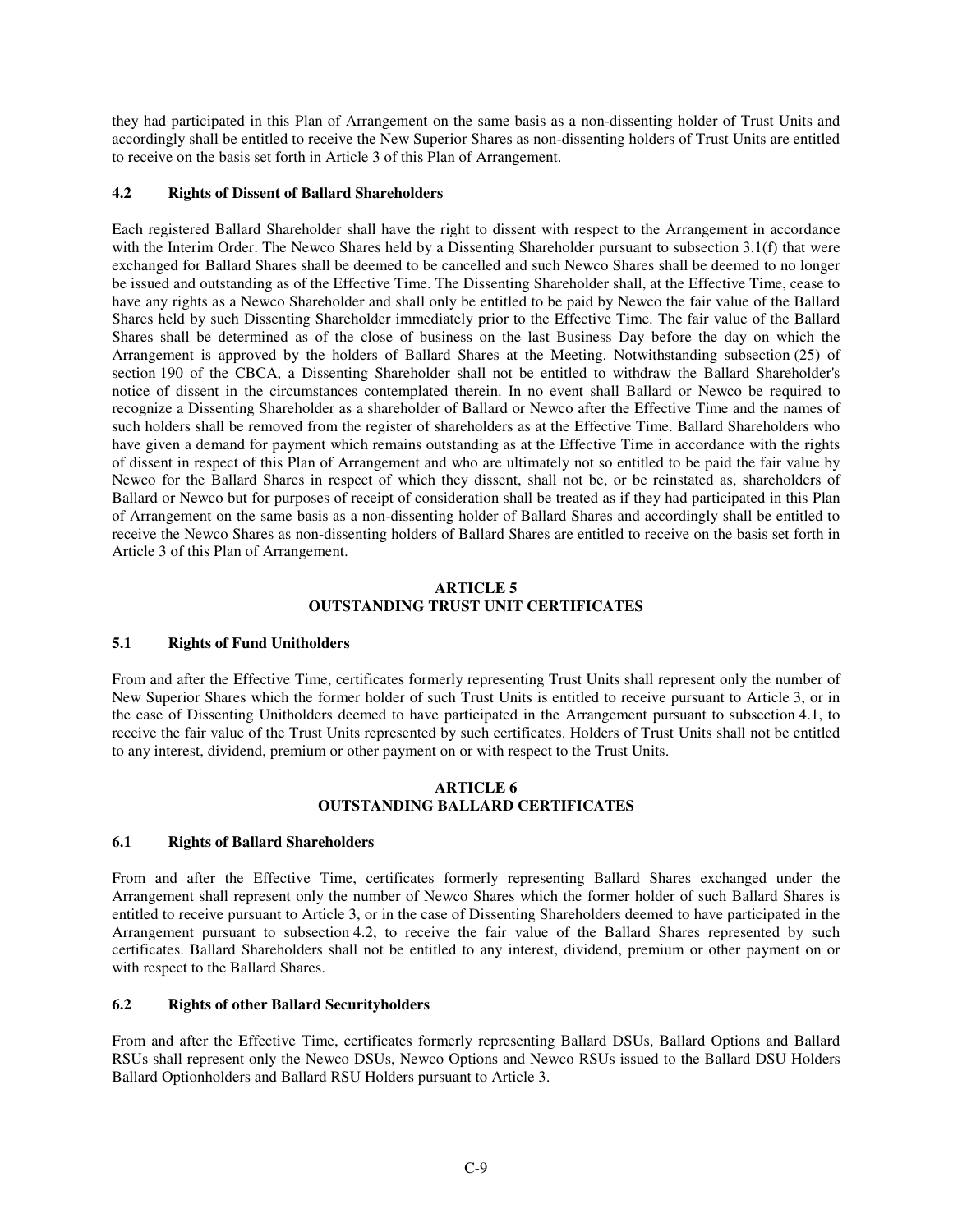## **ARTICLE 7 AMENDMENTS**

### **7.1 Amendments to Plan of Arrangement**

The Fund and Ballard reserve the right to amend, modify and/or supplement this Plan of Arrangement at any time and from time to time prior to the Effective Time, provided that each such amendment, modification and/or supplement must be: (i) set out in writing; (ii) filed with the Court and, if made following the Meeting, approved by the Court; and (iii) communicated to Fund Unitholders and Ballard Securityholders if and as required by the Court.

Any amendment, modification or supplement to this Plan of Arrangement may be proposed by the Fund and Ballard at any time prior to or at the Meeting (provided that the other shall have consented thereto) with or without any other prior notice or communication, and, if so proposed and accepted by the persons voting at the Meeting (other than as may be required under the Interim Order), shall become part of this Plan of Arrangement for all purposes.

Any amendment, modification or supplement to this Plan of Arrangement that is approved by the Court following the Meeting shall be effective only if: (i) it is consented to by each of the Fund and Ballard and (ii) if required by the Court or applicable law, it is consented to by the Fund Unitholders or the Ballard Securityholders.

Any amendment, modification or supplement to this Plan of Arrangement may be made following the Effective Time but shall only be effective if it is consented to by each of Ballard and Newco, provided that it concerns a matter which, in the reasonable opinion of Ballard and Newco, is of an administrative nature required to better give effect to the implementation of this Plan of Arrangement and is not adverse to the financial or economic interests of Ballard, Newco or any former Fund Unitholder or Ballard Securityholder.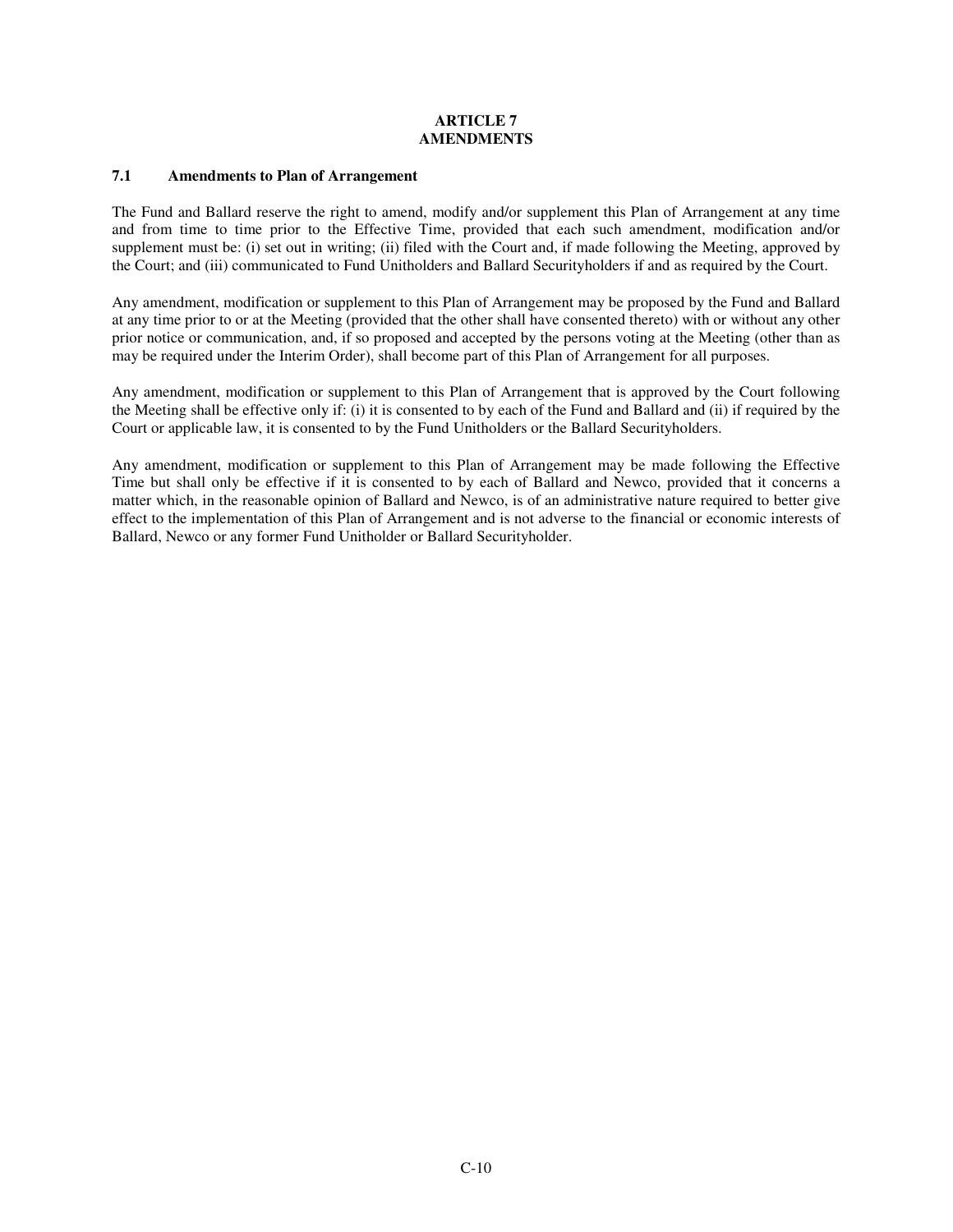# **APPENDIX D** INFORMATION CONCERNING THE FUND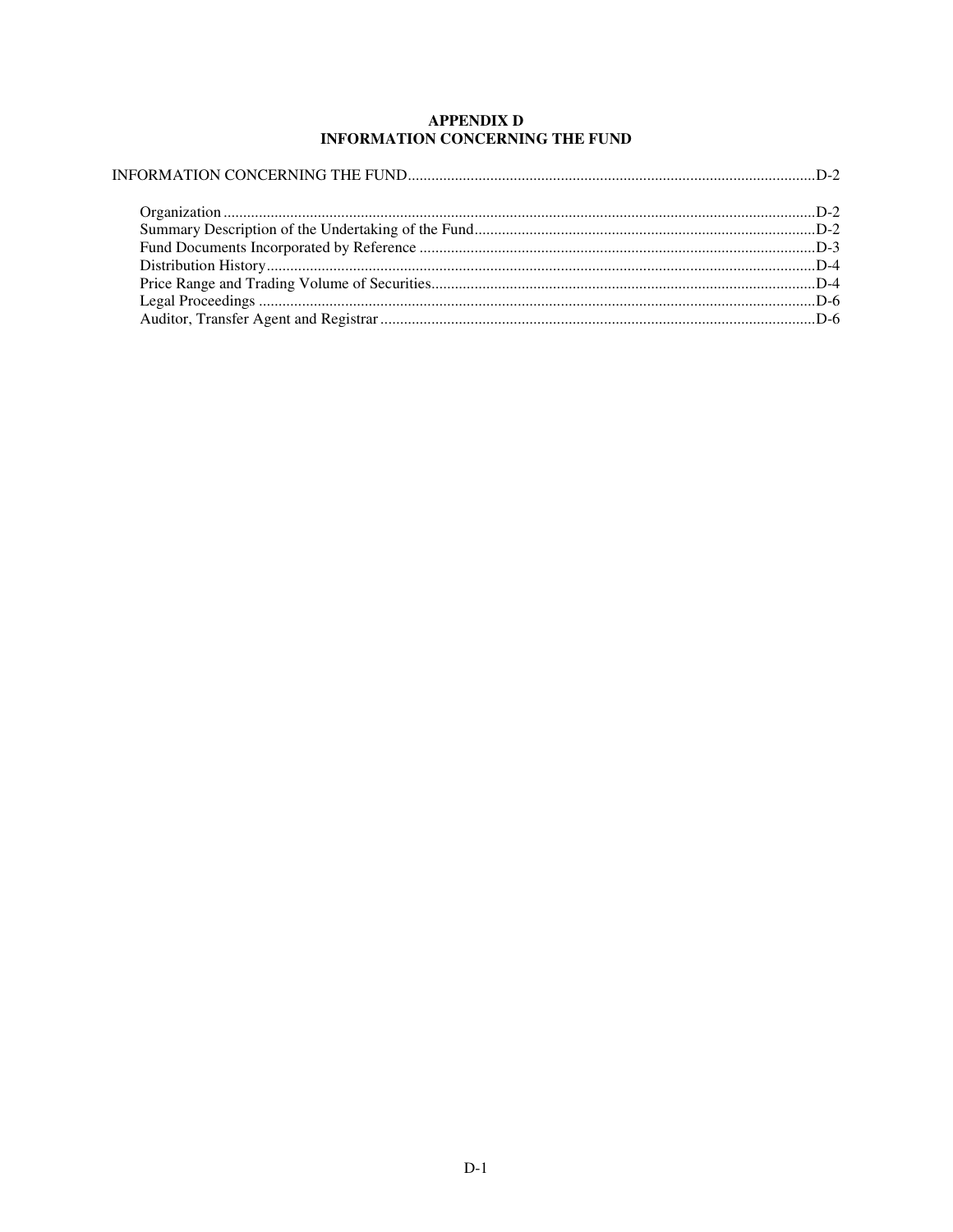#### **INFORMATION CONCERNING THE FUND**

#### **Organization**

Superior Plus Income Fund is a limited purpose, unincorporated trust established under the laws of the Province of Alberta by a Declaration of Trust made as of August 2, 1996, as amended and restated most recently on September 30, 2006. Computershare Trust Company of Canada has been appointed as trustee of the Fund. The beneficiaries of the Fund are holders of the Trust Units. The Fund's principal and head office is located at Suite 2820, 605-5th Avenue S.W., Calgary, Alberta, T2P 3H5.

The following diagram describes the current inter-corporate relationships among the Fund and its subsidiaries:



#### **Notes:**

- (1) Superior Plus LP and Superior Plus Inc. indirectly own 99.9% and 0.1%, respectively, of Superior Energy Management Gas LP and Superior Energy Management Electricity LP.
- (2) Superior Plus US Holdings Inc., a Delaware Corporation, has wholly-owned subsidiaries through which ERCO Worldwide and Winroc conduct operations in the United States.
- (3) A corporation incorporated pursuant to the laws of Chile.
- (4) Except where otherwise noted, all corporations were incorporated pursuant to the laws of Canada and all limited partnerships have been formed pursuant to the laws of Ontario.

#### **Summary Description of the Undertaking of the Fund**

The Fund does not conduct active business operations, but rather, it distributes to Fund Unitholders the income it receives from Superior Plus LP, net of expenses and interest payable on the Debentures. Pursuant to the Declaration of Trust, the Fund is generally restricted to owning, investing in and transferring securities of Superior Plus LP and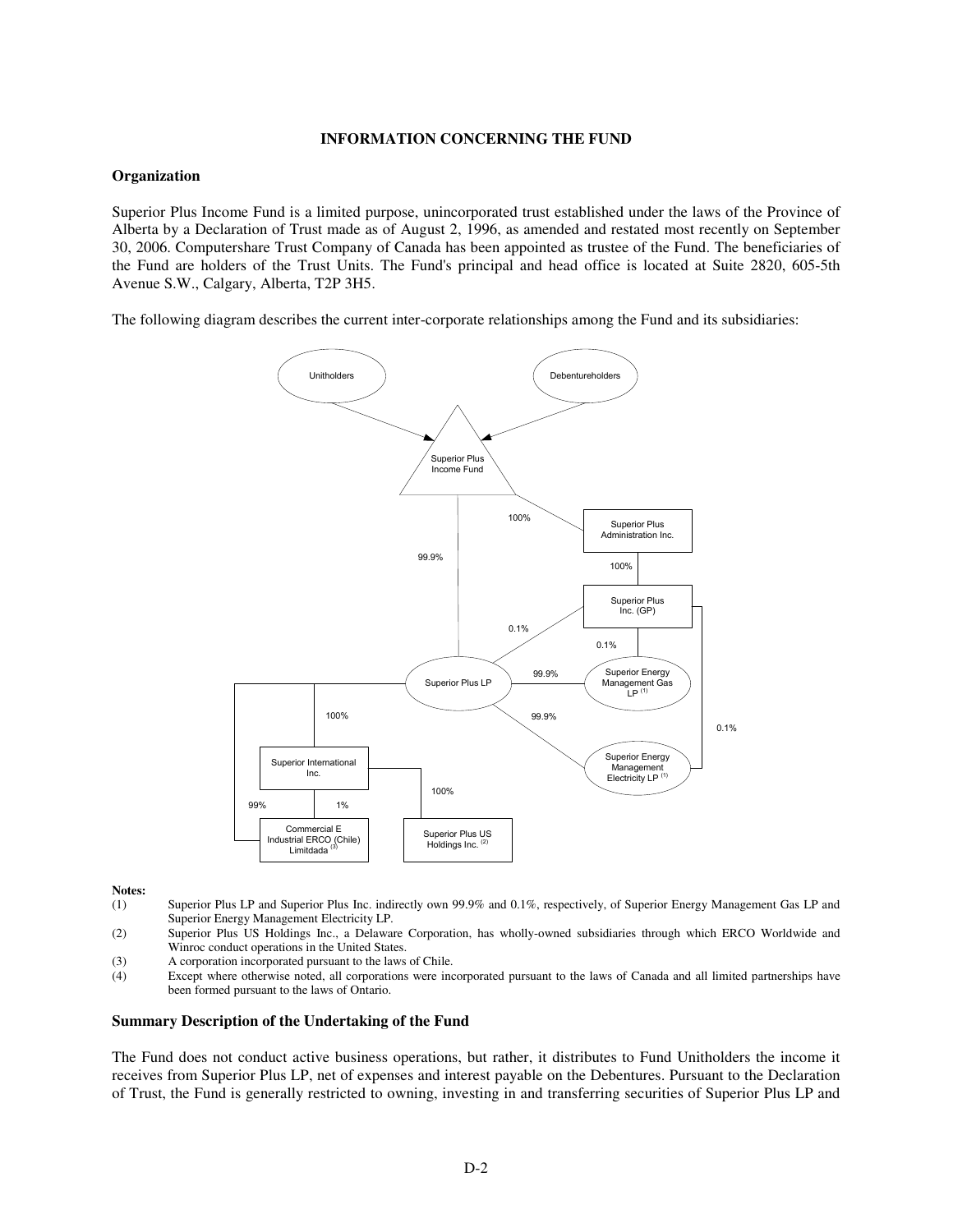any other entities, including without limitation, bodies corporate, partnerships or trusts, temporarily holding cash and short-term investments, disposing of the assets of the Fund, including without limitation, any securities of Superior Plus LP, issuing securities of the Fund, borrowing funds and incurring indebtedness, making distributions and paying costs, fees and expenses of the Fund. See "Corporate Structure" in the Fund AIF incorporated by reference in this Information Circular.

### **Fund Documents Incorporated by Reference**

Information in respect of the Fund and its subsidiaries has been incorporated by reference in this Information Circular from documents filed with securities commissions or similar authorities in Canada. Copies of the documents incorporated herein by reference may be obtained on request, without charge, from the Executive Vice-President and Chief Financial Officer of the Administrator at Suite 2820, 605 - 5th Avenue S.W., Calgary, Alberta, T2P 3H5, (403) 218-2970. In addition, copies of the documents incorporated herein by reference may be obtained from the securities commissions or similar authorities in Canada through the SEDAR website at www.sedar.com.

The following documents of the Fund, filed with the various securities commissions or similar authorities in the jurisdictions where the Fund is a reporting issuer, are specifically incorporated by reference into and form an integral part of this Information Circular:

- (a) the Fund AIF;
- (b) the audited consolidated financial statements of the Fund as at and for the years ended December 31, 2007 and 2006, together with the notes thereto and the auditors' report thereon;
- (c) management's discussion and analysis of the financial condition and results of operations of the Fund for the year ended December 31, 2007;
- (d) the unaudited consolidated financial statements of the Fund and the notes thereto as at September 30, 2008 and for the three and nine months ended September 30, 2008 and 2007;
- (e) management's discussion and analysis of the financial condition and results of operations of the Fund for the three and nine months ended September 30, 2008;
- (f) the information circular and proxy statement dated March 10, 2008 relating to the annual meeting of the Fund Unitholders held on May 6, 2008; and
- (g) the material change report of the Fund dated November 6, 2008 in respect of the Arrangement.

Any documents of the type required by National Instrument 44-101 - Short Form Prospectus Distributions to be incorporated by reference in a short form prospectus, including interim financial statements and related interim management's discussion and analysis, material change reports (except confidential material change reports) and business acquisition reports, filed by the Fund with the securities commissions or similar authorities in any of the provinces of Canada subsequent to the date of this Information Circular and prior to completion of the Arrangement shall be deemed to be incorporated by reference in this Information Circular.

**Any statement contained in a document incorporated or deemed to be incorporated by reference herein shall** be deemed to be modified or superseded for the purposes of this Information Circular to the extent that a statement contained herein or in any other subsequently filed document which also is, or is deemed to be, **incorporated by reference herein modifies or supersedes such statement. The modifying or superseding statement need not state that it has modified or superseded a prior statement or include any other information set forth in the document that it modifies or supersedes. The making of a modifying or superseding statement shall not be deemed an admission for any purposes that the modified or superseded statement, when made, constituted a misrepresentation, an untrue statement of a material fact or an omission** to state a material fact that is required to be stated or that is necessary to make a statement not misleading in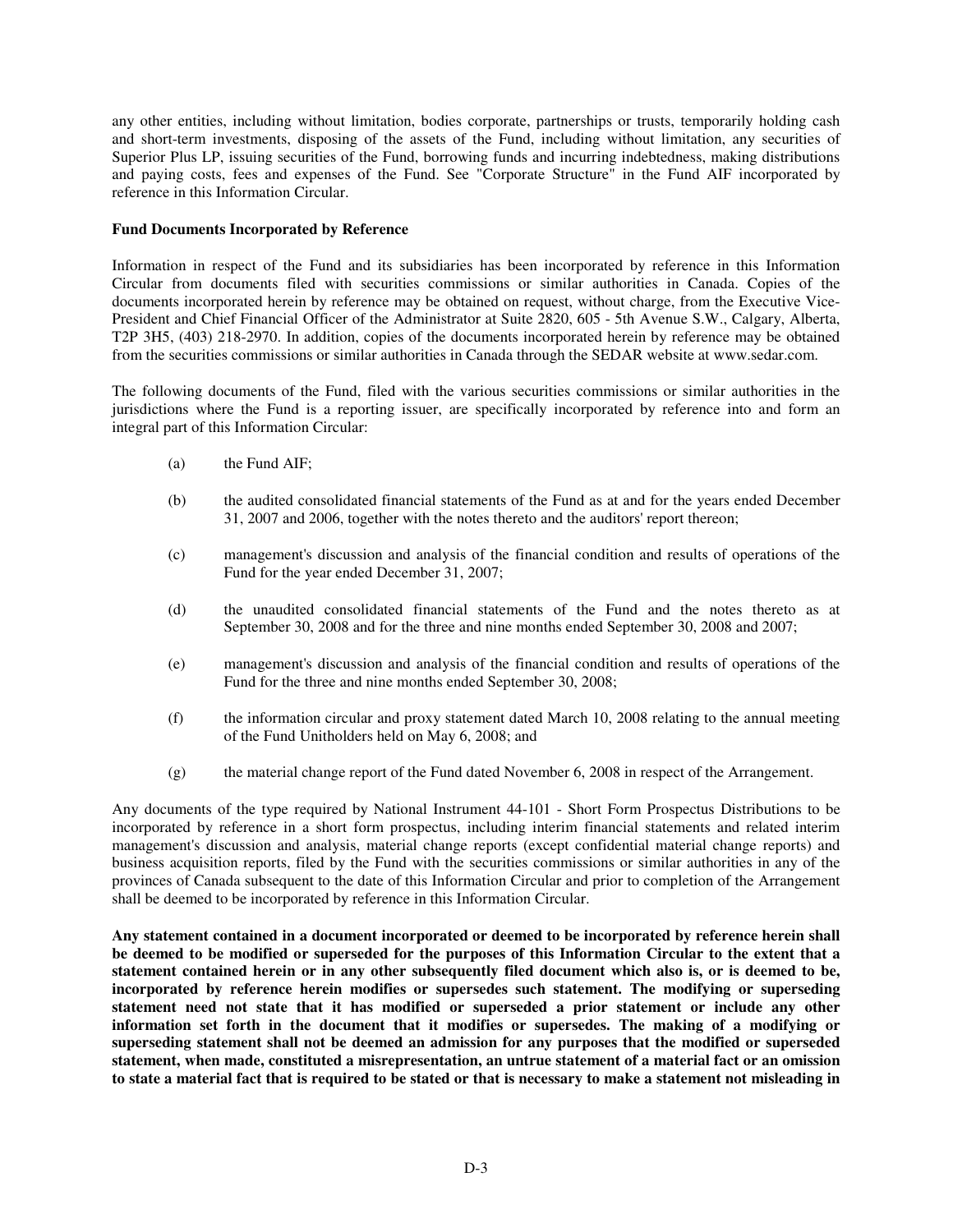light of the circumstances in which it was made. Any statement so modified or superseded shall not be **deemed, except as so modified or superseded, to constitute a part of this Information Circular.**

#### **Distribution History**

Under the terms of the Fund Trust Indenture, the Administrator has the sole discretion, subject to limitations imposed by any agreements entered into with lenders to the Fund, Superior Plus LP or any affiliate of the Fund, to determine the amount of the distribution payable to Fund Unitholders for the applicable distribution period. The proportionate share for each Trust Unit of the amount of such distribution is determined by dividing such amount by the number of issued and outstanding Trust Units on the applicable distribution record date.

The following cash distributions have been paid (or declared in the case of the October, 2008 distribution) by the Fund to Fund Unitholders for the periods indicated:

|              |         |        | <b>Cash Distributions per Trust Unit</b> |         |
|--------------|---------|--------|------------------------------------------|---------|
| <b>Month</b> | 2008    | 2007   | 2006                                     | 2005    |
| January      | \$0.13  | \$0.13 | \$0.205                                  | \$0.20  |
| February     | \$0.13  | \$0.13 | \$0.205                                  | \$0.20  |
| March        | \$0.13  | \$0.13 | \$0.205                                  | \$0.20  |
| April        | \$0.135 | \$0.13 | \$0.185                                  | \$0.20  |
| May          | \$0.135 | \$0.13 | \$0.185                                  | \$0.20  |
| June         | \$0.135 | \$0.13 | \$0.13                                   | \$0.20  |
| July         | \$0.135 | \$0.13 | \$0.13                                   | \$0.20  |
| August       | \$0.135 | \$0.13 | \$0.13                                   | \$0.20  |
| September    | \$0.135 | \$0.13 | \$0.13                                   | \$0.20  |
| October      | \$0.135 | \$0.13 | \$0.13                                   | \$0.20  |
| November     |         | \$0.13 | \$0.13                                   | \$0.205 |

#### **Price Range and Trading Volume of Securities**

The Trust Units and Debentures trade on the TSX under the following symbols:

| <b>Trading Symbol</b> | <b>Security</b>    |  |
|-----------------------|--------------------|--|
| SPF.un                | <b>Trust Units</b> |  |
| SPF.db.b              | 5.75% Debentures   |  |
| SPF.db.c              | 5.85% Debentures   |  |

The following table sets forth the price range for and trading volume of the Trust Units as reported by the TSX for the periods indicated.

| Date      | <b>High</b> | Low   | <b>Trading Volume</b> |
|-----------|-------------|-------|-----------------------|
| 2007      |             |       |                       |
| November  | 12.65       | 10.99 | 3,397,306             |
| December  | 12.50       | 11.02 | 3,209,541             |
| 2008      |             |       |                       |
| January   | 12.00       | 10.49 | 3,081,609             |
| February  | 12.78       | 11.06 | 3,491,164             |
| March     | 14.32       | 12.61 | 5,166,811             |
| April     | 14.08       | 13.40 | 3,771,528             |
| May       | 13.98       | 12.00 | 4,983,685             |
| June      | 12.80       | 11.38 | 6,360,291             |
| July      | 11.99       | 11.05 | 2,123,041             |
| August    | 13.55       | 11.10 | 2,899,619             |
| September | 13.85       | 11.36 | 2,807,246             |
| October   | 12.03       | 8.51  | 4,204,084             |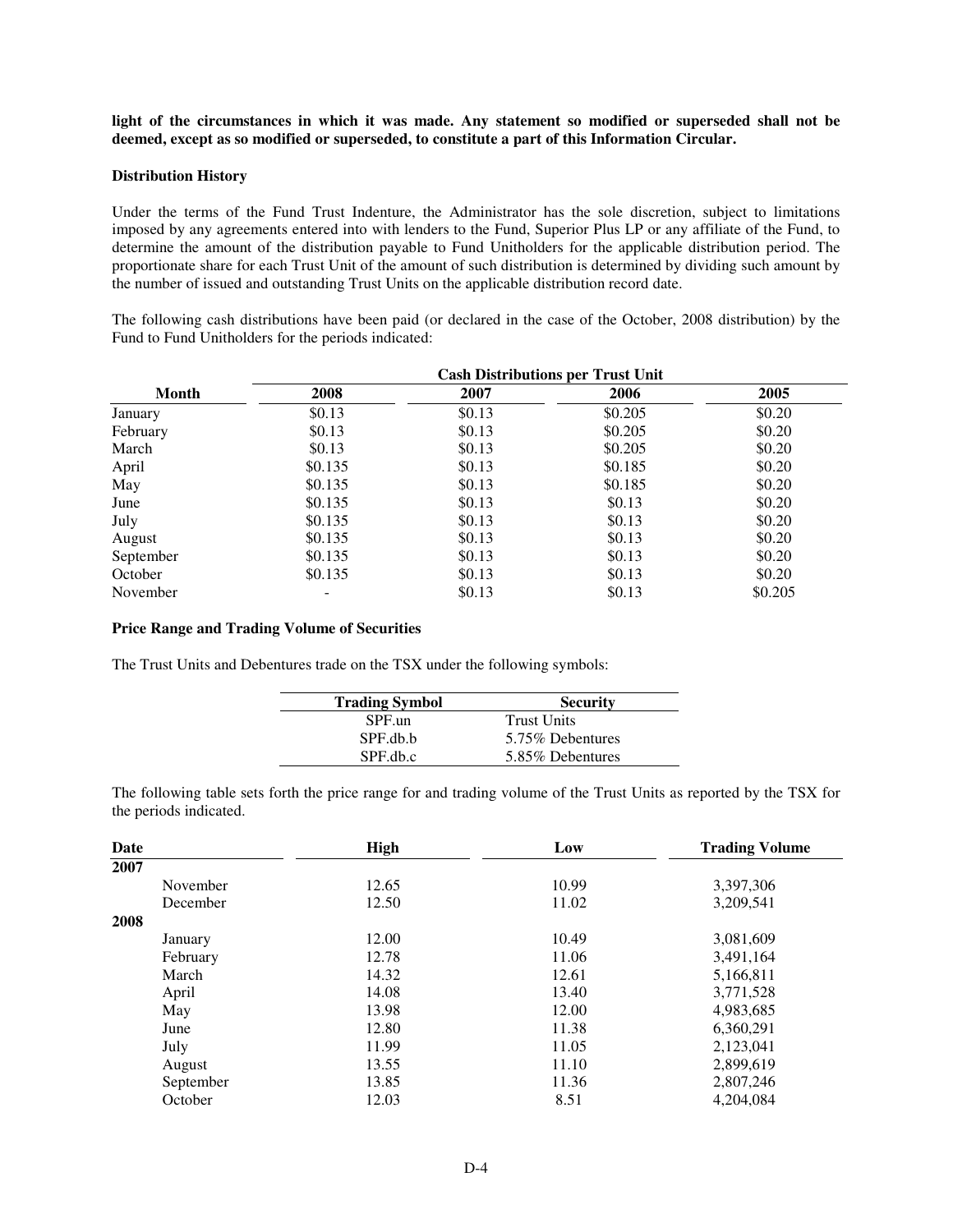| November $(1)$ | 13.31 | 11.33 | 1,629,416 |
|----------------|-------|-------|-----------|
|----------------|-------|-------|-----------|

**Note:**<br>(1)

For the period from November 1, 2008 to November 11, 2008.

On October 29, 2008, the last trading day on which the Trust Units traded prior to announcement of the Arrangement, the closing price of the Trust Units was \$9.95.

The following table sets forth the price range for and trading volume of the 5.75% Debentures as reported by the TSX for the periods indicated.

| Date           | <b>High</b> | Low   | <b>Trading Volume</b><br>19,110 |  |
|----------------|-------------|-------|---------------------------------|--|
| 2007           |             |       |                                 |  |
| November       | 94.75       | 91.00 |                                 |  |
| December       | 94.74       | 87.00 | 15,310                          |  |
| 2008           |             |       |                                 |  |
| January        | 94.30       | 90.50 | 19,200                          |  |
| February       | 95.00       | 92.01 | 11,720                          |  |
| March          | 97.50       | 94.00 | 18,570                          |  |
| April          | 98.99       | 94.00 | 21,930                          |  |
| May            | 99.79       | 94.00 | 13,970                          |  |
| June           | 98.99       | 97.26 | 13,130                          |  |
| July           | 99.00       | 96.31 | 17,670                          |  |
| August         | 98.49       | 95.75 | 16,094                          |  |
| September      | 98.88       | 89.05 | 19,080                          |  |
| October        | 94.00       | 76.00 | 16,500                          |  |
| November $(1)$ | 93.84       | 88.50 | 2,980                           |  |

**Note:**<br>(1)

For the period from November 1, 2008 to November 11, 2008.

On October 29, 2008, the last trading day on which the 5.75% Debentures traded prior to announcement of the Arrangement, the closing price of the 5.75% Debentures was \$88.00.

The following table sets forth the price range for and trading volume of the 5.85% Debentures as reported by the TSX for the periods indicated.

| Date           | <b>High</b> | Low   | <b>Trading Volume</b> |  |
|----------------|-------------|-------|-----------------------|--|
| 2007           |             |       |                       |  |
| November       | 93.99       | 90.00 | 14,140                |  |
| December       | 90.50       | 85.00 | 8,080                 |  |
| 2008           |             |       |                       |  |
| January        | 93.34       | 87.01 | 8,220                 |  |
| February       | 93.98       | 91.00 | 7,390                 |  |
| March          | 95.00       | 93.00 | 6,380                 |  |
| April          | 94.59       | 91.01 | 7,700                 |  |
| May            | 93.99       | 91.01 | 7,600                 |  |
| June           | 94.50       | 91.55 | 4,020                 |  |
| July           | 94.50       | 90.05 | 6,700                 |  |
| August         | 94.99       | 90.56 | 5,500                 |  |
| September      | 94.50       | 85.00 | 10,570                |  |
| October        | 85.00       | 65.05 | 6,100                 |  |
| November $(1)$ | 87.25       | 79.00 | 1,780                 |  |

**Note:**<br>(1) For the period from November 1, 2008 to November 11, 2008.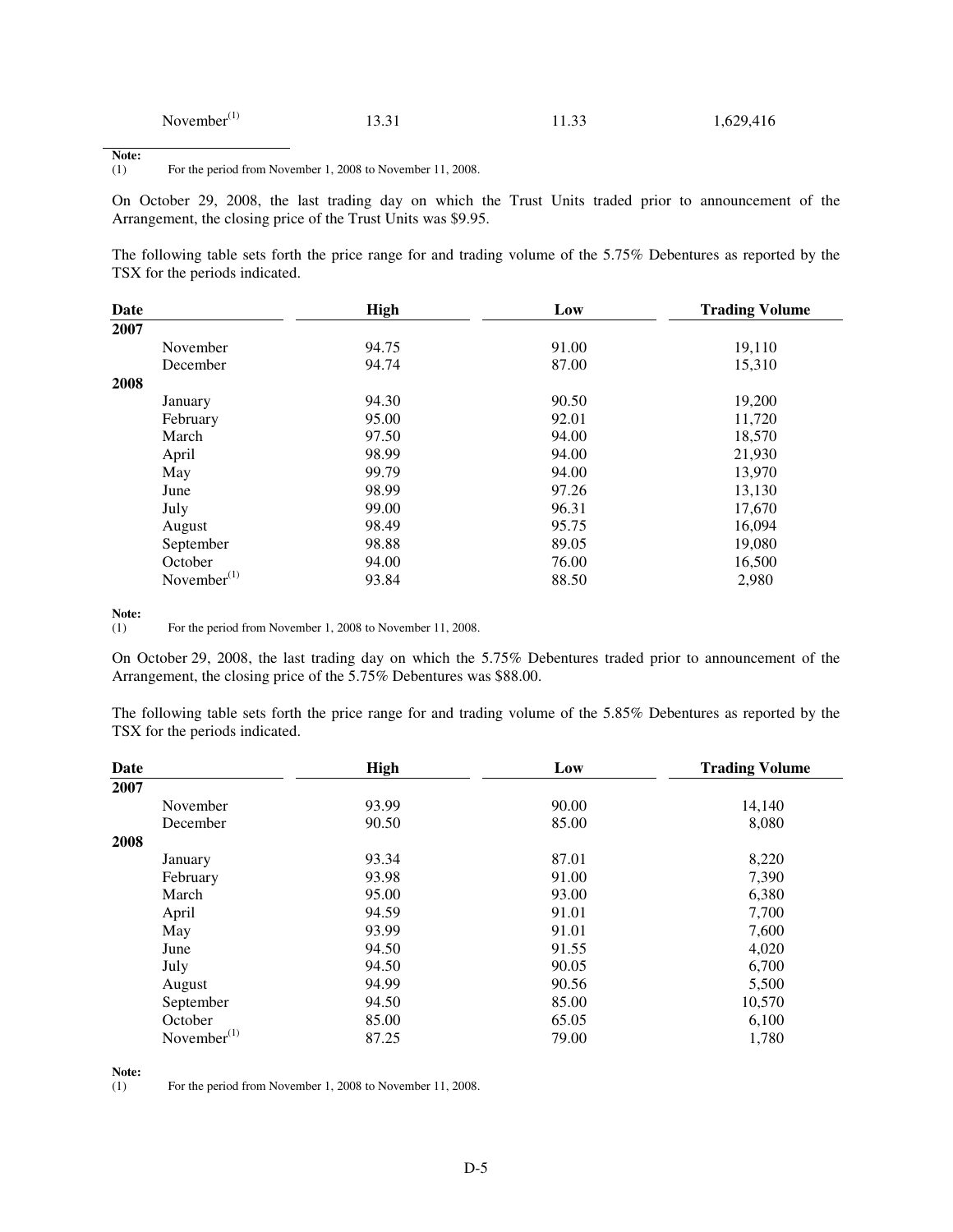On October 29, 2008, the last trading day on which the 5.85% Debentures traded prior to announcement of the Arrangement, the closing price of the 5.85% Debentures was \$78.00.

The Debentures will be assumed by New Superior in accordance with the terms of the Debenture Indenture as part of the Arrangement. See "*The Arrangement - New Superior Share Certificates*".

#### **Legal Proceedings**

There are no outstanding legal proceedings material to the Fund to which the Fund, the Administrator or Superior LP is a party or in respect of which any of their respective properties are subject, nor are there any such proceedings known to be contemplated.

#### **Auditor, Transfer Agent and Registrar**

The auditor of the Fund is Deloitte & Touche LLP, Chartered Accountants, Calgary, Alberta.

The transfer agent and registrar for all of the Fund's publicly traded securities is Computershare Trust Company of Canada at its principal offices in Calgary, Alberta and Toronto, Ontario.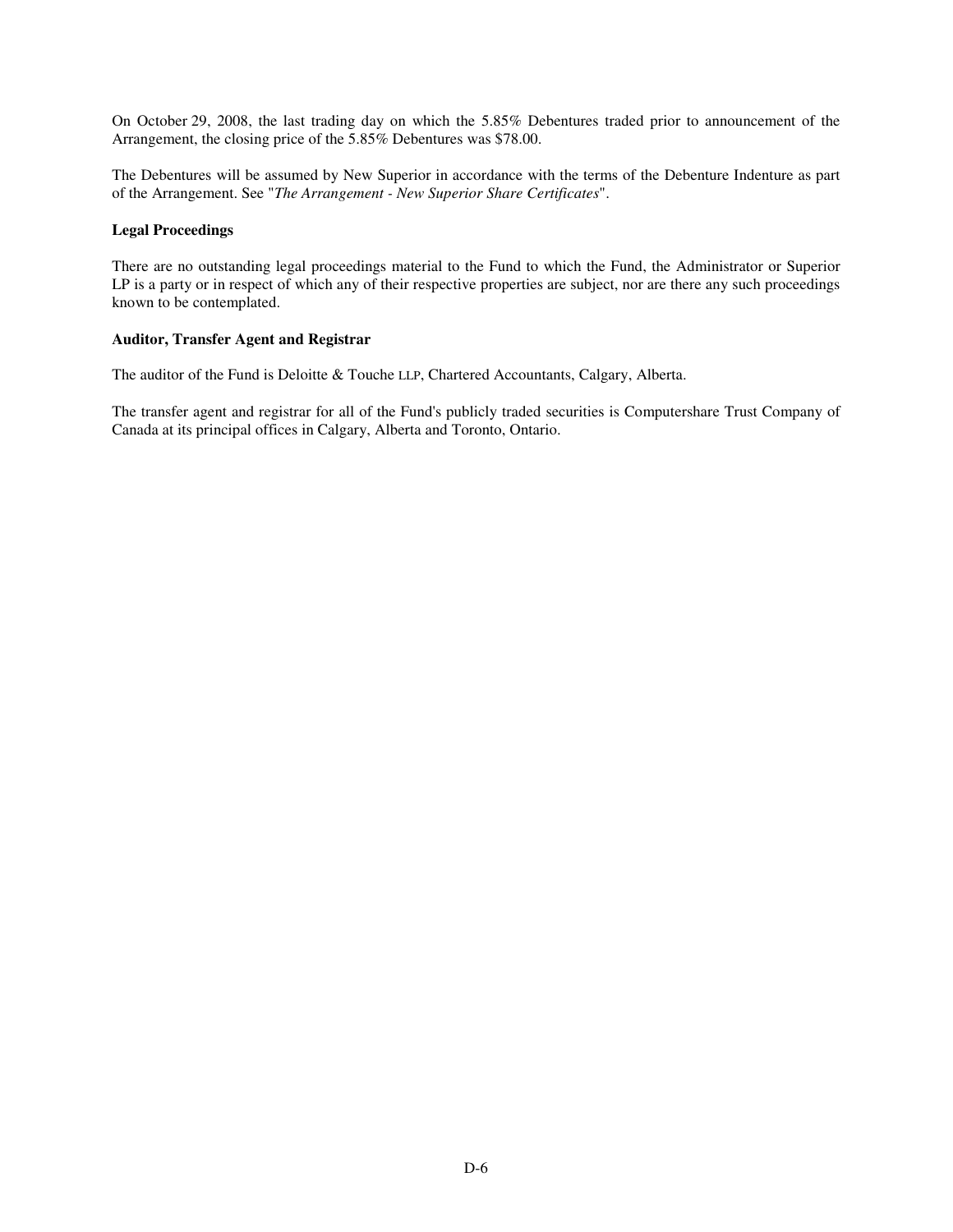# **APPENDIX E INFORMATION CONCERNING BALLARD**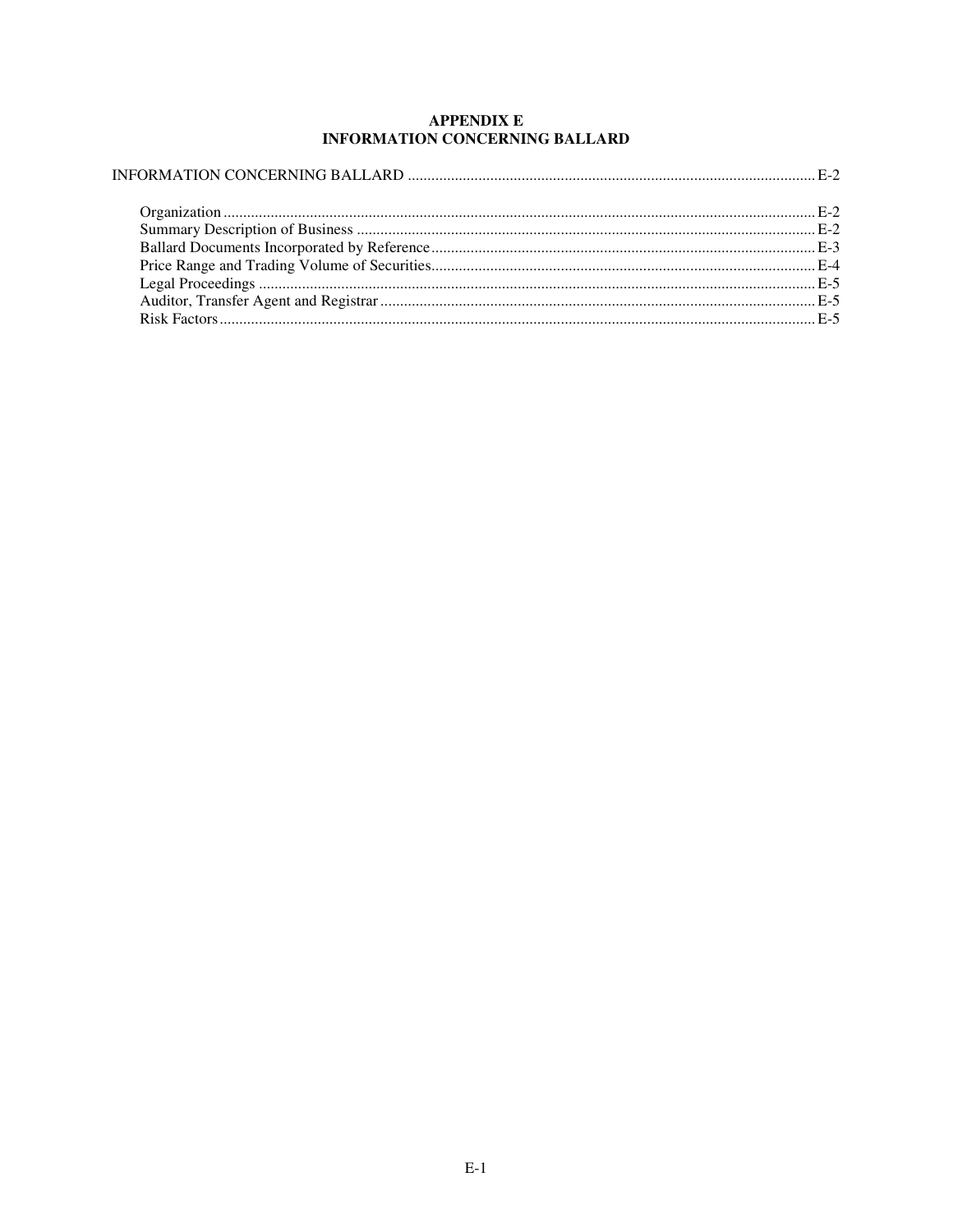#### **INFORMATION CONCERNING BALLARD**

Pursuant to the Arrangement, Fund Unitholders will become shareholders of Ballard which will own the assets, assume the liabilities and which will carry on the businesses of, the Fund and the shareholders of Ballard will become shareholders of New Ballard which will own the assets, assume the liabilities, and carry on the business of, Ballard. **Fund Unitholders will not retain any interest in the business of Ballard nor will shareholders of Ballard retain any interest in the businesses of the Fund upon closing of the Arrangement**. Notwithstanding the foregoing, applicable Canadian securities legislation requires the inclusion of the following information pertaining to Ballard in this Information Circular.

### **Organization**

Ballard's predecessor was founded in 1979, under the name Ballard Research Inc. Ballard was formed on May 30, 1989 by the amalgamation of a group of affiliated companies under the CBCA.

The following diagram describes the current inter-corporate relationships among Ballard, its current shareholders and principal subsidiaries.



#### **Notes:**

- (1) Ballard holds 49% of Ebara Ballard Corporation with the remaining 51% held by Ebara Corporation.<br>(2) Ballard holds 19.9% of AFCC Automotive Fuel Cell Cooperation Corp. with 50.1% held by Daimle
- (2) Ballard holds 19.9% of AFCC Automotive Fuel Cell Cooperation Corp. with 50.1% held by Daimler AG ("**Daimler**") and 30% held by Ford Motor Company ("**Ford**").
- (3) Ballard holds 34% of BDF IP Holdings Ltd. with 33% held by each of Daimler and Ford.

Ballard's head office is located at 9000 Glenlyon Parkway, Burnaby, British Columbia, V5J 5J8 and its registered office is located at 1700, 666 Burrard Street, Vancouver, British Columbia, V6C 2X8.

#### **Summary Description of Business**

Ballard is involved in hydrogen fuel cell development and commercialization with a focus on the design, development, manufacture, sale and service of fuel cell products for a variety of applications. See "*Our Business*" in the Ballard AIF incorporated by reference in this Information Circular.

Pursuant to the Arrangement, Fund Unitholders will become shareholders of Ballard which will own the assets, assume the liabilities and which will carry on the businesses of, the Fund and the shareholders of Ballard will become shareholders of New Ballard which will own the assets, assume the liabilities, and carry on the business of,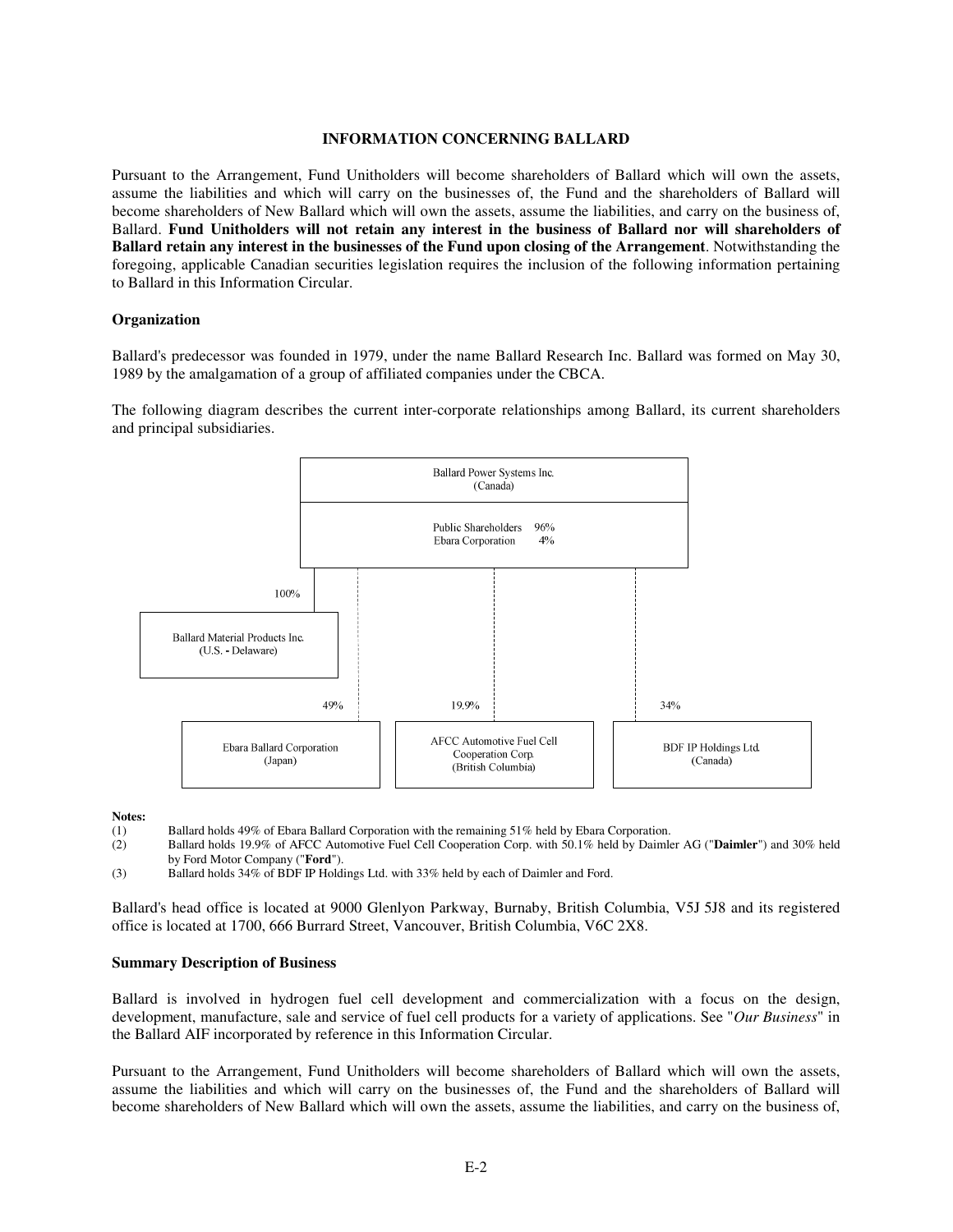Ballard. **Fund Unitholders will not retain any interest in the business of Ballard nor will shareholders of Ballard retain any interest in the businesses of the Fund upon closing of the Arrangement**.

### **Ballard Documents Incorporated by Reference**

Information in respect of Ballard and its current shareholders and subsidiaries has been incorporated by reference in this Information Circular from documents filed with securities commissions or similar authorities in Canada. Copies of the documents incorporated herein by reference may be obtained on request, without charge, from the Corporate Secretary of Ballard at 9000 Glenlyon Parkway, Burnaby, British Columbia V5J 5J8, (604) 454-0900. In addition, copies of the documents incorporated herein by reference may be obtained from the securities commissions or similar authorities in Canada through the SEDAR website at www.sedar.com.

The following documents of Ballard, filed with the various securities commissions or similar authorities in the jurisdictions where Ballard is a reporting issuer, are specifically incorporated by reference into and form an integral part of this Information Circular:

- (a) the Ballard AIF;
- (b) the audited consolidated financial statements of Ballard as at and for the years ended December 31, 2007 and 2006, together with the notes thereto and the auditors' report thereon;
- (c) management's discussion and analysis of the financial condition and results of operations of Ballard for the year ended December 31, 2007;
- (d) the unaudited consolidated financial statements of Ballard and the notes thereto as at September 30, 2008 and for the three and nine months ended September 30, 2008 and 2007;
- (e) management's discussion and analysis of the financial condition and results of operations of Ballard for the three and nine months ended September 30, 2008;
- (f) the information circular and proxy statement dated March 20, 2008 relating to the annual meeting of Ballard Shareholders held on May 8, 2008;
- (g) the material change report of Ballard dated October 17, 2008 in respect to entering into an agreement with IdaTech LLC; and
- (h) the material change report of Ballard dated November 6, 2008 in respect of the Arrangement.

Any documents of the type required by National Instrument 44-101 - *Short Form Prospectus Distributions* to be incorporated by reference in a short form prospectus, including interim financial statements and related interim management's discussion and analysis, material change reports (except confidential material change reports) and business acquisition reports, filed by Ballard with the securities commissions or similar authorities in any of the provinces of Canada subsequent to the date of this Information Circular and prior to completion of the Arrangement shall be deemed to be incorporated by reference in this Information Circular.

**Any statement contained in a document incorporated or deemed to be incorporated by reference herein shall** be deemed to be modified or superseded for the purposes of this Information Circular to the extent that a statement contained herein or in any other subsequently filed document which also is, or is deemed to be, **incorporated by reference herein modifies or supersedes such statement. The modifying or superseding statement need not state that it has modified or superseded a prior statement or include any other information set forth in the document that it modifies or supersedes. The making of a modifying or superseding statement shall not be deemed an admission for any purposes that the modified or superseded statement, when made, constituted a misrepresentation, an untrue statement of a material fact or an omission** to state a material fact that is required to be stated or that is necessary to make a statement not misleading in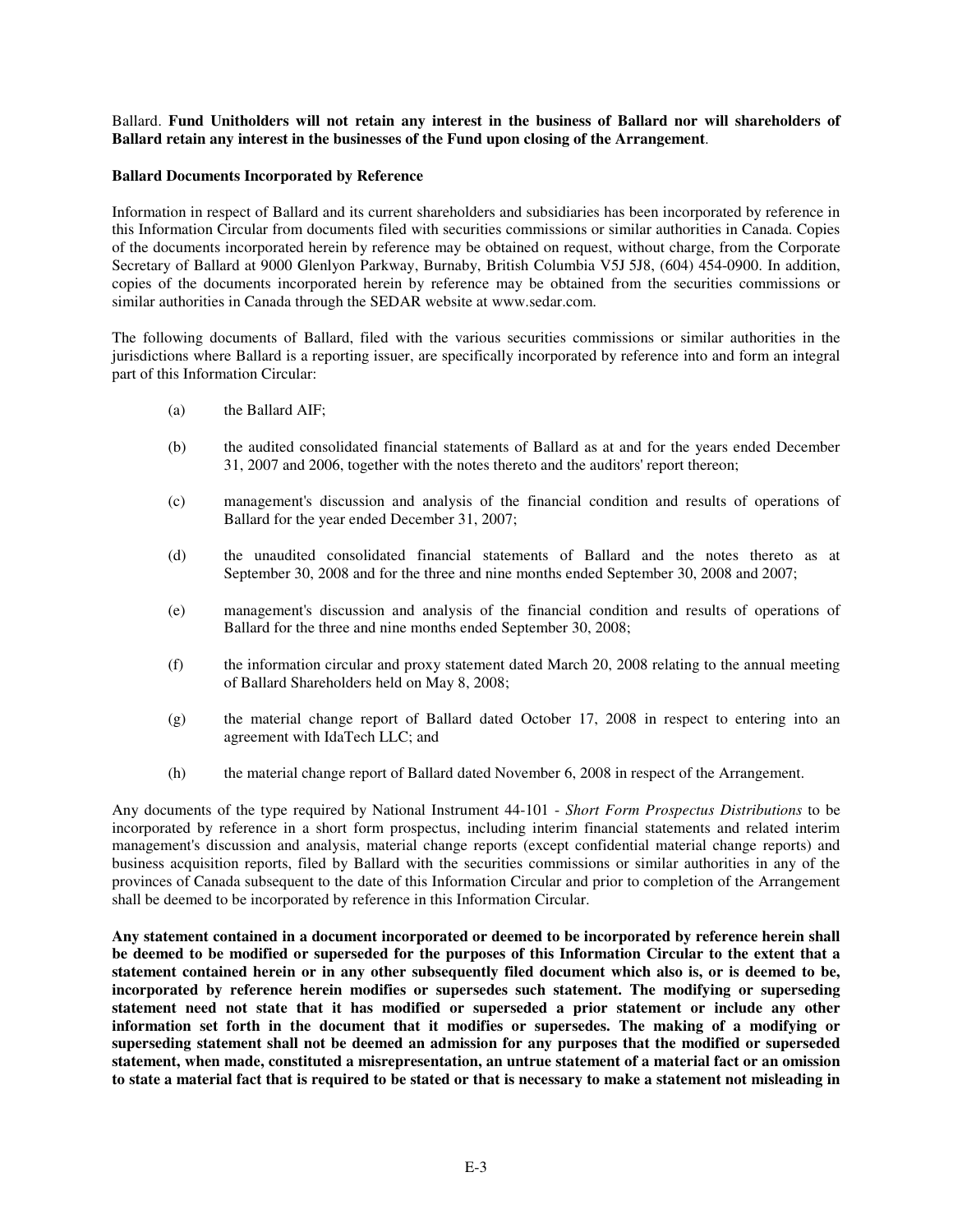light of the circumstances in which it was made. Any statement so modified or superseded shall not be **deemed, except as so modified or superseded, to constitute a part of this Information Circular.**

#### **Price Range and Trading Volume of Securities**

The Ballard Shares trade on the TSX and the NASDAQ under the symbols "BLD" and "BLDP", respectively.

The following table sets forth the price range for and trading volume of the Ballard Shares as reported by the TSX for the periods indicated.

| Date           | High | Low  | <b>Trading Volume</b> |
|----------------|------|------|-----------------------|
| 2007           |      |      |                       |
| November       | 5.53 | 4.30 | 5,656,327             |
| December       | 5.61 | 4.30 | 3,934,197             |
| 2008           |      |      |                       |
| January        | 5.71 | 4.13 | 4,069,657             |
| February       | 5.20 | 4.42 | 2,250,111             |
| March          | 4.74 | 3.85 | 3,469,059             |
| April          | 4.44 | 4.02 | 2,399,887             |
| May            | 4.65 | 4.06 | 2,298,688             |
| June           | 4.43 | 3.69 | 6,503,531             |
| July           | 4.32 | 3.28 | 1,546,475             |
| August         | 5.00 | 4.09 | 1,557,999             |
| September      | 4.98 | 3.10 | 3,475,934             |
| October        | 3.92 | 2.30 | 2,378,702             |
| November $(1)$ | 3.68 | 3.01 | 366,745               |

**Note:**<br>(1)

For the period from November 1, 2008 to November 11, 2008.

On October 29, 2008, the last trading day on which the Ballard Shares traded prior to announcement of the Arrangement, the closing price of the Ballard Shares on the TSX was \$2.78.

The following table sets forth the price range for and trading volume of the Ballard Shares as reported by the NASDAQ for the periods indicated.

| Date           | High (US\$) | Low (US\$) | <b>Trading Volume</b> |
|----------------|-------------|------------|-----------------------|
| 2007           |             |            |                       |
| November       | 4.66        | 2.98       | 419,000               |
| December       | 4.75        | 3.80       | 225,300               |
| 2008           |             |            |                       |
| January        | 4.30        | 3.26       | 297,700               |
| February       | 4.35        | 3.66       | 468,800               |
| March          | 4.73        | 4.02       | 302,500               |
| April          | 4.36        | 3.93       | 248,600               |
| May            | 4.75        | 3.76       | 558,500               |
| June           | 5.19        | 4.49       | 314,300               |
| July           | 5.91        | 4.00       | 532,100               |
| August         | 5.73        | 4.25       | 577,800               |
| September      | 5.94        | 4.39       | 697,400               |
| October        | 3.70        | 1.94       | 338,300               |
| November $(1)$ | 3.22        | 2.48       | 1,829,551             |

**Note:**

(1) For the period from November 1, 2008 to November 11, 2008.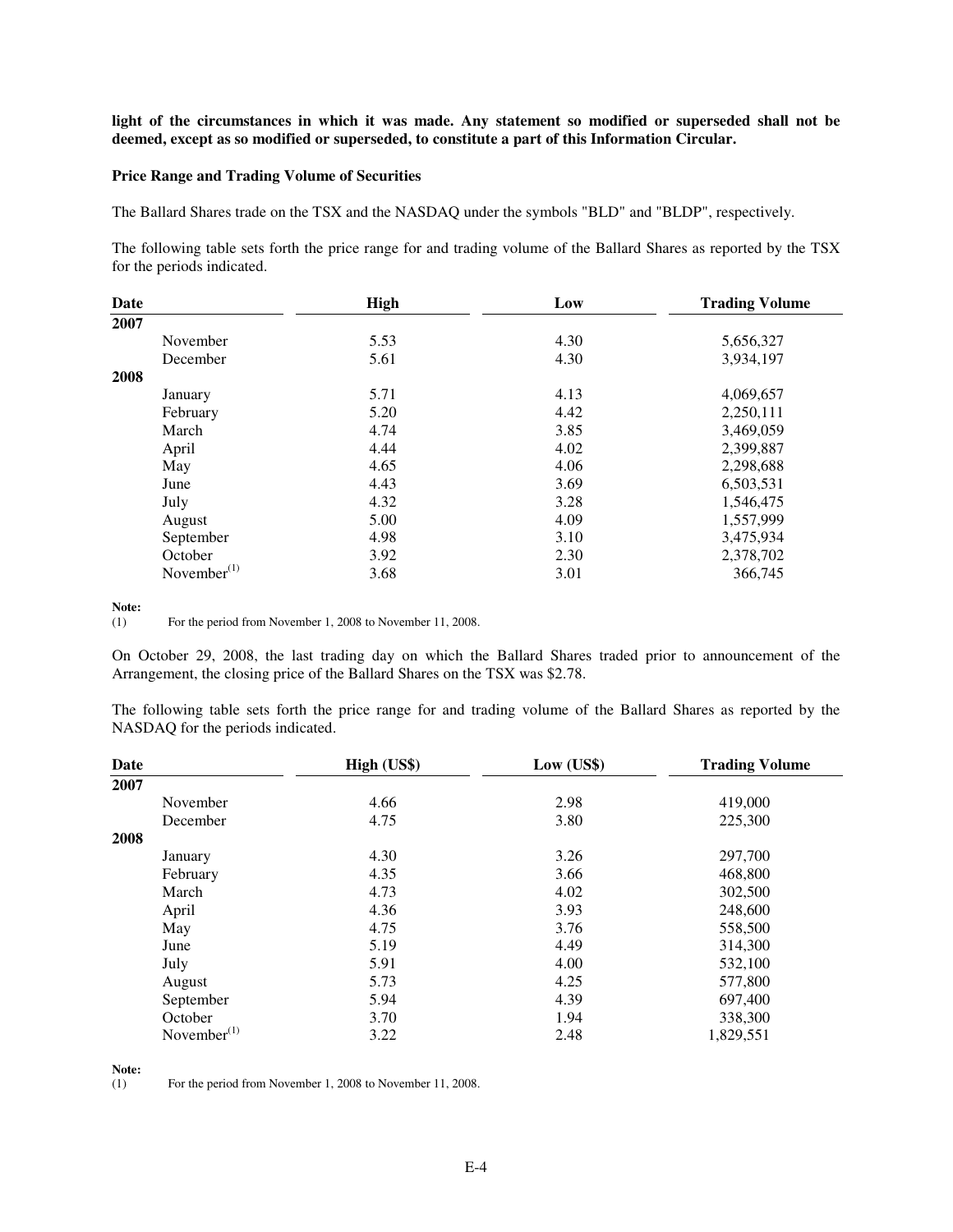On October 29, 2008, the last trading day on which the Ballard Shares traded prior to announcement of the Arrangement, the closing price of the Ballard Shares on the NASDAQ was US\$2.24.

### **Legal Proceedings**

There are no outstanding legal proceedings material to Ballard to which Ballard is a party or in respect of which any of its properties are subject, nor are there any such proceedings known to be contemplated.

#### **Auditor, Transfer Agent and Registrar**

The auditor of Ballard is KPMG LLP, Chartered Accountants, Vancouver, British Columbia.

The transfer agent and registrar for the Ballard Shares is Computershare Trust Company of Canada at its principal office in Toronto, Ontario.

### **Risk Factors**

An investment in Ballard Shares is subject to certain risks. Investors should carefully consider the risk factors described under the heading "*Risk Factors*" in the Ballard AIF incorporated by reference in this Information Circular, the risk factors set forth elsewhere in this Information Circular and otherwise incorporated by reference herein and the risk factors set forth below. **However, as described above, Fund Unitholders will not retain any interest in the business of Ballard upon closing of the Arrangement.**

#### *Failure to Satisfy Conditions Precedent to the Arrangement*

The completion of the Arrangement is subject to a number of conditions precedent, certain of which are outside the control of the Fund and Ballard, including receipt of the Final Order. There can be no certainty or assurance that these conditions will be satisfied or, if satisfied, when they will be satisfied. See "*The Arrangement - The Arrangement Agreement - Conditions Precedent to the Arrangement* ".

#### *Termination in the Event of a Change Constituting a Material Adverse Change or Material Adverse Effect*

In certain circumstances, the Arrangement Agreement may be terminated in the event of a change that constitutes a Material Adverse Change or Material Adverse Effect (as defined in the Arrangement Agreement). Although a Material Adverse Change or Material Adverse Effect excludes certain events that are beyond the control of the Parties, there can be no assurance that a change that constitutes a Material Adverse Change or Material Adverse Effect will not occur prior to the Effective Date, in which case, the Arrangement Agreement may be terminated and the Arrangement would not proceed. See "*The Arrangement - The Arrangement Agreement - Conditions Precedent to the Arrangement*".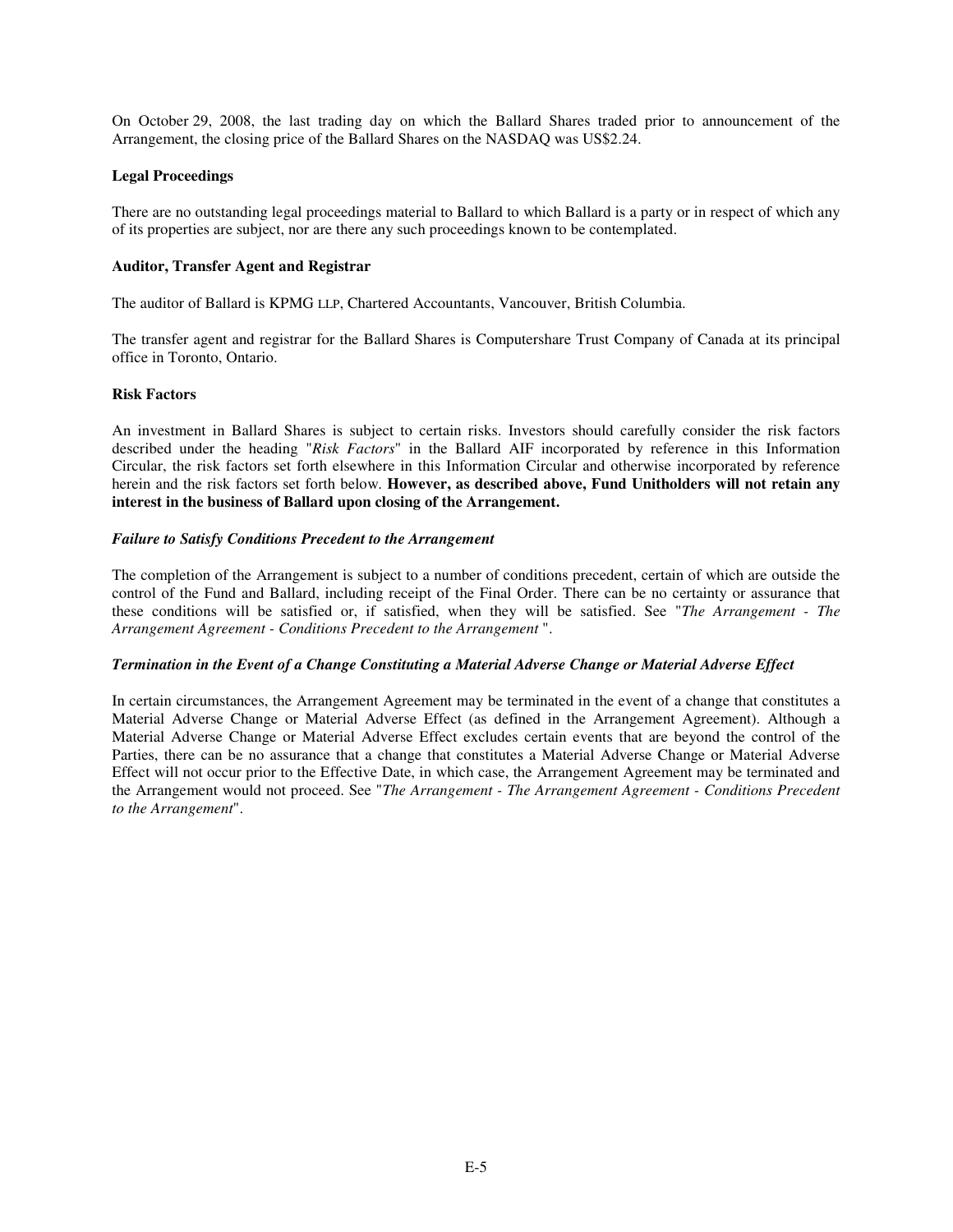# **APPENDIX F PRO FORMA FINANCIAL STATEMENTS OF NEW SUPERIOR**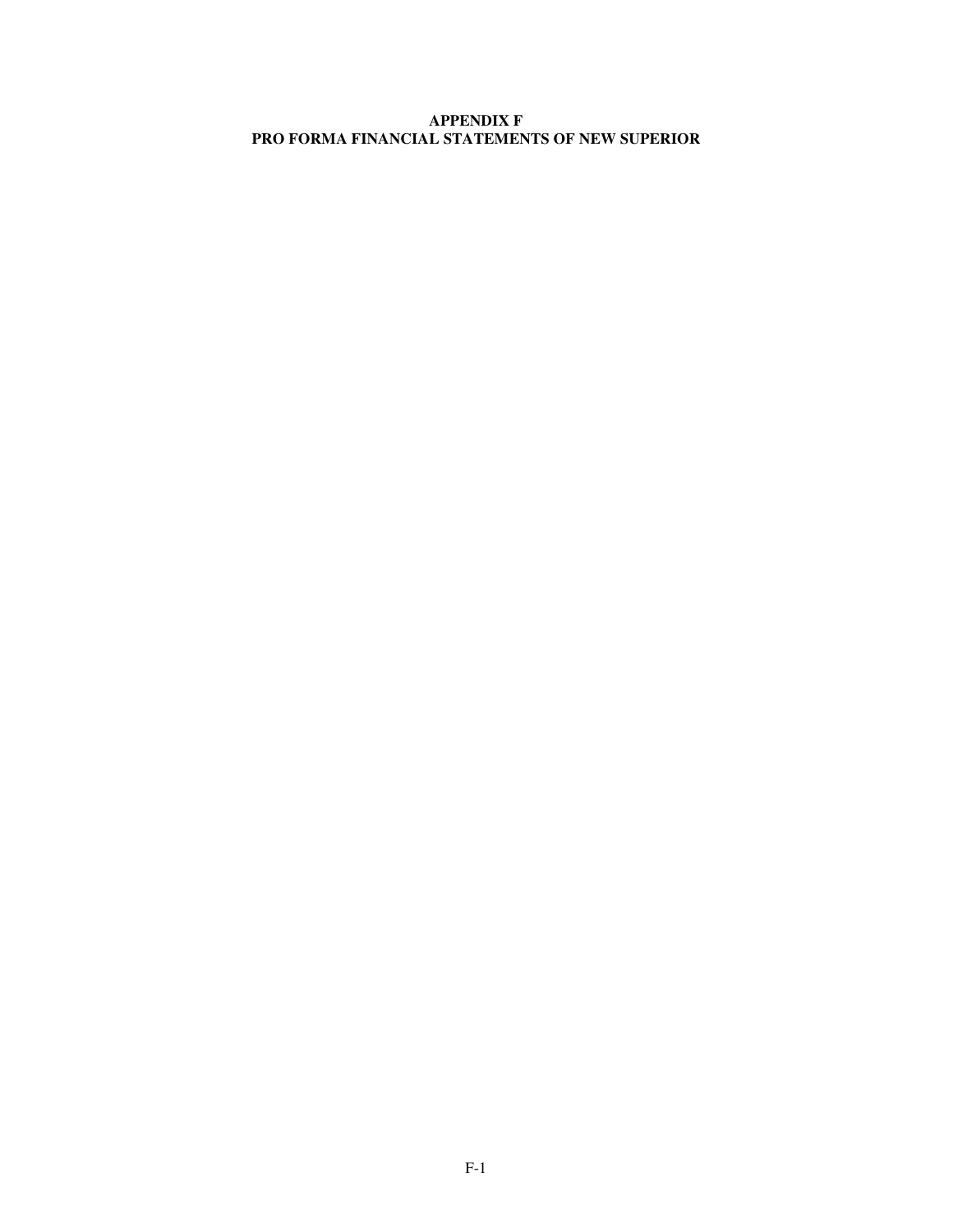# **SUPERIOR PLUS CORP. Pro Forma Unaudited Consolidated Balance Sheet As at September 30, 2008 (millions of dollars)**

|                                                                 | <b>Superior</b>          | <b>Ballard</b><br>(Note 2) | Pro Forma<br><b>Adjustments</b> | <b>Notes</b> | <b>Consolidated</b><br>Pro Forma |
|-----------------------------------------------------------------|--------------------------|----------------------------|---------------------------------|--------------|----------------------------------|
| <b>ASSETS</b>                                                   |                          |                            |                                 |              |                                  |
| <b>CURRENT ASSETS</b>                                           |                          |                            |                                 |              |                                  |
| Cash and cash equivalents                                       | 5.1                      |                            |                                 |              | 5.1                              |
| Accounts receivable and other                                   | 305.8                    |                            |                                 |              | 305.8                            |
| <b>Inventories</b>                                              | 139.7                    |                            |                                 |              | 139.7                            |
| Future income tax asset                                         | $\overline{\phantom{a}}$ |                            | 66.0                            | 3(i)(ii)(vi) | 66.0                             |
| Current portion of unrealized gains on financial instruments    | 53.6                     | $\sim$                     |                                 |              | 53.6                             |
|                                                                 | 504.2                    |                            |                                 |              | 570.2                            |
|                                                                 |                          |                            |                                 |              |                                  |
| Property, plant and equipment                                   | 514.0                    |                            |                                 |              | 514.0                            |
| Customer acquisition costs                                      | 17.5                     |                            |                                 |              | 17.5                             |
| Intangible assets                                               | 23.1                     |                            |                                 |              | 23.1                             |
| Goodwill                                                        | 470.2                    |                            |                                 |              | 470.2                            |
| Accrued pension asset                                           | 20.1                     |                            |                                 |              | 20.1                             |
| Future income tax asset                                         | 5.2                      |                            | 286.3                           |              | 291.5                            |
|                                                                 | 59.6                     |                            |                                 | 3(i)(ii)(vi) | 59.6                             |
| Long-term portion of unrealized gains on financial instruments  |                          |                            |                                 |              |                                  |
|                                                                 | 1,613.9                  | ÷                          |                                 |              | 1,966.2                          |
|                                                                 |                          |                            |                                 |              |                                  |
| <b>LIABILITIES AND UNITHOLDERS' EQUITY</b>                      |                          |                            |                                 |              |                                  |
| <b>CURRENT LIABILITIES</b>                                      |                          |                            |                                 |              |                                  |
| Accounts payable and accrued liabilities                        | 198.4                    |                            |                                 |              | 198.4                            |
| Current portion of term loans                                   | 8.5                      |                            |                                 |              | 8.5                              |
| Distributions payable to Unitholders and Debentureholders       | 16.3                     |                            |                                 |              | 16.3                             |
| Current portion of unrealized losses on financial instruments   | 53.4                     |                            |                                 |              | 53.4                             |
| Current portion of deferred tax credit                          | ÷.                       |                            | 57.3                            | 3(i)(ii)(vi) | 57.3                             |
|                                                                 | 276.6                    |                            |                                 |              | 333.9                            |
|                                                                 |                          |                            |                                 |              |                                  |
| Revolving term bank credits and term loans                      | 436.9                    |                            | 50.6                            | 3(iii)(iv)   | 487.2                            |
| Convertible unsecured subordinated debentures                   | 241.5                    |                            |                                 |              | 241.5                            |
| Future employee benefits                                        | 19.4                     |                            |                                 |              | 19.4                             |
| Long-term portion of unrealized losses on financial instruments | 32.4                     |                            |                                 |              | 32.4                             |
| Deferred tax credit                                             | $\overline{\phantom{a}}$ | $\overline{\phantom{a}}$   | 247.3                           | 3(i)(ii)(vi) | 247.3                            |
| <b>TOTAL LIABILITIES</b>                                        | 1.006.5                  | $\overline{a}$             |                                 |              | 1.361.7                          |
|                                                                 |                          |                            |                                 |              |                                  |
| UNITHOLDERS'/SHAREHOLDERS' EQUITY                               |                          |                            |                                 |              |                                  |
| Unitholders'/Shareholders' capital                              | 1,375.7                  |                            |                                 |              | 1,375.7                          |
| Accumulated deficit                                             | (747.4)                  |                            | (2.9)                           | 3(iv)(vi)    | (750.3)                          |
| Accumulated other comprehensive income                          | (20.9)                   | $\overline{\phantom{a}}$   |                                 |              | (20.9)                           |
| TOTAL UNITHOLDERS' EQUITY                                       | 607.4                    | $\overline{\phantom{a}}$   |                                 |              | 604.5                            |
|                                                                 |                          |                            |                                 |              |                                  |
|                                                                 | 1,613.9                  | $\overline{a}$             |                                 |              | 1.966.2                          |

(see accompanying notes)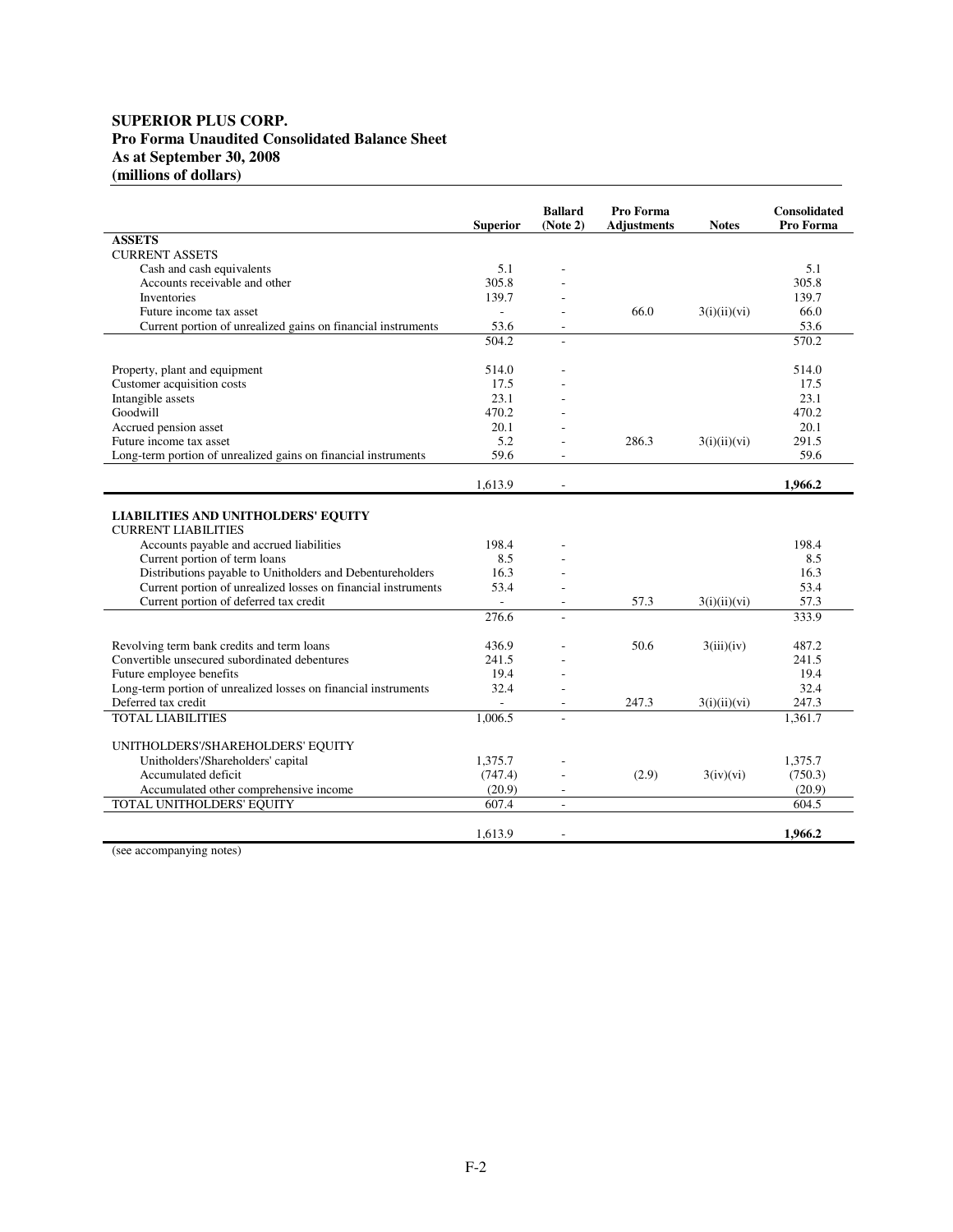# **SUPERIOR PLUS CORP. Pro Forma Unaudited Consolidated Statements of Net Earnings Nine Months Ended September 30, 2008 (millions of dollars except per share amounts)**

|                                                           | <b>Superior</b> | <b>Ballard</b><br>(Note 2) | Pro Forma<br><b>Adjustments</b> | <b>Notes</b> | <b>Consolidated</b><br>Pro Forma |
|-----------------------------------------------------------|-----------------|----------------------------|---------------------------------|--------------|----------------------------------|
|                                                           |                 |                            |                                 |              |                                  |
| <b>Revenues</b>                                           | 1,828.8         |                            |                                 |              | 1,828.8                          |
| Cost of products sold                                     | (1,397.7)       |                            |                                 |              | (1,397.7)                        |
| Net realized gains (losses) on financial instruments      | 44.9            |                            | ٠                               |              | 44.9                             |
| Gross profit                                              | 476.0           |                            | ٠                               |              | 476.0                            |
|                                                           |                 |                            |                                 |              |                                  |
| <b>Expenses</b>                                           |                 |                            |                                 |              |                                  |
| Operating and administrative                              | 339.8           |                            | ٠                               |              | 339.8                            |
| Amortization of property, plant and equipment             | 15.0            |                            |                                 |              | 15.0                             |
| Amortization of intangible assets                         | 3.8             |                            | ٠                               |              | 3.8                              |
| Interest on revolving term bank credits and term loans    | 18.2            |                            | 1.6                             | 3(v)         | 19.8                             |
| Interest on convertible unsecured subordinated debentures | 11.2            |                            |                                 |              | 11.2                             |
| Gain on disposal of facility                              | (4.0)           |                            |                                 |              | (4.0)                            |
| Accretion of convertible debenture issue costs            | 1.1             |                            |                                 |              | 1.1                              |
| Unrealized losses (gains) on financial instruments        | (22.4)          |                            |                                 |              | (22.4)                           |
|                                                           | 362.7           |                            | 1.6                             |              | 364.3                            |
|                                                           |                 |                            |                                 |              |                                  |
| Net earnings before income taxes                          | 113.3           |                            | (1.6)                           |              | 111.7                            |
| Income tax recovery (expense)                             | (25.7)          |                            | 18.8                            | 3(vi)        | (6.9)                            |
| Net earnings                                              | 87.6            | ٠                          | 17.2                            |              | 104.8                            |
|                                                           |                 |                            |                                 |              |                                  |
| Net earnings per share, basic and diluted (Note 5)        | \$0.99          |                            |                                 |              | \$1.19                           |

(see accompanying notes)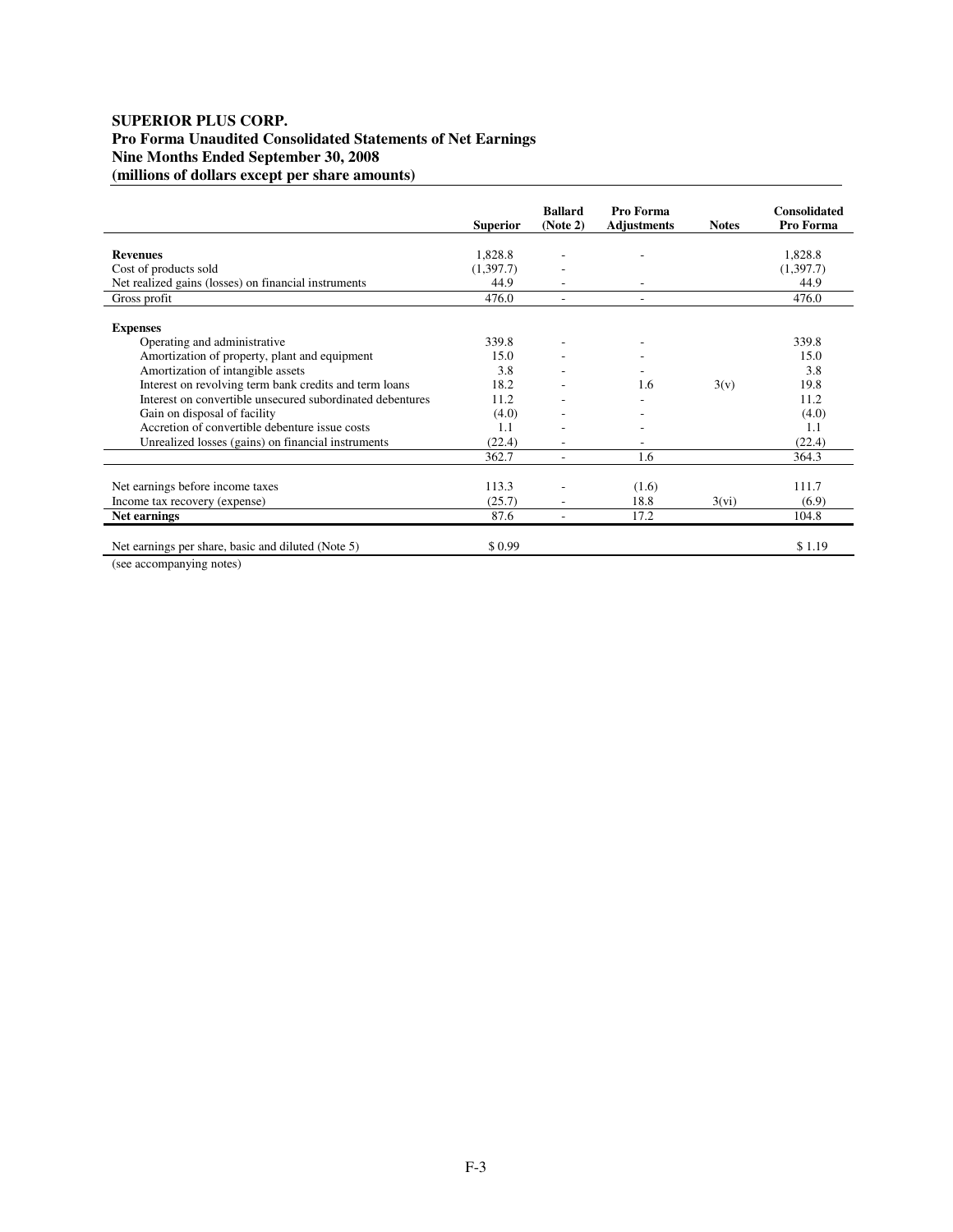# **SUPERIOR PLUS CORP. Pro Forma Unaudited Consolidated Statements of Net Earnings Year Ended December 31, 2007 (millions of dollars except per share amounts)**

|                                                                                                           | <b>Superior</b>     | <b>Ballard</b><br>(Note 2) | Pro Forma<br><b>Adjustments</b> | <b>Notes</b> | <b>Consolidated</b><br>Pro Forma |
|-----------------------------------------------------------------------------------------------------------|---------------------|----------------------------|---------------------------------|--------------|----------------------------------|
|                                                                                                           |                     |                            |                                 |              |                                  |
| <b>Revenues</b>                                                                                           | 2,355.4             |                            |                                 |              | 2,355.4                          |
| Cost of products sold                                                                                     | (1,681.8)<br>(11.8) |                            |                                 |              | (1,681.8)<br>(11.8)              |
| Net realized gains (losses) on financial instruments                                                      | 661.8               |                            |                                 |              | 661.8                            |
| Gross profit                                                                                              |                     |                            |                                 |              |                                  |
| <b>Expenses</b>                                                                                           |                     |                            |                                 |              |                                  |
| Operating and administrative                                                                              | 439.7               |                            | 4.3                             | 3(iv)        | 444.0                            |
| Amortization of property, plant and equipment                                                             | 57.6                |                            |                                 |              | 57.6                             |
| Amortization of intangible assets                                                                         | 4.9                 |                            |                                 |              | 4.9                              |
| Interest on revolving term bank credits and term loans                                                    | 25.2                |                            | 2.8                             | 3(v)         | 28.0                             |
| Interest on convertible unsecured subordinated debentures                                                 | 19.5                |                            |                                 |              | 19.5                             |
| Accretion of convertible debenture issue costs                                                            | 2.8                 |                            |                                 |              | 2.8                              |
| Management internalization costs                                                                          | 0.5                 |                            |                                 |              | 0.5                              |
| Unrealized losses (gains) on financial instruments                                                        | (2.7)               |                            |                                 |              | (2.7)                            |
|                                                                                                           | 547.5               | $\overline{\phantom{a}}$   | 7.1                             |              | 554.6                            |
| Net earnings (loss) before income taxes from continuing operations                                        | 114.3               |                            | (7.1)                           |              | 107.2                            |
| Income tax recovery (expense)                                                                             | 5.1                 |                            | (23.5)                          | 3(vi)        | (18.4)                           |
| Net earnings from continuing operations                                                                   | 119.4               |                            | (30.6)                          |              | 88.8                             |
| Net earnings from discontinued operations                                                                 | 0.4                 |                            |                                 |              | 0.4                              |
| Net earnings                                                                                              | 119.8               | $\overline{\phantom{a}}$   | (30.6)                          |              | 89.2                             |
|                                                                                                           |                     |                            |                                 |              |                                  |
| Net earnings per share from continuing operations,<br>basic and diluted (Note 5)                          | \$1.38              |                            |                                 |              | \$1.03                           |
| Net earnings per share from discontinued operations,<br>basic and diluted (Note 5)                        | $\mathsf{\$}$ -     |                            |                                 |              | $\mathsf{\$}$ -                  |
| Net earnings per share, basic and diluted (Note 5)                                                        | \$1.38              |                            |                                 |              | \$1.03                           |
| $\ell$ - $\ell$ - $\ell$ - $\ell$ - $\ell$ - $\ell$ - $\ell$ - $\ell$ - $\ell$ - $\ell$ - $\ell$ - $\ell$ |                     |                            |                                 |              |                                  |

(see accompanying notes)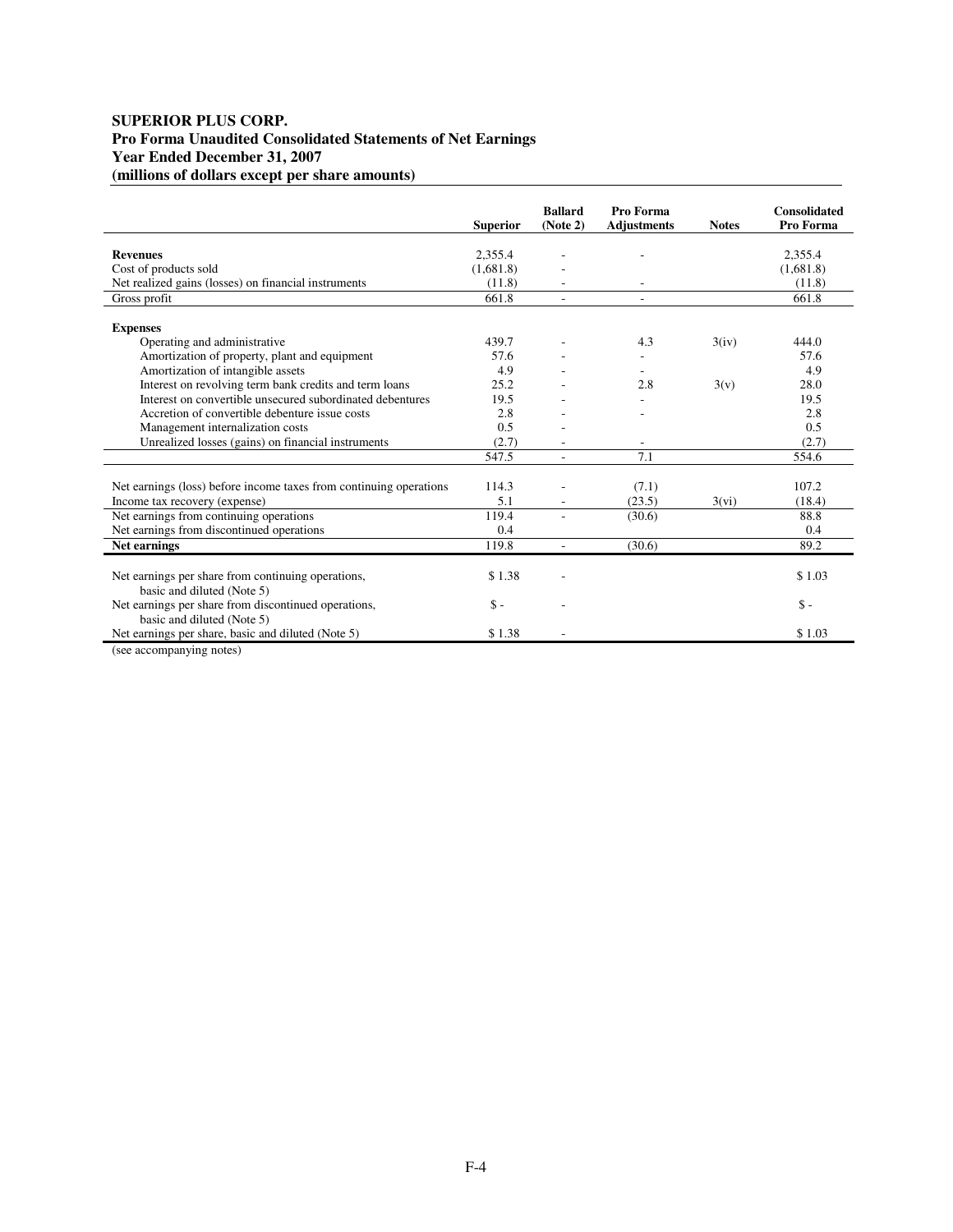### **Superior Plus Corp.**

## **Notes to Unaudited Pro Forma Consolidated Financial Statements**

(tabular amounts in Canadian millions of dollars unless noted otherwise, except for per share amounts)

### 1. **Basis of Presentation**

The accounting policies used in the preparation of the unaudited pro forma consolidated financial statements are consistent with those used by Superior Plus Income Fund (the "Fund" or "Superior") in the audited consolidated financial statements as at December 31, 2007 and the unaudited interim consolidated financial statements as at September 30, 2008.

The unaudited pro forma financial statements should be read in conjunction with the financial statements of the Fund and those of Ballard Power Systems Inc. ("Ballard"), which are incorporated by reference in the Information Circular with respect to a Plan of Arrangement involving the Fund and Ballard Power Systems Inc.

These unaudited pro forma consolidated financial statements have been prepared for inclusion in the Information Circular relating to the arrangement agreement between the Fund and Ballard. Pursuant to the arrangement, the assets and liabilities of Ballard will be transferred to a newly created company, the pre-existing publicly traded shares of Ballard will be exchanged for shares of a newly created company. The Fund will then transfer its assets and liabilities to Ballard in exchange for common shares of Ballard equal to the number of outstanding trust units of the Fund. The Fund will then redeem all of its outstanding trust units and distribute the common shares of Ballard received on the asset transfer to Unitholders on a one for one basis to satisfy such redemption. Upon closing, Ballard will be renamed Superior Plus Corp. ("Superior Corp."). The Fund's consideration to Ballard in relation to the agreement is approximately \$46.3 million, excluding estimated transaction costs of approximately \$4.3 million.

This transaction has been accounted for in the unaudited pro forma consolidated financial statements as the acquisition of an asset, as the Fund is not considered to have acquired a business.

The unaudited pro forma consolidated balance sheet is comprised of information derived from:

- The Fund's unaudited consolidated balance sheet as at September 30, 2008
- Ballard's unaudited consolidated balance sheet as at September 30, 2008

The unaudited pro forma consolidated statements of net earnings are comprised of information derived from:

*Year Ended December 31, 2007*

- The Fund's audited consolidated statements of net earnings for the year ended December 31, 2007
- Ballard's audited consolidated statements of operations for the year ended December 31, 2007

#### *Nine Months Ended September 30, 2008*

- The Fund's unaudited interim statements of net earnings for the nine months ended September 30, 2008
- Ballard's unaudited interim statements of operations for the nine months ended September 30, 2008

The pro forma consolidated financial statements may not be indicative of results that actually would have occurred if the events reflected herein had been in effect on the dates indicated or of the results that may be obtained in the future. Actual future results may differ materially from those assumed or described herein.

In the opinion of the Fund's management, these unaudited pro forma consolidated financial statements include all material adjustments necessary for fair presentation in accordance with Canadian generally accepted accounting principles ("GAAP"). The unaudited pro forma consolidated balance sheet presents the effects of the proposed transaction and assumptions as at September 30, 2008, while the unaudited pro forma consolidated statements of net earnings give effect to the proposed transaction and assumptions as if they had occurred at January 1, 2007.

The arrangement agreement is subject to regulatory and unitholder/shareholder approval. As a result, there is no assurance that these transactions will be completed.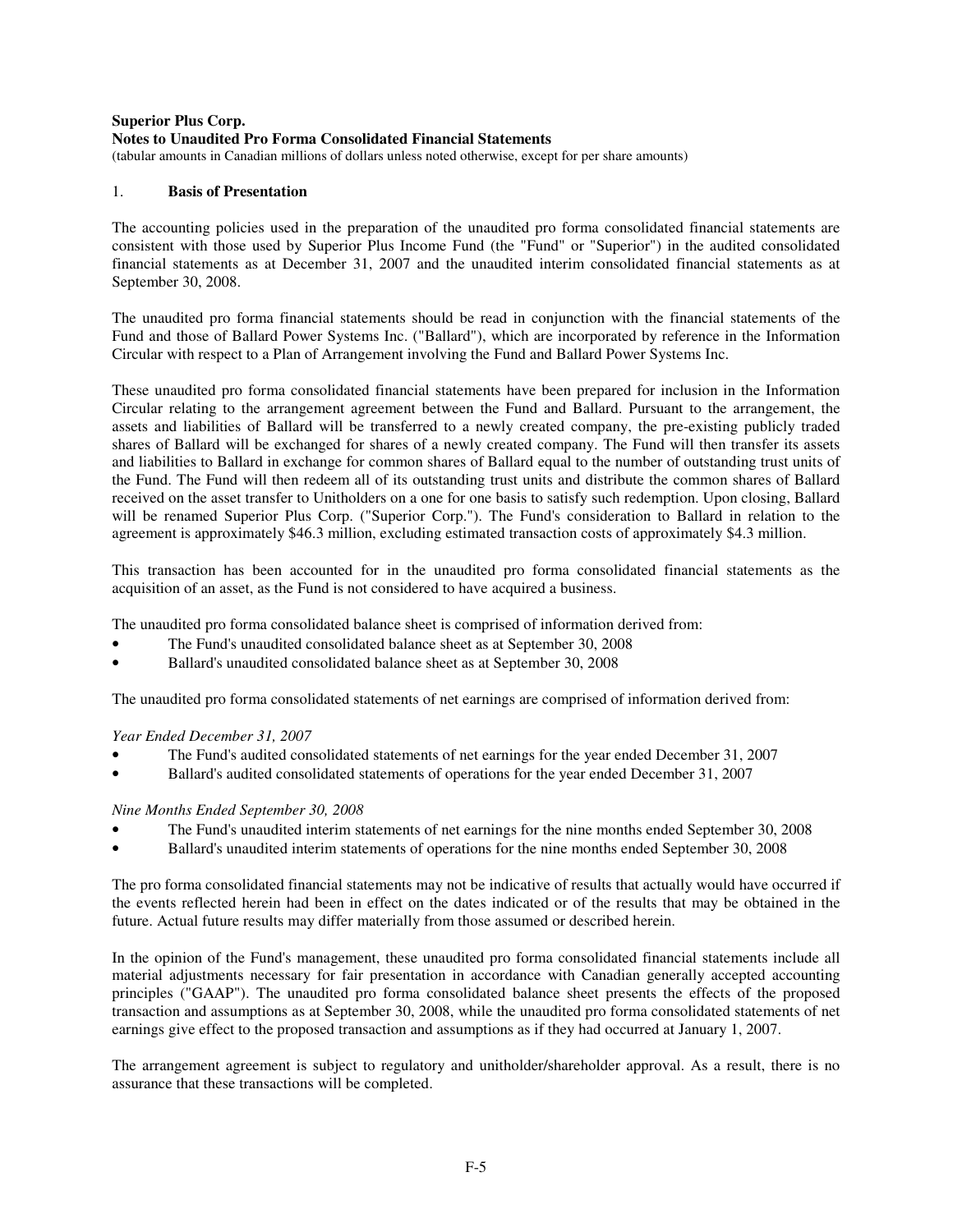# 2. **Ballard Adjustments to Issued Financial Statements**

Pursuant to the plan of arrangement, at the time of closing, Superior Corp. will not have an interest in the assets and liabilities of Ballard except for its tax pools. The transfer of its assets and liabilities and the related redemption of the original shares of Ballard will occur pursuant to the plan of arrangement.

The effect on the unaudited pro forma consolidated financial statements for these events is the removal of Ballard's assets, liabilities, revenue and expenses from Ballard's historical financial statements.

The following adjustments relate to Ballard's interim consolidated balance sheet as at September 30, 2008:

# **BALLARD POWER SYSTEMS INC.**

Consolidated Balance Sheet As at September 30, 2008

| (thousands of U.S. dollars)                                  | Per Financials | <b>Asset Transfer</b> | <b>Ballard Adjusted</b>  |
|--------------------------------------------------------------|----------------|-----------------------|--------------------------|
| Assets                                                       |                |                       |                          |
| <b>Current Assets:</b>                                       |                |                       |                          |
| Cash and cash equivalents                                    | 18,140         | (18, 140)             |                          |
| Short-term investments                                       | 38,997         | (38,997)              |                          |
| Accounts receivable                                          | 12,842         | (12, 842)             |                          |
| Inventories                                                  | 14,926         | (14,926)              |                          |
| Prepaid expenses and other current assets                    | 858            | (858)                 |                          |
|                                                              | 85,763         | (85,763)              | $\overline{\phantom{a}}$ |
| Property, plant and equipment                                | 39,557         | (39, 557)             |                          |
| Intangible assets                                            | 3.870          | (3,870)               |                          |
| Goodwill                                                     | 48,106         | (48, 106)             |                          |
| Investments                                                  | 4,768          | (4,768)               |                          |
|                                                              | 182,064        | (182,064)             | $\blacksquare$           |
| Liabilities and Shareholders' Equity<br>Current liabilities: |                |                       |                          |
| Accounts payable and accrued liabilities                     | 15,391         | (15,391)              |                          |
| Deferred revenue                                             | 1,342          | (1, 342)              |                          |
| Accrued warranty liabilities                                 | 1,748          | (1,748)               |                          |
|                                                              | 18,481         | (18, 481)             | $\blacksquare$           |
| Long-term liabilities                                        | 18,957         | (18,957)              |                          |
|                                                              | 37,438         | (37, 438)             | $\blacksquare$           |
| Shareholders' equity:                                        |                |                       |                          |
| Share capital                                                | 832,679        | (832, 679)            |                          |
| Contributed surplus                                          | 248,762        | (248, 762)            |                          |
| Accumulated deficit                                          | (936, 579)     | 936,579               |                          |
| Accumulated other comprehensive loss                         | (236)          | 236                   |                          |
|                                                              | 182,064        | (182,064)             | $\blacksquare$           |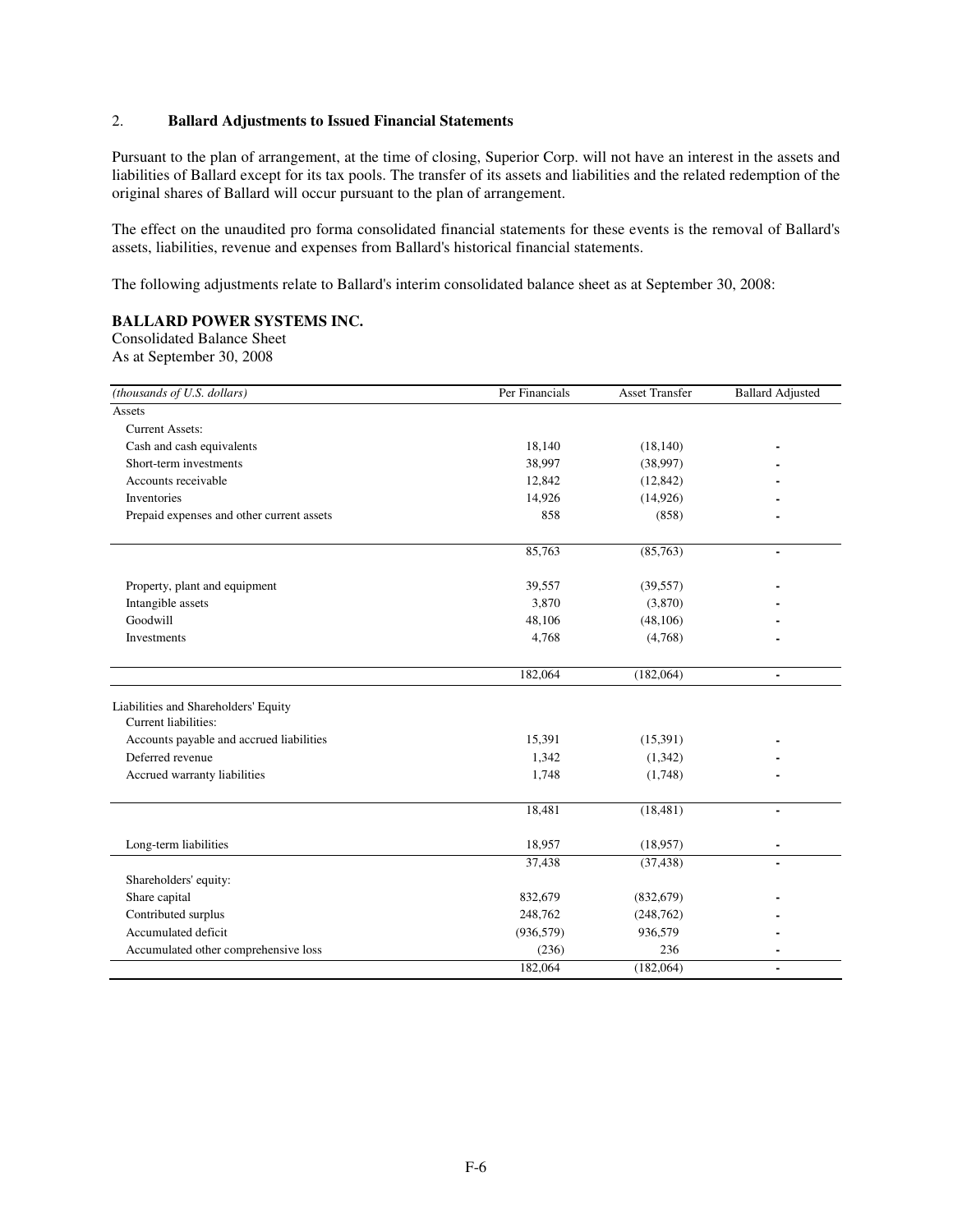The following adjustments relate to Ballard's consolidated statement of operations for the year ended December 31, 2007:

# **BALLARD POWER SYSTEMS INC.**

Consolidated Statement of Operations and Comprehensive Loss For the year ended December 31, 2007

| (thousands of U.S. dollars)                          | Per Financials | <b>Asset Transfer</b> | <b>Ballard Adjusted</b> |
|------------------------------------------------------|----------------|-----------------------|-------------------------|
| Revenues:                                            |                |                       |                         |
| Product and service revenues                         | 43,352         | (43,352)              |                         |
| Engineering development revenue                      | 22,180         | (22,180)              |                         |
| Total revenues                                       | 65,532         | (65, 532)             |                         |
| Cost of revenues and expenses:                       |                |                       |                         |
| Cost of product and service revenues                 | 25,052         | (25,052)              |                         |
| Research and product development                     | 58,478         | (58, 478)             |                         |
| General and administrative                           | 19,715         | (19,715)              |                         |
| Marketing and business development                   | 8,334          | (8,334)               |                         |
| Depreciation and amortization                        | 15,732         | (15,732)              |                         |
| Total cost of revenues and expenses                  | 127,311        | (127,311)             |                         |
| Loss before undernoted                               |                |                       |                         |
|                                                      | (61,779)       | 61,779)               |                         |
| Investment and other income                          | 16.933         | (16,933)              |                         |
| Loss on disposal and write-down of long-lived assets | (4,583)        | 4,583                 |                         |
| Gain on sale of assets                               |                |                       |                         |
| Equity in loss of associated companies               | (7, 433)       | 7,433                 |                         |
| Loss before income taxes                             | (56, 862)      | 56,862                |                         |
| Income taxes (recovery)                              | (53)           | 53                    |                         |
| Loss from continuing operations                      | (56, 809)      | 56,809                | $\sim$                  |
| Loss from discontinued operations                    | (493)          | 493                   |                         |
| Net loss and comprehensive loss                      | (57, 302)      | 57,302                | ٠                       |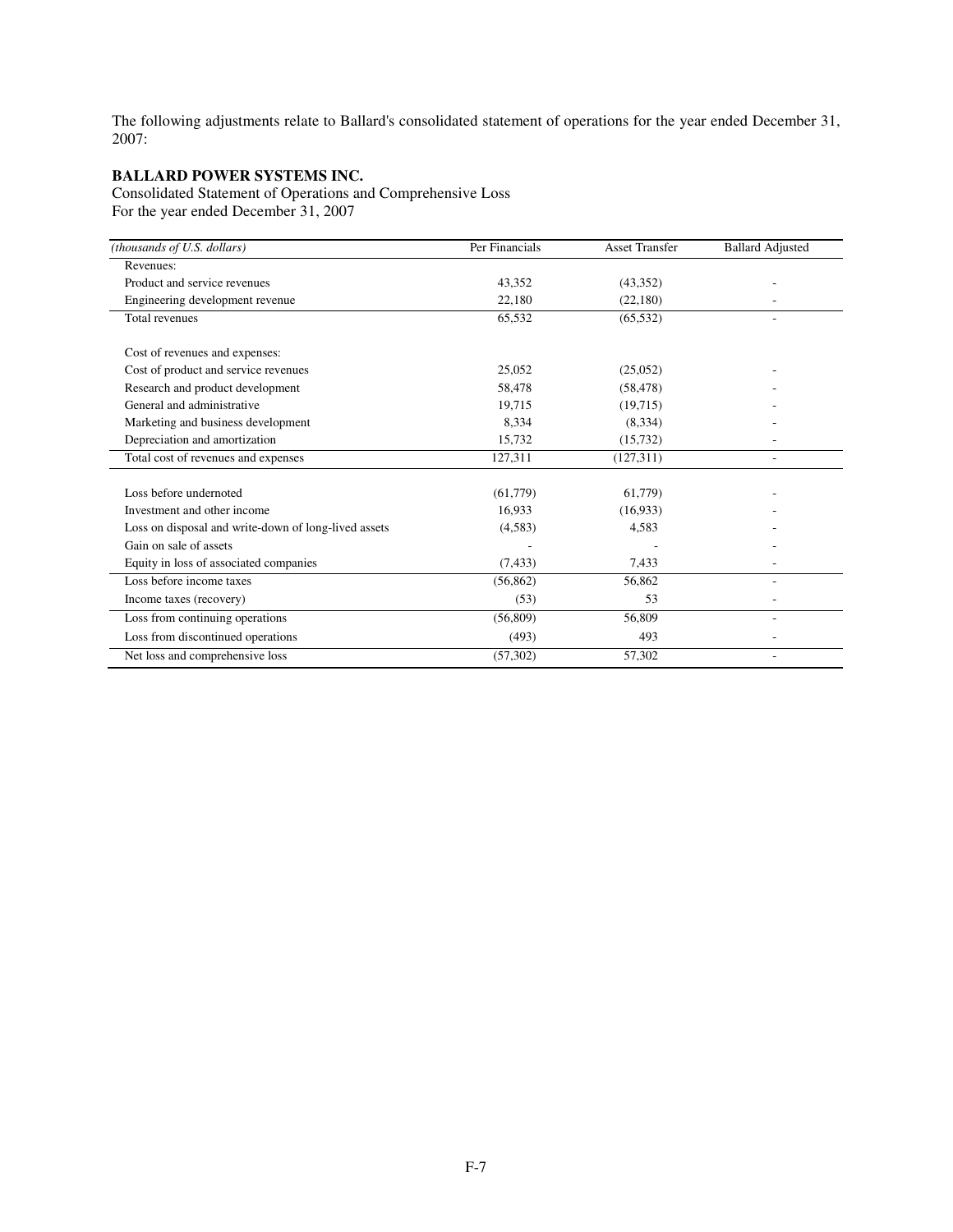The following adjustments relate to Ballard's interim consolidated statement of operations for the nine months ended September 30, 2008:

### **BALLARD POWER SYSTEMS INC.**

 $\overline{a}$ 

Consolidated Statement of Operations and Comprehensive Income For the nine months ended September 30, 2008

| (thousands of U.S. dollars)                   | Per Financials | <b>Asset Transfer</b> | <b>Ballard Adjusted</b> |
|-----------------------------------------------|----------------|-----------------------|-------------------------|
| Revenues:                                     |                |                       |                         |
| Product and service revenues                  | 35,144         | (35, 144)             |                         |
| Engineering development revenue               | 5,535          | (5,535)               |                         |
| Total revenues                                | 40,679         | (40,679)              |                         |
| Cost of revenues and expenses:                |                |                       |                         |
| Cost of product and service revenues          | 30,514         | (30,514)              |                         |
| Research and product development              | 29,215         | (29,215)              |                         |
| General and administrative                    | 10,109         | (10,109)              |                         |
| Marketing and business development            | 5,584          | (5,584)               |                         |
| Depreciation and amortization                 | 4,478          | (4, 478)              |                         |
| Total cost of revenues and expenses           | 79,900         | (79,900)              |                         |
|                                               |                |                       |                         |
| Loss before undernoted                        | (39,221)       | 39,221                |                         |
| Investment and other income                   | 2.224          | (2,224)               |                         |
| Loss on disposal and write-down of long-lived | (18)           | 18                    |                         |
| assets<br>Gain on sale of assets              | 96.845         | (96, 845)             |                         |
| Equity in loss of associated companies        | (7,707)        | 7,707                 |                         |
| Income before income taxes                    | 52,123         | (52, 123)             |                         |
| Income taxes (recovery)                       | 16             | (16)                  |                         |
| Income from continuing operations             | 52,107         | (52, 107)             |                         |
|                                               |                |                       |                         |
| Net income and comprehensive income           | 52,107         | (52, 107)             |                         |

#### 3. **Pro Forma Adjustments and Assumptions Relating to the Arrangement**

i. The Fund will pay cash of approximately \$46.3 million related to the arrangement with Ballard. For accounting purposes the Fund is considered to have acquired tax pools as the transaction does not meet the definition of a business combination. The value of the assets acquired has been determined as follows:

| Future income tax asset | \$350.0 |
|-------------------------|---------|
| Deferred tax credit     | (304.6) |
| Cash consideration      | \$46.3  |

The final value of the future income tax asset, deferred tax credit and the amount of cash consideration are subject to final closing adjustments.

- ii. The Fund's conversion to a corporation is assumed to be effective January 1, 2007 for purposes of the unaudited pro forma consolidated statements of net earnings and effective September 30, 2008 for purposes of the unaudited pro forma consolidated balance sheets.
- iii. Cash consideration related to the transaction, estimated to be \$46.3 million and additional estimated transaction costs of \$4.3 million will be financed with revolving term bank credits.
- iv. Estimated transaction costs of approximately \$4.3 million associated with the arrangement will be expensed.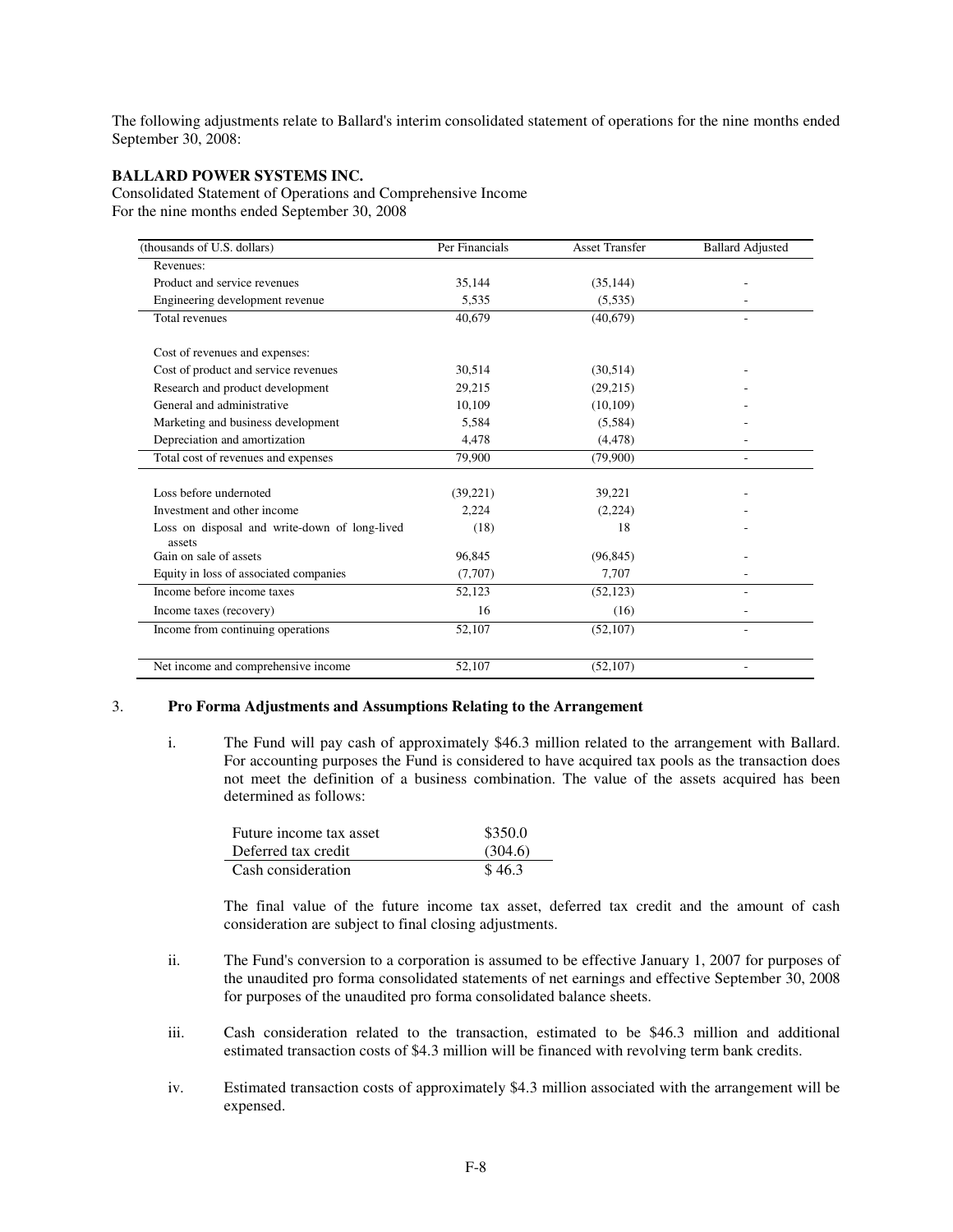- v. Interest costs on revolving term bank credits and term loans have been adjusted to reflect additional debt levels as a result of the transaction. The interest rate used in these calculations was 5.48% for the year ended December 31, 2007, resulting in \$2.8 million of additional interest and 4.33% for the nine months ended September 30, 2008, resulting in \$1.6 million of additional interest.
- vi. Future income taxes and related future income tax expense have been adjusted for the following items:
	- 1. Initial and subsequent recognition of Canadian future income taxes as a result of the conversion to a corporation. For the year ended December 31, 2007 the impact to future income taxes was \$15.7 million, and for the nine months ended September 30, 2008 the impact to future income tax recoveries was \$24.6 million.
	- 2. Recognition of capital taxes as a result of the conversion to a corporation. For the year ended December 31, 2007 an impact of \$1.5 million and for the nine months ended September 30, 2008 \$0.8 million.
	- 3. Recognition and related amortization of the tax pools acquired on the transaction (see 3(i)). For the year ended December 31, 2007 the impact on future income taxes was \$6.3 million, and for the nine months ended September 30, 2008 the impact on future income taxes was \$5.0 million.
	- 4. The tax impact of additional interest expense and transaction costs on future income taxes, which are included in Note  $3(vi)(1)$ . For the year ended December 31, 2007 the impact was a \$2.4 million future income tax recovery, and for the nine months ended September 30, 2008 the impact was a \$0.5 million future income tax recovery.
- vii. The combined provincial and federal income tax rate assumed in the calculation of future income taxes was as follows:  $2007 - 34.25\%$ ,  $2008 - 31.75\%$ ,  $2009 - 31.26\%$ ,  $2010 - 30.25\%$ ,  $2011 -$ 28.75% and 2012 and thereafter – 27.25%.

#### 4. **Pro Forma Trust Units/Shares Outstanding**

**Trust Units / Shares Outstanding**

As at September 30, 2008 trust unit/share capital outstanding consisted of the following:

| <b>Trust Units / Shares Outstanding</b>     |                           |
|---------------------------------------------|---------------------------|
| (millions of trust units/shares)            | <b>September 30, 2008</b> |
| Trust units outstanding                     | 88.4                      |
| Exchange of trust units for shares          | (88.4)                    |
| Issuance of shares                          | 88.4                      |
| <b>Pro Forma basic shares outstanding</b>   | 88.4                      |
| <b>Pro Forma diluted shares outstanding</b> | 88.4                      |

In conjunction with the issuance of common shares of Ballard in exchange for the assets of the Fund under the plan of arrangement, \$700.0 million was added to the legal stated capital account for the newly issued common shares of Superior Corp.

#### 5. **Pro Forma Net Earnings per Share**

Basic earnings per share from operations is calculated using net earning from operations divided by the weightedaverage number of common shares outstanding. On a pro forma basis the net earnings per share is as follows: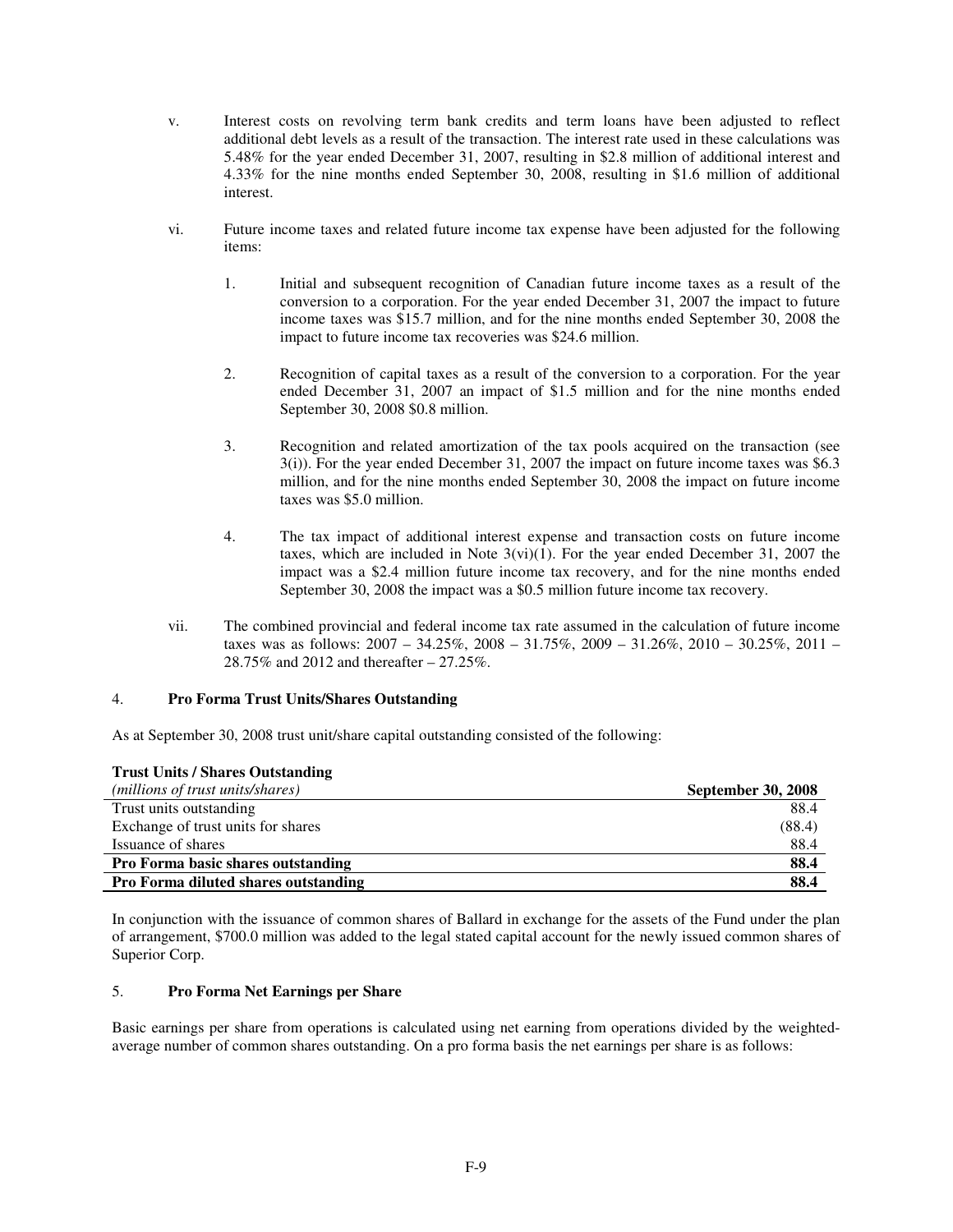| <b>Pro Forma Basic and Diluted</b>      | Nine months ended         | <b>Year ended</b>        |
|-----------------------------------------|---------------------------|--------------------------|
| (millions of shares)                    | <b>September 30, 2008</b> | <b>December 31, 2007</b> |
| Pro Forma Net Earnings                  | 104.8                     | 89.2                     |
| Weighted average shares outstanding     | 88.3                      | 86.5                     |
| <b>Pro Forma Net Earnings per share</b> | \$1.19                    | \$1.03                   |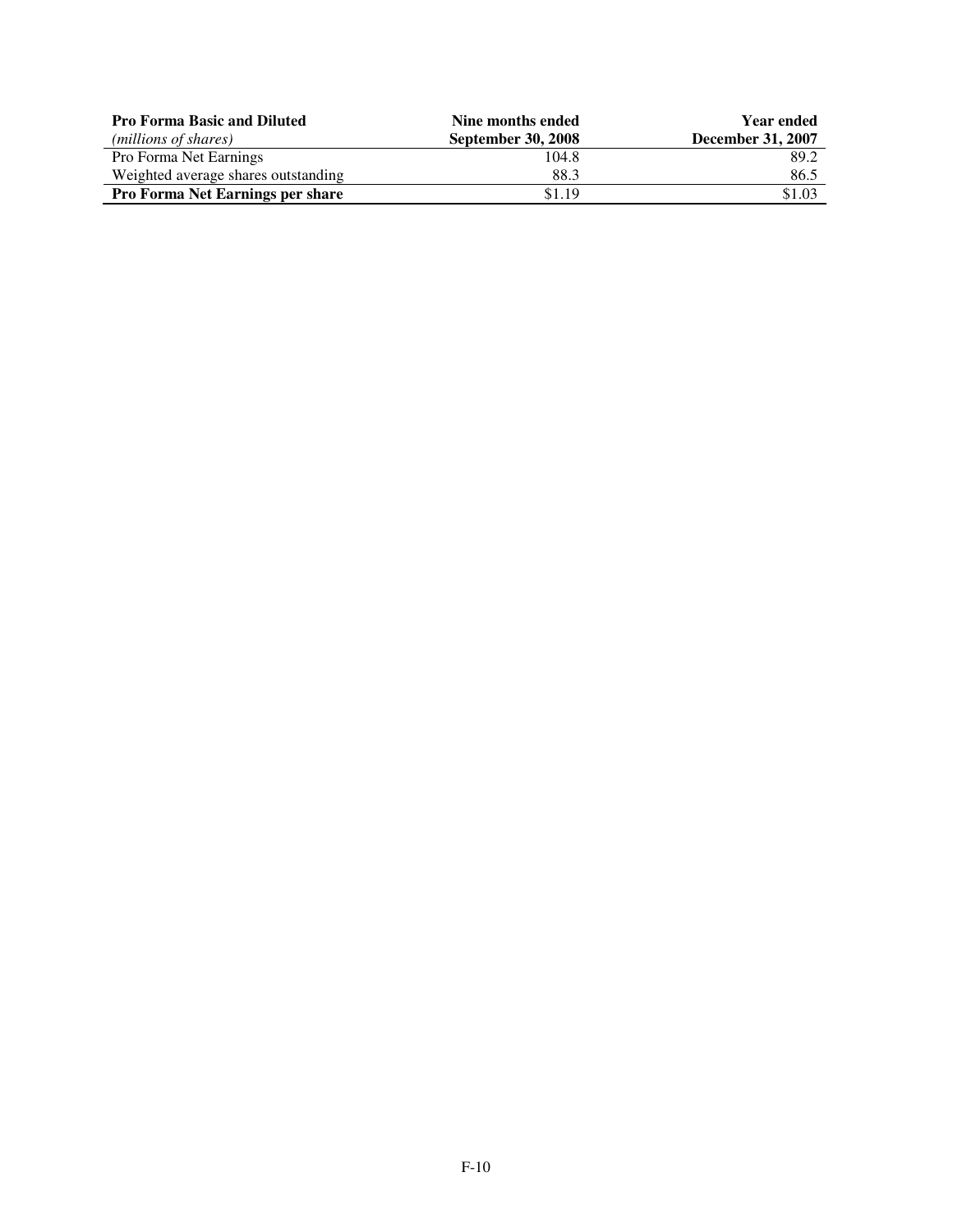## **APPENDIX G SECTION 190 OF THE CBCA**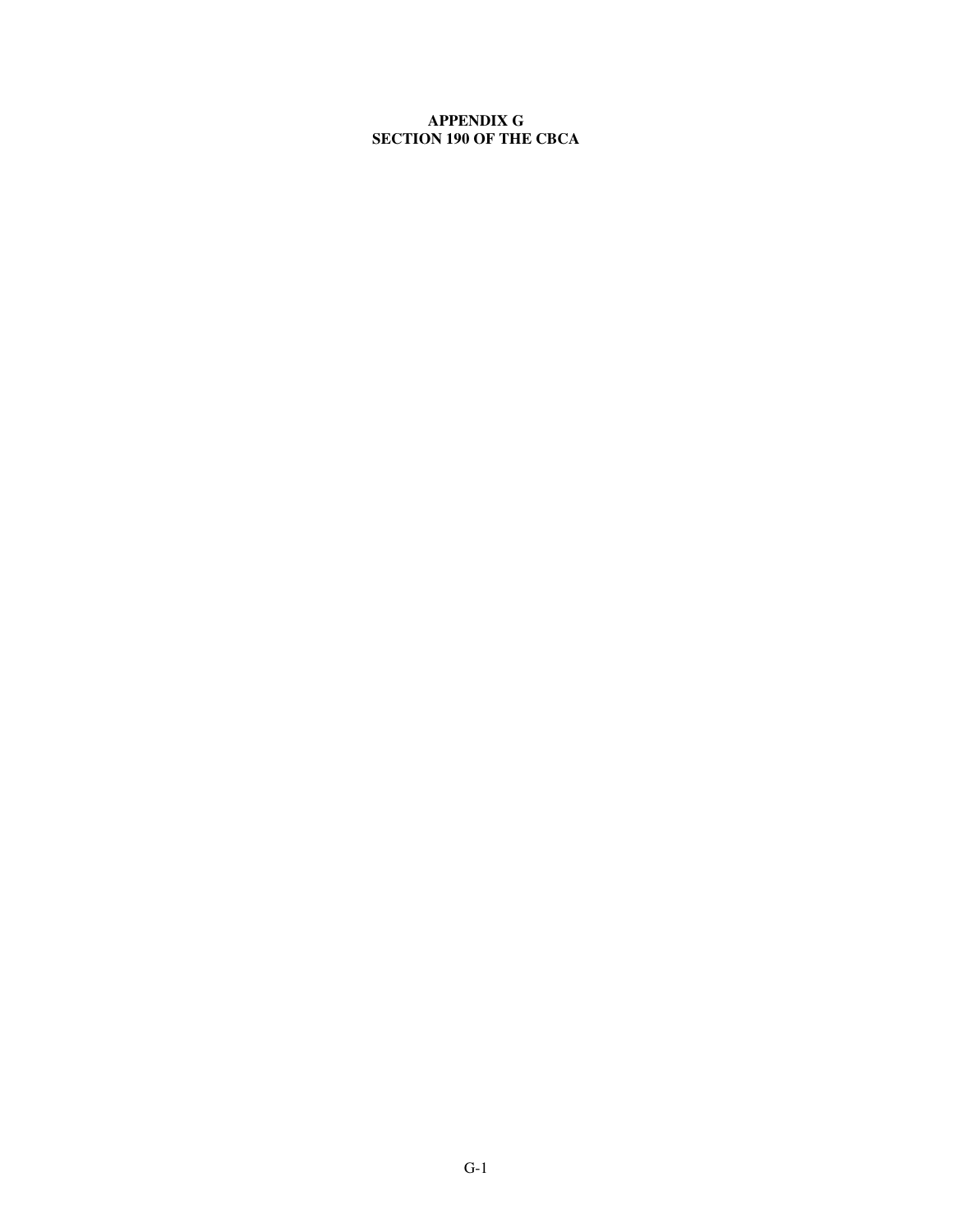**190. (1) Right to dissent** — Subject to sections 191 and 241, a holder of shares of any class of a corporation may dissent if the corporation is subject to an order under paragraph 192(4)(d) that affects the holder or if the corporation resolves to

(a) amend its articles under section 173 or 174 to add, change or remove any provisions restricting or constraining the issue, transfer or ownership of shares of that class;

(b) amend its articles under section 173 to add, change or remove any restriction on the business or businesses that the corporation may carry on;

(c) amalgamate otherwise than under section 184;

(d) be continued under section 188;

(e) sell, lease or exchange all or substantially all its property under subsection 189(3); or

(f) carry out a going-private transaction or a squeeze-out transaction.

**(2) Further right** — A holder of shares of any class or series of shares entitled to vote under section 176 may dissent if the corporation resolves to amend its articles in a manner described in that section.

**(2.1) If one class of shares** — The right to dissent described in subsection (2) applies even if there is only one class of shares.

**(3) Payment for shares** — In addition to any other right the shareholder may have, but subject to subsection (26), a shareholder who complies with this section is entitled, when the action approved by the resolution from which the shareholder dissents or an order made under subsection 192(4) becomes effective, to be paid by the corporation the fair value of the shares in respect of which the shareholder dissents, determined as of the close of business on the day before the resolution was adopted or the order was made.

**(4) No partial dissen**t — A dissenting shareholder may only claim under this section with respect to all the shares of a class held on behalf of any one beneficial owner and registered in the name of the dissenting shareholder.

**(5) Objection —** A dissenting shareholder shall send to the corporation, at or before any meeting of shareholders at which a resolution referred to in subsection (1) or (2) is to be voted on, a written objection to the resolution, unless the corporation did not give notice to the shareholder of the purpose of the meeting and of their right to dissent.

**(6) Notice of resolution** — The corporation shall, within ten days after the shareholders adopt the resolution, send to each shareholder who has filed the objection referred to in subsection (5) notice that the resolution has been adopted, but such notice is not required to be sent to any shareholder who voted for the resolution or who has withdrawn their objection.

**(7) Demand for payment** — A dissenting shareholder shall, within twenty days after receiving a notice under subsection (6) or, if the shareholder does not receive such notice, within twenty days after learning that the resolution has been adopted, send to the corporation a written notice containing

- (a) the shareholder's name and address;
- (b) the number and class of shares in respect of which the shareholder dissents; and
- (c) a demand for payment of the fair value of such shares.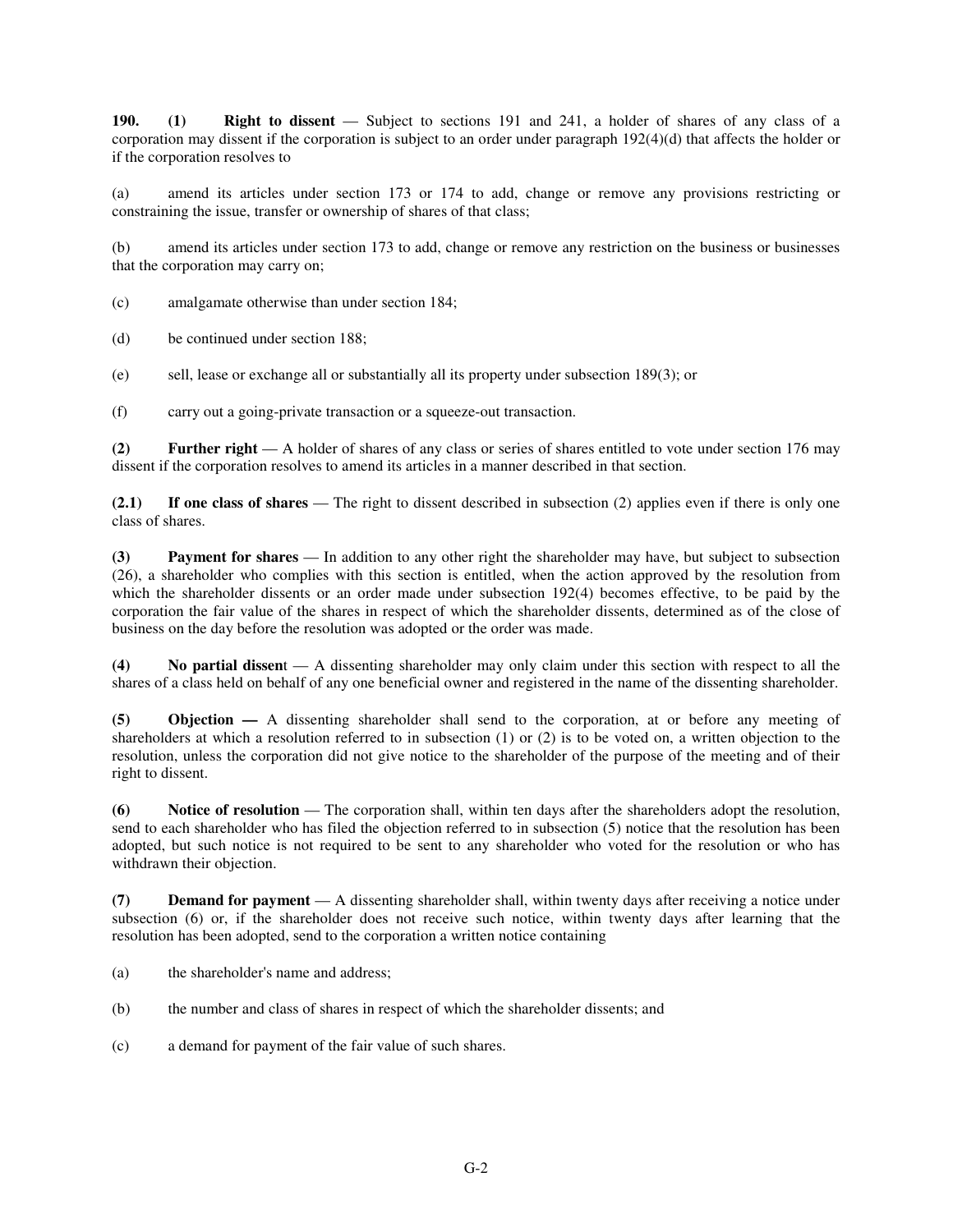**(8) Share certificate** — A dissenting shareholder shall, within thirty days after sending a notice under subsection (7), send the certificates representing the shares in respect of which the shareholder dissents to the corporation or its transfer agent.

**(9) Forfeiture** — A dissenting shareholder who fails to comply with subsection (8) has no right to make a claim under this section.

**(10) Endorsing certificate** — A corporation or its transfer agent shall endorse on any share certificate received under subsection (8) a notice that the holder is a dissenting shareholder under this section and shall forthwith return the share certificates to the dissenting shareholder.

**(11) Suspension of rights** — On sending a notice under subsection (7), a dissenting shareholder ceases to have any rights as a shareholder other than to be paid the fair value of their shares as determined under this section except where

(a) the shareholder withdraws that notice before the corporation makes an offer under subsection (12),

(b) the corporation fails to make an offer in accordance with subsection (12) and the shareholder withdraws the notice, or

(c) the directors revoke a resolution to amend the articles under subsection  $173(2)$  or  $174(5)$ , terminate an amalgamation agreement under subsection 183(6) or an application for continuance under subsection 188(6), or abandon a sale, lease or exchange under subsection 189(9),

in which case the shareholder's rights are reinstated as of the date the notice was sent.

**(12) Offer to pay** — A corporation shall, not later than seven days after the later of the day on which the action approved by the resolution is effective or the day the corporation received the notice referred to in subsection (7), send to each dissenting shareholder who has sent such notice

(a) a written offer to pay for their shares in an amount considered by the directors of the corporation to be the fair value, accompanied by a statement showing how the fair value was determined; or

(b) if subsection (26) applies, a notification that it is unable lawfully to pay dissenting shareholders for their shares.

**(13) Same terms** — Every offer made under subsection (12) for shares of the same class or series shall be on the same terms.

**(14) Payment** — Subject to subsection (26), a corporation shall pay for the shares of a dissenting shareholder within ten days after an offer made under subsection (12) has been accepted, but any such offer lapses if the corporation does not receive an acceptance thereof within thirty days after the offer has been made.

**(15) Corporation may apply to court** — Where a corporation fails to make an offer under subsection (12), or if a dissenting shareholder fails to accept an offer, the corporation may, within fifty days after the action approved by the resolution is effective or within such further period as a court may allow, apply to a court to fix a fair value for the shares of any dissenting shareholder.

**(16) Shareholder application to court** — If a corporation fails to apply to a court under subsection (15), a dissenting shareholder may apply to a court for the same purpose within a further period of twenty days or within such further period as a court may allow.

**(17) Venue** — An application under subsection (15) or (16) shall be made to a court having jurisdiction in the place where the corporation has its registered office or in the province where the dissenting shareholder resides if the corporation carries on business in that province.